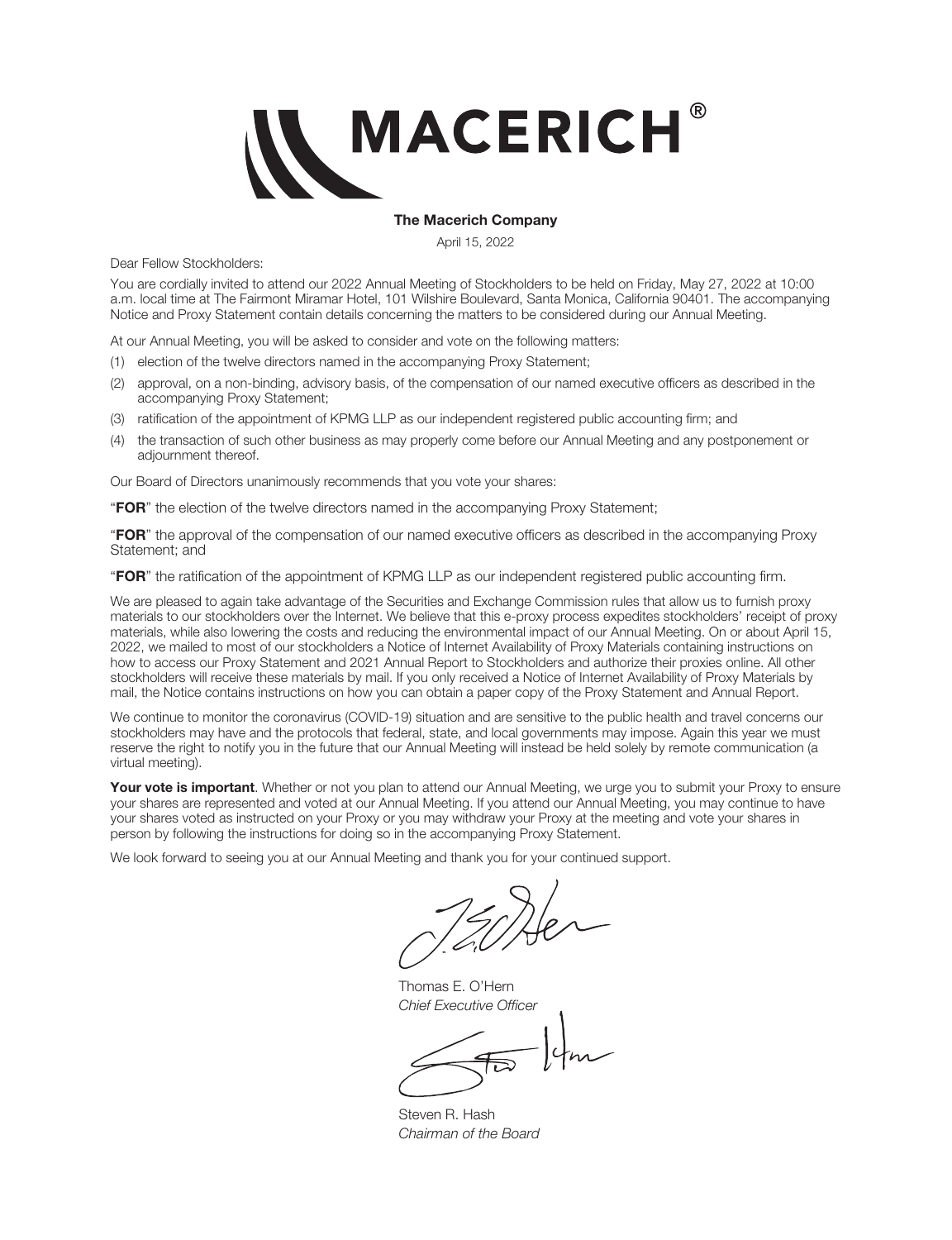#### **THE MACERICH COMPANY 401 WILSHIRE BOULEVARD SUITE 700 SANTA MONICA, CALIFORNIA 90401**

#### **NOTICE OF THE 2022 ANNUAL MEETING OF STOCKHOLDERS TO BE HELD ON MAY 27, 2022**

NOTICE IS HEREBY GIVEN that the 2022 Annual Meeting of Stockholders (the "Annual Meeting") of The Macerich Company, a Maryland corporation (the "Company"), will be held on Friday, May 27, 2022 at 10:00 a.m. local time at The Fairmont Miramar Hotel, 101 Wilshire Boulevard, Santa Monica, California 90401, to consider and vote upon:

- (1) the election of twelve directors, each to serve until the next annual meeting of stockholders and until his or her successor is duly elected and qualifies;
- (2) the approval, on a non-binding, advisory basis, of the compensation of our named executive officers as described in the accompanying Proxy Statement;
- (3) the ratification of the appointment of KPMG LLP as our independent registered public accounting firm for the fiscal year ending December 31, 2022; and
- (4) the transaction of such other business as may properly come before our Annual Meeting and any postponement or adjournment thereof.

Action may be taken on the foregoing matters at our Annual Meeting on the date specified above, or on any date or dates to which our Annual Meeting may be postponed or adjourned. Only stockholders of record of our common stock at the close of business on March 24, 2022 will be entitled to notice of, and to vote at, our Annual Meeting.

We continue to monitor the coronavirus (COVID-19) situation, and we are sensitive to the public health and travel concerns our stockholders may have and the protocols that federal, state and local governments may impose. As part of our precautions regarding COVID-19, we are planning for the possibility that we may hold a virtual annual meeting, in which participation would be solely by means of remote communication. In the event it is not possible or advisable to hold our Annual Meeting in person, or at the current noted location, we will announce alternative arrangements, including how to participate, in a press release available at www.macerich.com as promptly as practicable before our Annual Meeting and file such information as additional proxy materials with the Securities and Exchange Commission. Please monitor our website www.macerich.com for updated information. If you are planning to attend our Annual Meeting, please check the website ten days prior to the meeting date.

Your vote is important. Whether or not you plan to attend our Annual Meeting, we urge you to submit your Proxy to ensure your shares are represented and voted at our Annual Meeting. If you attend our Annual Meeting, you may continue to have your shares voted as instructed on your Proxy or you may withdraw your Proxy at the meeting and vote your shares in person by following the instructions for doing so in our Proxy Statement.

Record stockholders may authorize their Proxies:

- By Internet: Go to the website address shown on your Proxy.
- By Toll-Free Telephone: If you received a printed set of Proxy Materials by mail, you may call the toll-free number shown on your Proxy and follow the recorded instructions.
- By Mail: If you received a printed set of Proxy Materials by mail, you may mark, sign, date and promptly return the enclosed Proxy in the postage-paid envelope.

Beneficial stockholders: If your shares of common stock are held by a bank, broker or other nominee, please follow the instructions you receive from your bank, broker or other nominee on how to authorize voting of your shares of common stock at our Annual Meeting.

By Order of the Board of Directors

<u> 10</u>

Ann C. Menard **Secretary** 

Santa Monica, California April 15, 2022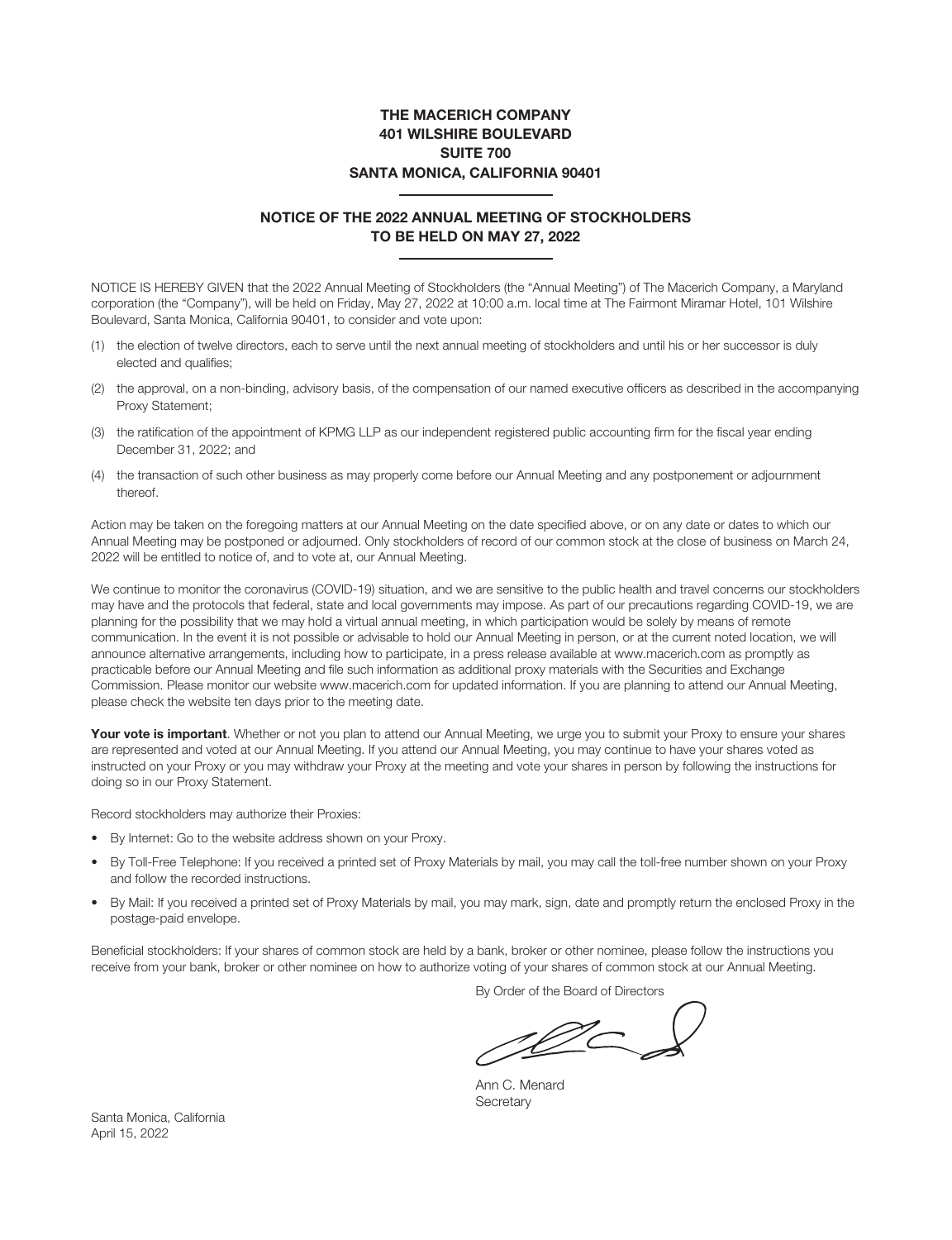### **TABLE OF CONTENTS**

|                                                                                                                                                                                                                                | j              |
|--------------------------------------------------------------------------------------------------------------------------------------------------------------------------------------------------------------------------------|----------------|
| About Our Annual Meeting (and accommodation of the control of the control of the control of the control of the                                                                                                                 | 1              |
|                                                                                                                                                                                                                                | 5              |
|                                                                                                                                                                                                                                | $\overline{7}$ |
|                                                                                                                                                                                                                                | 14             |
|                                                                                                                                                                                                                                | 20             |
|                                                                                                                                                                                                                                | 27             |
|                                                                                                                                                                                                                                | 28             |
| Executive Officer Biographical Information (all accommodation of the control of the officer Biographical Information (b) and the control of the control of the control of the control of the control of the control of the con | 30             |
|                                                                                                                                                                                                                                | 31             |
|                                                                                                                                                                                                                                | 31             |
|                                                                                                                                                                                                                                | 32             |
|                                                                                                                                                                                                                                | 50             |
|                                                                                                                                                                                                                                | 50             |
|                                                                                                                                                                                                                                | 54             |
| Discussion of Summary Compensation and Grants of Plan-Based Awards Table                                                                                                                                                       | 54             |
|                                                                                                                                                                                                                                | 56             |
|                                                                                                                                                                                                                                | 57             |
|                                                                                                                                                                                                                                | 57             |
|                                                                                                                                                                                                                                | 58             |
|                                                                                                                                                                                                                                | 62             |
|                                                                                                                                                                                                                                | 62             |
|                                                                                                                                                                                                                                | 63             |
|                                                                                                                                                                                                                                | 63             |
|                                                                                                                                                                                                                                | 64             |
|                                                                                                                                                                                                                                | 64             |
|                                                                                                                                                                                                                                | 65             |
| Proposal 2: Non-Binding Advisory Vote to Approve the Compensation of our Company's Named                                                                                                                                       |                |
|                                                                                                                                                                                                                                | 66             |
| Proposal 3: Ratification of the Appointment of KPMG LLP as our Company's Independent Registered                                                                                                                                |                |
|                                                                                                                                                                                                                                | 67             |
|                                                                                                                                                                                                                                | 67             |
|                                                                                                                                                                                                                                | 68             |
|                                                                                                                                                                                                                                | 68             |
|                                                                                                                                                                                                                                | 68             |
|                                                                                                                                                                                                                                | 68             |
| Delinquent Section 16(a) Reports (a) and a contract of the contract of the property of the contract of the contract of the contract of the contract of the contract of the contract of the contract of the contract of the con | 69             |
|                                                                                                                                                                                                                                | 69             |
|                                                                                                                                                                                                                                | 69             |
|                                                                                                                                                                                                                                | $I-1$          |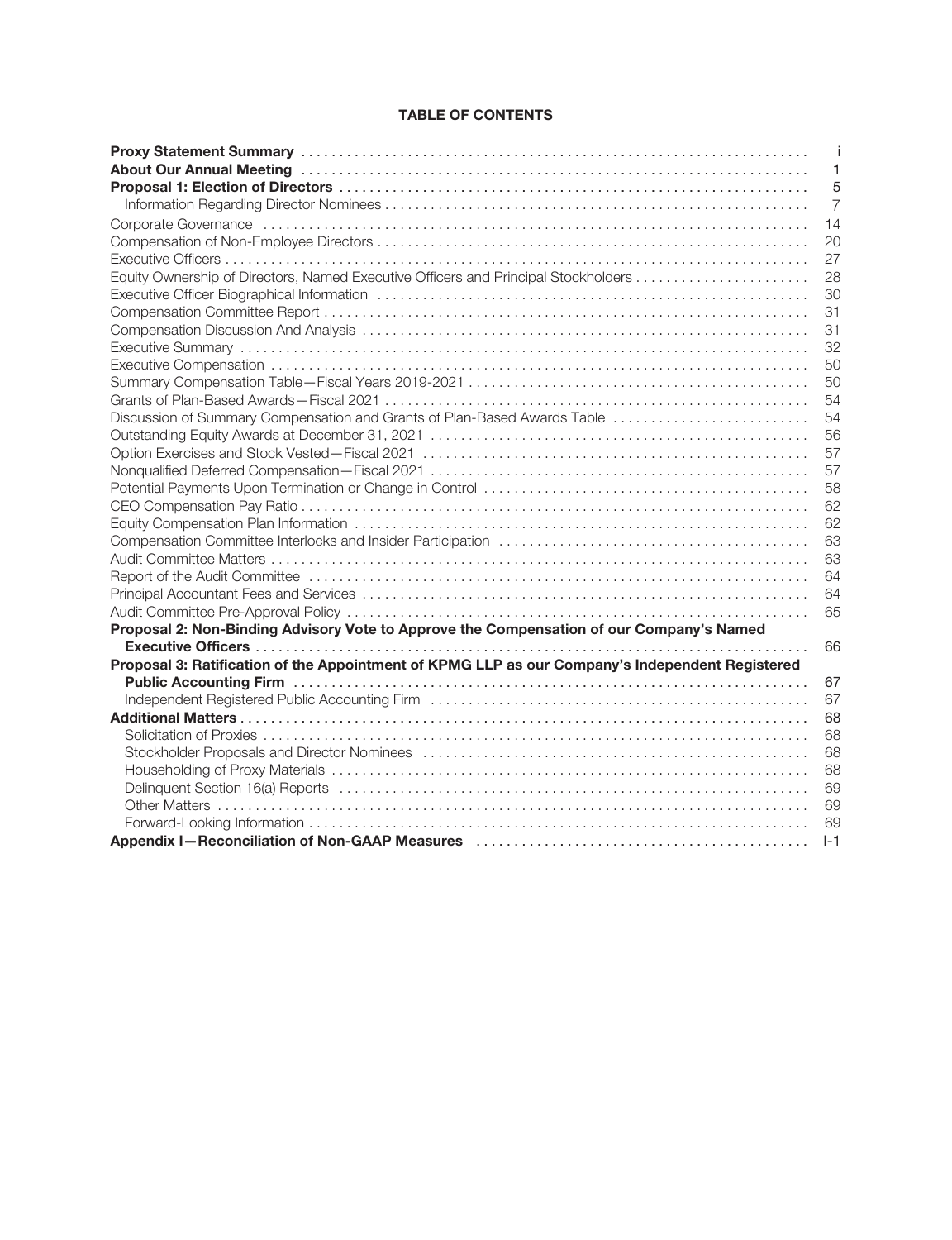# <span id="page-3-0"></span>PROXY STATEMENT SUMMARY

This summary highlights information contained elsewhere in our Proxy Statement. This summary does not contain all of the information that you should consider, and you should read the entire Proxy Statement carefully before voting or authorizing a proxy to vote your shares. Page references are supplied to help you find further information in our Proxy Statement.

## **Our Annual Meeting**



**TIME AND DATE:** 10:00 a.m. local time on Friday, May 27, 2022



**PLACE:** The Fairmont Miramar Hotel 101 Wilshire Boulevard Santa Monica, California



**RECORD DATE:** Close of business on March 24, 2022

## **Voting**

Each share of our common stock, par value \$0.01 per share ("Common Stock"), entitles the holder thereof to one vote for each director nominee and one vote on each of the other proposals to be voted upon at our Annual Meeting. You may vote or authorize a proxy to vote by any of the following methods:



**Internet:** Go to the website address shown on your Proxy until 11:59 p.m., Eastern Time, the day before the Annual Meeting.



**Telephone:** Call the toll-free number shown on your Proxy and follow the recorded instructions. The deadline for submitting your Proxy by telephone is 11:59 p.m., Eastern Time, the day before the Annual Meeting.



**Mail:** Mark, sign, date and return your Proxy in the postage-paid envelope promptly so that it is received prior to the Annual Meeting.



**In Person:** If you are a stockholder of record, you may vote in person by attending the Annual Meeting. If your shares are held in street name, you will need to obtain a "legal proxy" from your broker, bank or other nominee and present it at the Annual Meeting prior to voting in person.

## **About Our Annual Meeting (page 1)**

We provide answers to many questions about our Annual Meeting, including how to vote your shares, in our Q&A section beginning on page 1 of our Proxy Statement.

## **Proposals and Board Recommendations**

| Proposal   |                                                                                                                                                  | <b>Board</b><br><b>Recommendation</b> | Page<br>Reference |
|------------|--------------------------------------------------------------------------------------------------------------------------------------------------|---------------------------------------|-------------------|
| Proposal 1 | Election of Twelve Directors                                                                                                                     | <b>For</b> all nominees               | G                 |
|            | Proposal 2 Advisory Vote to Approve our Named Executive Officer Compensation                                                                     | For                                   | 66                |
| Proposal 3 | Ratification of the Appointment of KPMG LLP as our Independent Registered Public<br>Accounting Firm for the Fiscal Year Ending December 31, 2022 | For                                   | 67                |
|            | Transaction of any other business that properly comes before our Annual Meeting and any postponement or adjournment thereof                      |                                       |                   |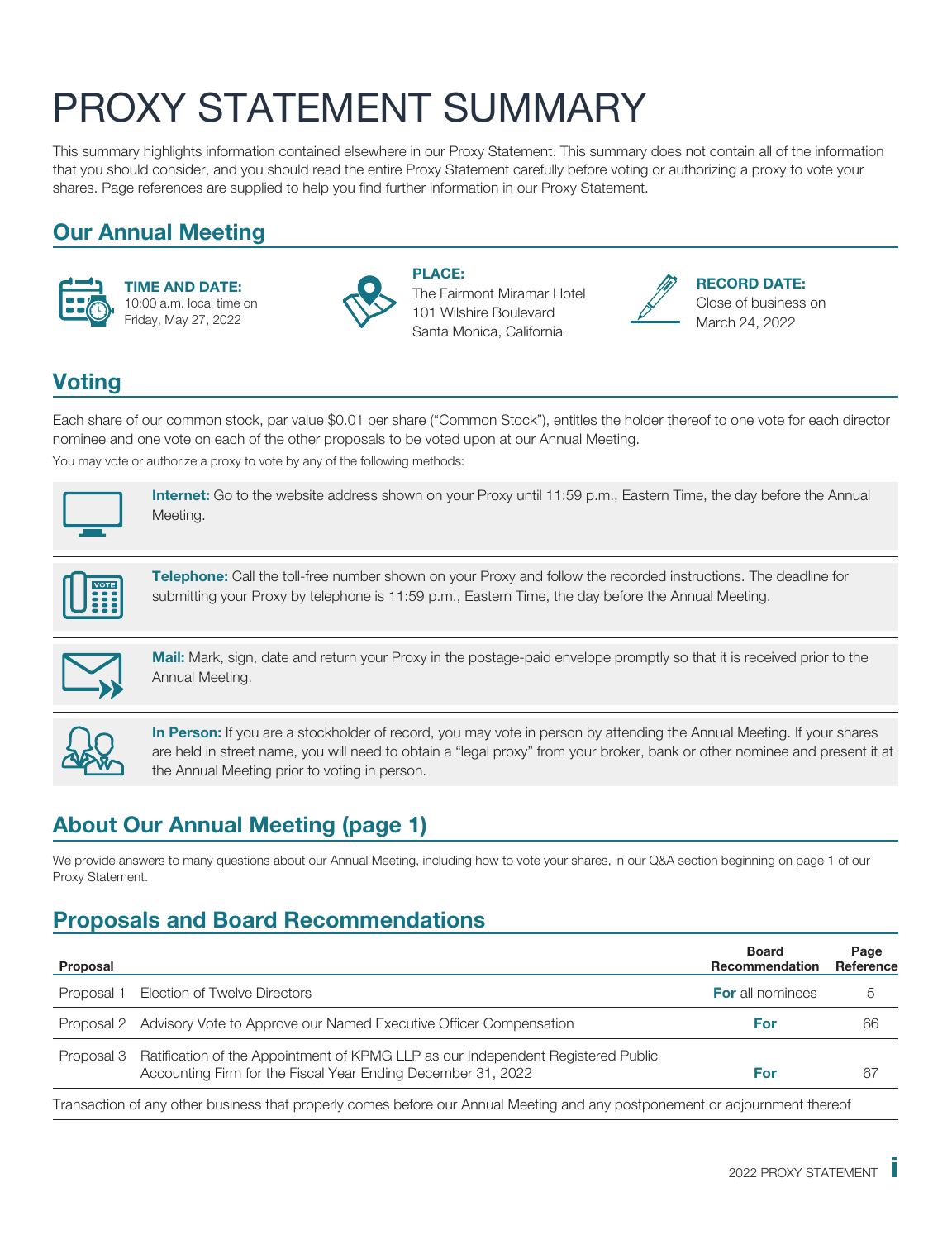## **Our Business Highlights (page 32)**

| <b>OPERATIONAL</b><br><b>ACHIEVEMENTS:</b>                             | • Generated 7.3% same-center NOI ("NOI") growth from 2020 to 2021 with 91% of our portfolio NOI<br>generated by regional town centers with sales per square foot of > \$500 (as defined in Appendix I)<br>Restored our collections and net accounts receivable to pre-pandemic levels<br>Small store sales < 10,000 square feet increased 10% in 2021 vs. 2019 prior to the pandemic, and<br>sales year-end 2021 exceeded \$800 per square foot<br>Delivered 584,000 square foot, three-level creative office space to Google at One Westside in Los<br>$\bullet$<br>Angeles ahead of schedule and in line with budget<br>• Gained 3% occupancy over the last three quarters of 2021<br>Reduced debt level by \$1.7 billion (approximately 20%)<br>Renewal of the Company's corporate credit facility on the heels of the pandemic<br>Secured lucrative entitlements to add residential, offices and additional retail uses at FlatIron Crossing in<br>Broomfield, CO                                                                                                                                                                                                                                                                                                                                                                                       |
|------------------------------------------------------------------------|-------------------------------------------------------------------------------------------------------------------------------------------------------------------------------------------------------------------------------------------------------------------------------------------------------------------------------------------------------------------------------------------------------------------------------------------------------------------------------------------------------------------------------------------------------------------------------------------------------------------------------------------------------------------------------------------------------------------------------------------------------------------------------------------------------------------------------------------------------------------------------------------------------------------------------------------------------------------------------------------------------------------------------------------------------------------------------------------------------------------------------------------------------------------------------------------------------------------------------------------------------------------------------------------------------------------------------------------------------------|
| <b>LEASING</b><br><b>ACHIEVEMENTS:</b>                                 | Executed 833 leases for 3.5 million square feet, representing the strongest volume leasing year since<br>$\bullet$<br>2015, on a same center basis<br>Executed leases with 88 new-to-portfolio brands for over 840,000 square feet across 99 stores<br>٠<br>Opened 173 new stores, totaling over 900,000 square feet, 2% more than 2019 prior to the pandemic<br>• Maintained a strong leasing pipeline for 2022 and 2023, including 2.0 million square feet of signed leases<br>and another 700,000 square feet of leases in process<br>Achieved positive leasing spreads versus the expiring base rent of 4.9% for the trailing 12 months as of<br>December 31, 2021, from a wide range of categories including digitally native and emerging brands,<br>health and fitness, grocery, entertainment, food and beverage, sports and co-working office<br>Executed deals on new stores with numerous prominent retailers and branding, including Scheels All<br>$\bullet$<br>Sports, Target, Primark, LifeTime Athletic, Pinstripes, Lidi, Apple, Lucid Motors and Dior                                                                                                                                                                                                                                                                                     |
| <b>COMMUNITY</b><br><b>OUTREACH</b><br><b>ACHIEVEMENTS:</b>            | Launched a new Macerich Volunteer and Giving Portal, which includes a donor-advised giving platform<br>that encourages volunteerism and community giving, and introduced our Company's first employee<br>match program. Our first campaign resulted in over 130 employees requesting matched donations for<br>over 150 501(c)(3) organizations across the country<br>Conducted approximately 1,800 events at our centers (the "Centers") from blood drives to movies and<br>$\bullet$<br>concerts, cultural events and farmers' markets<br>During back-to-school season, 17 of our Centers organized events to support their local Big Brothers,<br>$\bullet$<br>Big Sisters chapters through donation drives, recruitment and awareness campaigns<br>Through our on-property testing sites, administered over 400,000 COVID tests<br>Continued our campaign to donate over 130 laptops to schools to support disadvantaged students with<br>online learning<br>Our annual health and wellness challenge event raised contributions to causes linked to our Company's<br>$\bullet$<br>three philanthropic focus areas Education, Environment and Community                                                                                                                                                                                                  |
| <b>ENVIRONMENTAL/</b><br><b>SUSTAINABILITY</b><br><b>ACHIEVEMENTS:</b> | Science Based Targets initiative (SBTi) validated that our Company's emissions reduction targets are on<br>track toward net-zero emissions by 2030, part of the global initiative to halt worldwide temperature rise<br>at 1.5°C over preindustrial levels<br>In Arizona, we partnered with Salt River Project to provide opportunity for utility-scale renewable solar<br>$\bullet$<br>projects, including a new 100-megawatt system. Our Company will purchase 8% of the plant's power,<br>reducing our fossil fuel use in Arizona by almost 20%<br>Through our innovative public-private partnership with ConEd, in 2021 provided 7 megawatts of grid<br>$\bullet$<br>relief to the Brooklyn, NY community via the Kings Plaza on-site power generation plant, alleviating grid<br>strain and eliminating potential life-threatening community brownouts five times during peak summer<br>usage months<br>#1 Global Real Estate Sustainability Benchmark ("GRESB") ranking within Retail/Americas for the<br>$\bullet$<br>seventh consecutive year<br>Environmental Protection Agency's Green Power Partnership List of Top 30 On-Site Generation<br>$\bullet$<br>Companies<br>In the top tier CDP Climate 'A' List for the sixth year<br>Aligned our environmental and sustainability programs with the United Nations Sustainable Development<br>Goals |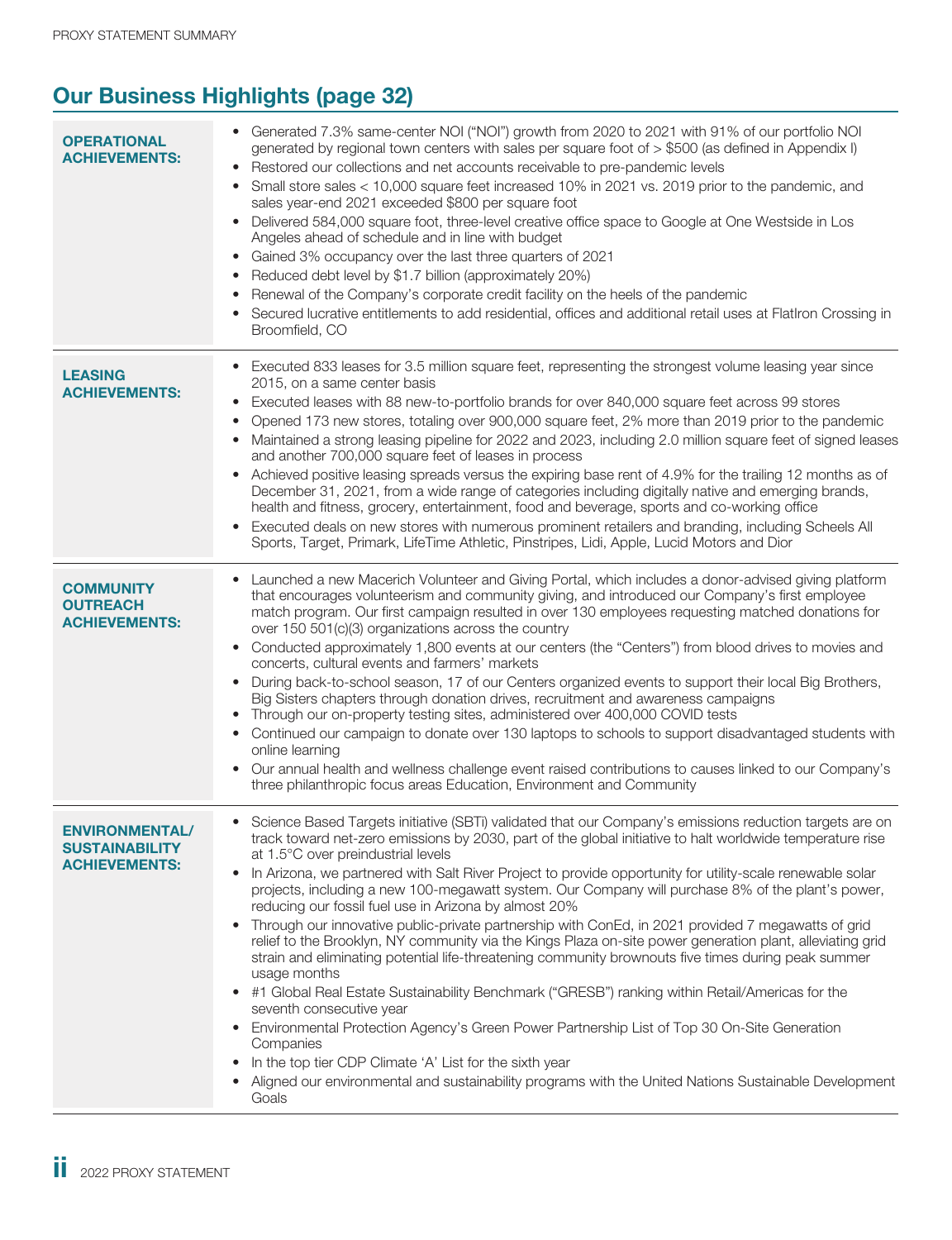| <b>EMPLOYEE</b><br><b>ENGAGEMENT/</b><br><b>CULTURE</b><br><b>ACHIEVEMENTS:</b> | Expanded our diversity, equity, and inclusion efforts to recognize, celebrate and reflect the many<br>different facets of belonging at our Company, including through employee-led discussions, education,<br>cultural awareness programming, and employee-obtained DEI leadership certification<br>• Our CEO signed the CEO Action Pledge for Diversity & Inclusion, reinforcing our Company's<br>commitment to DEI initiatives |
|---------------------------------------------------------------------------------|----------------------------------------------------------------------------------------------------------------------------------------------------------------------------------------------------------------------------------------------------------------------------------------------------------------------------------------------------------------------------------------------------------------------------------|
|                                                                                 | • Launched an enhanced, employee-sponsored mentorship program across the Company, in which more<br>than 25% of employees participated                                                                                                                                                                                                                                                                                            |
|                                                                                 | In its inaugural year, acted as the largest employer of interns in ICSC Foundation Launch Academy's<br>program for racially diverse undergraduate students, providing underrepresented college students the<br>opportunity for career exploration in retail real estate management and leasing                                                                                                                                   |
|                                                                                 | • Regular programming to harmonize engagement at home, on site and in regional offices, including<br>health and well-being management, educational content, team building events, employee recognition<br>and the establishment of new employee resource groups                                                                                                                                                                  |
|                                                                                 | Retained key employee talent in a year beset by global labor challenges across all industries and wage<br>categories                                                                                                                                                                                                                                                                                                             |

#### **Name Age Director Occupation** Independent **Committee Memberships Other Public Company Boards** Peggy Alford 50 2018 Executive Vice President, Global Sales, PayPal ✓ Audit (Chair) Facebook, Inc. John H. Alschuler 74 2015 Executive Chairman, Therme North America ✓ Audit; Nominating and Corporate Governance SL Green Realty Corporation and Xenia Hotels and Resorts, Inc. Eric K. Brandt 59 2018 Retired, Executive Vice President and Chief Financial Officer of Broadcom Corporation ✓ Capital Allocation (Chair); **Compensation** NortonLifeLock Inc.; Dentsply Sirona Inc. and Lam Research Corporation Edward C. Coppola 67 1994 President of our Company None None None None Steven R. Hash 57 2015 Retired, Co-Founder Renaissance Macro Research, LLC ✓ Executive (Chair); *ex officio* on other committees Alexandria Real Estate Equities, Inc. and Nuveen Global Cities REIT, Inc. Enrique Hernandez, Jr. 66 New Nominee Systems, Inc. Chairman, Inter-Con Security ✓ (1) Chevron Corporation and McDonald's Corporation Daniel J. Hirsch 48 2018 Chief Operating Officer and Chief Financial Officer, Cascade Acquisition **Corporation** ✓ Compensation; Nominating and Corporate Governance Broadmark Realty Capital Inc. Diana M. Laing 67 2003 Retired Interim Chief Financial Officer and Executive Vice President, Alexander & Baldwin, Inc. ✓ Capital Allocation; Nominating and Corporate Governance Alexander & Baldwin, Inc.; Spirit Realty Capital, Inc. and CareTrust REIT, Inc. Marianne Lowenthal 61 New Nominee President, Granadier Co. ✓ (1) None Thomas E. O'Hern 66 2018 Chief Executive Officer of our **Company** Capital Allocation; Executive Douglas Emmett, Inc. Steven L. Soboroff 73 2014 Managing Partner, Soboroff Partners and President, Los Angeles Police Commission ✓ Audit; Compensation; Nominating and Corporate Governance (Chair) None Andrea M. Stephen 57 2013 Retired Executive Vice President, Investments, The Cadillac Fairview Corporation Limited ✓ Capital Allocation; Compensation (Chair); **Executive** First Capital Real Estate Investment Trust and Slate Grocery Real Estate Investment **Trust**

## **Director Nominees (page 7)**

(1) Our Board has not yet determined the committees to which Mr. Hernandez and Ms. Lowenthal will be appointed if elected at our Annual Meeting; and our Board intends to determine the composition of its Board committees following our Annual Meeting.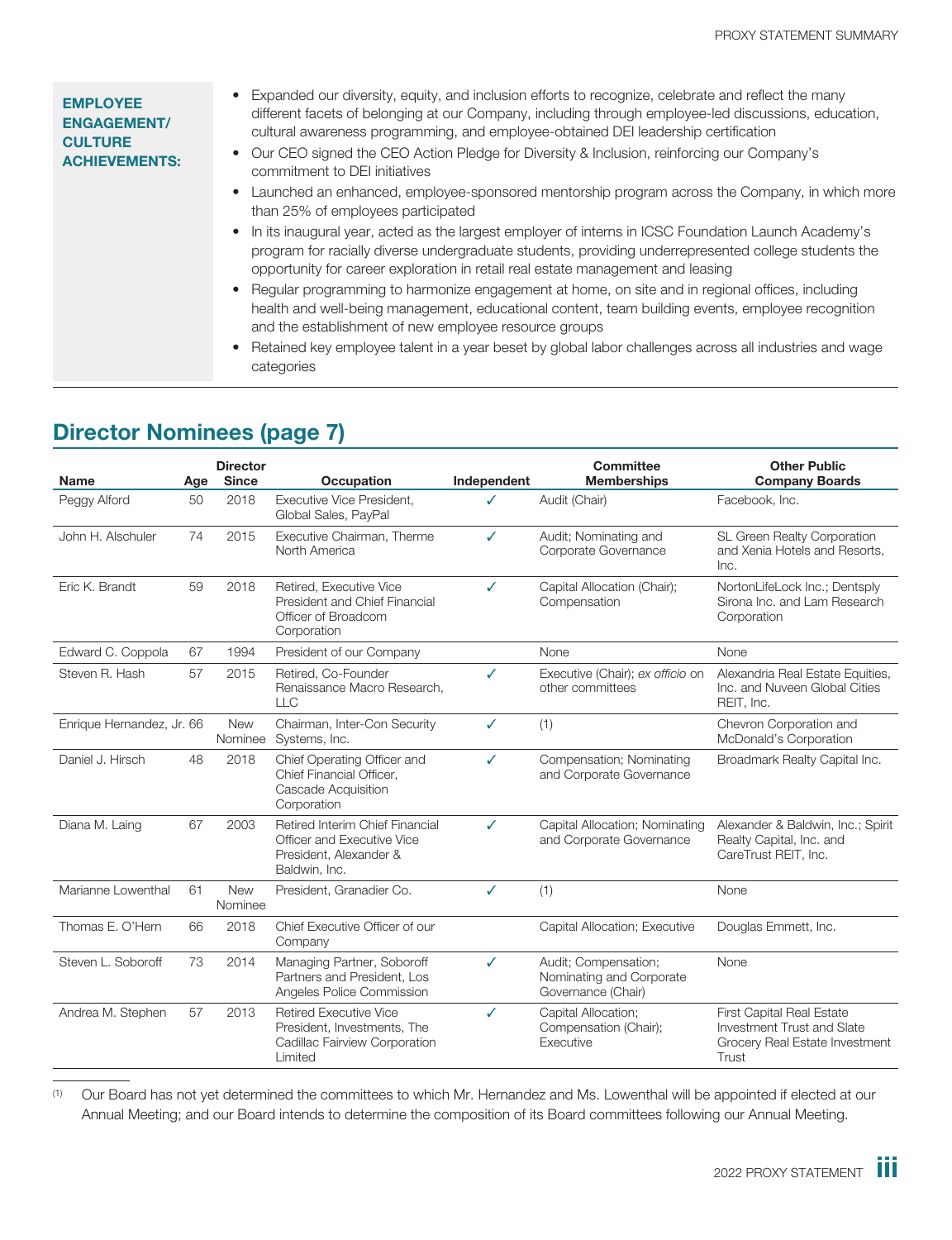## **Say-on-Pay Vote (page 66)**

We retain an open line of communication with our investors on our compensation programs as well as our governance practices. At our 2021 annual meeting of stockholders, our stockholders approved our say-on-pay non-binding, advisory vote by over 89% of the votes cast.

Please review our *Compensation Discussion and Analysis* and the accompanying executive compensation tables for additional details about our executive compensation program, including information about our named executive officers' 2021 compensation.

## **Ratification of our Independent Registered Public Accounting Firm (page 67)**

We are asking our stockholders to consider and vote upon the ratification of the appointment of KPMG LLP as our independent registered public accounting firm for the fiscal year ending December 31, 2022.

## **Executive Compensation Program Highlights (page 31)**

Our executive compensation program is designed to align our executive compensation with long-term stockholder interests as described in our *Compensation Discussion and Analysis*.

#### **EXECUTIVE COMPENSATION**

#### **WHAT WE DO**

- Pay for Performance. Executive compensation is heavily weighted toward "at risk" performance-based compensation. For our Chief Executive Officer, over 85% of his target compensation is contingent on our Company's operating and stock performance. For our other named executive officers, 80% of their respective average target compensation depends on our Company's operating and stock performance.
- **Performance-Based Compensation.** For both our Chief Executive Officer and President, 75% of their long-term incentive equity awards are in the form of performance-based LTIP Unit awards, which are subject to vesting based on our operational metrics and relative total stockholder return ("TSR") compared to U.S.-based publicly-traded equity real estate investment trusts ("REITs") that are categorized as "mall" or "shopping center" REITs. For our other named executive officers, 50% of their long-term incentive equity awards are in the form of performance-based LTIP Unit awards. Operational metrics and relative TSR performance are measured over a three-year period.
- ✓ **"Double-Trigger" Equity Vesting.** Our equity awards are subject to double-trigger vesting acceleration in connection with a change in control.
- **Robust Stock Ownership Guidelines.** Our Chief Executive Officer is required to own Common Stock with a value equal to 6x his base salary and our other named executive officers are required to own Common Stock with a value equal to 3x their respective base salaries. For purposes of meeting our stock ownership policies, certain of our other equity securities and units of The Macerich Partnership, L.P. (our "Operating Partnership") may be combined with shares of Common Stock held by such individual. See "Stock Ownership Policies" in this Proxy Statement.
- **Holding Period.** Until the minimum required stock ownership level is achieved, our named executive officers must retain 50% of the net-after-tax profit shares from vesting of equity compensation awards.
- **Clawback Policy.** We maintain a clawback policy to recapture certain cash and equity incentive payments to executive officers that were based on inaccurate financial results that are subsequently restated, if the amount of the executive officer's incentive compensation would have been lower had the financial results been properly reported.
- ✓ **Independent Compensation Consultant.** The Compensation Committee engages an independent compensation consulting firm that provides us with no other services.
- ✓ **Annual Say-on-Pay.** We annually submit our executive compensation program for our named executive officers to say-on-pay advisory votes for stockholder consideration.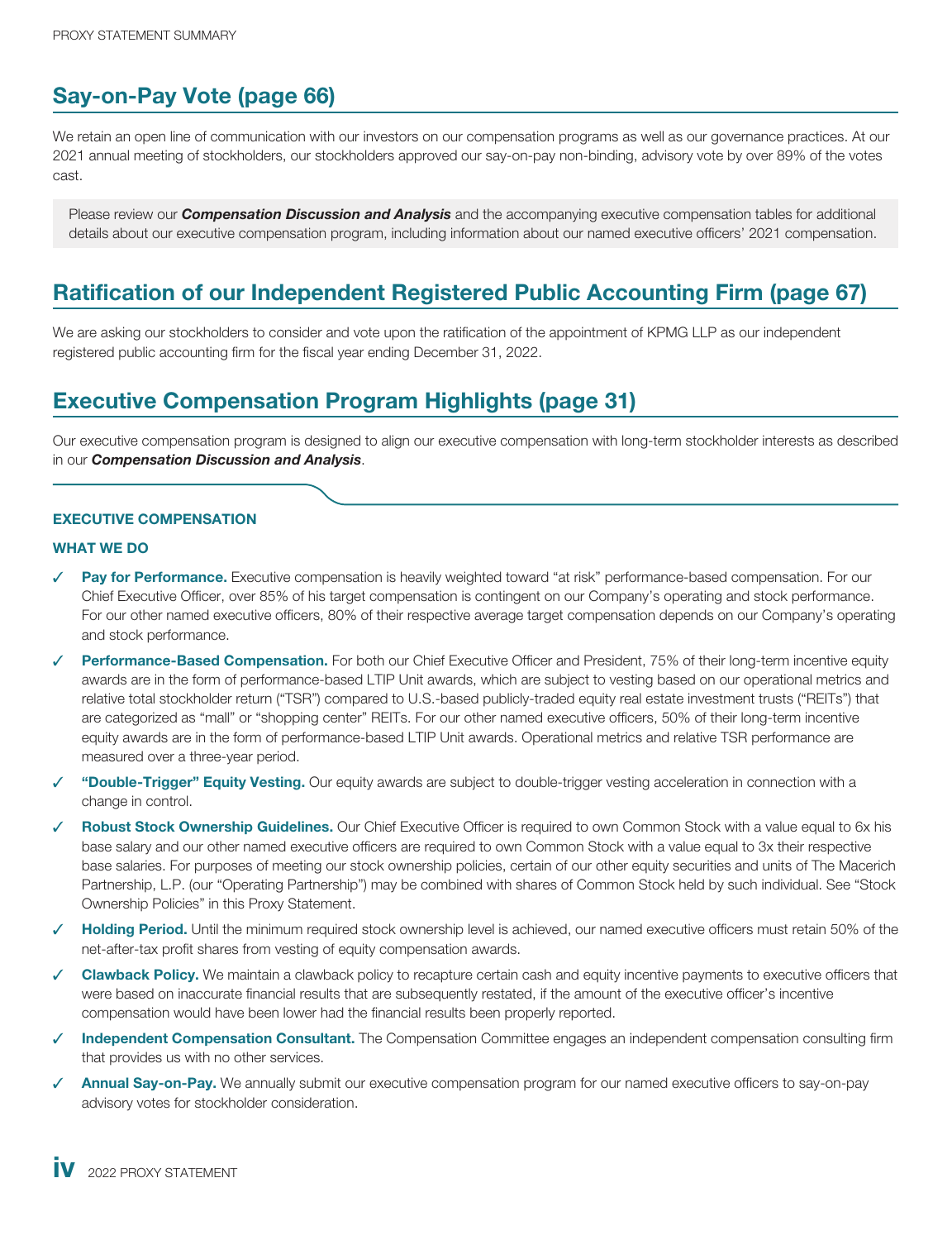#### **WHAT WE DON'T DO**

- ✕ **No Excessive Risk Taking**. Our compensation program does not encourage excessive risk taking by participants.
- ✕ **No Excise Tax Gross-Up Provisions**. None of our agreements provides for excise tax gross-ups.
- ✕ **No Repricing**. We do not permit repricing of underwater options or stock appreciation rights ("SARs") or permit exchange of underwater options or SARs for other awards or cash, without prior stockholder approval.
- ✕ **Anti-Hedging**. We do not allow hedging, monetization transactions, short sales or the purchase and sale of publicly traded options in our securities by any director, officer or employee.
- ✕ **Anti-Pledging**. We do not allow our directors or executive officers to pledge our securities unless they otherwise meet our stock ownership requirements. None of our directors or officers currently pledges our securities.

## **Corporate Governance Highlights (page 14)**

Our Board of Directors is committed to strong corporate governance. Our governance framework is designed to promote the long-term interests of our stockholders and strengthen Board and management accountability.

#### **CORPORATE GOVERNANCE**

#### **WHAT WE DO**

- **MUTA Opt Out.** In 2019, we opted out of the provisions of Title 3, Subtitle 8 of the Maryland General Corporation Law (often referred to as the Maryland Unsolicited Takeovers Act (or "MUTA")) and are prohibited from opting back into any of the MUTA provisions, including the provision allowing the Board to self-classify, without stockholder approval.
- **No Poison Pill.** No Stockholder Rights Plan in effect.
- Annual Election of Directors. Our Board consists of a single class of directors who stand for election each year.
- Majority Voting Standard for Directors with Director Resignation Policy. Our Bylaws include a majority voting standard for the election of directors. Under our Guidelines on Corporate Governance, any incumbent director who fails to receive the required vote for re-election must offer to resign from our Board of Directors.
- Independent Board. Currently ten of our twelve director nominees are independent and all members serving on our Audit, Compensation and Nominating and Corporate Governance Committees are independent.
- **Proxy Access.** Our Bylaws include market-standard proxy access nominating provisions.
- **Right to Amend our Bylaws.** Our Bylaws permit stockholder-proposed bylaw amendments.
- **Executive Sessions of our Board.** An executive session of independent directors is held following each regularly-scheduled quarterly Board meeting.
- Independent Chairman. As of our 2018 annual meeting, our Lead Independent Director transitioned to the role of Independent Chairman, and continues to ensure strong and independent leadership of our Board of Directors by, among other things, presiding at all meetings of our Board and calling and presiding at executive sessions of the non-management directors.
- ✓ **Board Evaluations.** Our Nominating and Corporate Governance Committee oversees annual evaluations of our Board and its committees, including separate committee self-evaluations, which are conducted by an independent third party. In addition, the Independent Chairman met individually with each director in 2021 to discuss key Board topics.
- **Regular Succession Planning.** A high priority is placed on regular and thoughtful succession planning for our senior management.
- No Over-boarding. Our written governance policy limits director membership on other public company boards subject to the discretion of our Board.
- **Risk Oversight by Full Board and Committees.** A principal function of our Board is to oversee risk assessment and risk management related to our business. Oversight for specific areas of risk exposure is delegated to our Board committees.
- Code of Ethics. A robust code of ethics is in place for our directors, officers and employees and a supplementary code of ethics is in place specifically for our Chief Executive Officer and senior financial officers.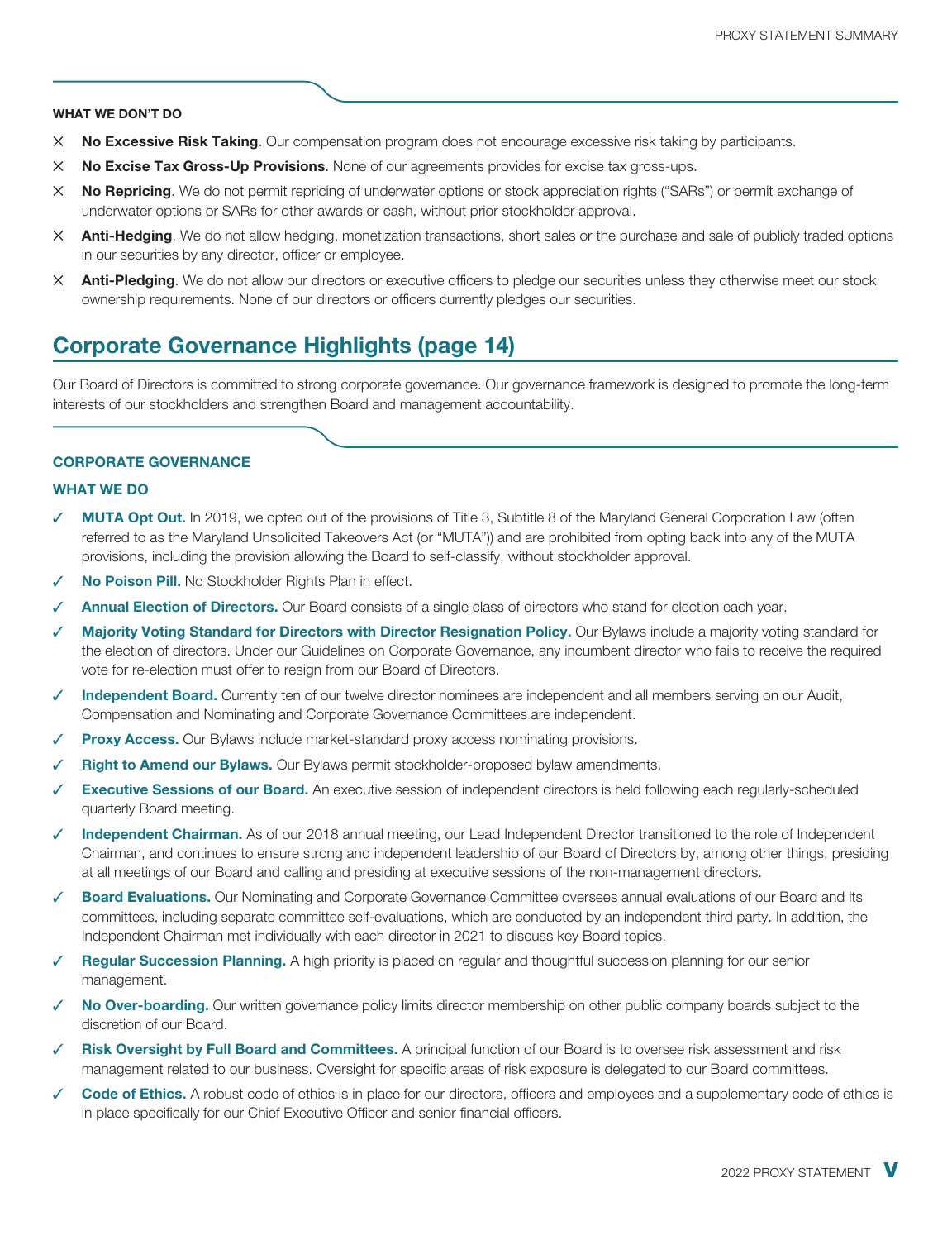- ✓ **Environmental, Social and Governance ("ESG") Oversight.** Our Nominating and Corporate Governance Committee has primary oversight responsibility for our ESG programs, together with a cross-functional management committee to coordinate and communicate on our ESG initiatives.
- ✓ **Stockholder-requested Meetings.** Our Bylaws permit stockholders to request the calling of special meetings of stockholders.
- ✓ **Stockholder Engagement.** Our Company and Board are committed to regularly engaging with our stockholders on our Company's governance practices, compensation programs, performance, strategic direction and other key matters. Our Board and management continue to actively engage with our stockholders on an ongoing basis.
- ✓ **Board Refreshment and Diversity.** We have a commitment to Board refreshment and diversity—60% of our current directors have been elected to our Board since mid-2015. Additionally, when selecting nominees, our Board focuses on increasing various aspects of our Board's diversity. Women represent 33% of our director nominees for election at our Annual Meeting and the average age of our director nominees is 62 years, with significant age diversification.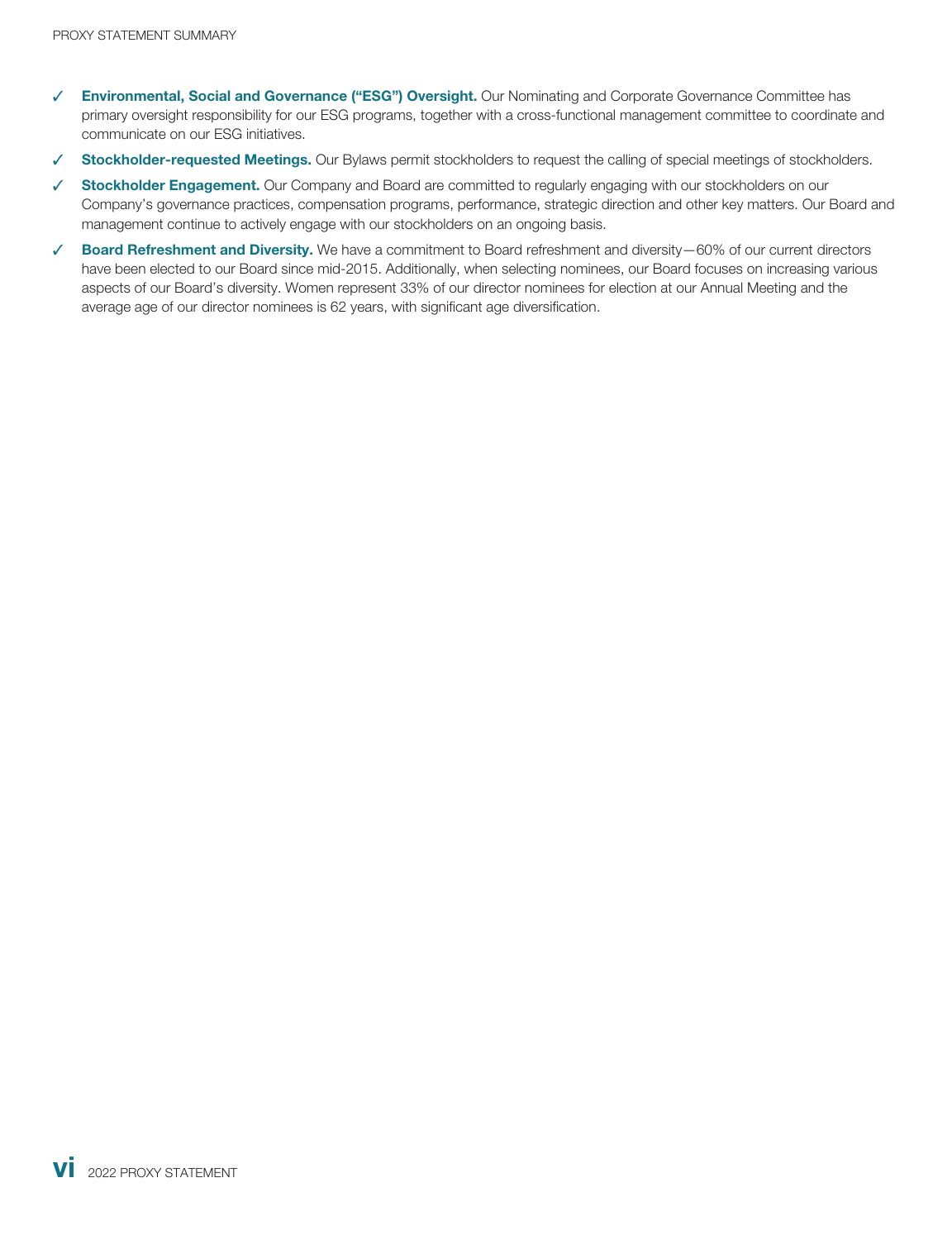## **THE MACERICH COMPANY**

**401 WILSHIRE BOULEVARD SUITE 700 SANTA MONICA, CALIFORNIA 90401**

## **PROXY STATEMENT FOR 2022 ANNUAL MEETING OF STOCKHOLDERS**

**TO BE HELD ON MAY 27, 2022**

We are sending you this Proxy Statement in connection with the solicitation of Proxies by our Board of Directors for exercise at our 2022 Annual Meeting of Stockholders and at any postponement or adjournment thereof. We are first providing this Proxy Statement and the accompanying Notice of Annual Meeting of Stockholders and Proxy to our stockholders on or about April 15, 2022. Our 2021 Annual Report to Stockholders ("2021 Annual Report"), including financial statements for the fiscal year ended December 31, 2021, is being provided to stockholders concurrently with this Proxy Statement. Our 2021 Annual Report, however, is not part of the proxy solicitation material. We sometimes refer to The Macerich Company as our "Company," "Macerich," "we" or "us" and to our 2022 Annual Meeting of Stockholders, including any postponement or adjournment thereof, as our "Annual Meeting."

*Important Notice Regarding the Availability of Proxy Materials for the Annual Meeting to be Held on May 27, 2022*. The Notice of the 2022 Annual Meeting, this Proxy Statement and our 2021 Annual Report are available at www.proxyvote.com.

# <span id="page-9-0"></span>ABOUT OUR ANNUAL MEETING

## **When and where is our Annual Meeting?**

Our Annual Meeting will be held on Friday, May 27, 2022 at 10:00 a.m. local time at The Fairmont Miramar Hotel, 101 Wilshire Boulevard, Santa Monica, California 90401.

We continue to monitor the coronavirus (COVID-19) situation, and we are sensitive to the public health and travel concerns our stockholders may have and the protocols that federal, state and local governments may impose. As part of our precautions regarding COVID-19, we are planning for the possibility that we may hold a virtual annual meeting, in which participation would be solely by means of remote communication. In the event it is not possible or advisable to hold our Annual Meeting in person, or at the current noted location, we will announce alternative arrangements, including how to participate, in a press release available at www.macerich.com as promptly as practicable before our Annual Meeting and file such information as additional proxy materials with the Securities and Exchange Commission ("SEC"). Please monitor our website www.macerich.com for updated information. If you are planning to attend our Annual Meeting, please check the website ten days prior to the meeting date.

## **What are the purposes of our Annual Meeting?**

At our Annual Meeting, our stockholders will consider and vote on the following matters:

- (1) the election of twelve directors, each to serve until the next annual meeting of stockholders and until his or her successor is duly elected and qualifies;
- (2) the approval, on a non-binding, advisory basis, of the compensation of our named executive officers as described in this Proxy Statement; and
- (3) the ratification of the appointment of KPMG LLP as our independent registered public accounting firm for the fiscal year ending December 31, 2022.

In addition, our stockholders will transact any other business that properly comes before our Annual Meeting and any postponement or adjournment thereof. Management will also respond to appropriate questions from our stockholders.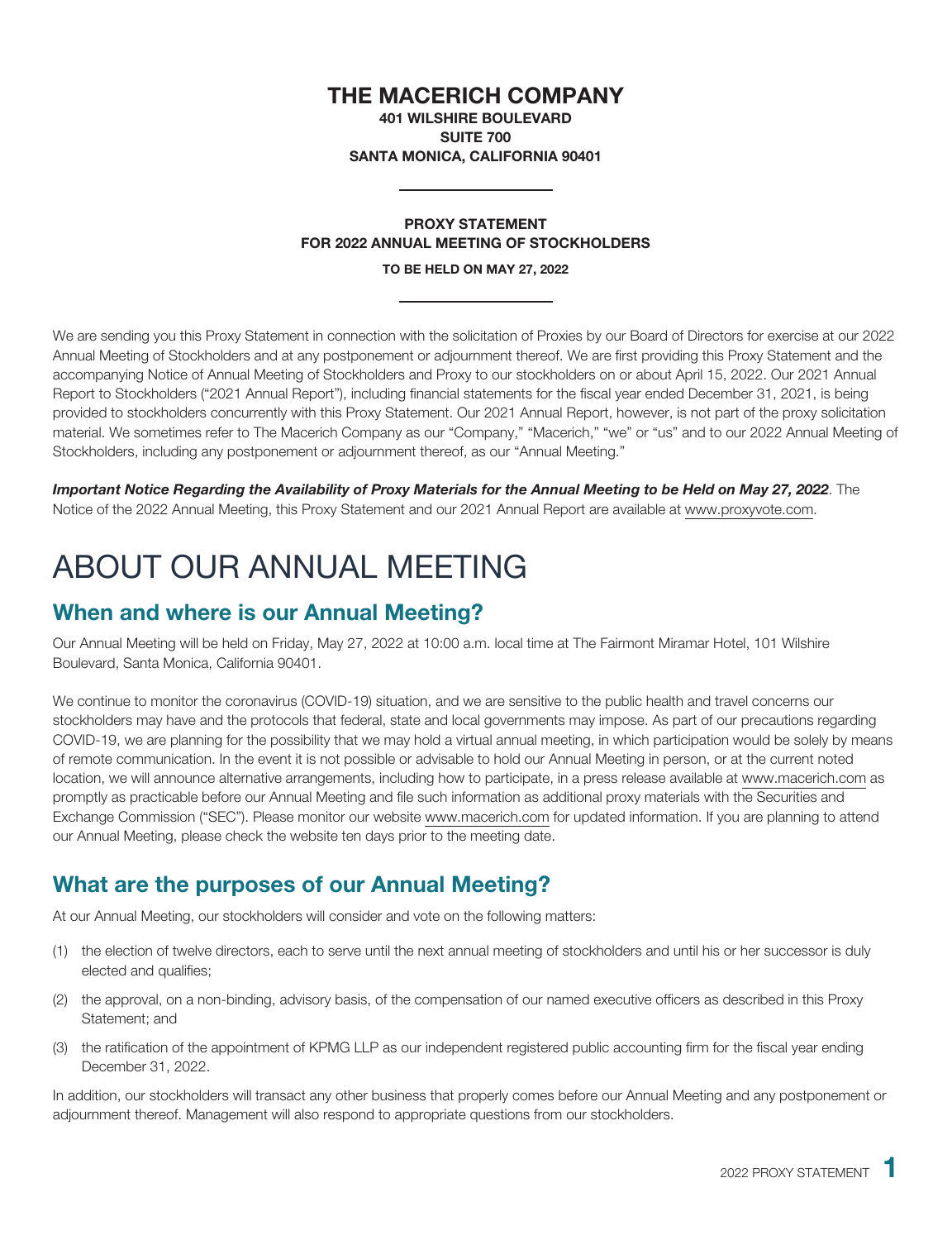## **Who is entitled to vote?**

Only holders of record of our Common Stock at the close of business on the record date, March 24, 2022, are entitled to notice of, and to vote at, our Annual Meeting. Holders of Common Stock are entitled to cast one vote for each director nominee and one vote on each of the other proposals to be voted upon at our Annual Meeting. Our Common Stock is our only class of securities entitled to vote at our Annual Meeting. Under applicable law and our charter, stockholders are not entitled to cumulative voting rights in the election of our directors.

## **Who is entitled to attend our Annual Meeting?**

All of our stockholders of record as of the close of business on the record date, or their duly appointed Proxy holders, may attend our Annual Meeting. If you are not a stockholder of record but hold shares through a broker, bank or other nominee and wish to attend the meeting, you should provide proof of beneficial ownership as of the record date, such as an account statement reflecting your stock ownership as of the record date, a copy of the voting instruction form provided by your broker, bank or other nominee, or other similar evidence of ownership. If you do not have proof of ownership, you may not be admitted to our Annual Meeting. Each stockholder and Proxy holder may be asked to present a valid government-issued photo identification, such as a driver's license or passport, before being admitted. Cameras, recording devices and other electronic devices will not be permitted, and attendees may be subject to security inspections and other security precautions.

## **What constitutes a quorum?**

The presence, in person or by Proxy, of stockholders entitled to cast a majority of all the votes entitled to be cast at our Annual Meeting is necessary to constitute a quorum for the transaction of business at our Annual Meeting. As of the record date, 214,616,505 shares of Common Stock were outstanding and entitled to be voted by the holders thereof. Abstentions and broker non-votes will count toward the presence of a quorum. A "broker non-vote" occurs when there are both routine and non-routine matters on the proxy card and the broker marks a vote on the routine matter (either as instructed by the client or, if not instructed, in the broker's discretion) and does not vote on the non-routine matters because under the rules of the New York Stock Exchange ("NYSE") the broker has no voting authority on such matters without the client's instruction.

## **How do I vote?**

*Voting in Person at our Annual Meeting*. If you are a stockholder of record as of the close of business on the record date and attend our Annual Meeting, you may vote in person. If your shares of Common Stock are held in street name and you wish to vote in person at our Annual Meeting, you will need to obtain and present prior to voting at our Annual Meeting a "legal proxy" from the broker, bank or other nominee through which your shares of Common Stock are held of record. Obtaining a legal proxy usually takes several days.

*Voting by Proxy for Shares Registered Directly in the Name of the Stockholder*. If you hold your shares of Common Stock in your own name as a holder of record with our transfer agent, Computershare Trust Company, N.A., you may instruct the Proxy holders how to vote your shares of Common Stock in one of the following ways:

- *Authorize your Proxy by Internet*. You may authorize your Proxy over the Internet. The website for Internet authorization is provided on your Proxy in the printed set of Proxy materials that you received. Internet authorization is available 24 hours per day until 11:59 p.m., Eastern Time, the day before our Annual Meeting. In order to authorize your Proxy, you will need to have the control number that appears on the Proxy you received.
- *Authorize your Proxy by Telephone*. If you received a printed set of the Proxy materials, you may authorize your Proxy by telephone by calling the toll-free number listed on your Proxy. Telephone authorization is available 24 hours per day until 11:59 p.m., Eastern Time, the day before our Annual Meeting. When you call, please have your Proxy in hand, and you will receive a series of voice instructions which will allow you to instruct your Proxy how to vote your shares of Common Stock. To authorize your Proxy by telephone, you will also need your control number referred to above.
- *Submit your Proxy by Mail*. If you received a printed set of the Proxy materials, you may submit your Proxy by mail by marking, signing and dating the Proxy enclosed with the Proxy materials you received and returning it promptly to Broadridge Financial Solutions, Inc. in the postage-paid envelope provided.

*Voting by Proxy for Shares Held in Street Name*. If your shares of Common Stock are held in street name, you will receive instructions from your broker, bank or other nominee that you must follow in order to authorize voting of your shares of Common Stock at our Annual Meeting.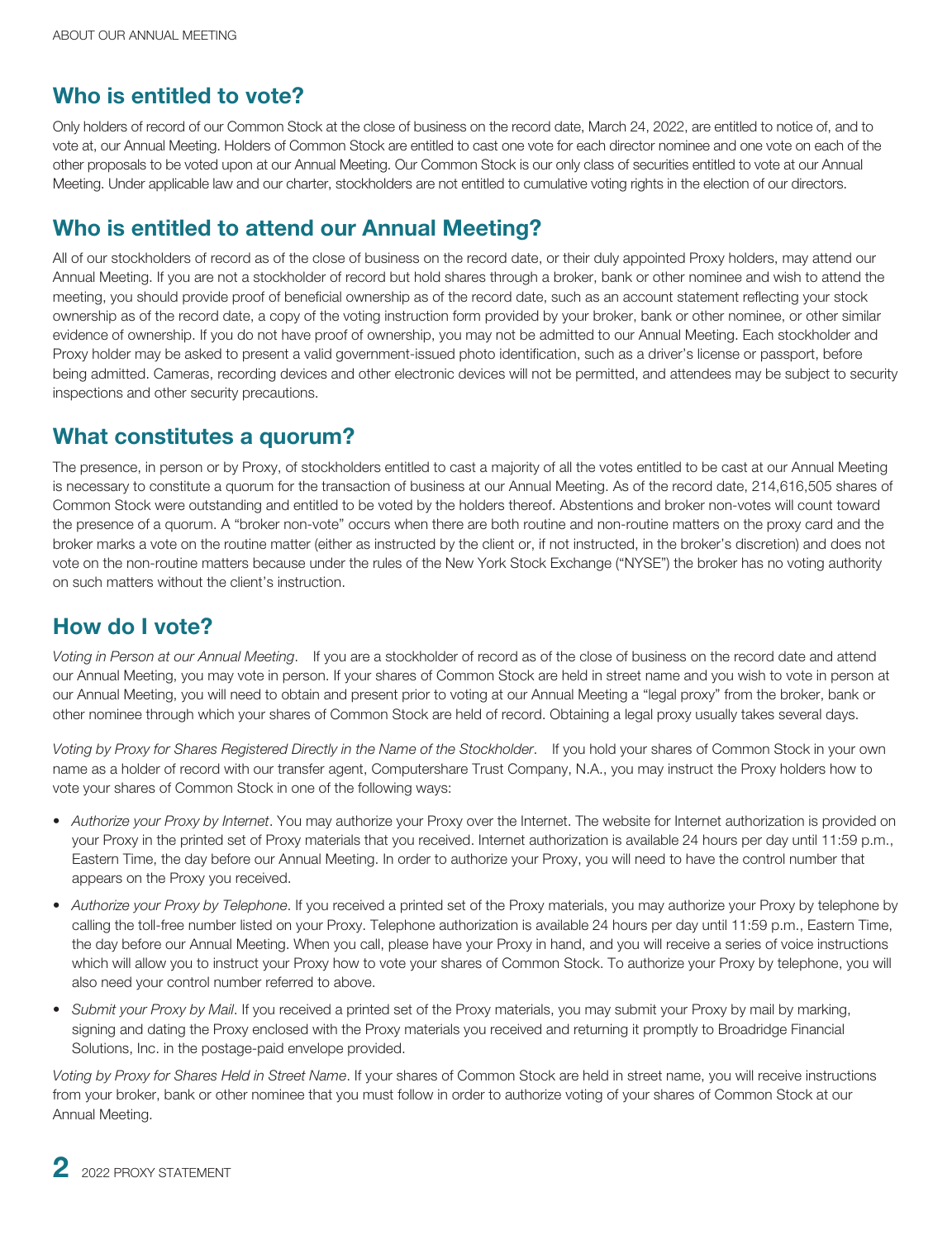## **What if I sign and return a Proxy by mail or authorize my Proxy by telephone or the Internet but do not specify how I wish to vote my shares?**

If you sign and return a Proxy or authorize your Proxy by telephone or the Internet but do not specify how your shares will be voted on one or more matters listed in the Notice of our Annual Meeting, the shares will be voted with respect to such matters as follows:

**FOR** the election of each of the twelve nominees for director named in this Proxy Statement;

**FOR** the approval, on a non-binding, advisory basis, of the compensation of our named executive officers; and

**FOR** the ratification of the appointment of KPMG LLP as our independent registered public accounting firm for the fiscal year ending December 31, 2022.

The holders of the Proxy will also have authority to vote in their discretion on any other matter that may be properly brought before our Annual Meeting and any postponement or adjournment thereof.

## **What does it mean if I receive more than one Proxy?**

If you own shares of our Common Stock in more than one account—for example, in a joint account with your spouse and in your individual brokerage account—you may have received more than one set of Proxy materials. To ensure that all of your shares are voted, please follow each of the separate Proxy voting instructions that you received for your shares of Common Stock held in each of your different accounts.

## **Will other matters be voted on at our Annual Meeting?**

It is not anticipated that any matter, other than those set forth in this Proxy Statement, will be presented at our Annual Meeting. If other matters are properly presented, Proxies will be voted by the Proxy holders in their discretion. Stockholder votes will be tabulated by the person appointed to act as inspector of election for our Annual Meeting.

## **May I change my vote or revoke my Proxy after I return my Proxy?**

If you are a stockholder of record as of the record date, you may change your vote or revoke your Proxy before it has been voted at our Annual Meeting by:

- filing a written revocation with the Secretary of The Macerich Company, at 401 Wilshire Boulevard, Suite 700, Santa Monica, California 90401;
- authorizing a new Proxy by Internet, telephone or mail after the time and date of the previously authorized Proxy in the manner provided above under "How do I vote?"; or
- appearing in person and voting by ballot at our Annual Meeting.

Any stockholder of record as of the record date attending our Annual Meeting may vote in person whether or not a Proxy has been previously given, but the presence (without further action) of a stockholder at our Annual Meeting will not constitute revocation of a previously submitted Proxy.

For shares of Common Stock you hold in street name, you may change your vote by submitting new voting instructions to your broker, bank or other nominee or, if you have obtained a legal proxy from your broker, bank or other nominee giving you the right to vote your shares at our Annual Meeting, by appearing in person and voting at our Annual Meeting.

## **What are our Board of Directors' recommendations?**

Unless you give other instructions on your Proxy, the persons named as Proxy holders on the Proxy will vote a properly submitted Proxy in accordance with the recommendations of our Board of Directors. Our Board's recommendations, together with the description of each matter, are set forth in this Proxy Statement. Our Board recommends that you vote your shares:

**FOR** the election of twelve directors, each to serve until the next annual meeting of stockholders and until his or her successor is duly elected and qualifies;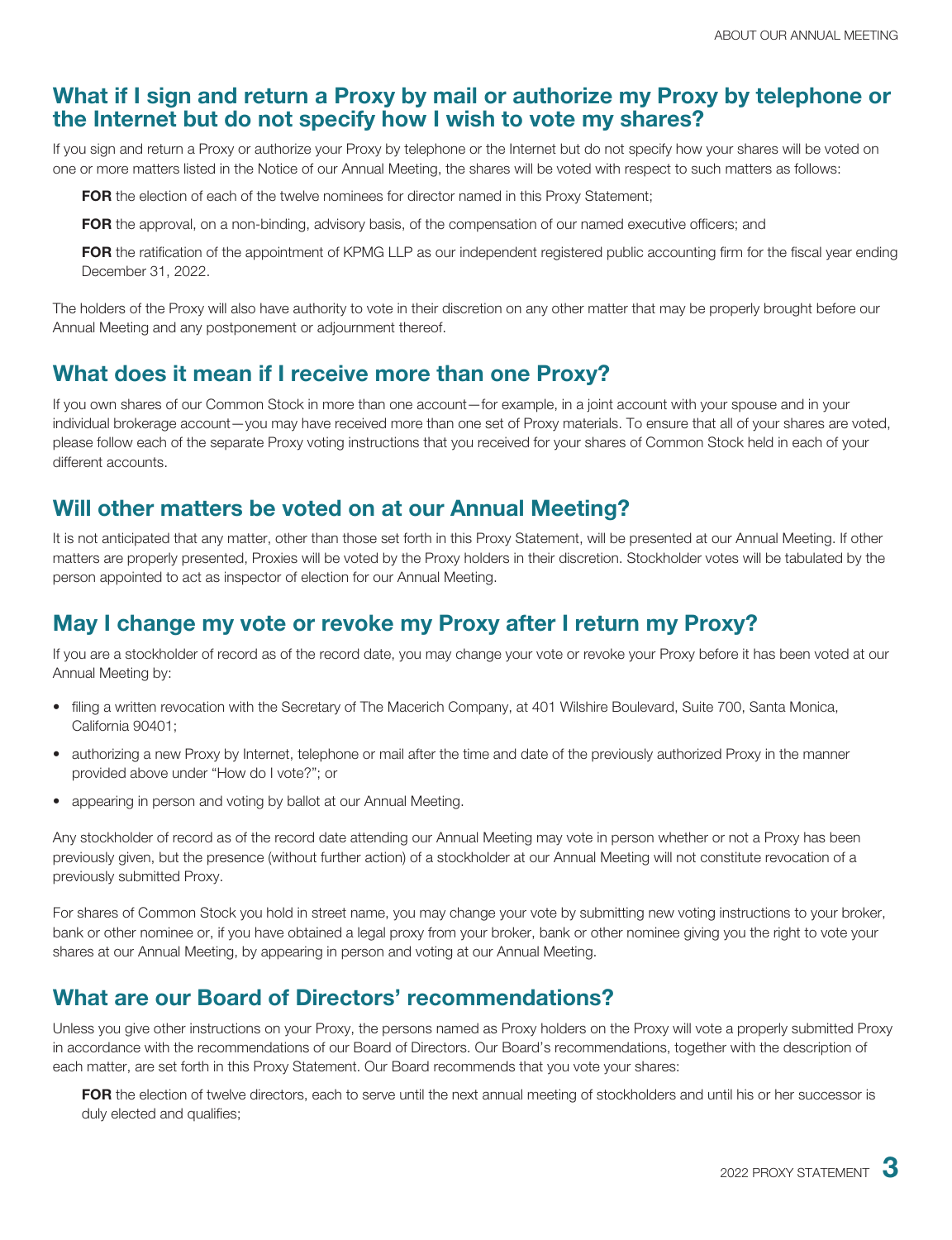**FOR** the approval, on a non-binding, advisory basis, of the compensation of our named executive officers; and

**FOR** the ratification of the appointment of KPMG LLP as our independent registered public accounting firm for the fiscal year ending December 31, 2022.

With respect to any other matter that properly comes before our Annual Meeting or any postponement or adjournment thereof, the Proxy holders will vote on such matter in their discretion.

## **What vote is required to approve each matter?**

Assuming the presence of a quorum, the affirmative vote of a majority of all of the votes cast on the matter at our Annual Meeting in person or by Proxy is required by our charter and/or Bylaws for the election of each director nominee, for the approval, on a non-binding, advisory basis, of the compensation of our named executive officers and for the ratification of the appointment of KPMG LLP to serve as our independent registered public accounting firm. For purposes of these proposals, abstentions and broker non-votes, if any, will not be counted as votes cast and therefore will have no effect on the outcome of any of these proposals.

The proposal to approve the compensation of our named executive officers is advisory only and is not binding on our Company or our Board. Our Board values the opinion of our stockholders and our Board, or an appropriate committee of our Board, will consider the outcome of the vote on this proposal in considering what action, if any, should be taken in response to the advisory vote by stockholders.

The proposal to ratify the appointment of KPMG LLP as our independent registered public accounting firm is considered a routine item under the rules of the NYSE. Accordingly, if your shares are held in street name and you do not submit voting instructions to your broker, your broker may exercise its discretion to vote your shares on this proposal. If your broker exercises this discretion, your shares will be voted in the manner directed by your broker on the proposal to ratify KPMG LLP as our independent registered public accounting firm, but your shares will constitute broker non-votes on each of the other proposals at our Annual Meeting, because they are non-routine proposals on which brokers are not permitted to vote without direction from the beneficial owner.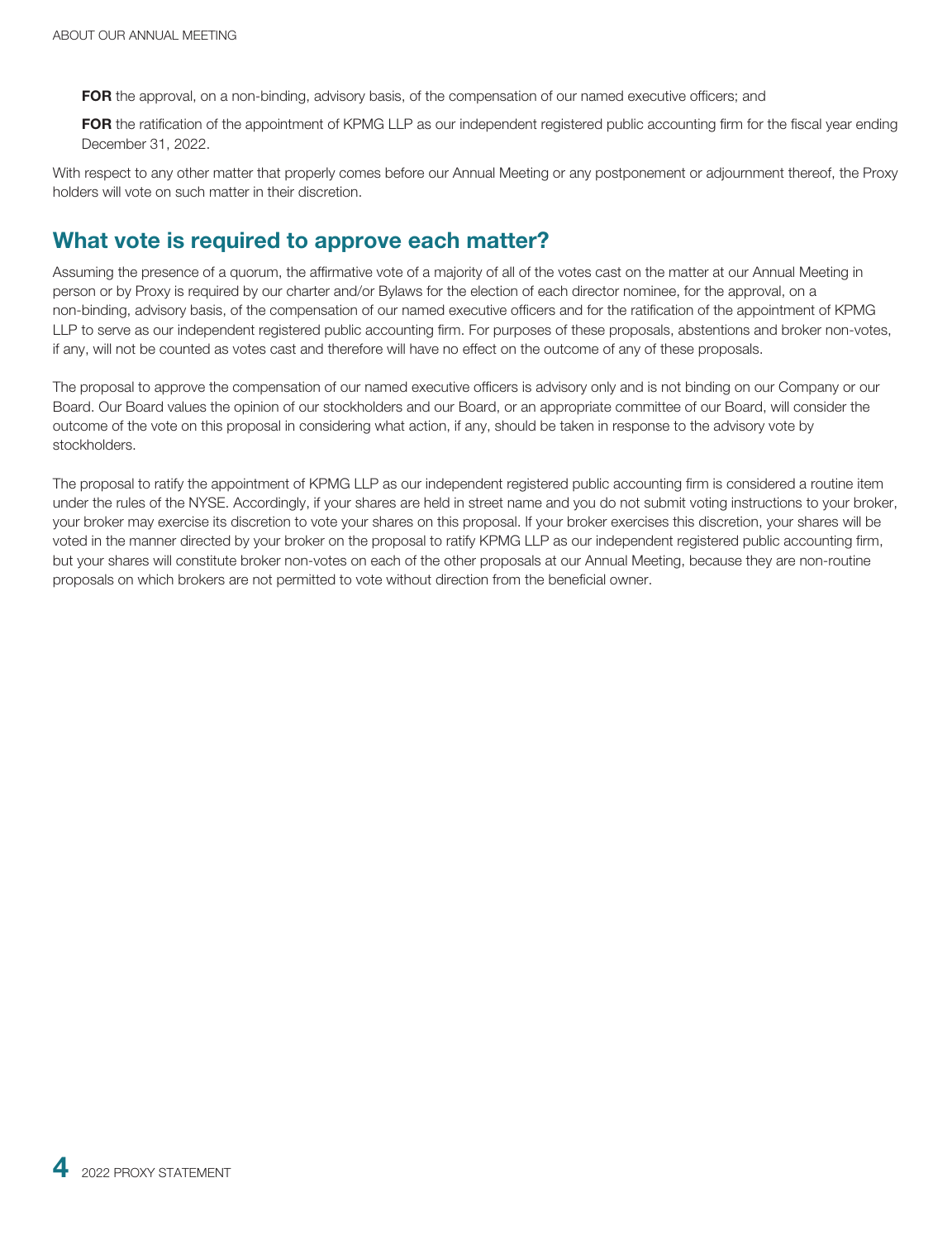# <span id="page-13-0"></span>PROPOSAL 1: ELECTION OF DIRECTORS

## **Introduction: How Our Board Composition is Aligned with our Strategy**

We have a long-term four-pronged business strategy that focuses on acquisition, leasing and management, redevelopment and development of regional town centers. We believe that our business requires specialized skills across a broad array of disciplines for effective and profitable operations. Our Board of Directors consists of a highly experienced group of business leaders who share our values, oversee and support our strategy and reflect our culture. Many of our directors have served as executive officers or on boards and board committees of major companies and have an extensive understanding of the principles of corporate governance. Our nominees have experience in the following fields that are relevant to our Company, business, industry and strategies:

- retail;
- commercial real estate;
- finance, capital markets and investments;
- business operations;
- transactions;
- risk oversight and management; and
- digital and e-commerce.

Under our Bylaws, our Board of Directors determines the number of our directors, provided that the number shall never be less than the minimum required by the Maryland General Corporation Law, which is one, nor more than twelve. Our Board of Directors has approved to expand the Board of Directors to twelve members from and after the calling to order of the Annual Meeting in order to permit the stockholders to elect a slate of twelve directors for the upcoming term and nominated Mr. Enrique Hernandez, Jr. and Ms. Marianne Lowenthal for election as directors at our Annual Meeting. Our Nominating and Corporate Governance Committee retained search firms to assist with identifying potential candidates. Mr. Hernandez was recommended by Thomas O'Hern and Ms. Lowenthal was recommended by Steve Soboroff. Each of our continuing director nominees was previously elected to serve on our Board by our stockholders. Our director nominees, if elected at our Annual Meeting, will serve until our annual meeting of stockholders in 2023 and until their respective successors are duly elected and qualify.

Our Board of Directors, based on the recommendations of its Nominating and Corporate Governance Committee, has nominated the following individuals to serve as directors of our Company:

- 
- **John H. Alschuler Diana M. Laing**
- 
- **Edward C. Coppola Thomas E. O'Hern**
- 
- Enrique Hernandez, Jr.  **<b>Andrea M. Stephen** Andrea M. Stephen
- **Peggy Alford Daniel J. Hirsch**
	-
- **Eric K. Brandt Marianne Lowenthal**
	-
- **Steven R. Hash Steven L. Soboroff**
	-

Each of our director nominees has consented to be nominated and to serve if elected. However, if any nominee becomes unable or unwilling for good cause to serve as a director if elected, the Proxy holders may vote for another person nominated by our Board of Directors, or the Board may reduce the size of the Board and number of nominees.

Our Board of Directors will consider a nominee for election to our Board recommended by a stockholder of record if the stockholder submits a written notice regarding such recommendation to the Nominating and Corporate Governance Committee c/o our Secretary in the manner described under the heading "Our Board of Directors and its Committees—Director Selection Process."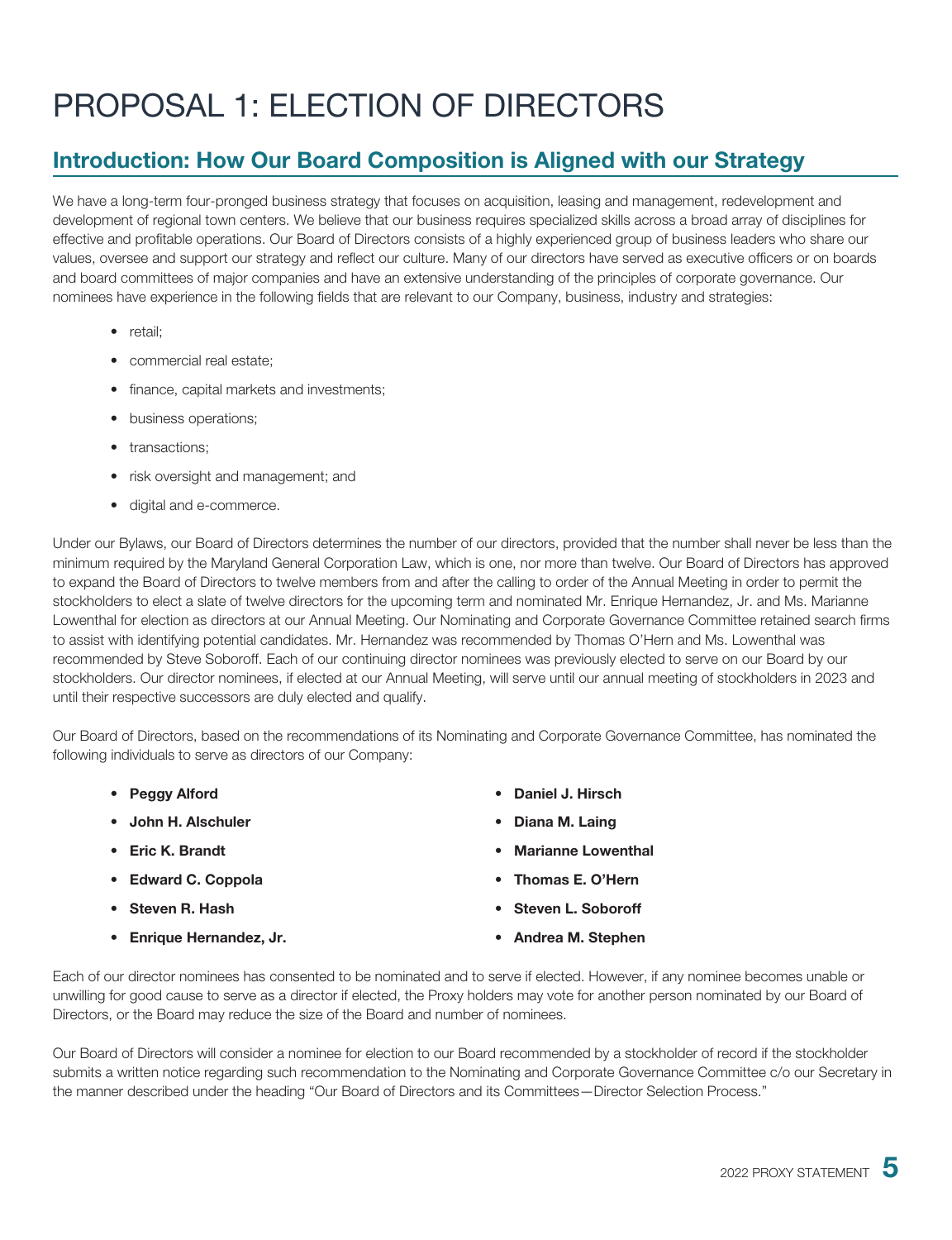Our charter and Bylaws provide that our directors are required to be elected by the affirmative vote of a majority of all the votes cast on the matter in person or by Proxy at our Annual Meeting at which a quorum is present. Our Guidelines on Corporate Governance further provide that any incumbent director who fails to receive the required vote for re-election must offer to resign from our Board. In that case, the Nominating and Corporate Governance Committee will make a recommendation to our Board on whether to accept or reject the offer to resign. Our Board will then act on the Nominating and Corporate Governance Committee's recommendation and publicly disclose its decision within 90 days after the date of the certification of the election results. If the offer to resign is not accepted, the director will continue to serve until the next annual meeting and until the director's successor is elected and qualifies. If the offer to resign is accepted, then our Board, in its sole discretion, may fill any resulting vacancy or may decrease the size of our Board pursuant to our charter and Bylaws. The director whose offer to resign is under consideration will not participate in the Nominating and Corporate Governance Committee's or our Board's decision regarding whether to accept or reject such director's offer to resign.

#### **OUR BOARD OF DIRECTORS UNANIMOUSLY RECOMMENDS A VOTE "FOR" THE ELECTION OF EACH OF OUR DIRECTOR NOMINEES. PROXIES RECEIVED WILL BE VOTED "FOR" EACH OF OUR DIRECTOR NOMINEES UNLESS STOCKHOLDERS SPECIFY OTHERWISE IN THE PROXY.**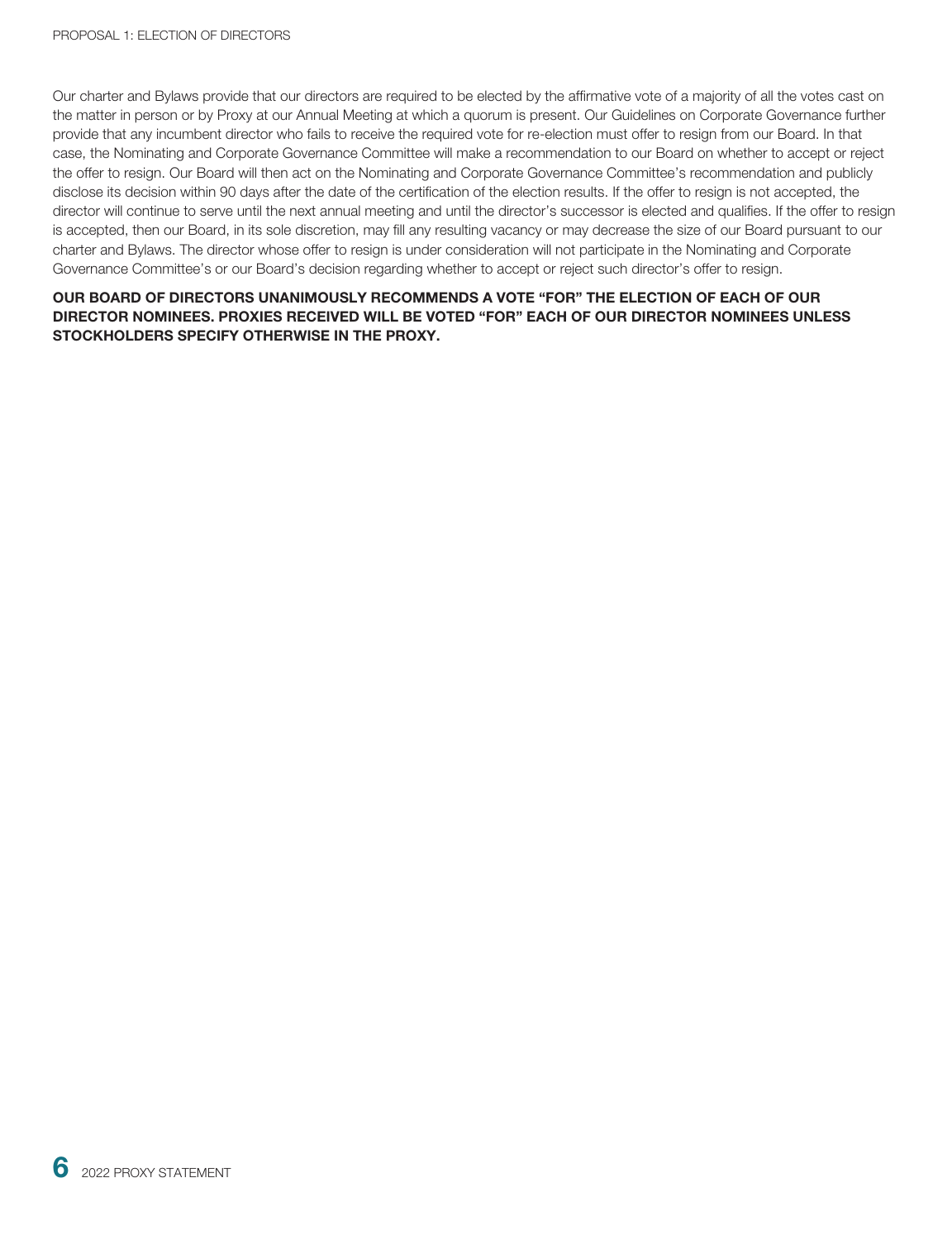## <span id="page-15-0"></span>**INFORMATION REGARDING DIRECTOR NOMINEES**

Our Nominating and Corporate Governance Committee and our Board believe that considering diversity is consistent with the goal of creating a Board that best serves the needs of our Company and the interests of our stockholders. Our Board seeks a mix of backgrounds and experience among its members, including gender, sexual orientation, racial and ethnic diversity or other characteristics that may positively contribute to the diversity of the Board. Under our Guidelines on Corporate Governance, the Nominating and Corporate Governance Committee shall ensure to the greatest extent practicable that the pool of prospective director candidates that it considers to fill any vacancy or additional director position includes one or more female candidates, one or more LGBTQ+ candidates or one or more racially or ethnically diverse candidates if, at such time, the Board is lacking gender diversity, LGBTQ+ diversity or racial/ ethnic diversity, respectively. The Nominating and Corporate Governance Committee uses its judgment to identify nominees whose viewpoints, backgrounds, experience and other demographics, taken as a whole, contribute to the high standards of service on our Board. The following matrix highlights the mix of key skills, qualities and experiences of the nominees that, among other factors, led our Board and the Nominating and Corporate Governance Committee to recommend these nominees for election to our Board. The matrix is intended to depict notable areas of focus for each director, and not having a mark does not mean that a particular director does not possess that qualification or skill. Nominees have developed competencies in these skills through education, direct experience and oversight responsibilities. The demographic information presented below is based on voluntary self-identification by each nominee. More information on each director's qualifications and background is included in the director biographies on the following pages. Each continuing director has served since first elected.

| <b>Gender Diversity: 40%</b> of independent | <b>Board Refreshment: 6.2 years</b> | <b>Board Diversity: 50%</b> of independent |
|---------------------------------------------|-------------------------------------|--------------------------------------------|
| directors and approximately 33% of all      | average tenure for independent      | directors on our Board's slate are         |
| directors on our Board's slate are women    | directors on our Board's slate      | racial/ethnic/gender diverse               |

|                                                     | Peggy<br><b>Alford</b> | John           | Eric         |              |                | <b>Edward Steven Enrique</b><br>Alschuler Brandt Coppola Hash Hernandez Hirsch Laing Lowenthal O'Hern Soboroff Stephen |                | Daniel Diana | Marianne Thomas Steven Andrea |              |              |               |
|-----------------------------------------------------|------------------------|----------------|--------------|--------------|----------------|------------------------------------------------------------------------------------------------------------------------|----------------|--------------|-------------------------------|--------------|--------------|---------------|
| <b>Knowledge, Skills &amp;</b><br><b>Experience</b> |                        |                |              |              |                |                                                                                                                        |                |              |                               |              |              |               |
| Chief Executive Officer/<br>President/Founder       | $\checkmark$           | ✓              | ✓            | ✓            | ✓              | ✓                                                                                                                      |                |              | ✓                             | ✓            | ✓            |               |
| <b>Chief Financial Officer</b>                      | $\checkmark$           |                | $\checkmark$ |              |                |                                                                                                                        | $\checkmark$   | ✓            |                               | $\checkmark$ |              |               |
| Retail and/or<br><b>Commercial Real Estate</b>      |                        | $\checkmark$   |              | ✓            | $\checkmark$   |                                                                                                                        | $\checkmark$   | $\checkmark$ | ✓                             | ✓            | ✓            | ✓             |
| <b>Financial Literacy</b>                           | $\checkmark$           | $\checkmark$   | $\checkmark$ | $\checkmark$ | $\checkmark$   | $\checkmark$                                                                                                           | $\checkmark$   | $\checkmark$ | $\checkmark$                  | $\checkmark$ | $\checkmark$ | $\checkmark$  |
| Finance/Capital<br>Markets/ Investment              | $\checkmark$           | $\checkmark$   | $\checkmark$ | $\checkmark$ | $\checkmark$   | $\checkmark$                                                                                                           | $\checkmark$   | $\checkmark$ | $\checkmark$                  | $\checkmark$ | ✓            | ✓             |
| <b>Business Operations</b>                          | ✓                      | $\checkmark$   | $\checkmark$ | $\checkmark$ | $\checkmark$   | $\checkmark$                                                                                                           | $\checkmark$   | $\checkmark$ | $\checkmark$                  | $\checkmark$ | ✓            | ✓             |
| Risk Oversight/<br>Management                       | ✓                      | J              | $\checkmark$ | ✓            | ✓              | $\checkmark$                                                                                                           | ✓              | ✓            | ✓                             | ✓            | J            | ✓             |
| International                                       | ✓                      | $\checkmark$   | ✓            |              | $\checkmark$   | $\checkmark$                                                                                                           |                |              |                               |              |              | ✓             |
| Transactional<br>Experience                         | J                      | $\checkmark$   | ✓            | ✓            | ✓              | ✓                                                                                                                      | $\checkmark$   | ✓            | ✓                             | ✓            | ✓            |               |
| <b>ESG Oversight</b>                                |                        | $\checkmark$   |              |              | $\checkmark$   | $\checkmark$                                                                                                           | ✓              | $\checkmark$ |                               | $\checkmark$ | ✓            |               |
| <b>Digital Expertise</b>                            | ✓                      |                | ✓            |              |                | $\checkmark$                                                                                                           |                |              |                               |              |              |               |
| <b>Demographics</b>                                 |                        |                |              |              |                |                                                                                                                        |                |              |                               |              |              |               |
| Race/Ethnicity                                      | Black/<br>Multiracial  | White          | White        | White        | White          | Latinx/<br>Hispanic                                                                                                    |                | White White  | White                         | White        | White        | White         |
| Gender Expression                                   | Female                 | Male           | Male         | Male         | Male           | Male                                                                                                                   |                | Male Female  | Female                        | Male         | Male         | Female        |
| LGBTQ+                                              |                        |                |              |              |                |                                                                                                                        |                |              | ✓                             |              |              |               |
| <b>Board Tenure</b>                                 |                        |                |              |              |                |                                                                                                                        |                |              |                               |              |              |               |
| Years                                               | $\overline{4}$         | $\overline{7}$ | 4            | 28           | $\overline{7}$ | n/a                                                                                                                    | $\overline{4}$ | 19           | n/a                           | 4            | 8            | $\mathcal{Q}$ |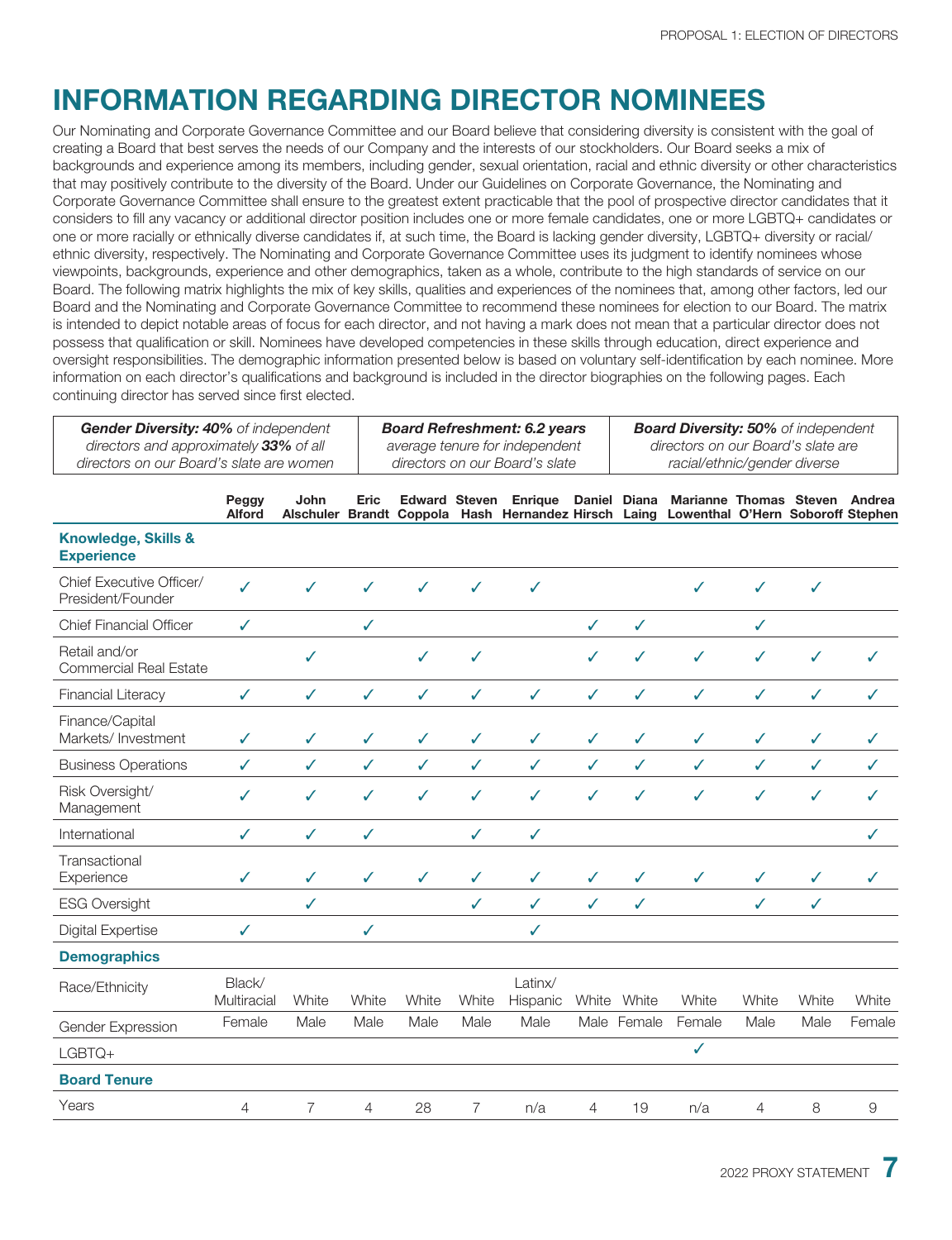#### **Peggy Alford**

Independent Director Nominee

#### **Director Since**: 2018 **Age**: 50 **Board Committees**: Audit (Chair) **Other Current Public Company Boards: Facebook, Inc.**

#### **Principal Occupation and Business Experience:**

Ms. Alford has served as Executive Vice President, Global Sales at PayPal since March 2020. She rejoined PayPal as their Senior Vice President of Core Markets on March 1, 2019, leading commercial teams in the largest and most established markets, including North America, UK, Germany, Austria, Switzerland and Australia. Ms. Alford was elected to the board of Facebook, Inc. in May 2019. From September 2017 to February 2019, Ms. Alford was the Chief Financial Officer and Head of Operations for the Chan Zuckerberg Initiative, a philanthropic organization that brings together world-class engineering, grantmaking, impact investing, policy and advocacy work, with oversight of finance, real estate, facilities and general operations. Prior to joining the Chan Zuckerberg Initiative, Ms. Alford held a variety of senior positions at PayPal from May 2011 to August 2017, including Vice President, Chief Financial Officer of Americas, Global Customer and Global Credit, where she was responsible for all finance and analytics for PayPal's Global Merchant and Global Consumer Business Units, its Global Credit business, and its North America and Latin America regions. She also served as PayPal's Senior Vice President of Human Resources, People Operations and Global Head of Cross Border Trade. From 2007 to 2011, Ms. Alford was President and General Manager of Rent.com (an eBay Inc. company), also serving as its Chief Financial Officer from October 2005 to March 2009. Ms. Alford earned a Bachelor of Science degree in Accounting and Business Administration from the University of Dayton and is a certified public accountant.

#### **Key Qualifications, Experience and Attributes:**

Ms. Alford's wide-ranging financial and operational experience, technology and omnichannel knowledge and significant experience leading complex businesses are invaluable to our Board. Her fresh perspectives and contributions to our Company are also informed by Ms. Alford's strong digital expertise and track record of driving growth and innovation through data analytics, areas which have become increasingly critical to our business. In addition to her strong managerial and operational background, Ms. Alford brings deep financial expertise to our Board, based on which she serves as our Audit Committee chairperson and has been determined by our Board to be an audit committee financial expert.

#### **John H. Alschuler**

Independent Director Nominee

**Director Since**: 2015

#### **Age**: 74

**Board Committees**: Audit; Nominating and Corporate Governance

**Other Current Public Company Boards**: SL Green Realty Corporation; Xenia Hotels and Resorts, Inc. **Selected Directorships and Memberships**: Board of Directors, Center for an Urban Future; Board of Directors, Friends of the High Line Inc.; Board of Directors, Sag Harbor Cinema Arts Center

#### **Principal Occupation and Business Experience:**

John Alschuler has served as the Executive Chairman of Therme North America, a regional division of global wellbeing leader Therme Group that designs, builds and operates large scale wellbeing facilities, since January 1, 2022. From 2008 to 2021 Mr. Alschuler served as the Chairman of HR&A Advisors Inc., an economic development, real estate and public policy consulting organization. Mr. Alschuler also is an Adjunct Associate Professor at Columbia University, where he teaches real estate development at the Graduate School of Architecture, Planning & Preservation.

#### **Key Qualifications, Experience and Attributes:**

Mr. Alschuler's achievements in academia and business, as well as his extensive knowledge of commercial real estate and national and international markets for real estate, and his expertise in inter-governmental relations, allow him to assess the real estate market and our Company's business from a knowledgeable and informed perspective. His experience on boards of other public and private companies further enhances his range of knowledge.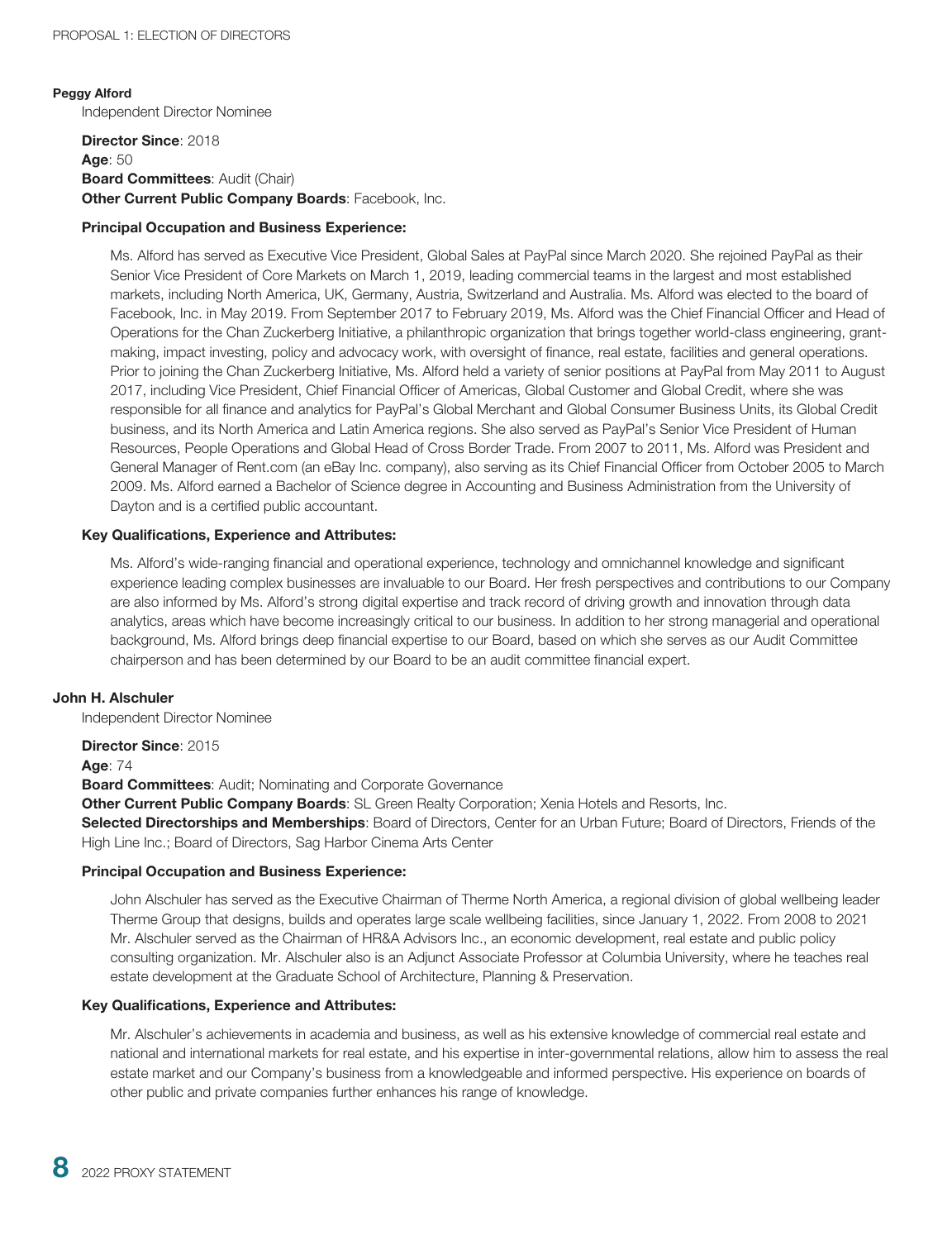#### **Eric K. Brandt**

Independent Director Nominee

**Director Since**: 2018

#### **Age**: 59

**Board Committees**: Capital Allocation (Chair); Compensation

**Other Current Public Company Boards**: Dentsply Sirona Inc.; Lam Research Corporation; NortonLifeLock Inc. **Former Public Company Directorships Within the Last Five Years:** Chairman of the Board, Altaba Inc. **Selected Directorships and Memberships:** Georgia Tech President's Advisory Board

#### **Principal Occupation and Business Experience:**

Mr. Brandt served as the Executive Vice President and Chief Financial Officer of Broadcom Corporation, a global supplier of semiconductor devices, from February 2010 to February 2016, and served as Broadcom's Senior Vice President and Chief Financial Officer from March 2007 to February 2010. From September 2005 until March 2007, Mr. Brandt served as President, Chief Executive Officer and member of the Board of Directors of Avanir Pharmaceuticals, Inc. Beginning in 1999, he held various positions at Allergan, Inc., a global specialty pharmaceutical company, including Executive Vice President of Finance and Technical Operations and Chief Financial Officer. Prior to joining Allergan, Mr. Brandt spent ten years with The Boston Consulting Group, a privately held global business consulting firm.

#### **Key Qualifications, Experience and Attributes:**

Mr. Brandt's experience as a chief executive and chief financial officer across the financial services, technology and healthcare industries gives him a broad understanding of the operational, financial and strategic matters facing our Company. His service on other public company boards, including as an audit committee member and chair, a compensation committee and governance committee member and chair, his cybersecurity expertise and his governance, financial, technology, marketing and brand management knowledge provides our Board with important insights.

#### **Edward C. Coppola**

Director Nominee

**Director Since**: 1994 **Age**: 67

#### **Principal Occupation and Business Experience:**

Mr. Coppola was elected our President in September 2008. In partnership with our Chief Executive Officer, Mr. Coppola oversees the strategic direction of our Company. He has broad oversight over our Company's financial and investment strategies, including our Company's key lender and investor relationships. He also oversees our acquisitions and dispositions, department store relationships and development/redevelopment projects. Mr. Coppola was previously an Executive Vice President from our formation through September 2004 and was our Senior Executive Vice President and Chief Investment Officer from October 2004 until his election as President. He has over 40 years of shopping center experience with The Macerich Group and our Company and is one of our founders. Mr. Coppola is also an attorney.

#### **Key Qualifications, Experience and Attributes:**

Mr. Coppola has deep relationships and experience in our industry and in the retail and shopping center landscape. As President, Mr. Coppola provides our Board with important information about the overall conduct of our Company's business and valuable knowledge regarding our operations, plans and direction. Our Board appreciates his long history and experience in the shopping center industry as well as his expertise with respect to investment planning, finance, capital markets, acquisition, disposition and development matters.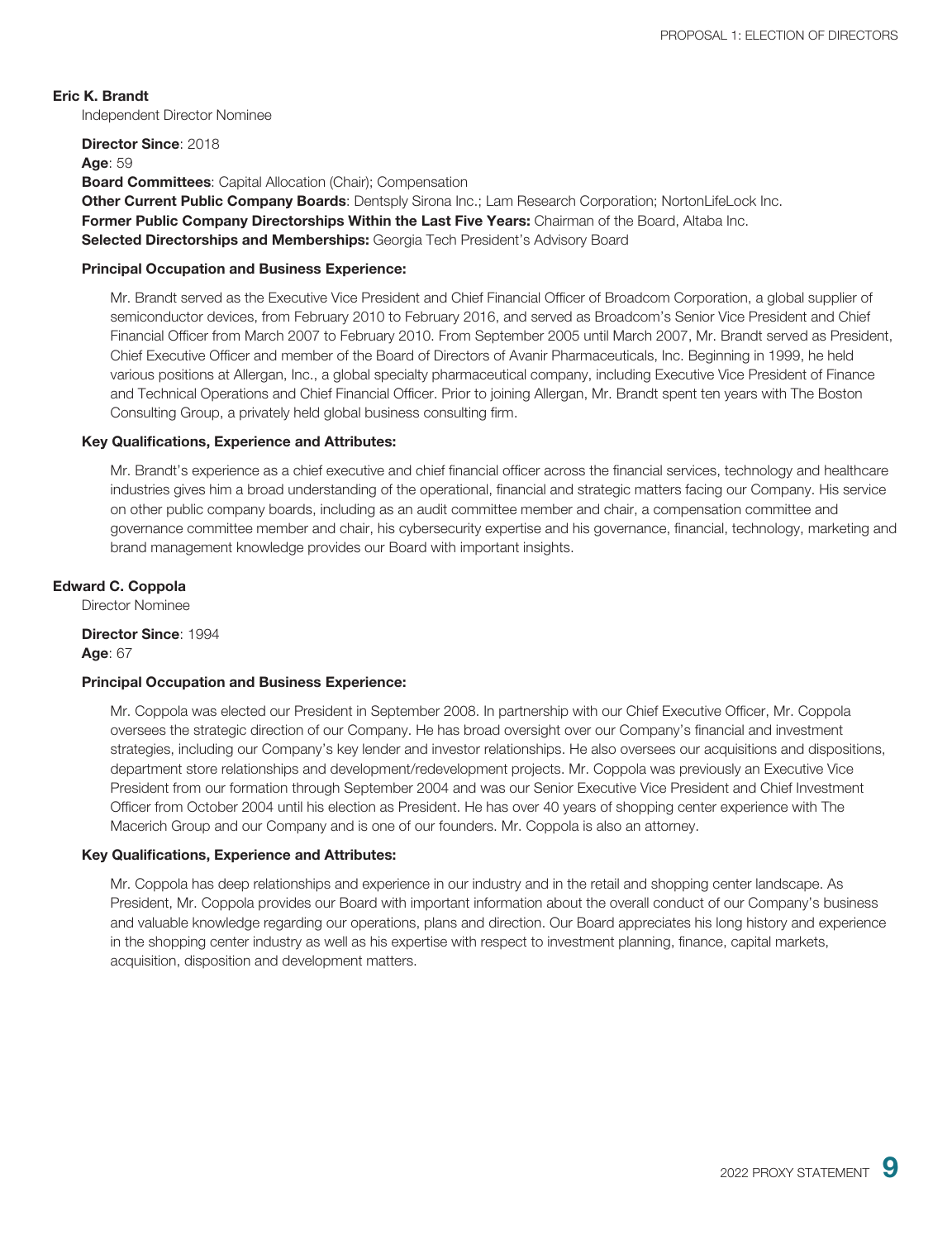#### **Steven R. Hash**

Independent Director Nominee

**Director Since**: 2015

**Age**: 57 **Board Committees**: Executive (Chair) and *ex-officio* on other committees **Other Public Company Boards**: Alexandria Real Estate Equities, Inc.; Nuveen Global Cities REIT, Inc.

**Former Public Company Directorships Within the Last Five Years: DiamondPeak Holdings Corp.** 

#### **Principal Occupation and Business Experience:**

Mr. Hash was the co-founder of Renaissance Macro Research, LLC, an equity research and trading firm focused on macro research in the investment strategy, economics and Washington policy sectors, and served as President and Chief Operating Officer from its inception in 2012 until his retirement in April 2020. Between 1993 and 2012, Mr. Hash held various leadership positions with Lehman Brothers (and its successor, Barclays Capital), including Global Head of Real Estate Investment Banking from 2006 to 2012, Chief Operating Officer of Global Investment Banking from 2008 to 2011, Director of Global Equity Research from 2003 to 2006, Director of U.S. Equity Research from 1999 to 2003, and Senior Equity Research Analyst from 1993 to 1999 covering the Real Estate Investment Trusts sector.

#### **Key Qualifications, Experience and Attributes:**

Mr. Hash serves as our Independent Chairman of the Board and brings extensive knowledge of real estate investment strategy and economic trends through years of real estate industry research and investment banking both domestically and internationally. In addition to important insights into the equity and capital markets and investor perspectives, he has valuable experience in accounting and financial reporting based upon his years as an auditor and senior equity research analyst. He also has important corporate governance and board leadership expertise, as well as human capital management and talent development knowledge through his positions at other publicly traded companies and at our Company.

#### **Enrique Hernandez, Jr.**

Independent Director Nominee

**Director Since**: Nominee **Age**: 66 **Other Public Company Boards: Chevron Corporation; McDonald's Corporation Former Public Company Directorships Within the Last Five Years:** Nordstrom, Inc.; Wells Fargo & Company **Selected Directorships and Memberships:** Catalyst; Harvard College Visiting Committee; Harvard University Resources Committee; Ronald McDonald House Charities; John Randolph Haynes and Dora Haynes Foundation

#### **Principal Occupation and Business Experience:**

Mr. Hernandez has served as Executive Chairman of Inter-Con Security Systems, Inc. ("Inter-Con"), a provider of security services to corporations, governments, diplomatic missions and non-profit organizations since 2021 and served as Chairman and Chief Executive Officer from 1986 to 2021. He was President of Inter-Con from 1986 to 2018 and served as Executive Vice President and Assistant General Counsel from 1984 to 1986. Mr. Hernandez earned his bachelor's degree in government and economics from Harvard University and received his law degree from The Harvard Law School.

#### **Key Qualifications, Experience and Attributes:**

Mr. Hernandez brings significant experience to our Board with more than three decades of business leadership in various industries. His tenure as lead director and non-executive chairman at Nordstrom, Inc., as well as his current board memberships, will provide our Board with valuable knowledge and perspective in corporate governance, leadership and human capital development, finance and brand management.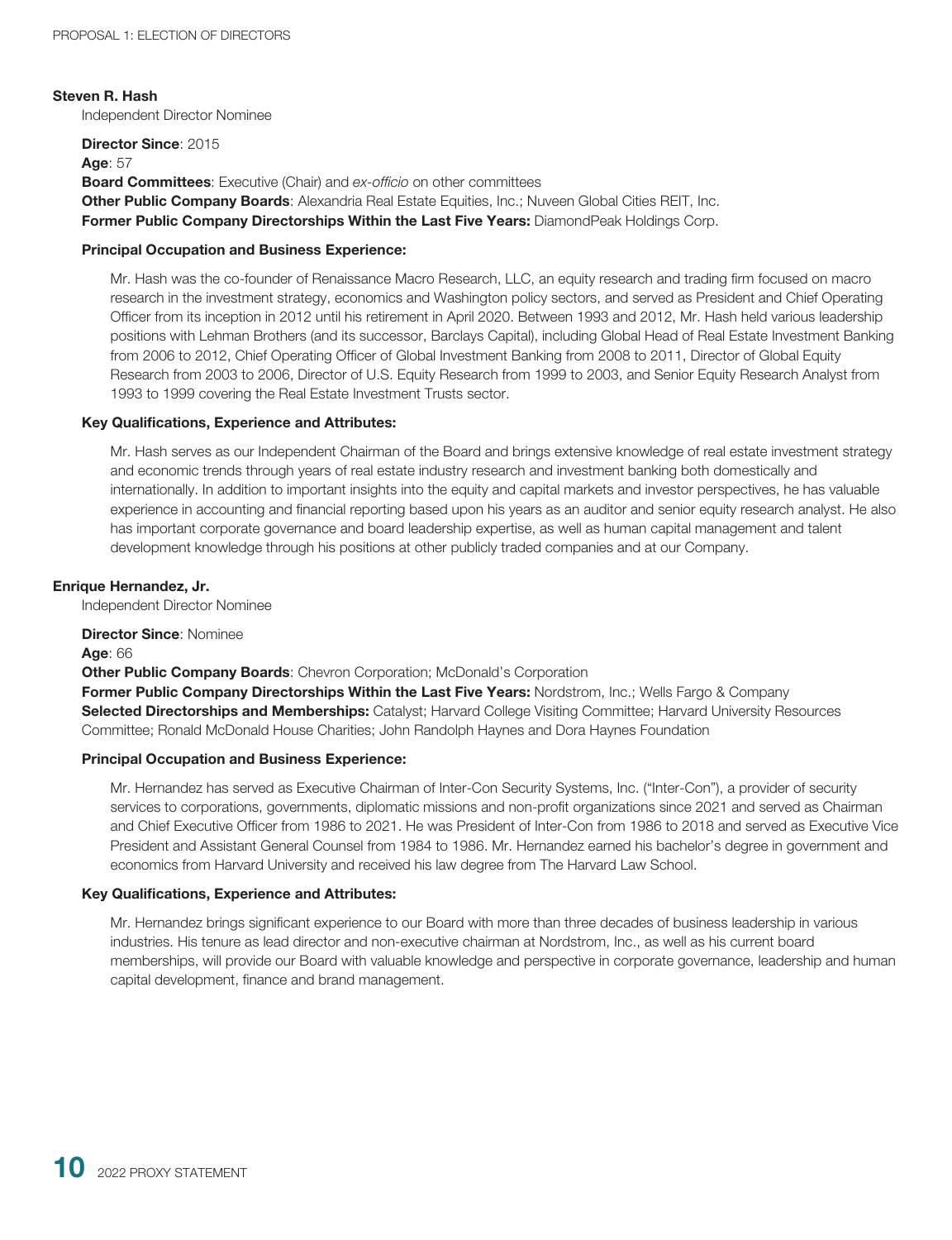**Daniel J. Hirsch** Independent Director Nominee

**Director Since**: 2018 **Age**: 48 **Board Committees**: Compensation; Nominating and Corporate Governance **Other Public Company Boards: Broadmark Realty Capital Inc. Former Public Company Directorships Within the Last Five Years:** Playa Hotels & Resorts N.V.

#### **Principal Occupation and Business Experience:**

Mr. Hirsch is a principal of Cascade Acquisitions Holdings, LLC, the sponsor of a special purpose acquisition company, Cascade Acquisition Corp., formed in November 2020, and serves as its chief operating officer and chief financial officer. From 2003 to December 2016, Mr. Hirsch held several senior positions at Farallon Capital Management, L.L.C. ("FCM"), an investment firm that manages capital on behalf of institutions and individuals, including Managing Member of the Real Estate Group from 2009 to December 2016, Managing Director from 2007 to 2008 and Legal Counsel from 2003 to 2006. He was a consultant to FCM from January 2017 through March 2020. Mr. Hirsch graduated from Yale Law School with a J.D., and summa cum laude with a Bachelor of Arts in Law, Jurisprudence and Social Thought from Amherst College.

#### **Key Qualifications, Experience and Attributes:**

Mr. Hirsch's knowledge of the capital markets and real estate sector, as well as his investment experience, makes him a valuable member of our Board. In addition, Mr. Hirsch's substantive public company board experience, including his ten-year tenure on the board of directors of Playa and his current service as a member of the board of directors of Broadmark brings valuable knowledge and experience to our Board deliberations.

#### **Diana M. Laing**

Independent Director Nominee

**Director Since**: 2003 **Age**: 67 **Board Committees**: Capital Allocation; Nominating and Corporate Governance **Other Public Company Boards:** Alexander & Baldwin, Inc.; Spirit Realty Capital, Inc.; CareTrust REIT, Inc. **Selected Directorships and Memberships:** Board of Trustees, Oklahoma State University Foundation

#### **Principal Occupation and Business Experience:**

Ms. Laing served as Interim Chief Financial Officer and Executive Vice President of Alexander & Baldwin, Inc., Hawaii's leading owner and operator of grocery and drug store-anchored retail centers, from November 2018 to May 2019 and was elected to their board of directors in April 2019. From May 2014 to June 2018, Ms. Laing served as Chief Financial Officer of American Homes 4 Rent, a publicly traded REIT focused on the acquisition, renovation, leasing and operation of single-family homes as rental properties. From May 2004 until its merger with Parkway Properties of Orlando, Florida in December 2013, Ms. Laing was the Chief Financial Officer and Secretary of Thomas Properties Group, Inc., a publicly traded real estate operating company and institutional investment manager focused on the development, acquisition, operation and ownership of commercial properties throughout the United States. She was responsible for financial reporting, capital markets transactions and investor relations.

#### **Key Qualifications, Experience and Attributes:**

Our Board believes Ms. Laing's over 35 years of real estate industry experience, with her particular expertise in finance, capital markets, strategic planning, budgeting and financial reporting, make her a valuable member of our Board. This financial and real estate experience is supplemented by her substantive public company and REIT experience, which enhances her understanding of the issues facing our Company and industry.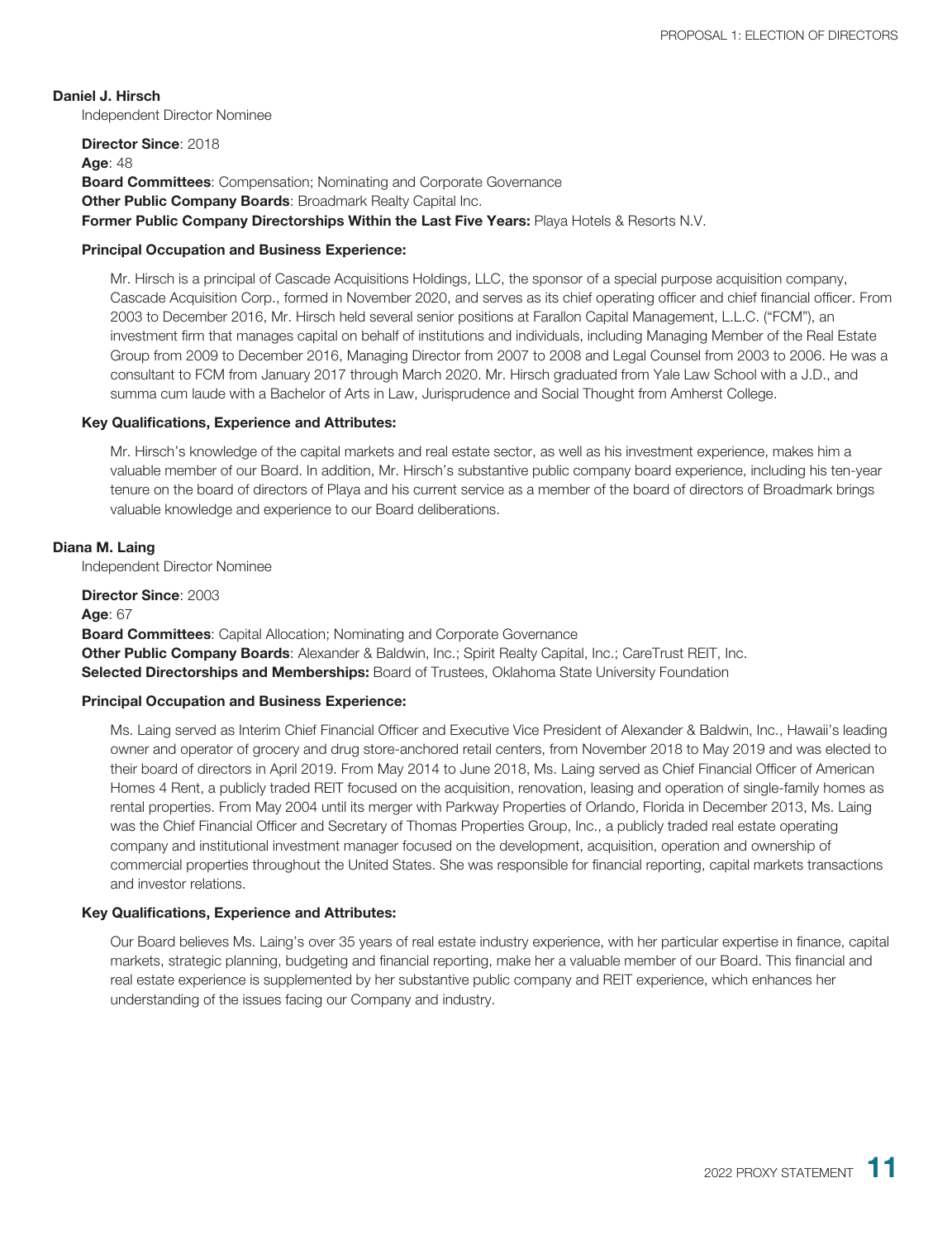#### **Marianne Lowenthal**

Independent Director Nominee

#### **Director Since**: Nominee

#### **Age**: 61

**Selected Directorships and Memberships:** Board of Directors, Los Angeles Tourism and Convention; Sustaining Board of Directors, UCLA Anderson Graduate School of Management Ziman Center for Real Estate

#### **Principal Occupation and Business Experience:**

Ms. Lowenthal has served as the President and sole principal of Granadier Co., a real estate firm focused on development and redevelopment of multi-family and mixed-use properties in Southern California, since April 1, 2022. From January 2005 to March 2022, she served as Executive Vice President of Development for Combined Properties, Incorporated, leading the national acquisition and development team in mixed-use, retail, residential and hotel projects in highly valued infill markets, primarily in Southern California and the Washington DC area. Ms. Lowenthal was Executive Vice President of Development at the Bond Companies from 2000 to 2004, leading the design and development teams in mixed-use, residential and retail projects.

#### **Key Qualifications, Experience and Attributes:**

As a real estate professional for over 30 years, Ms. Lowenthal will provide mixed-use, retail, hotel and multifamily development and redevelopment expertise, in addition to project management experience in the areas of design, entitlements, construction and leasing. As a new Board member, Ms. Lowenthal will add a fresh and valuable perspective on our Company's opportunities and operations.

#### **Thomas E. O'Hern**

Director Nominee

**Director Since**: 2018 **Age**: 66 **Board Committees**: Capital Allocation; Executive **Other Public Company Boards**: Douglas Emmett, Inc.

**Selected Directorships and Memberships:** Advisory Board of Governors, National Association of Real Estate Investment Trusts; Board of Leaders, The USC Marshall School of Business; Board of Trustees, Torrance Memorial Medical Center Foundation

#### **Principal Occupation and Business Experience:**

On January 1, 2019, Mr. O'Hern became our Chief Executive Officer and is responsible for the strategic direction and overall management of our Company. Mr. O'Hern became one of our Senior Executive Vice Presidents in September 2008 and was our Chief Financial Officer and Treasurer from July 1994 until his election as Chief Executive Officer. Mr. O'Hern was an Executive Vice President from December 1998 through September 2008 and served as a Senior Vice President from March 1993 to December 1998. From our formation to July 1994, he served as Chief Accounting Officer, Treasurer and Secretary.

#### **Key Qualifications, Experience and Attributes:**

As our Chief Executive Officer and long-time Chief Financial Officer, our Board values Mr. O'Hern's many years of leadership, senior executive expertise, strategic direction and his deep relationships and experience in our industry and in the retail and shopping center industry generally. His knowledge of our Company and the REIT industry, tax matters and complex joint venture structuring, strategic planning, expertise in both debt and equity in the capital markets, the financial and operational elements of our Company's business, as well as his extensive relationships with key stakeholders, including partners, lenders, stockholders and tenants, will continue to provide our Board with critical information to oversee and direct the management of our Company. In addition, his many years of experience on the board of Douglas Emmett, Inc. and his role as audit committee chairman will continue to serve him well on our Board.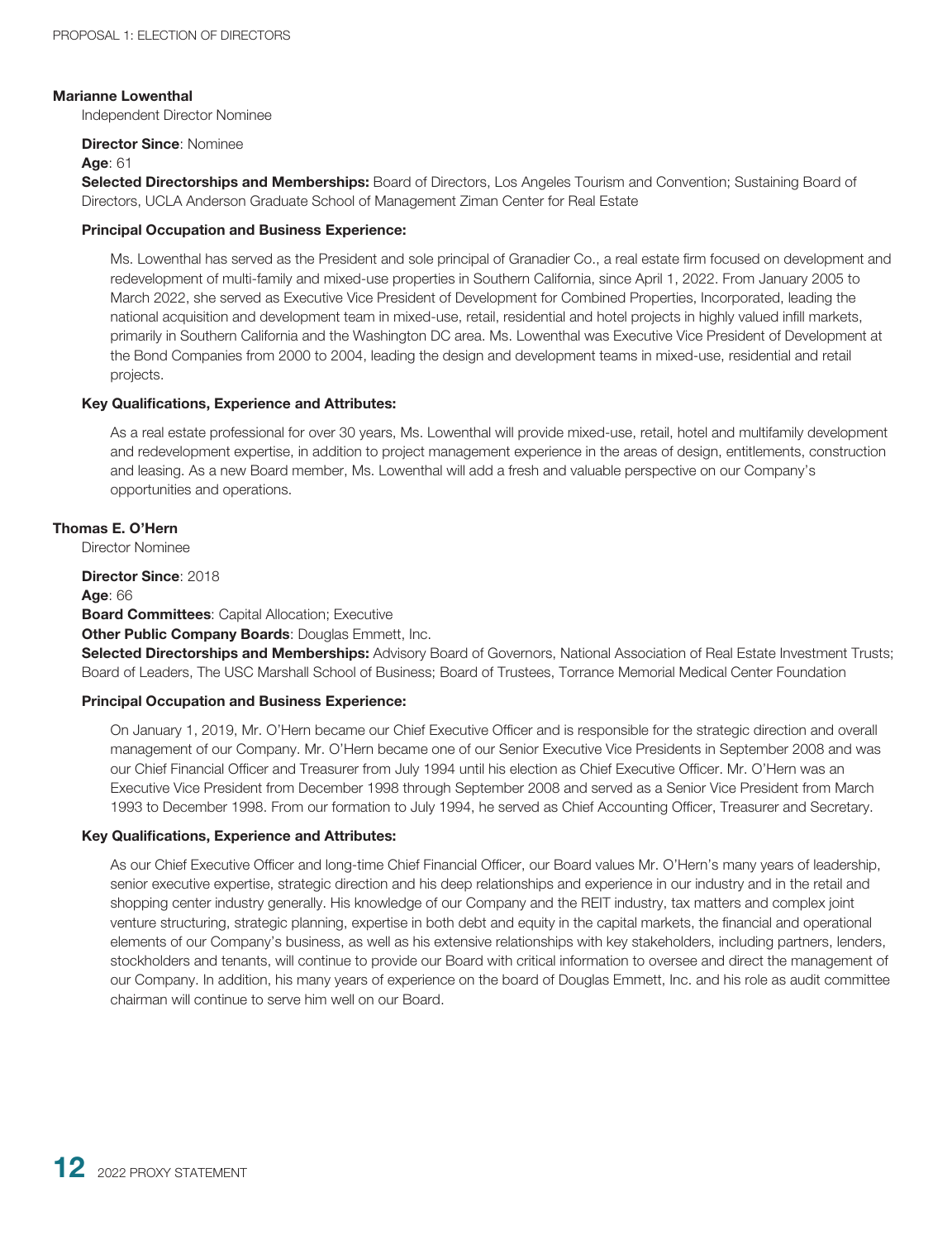**Steven L. Soboroff** Independent Director Nominee

**Director Since**: 2014

#### **Age**: 73

**Board Committees**: Audit; Compensation; Nominating and Corporate Governance (Chair)

#### **Principal Occupation and Business Experience:**

Steve Soboroff is the managing partner of Soboroff Partners, a shopping center development and leasing company, and has served in such capacity since 1978. In August 2013, Mr. Soboroff was appointed to the Board of Police Commissioners by Los Angeles Mayor Eric Garcetti and has been chosen as the Commission's President by his fellow commissioners to serve in that role until his term expires in 2023. During 2001 to 2010, he served in the roles of Chairman and CEO as well as President of Playa Vista, one of the country's most significant multi-use real estate projects. Mr. Soboroff also was President of the Los Angeles Recreation and Parks Commission from 1995 to 2001 and a member of the Los Angeles Harbor Commission. In addition, Mr. Soboroff is a board member of several non-profit philanthropic and academic organizations.

#### **Key Qualifications, Experience and Attributes:**

Mr. Soboroff is a well-recognized business and government leader with a distinguished record of public and private accomplishments. Mr. Soboroff contributes to the mix of experience and qualifications of our Board through both his real estate and government experience and leadership. During his career in both the public and private sectors, Mr. Soboroff acquired significant financial, real estate, managerial, and public policy knowledge as well as substantial business and government relationships. Our Board values his extensive real estate knowledge and insight into retail operations, developments and strategy, and his wealth of government relations experience.

#### **Andrea M. Stephen**

Independent Director Nominee

**Director Since**: 2013 **Age**: 57

**Board Committees**: Capital Allocation; Compensation (Chair); Executive

**Other Public Company Boards**: First Capital Real Estate Investment Trust; Slate Grocery Real Estate Investment Trust **Former Public Company Directorships Within the Last Five Years:** Boardwalk Real Estate Investment Trust **Selected Directorships and Memberships:** Board of Directors, Enwave Energy Corporation

#### **Principal Occupation and Business Experience:**

Ms. Stephen served as Executive Vice President, Investments for The Cadillac Fairview Corporation Limited ("Cadillac Fairview"), one of North America's largest real estate companies, from October 2002 to December 2011 and as Senior Vice President, Investments for Cadillac Fairview from May 2000 to October 2002, where she was responsible for developing and executing Cadillac Fairview's investment strategy. Prior to joining Cadillac Fairview, Ms. Stephen held the position of Director, Real Estate with the Ontario Teachers' Pension Plan Board, the largest single profession pension plan in Canada, from December 1999 to May 2000, as well as various portfolio manager positions from September 1995 to December 1999.

#### **Key Qualifications, Experience and Attributes:**

With over 25 years in the real estate industry and extensive transactional and management experience, Ms. Stephen has a broad understanding of the operational, financial and strategic issues facing real estate companies. She brings management expertise, leadership capabilities, financial knowledge and business acumen to our Board. Her significant international investment experience also provides a global perspective as well as international relationships. In addition, her service on various boards provides valuable insight and makes her an important contributor to our Board.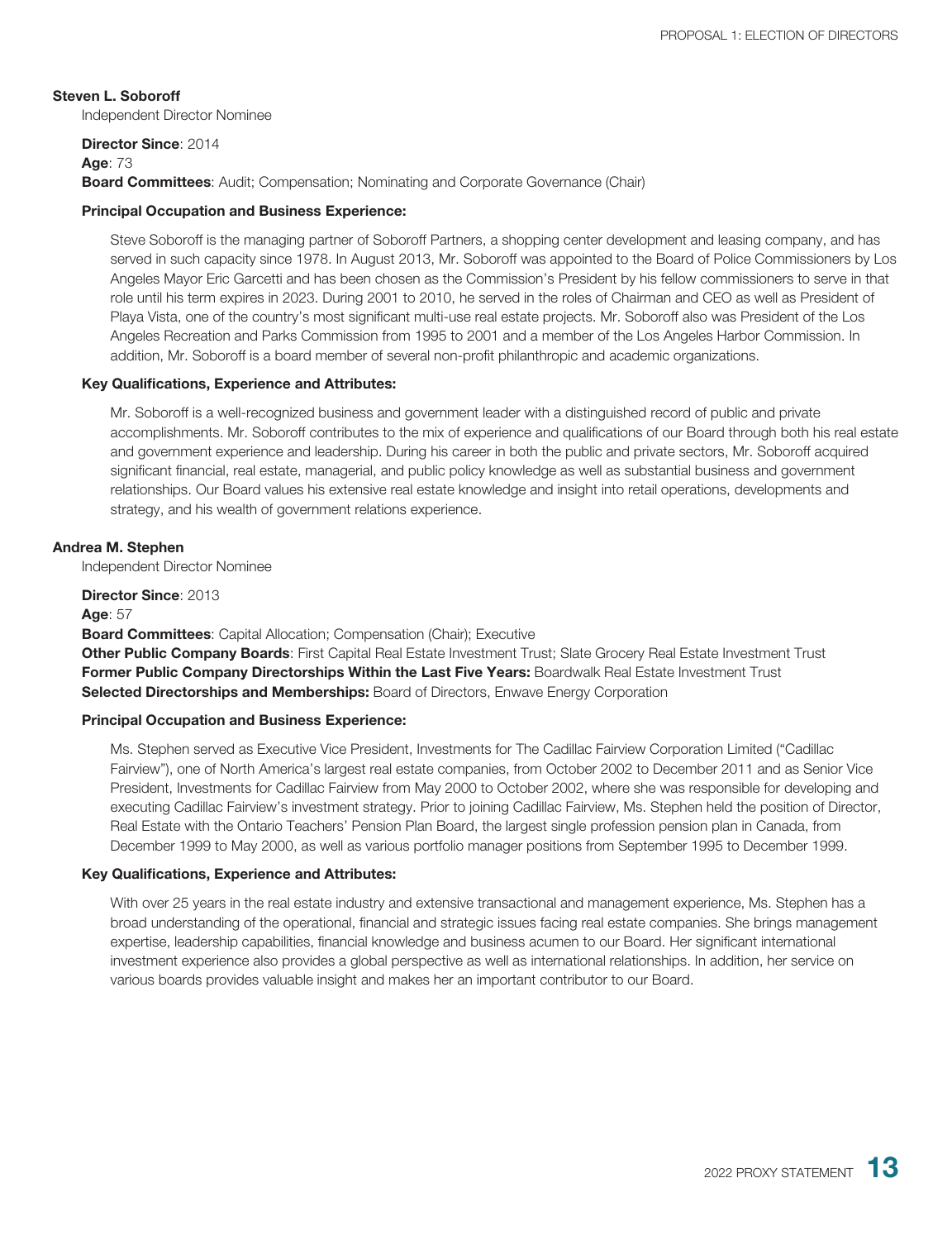## <span id="page-22-0"></span>**CORPORATE GOVERNANCE THE BOARD OF DIRECTORS AND ITS COMMITTEES**

| <b>BOARD OF</b><br><b>DIRECTORS</b>    | Eight of our current directors and ten of our director nominees are independent under the NYSE listing standards.<br>$\bullet$<br>All of the members of our Audit Committee, Compensation Committee and Nominating and Corporate Governance<br>Committee are independent.<br>Our Company is managed under the direction of our Board of Directors, which is currently composed of ten members.<br>Our Board of Directors met five times in 2021. Each of our directors attended more than 75% of the aggregate number of<br>meetings of our Board and of each committee on which he or she served during 2021.                                                                                                                                                                                                                                                                                                                                                                                                                                                                                                                                                                                                                                                                                                                                                                                                                                                                                                                                                                                  |
|----------------------------------------|-------------------------------------------------------------------------------------------------------------------------------------------------------------------------------------------------------------------------------------------------------------------------------------------------------------------------------------------------------------------------------------------------------------------------------------------------------------------------------------------------------------------------------------------------------------------------------------------------------------------------------------------------------------------------------------------------------------------------------------------------------------------------------------------------------------------------------------------------------------------------------------------------------------------------------------------------------------------------------------------------------------------------------------------------------------------------------------------------------------------------------------------------------------------------------------------------------------------------------------------------------------------------------------------------------------------------------------------------------------------------------------------------------------------------------------------------------------------------------------------------------------------------------------------------------------------------------------------------|
| <b>DIRECTOR</b><br><b>INDEPENDENCE</b> | For a director to be considered independent, our Board must determine that the director does not have any material<br>relationship with our Company (either directly or as a partner, stockholder or officer of an organization that has a<br>relationship with our Company). Our Board has established Director Independence Standards to assist it in determining<br>director independence. The Director Independence Standards establish exclusionary standards that conform to the<br>independence requirements of the NYSE listing standards and categorical standards that identify permissible immaterial<br>relationships between our directors and our Company. These Director Independence Standards are included in our<br>Guidelines on Corporate Governance, which are available at www.macerich.com under "Investors-Corporate"<br>Governance." The information contained on, or available through, our website is not incorporated by reference into this<br>Proxy Statement. Our Board has determined that the following ten non-employee director nominees do not have any<br>material relationship with our Company (either directly or as a partner, stockholder or officer of an organization that has a<br>relationship with our Company) and each is an independent director under our Director Independence Standards: Messrs.<br>Alschuler, Brandt, Hash, Hernandez, Hirsch and Soboroff and Mses. Alford, Laing, Lowenthal and Stephen. Messrs.<br>Coppola and O'Hern are not independent directors because they are current executive-level employees of our Company. |
| <b>COMMITTEE</b><br><b>CHARTERS</b>    | The charters for the Audit Committee, Compensation Committee, Nominating and Corporate Governance Committee and<br>the Executive Committee are available at www.macerich.com under "Investors-Corporate Governance." The information<br>contained on, or available through, our website is not incorporated by reference into this Proxy Statement.                                                                                                                                                                                                                                                                                                                                                                                                                                                                                                                                                                                                                                                                                                                                                                                                                                                                                                                                                                                                                                                                                                                                                                                                                                             |

## **Board Committee Memberships**

During 2021, our Board had standing Audit, Compensation, Nominating and Corporate Governance and Executive Committees. The current members of these committees, the principal functions of each committee and the number of meetings held in 2021 are described below. All members attended each meeting of their respective committees on which he or she served during 2021.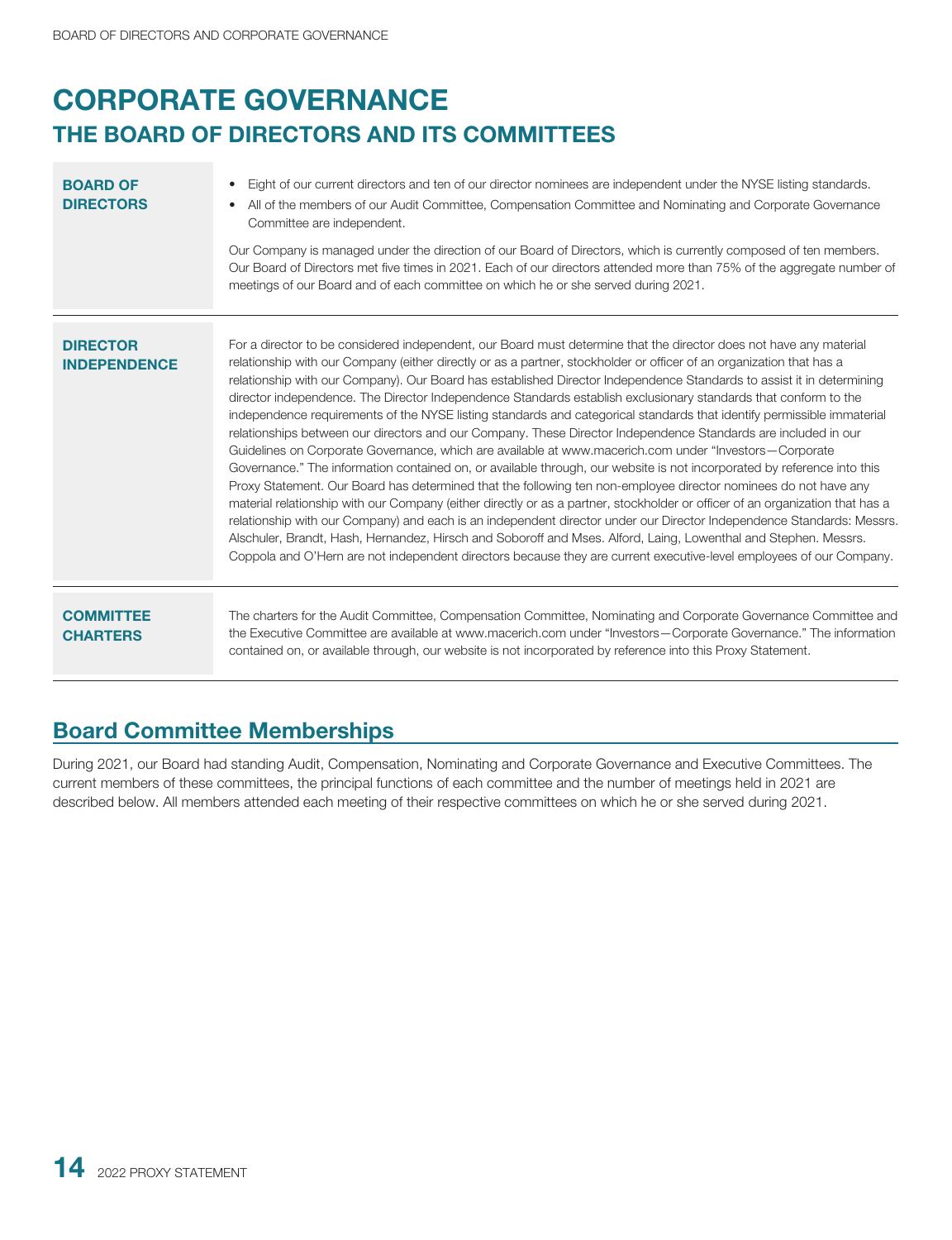In April 2020, our Board established a Capital Allocation Committee to assist our Board with reviewing and evaluating our short- and long-term capital needs in light of, among other things, the impacts of COVID-19 on our business. The Capital Allocation Committee is comprised of Eric K. Brandt, Steven R. Hash, Diana M. Laing, Thomas E. O'Hern and Andrea M. Stephen and is chaired by Eric K. Brandt. The Capital Allocation Committee met ten times during 2021 and all members attended each meeting. Our Board may from time to time establish other special or standing committees to facilitate the management of our Company or to discharge specific duties delegated by our full Board.

### **Audit Committee**

#### **COMMITTEE FUNCTIONS**

- appoints, evaluates, approves the compensation of, and, where appropriate, replaces our independent registered public accountants
- reviews our financial statements with management and our independent registered public accountants
- reviews and approves with our independent registered public accountants the scope and results of the audit engagement
- pre-approves audit and permissible non-audit services provided by our independent registered public accountants
- reviews the independence and qualifications of our independent registered public accountants
- reviews the adequacy of our internal accounting controls, legal and regulatory compliance and risk assessment and management
- oversees information technology, cybersecurity and other data protection strategies and plans
- reviews and approves related-party transactions in accordance with our Related Party Transaction Policies and Procedures as described below

## **Compensation Committee**

#### **COMMITTEE FUNCTIONS**

- approves and evaluates our executive officer compensation plans, policies and programs
- reviews annually our overall compensation structure and philosophy
- reviews and approves compensation for our executive officers
- reviews and recommends director compensation to our Board
- administers certain of our employee benefit and stock plans
- approves the compensation and oversees the work of any compensation advisers
- conducts the independence assessment with respect to any compensation advisers

## **Nominating and Corporate Governance**

#### **COMMITTEE FUNCTIONS**

- assists our Board in identifying individuals qualified to become Board members and recommends to our Board candidates for election as directors by our stockholders or by our Board to fill a vacancy occurring between stockholder meetings
- recommends to our Board director nominees for each Board committee
- recommends adoption of and changes to our Guidelines on Corporate Governance
- leads our Board in its annual evaluation of the performance of our Board and our committees
- provides strategic oversight of our Company's ESG policies and programs
- performs such other duties and responsibilities as are set forth in its charter or delegated by our Board, including developing a succession plan to ensure continuity in management and our Board

### **Executive**

#### **COMMITTEE FUNCTIONS**

- exercises the powers and authority of our Board between Board meetings as permitted by applicable law
- implements the policy decisions of our Board on matters not delegated to other committees of our Board

#### **MEMBERS**

Peggy Alford, Chair\* John H. Alschuler\* Steven L. Soboroff Steven R. Hash\*, *ex officio* \* Audit Committee Financial

**Expert Number of Meetings: 8**

#### **MEMBERS**

Andrea M. Stephen, Chair Eric K. Brandt Daniel J. Hirsch Steven L. Soboroff Steven R. Hash, *ex officio*

#### **Number of Meetings: 5**

#### **MEMBERS**

Steven L. Soboroff, Chair John H. Alschuler Daniel J. Hirsch Diana M. Laing Steven R. Hash, *ex officio*

#### **Number of Meetings: 3**

#### **MEMBERS**

Steven R. Hash\*, Chair Thomas E. O'Hern Andrea M. Stephen \* Independent Chairman of the **Board** 

**No meetings held in 2021**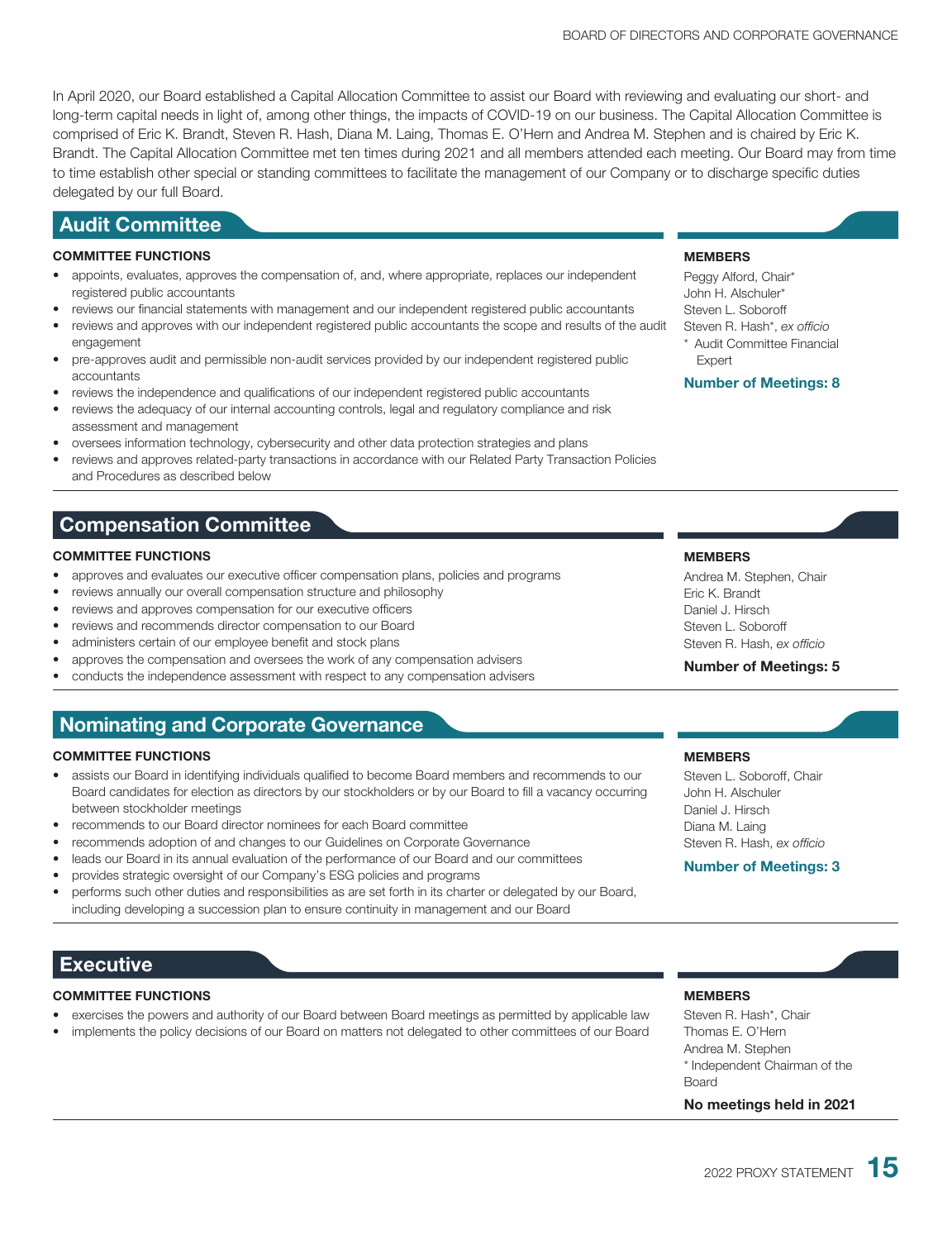## **Related Party Transaction Policies and Procedures**

The Audit Committee administers our written Related Party Transaction Policies and Procedures. These policies are designed to assist with the proper identification, review and disclosure of related party transactions and apply generally to any transaction, arrangement or relationship, or series of similar transactions, arrangements or relationships, in which our Company or an affiliate is a participant, where the amount involved exceeds \$120,000 and a related party has a direct or indirect material interest. A related party generally includes any person who is, or was in the last fiscal year, a director, director nominee, executive officer, stockholder of more than 5% of our Common Stock, an immediate family member of any of the foregoing, or an entity in which one of the foregoing serves as an executive officer, general partner, principal or has a 10% or greater beneficial interest to the extent such information is provided to our Company or is otherwise publicly available. Under the policies and procedures, transactions that fall within this definition will be reported to our Chief Legal Officer or Chief Financial Officer and referred to the Audit Committee for approval or other action. In determining whether to approve a transaction, the Audit Committee will consider all of the relevant facts and circumstances, including the related party's interest, the amount involved in the transaction, and whether the transaction has terms no less favorable than those generally available from an unrelated third party. The Audit Committee will approve such transaction if it determines, in good faith, that under all of the circumstances the transaction is fair to our Company. In addition, any related party transaction previously approved by the Audit Committee or otherwise already existing that is ongoing in nature will be reviewed by the Audit Committee annually to ensure that such transaction has been conducted in accordance with the previous approval granted by the Audit Committee, if any, and remains appropriate. There were no related party transactions identified in 2021.

## **Risk Oversight**

One of the principal functions of our Board of Directors is to provide oversight concerning our Company's assessment and management of risk related to our business. Our Board of Directors is involved in risk oversight through direct decision-making authority with respect to fundamental financial and business strategies and major corporate activities, as well as through its oversight of management and the committees of our Board.

Management is responsible for identifying the material risks facing our Company, implementing appropriate risk management strategies and ensuring that information with respect to material risks is shared with our Board and/or the appropriate Board committee. In connection with this responsibility, members of management provide regular reports to our Board regarding business operations and strategic planning, financial planning and budgeting, and material litigation and regulations, including any material risk to our Company relating to such matters. Our Board of Directors believes that the processes it has established to administer our Board's risk oversight function would be effective under a variety of leadership frameworks and therefore these processes do not have any material effect on our Company's leadership structure described under the heading "Board Leadership Structure" below.

Our Board has delegated oversight for specific areas of risk exposure to our Board committees as follows:

#### **AUDIT COMMITTEE**

As required by the NYSE listing standards, the Audit Committee is responsible for periodically discussing our Company's overall risk assessment and risk management policies with management, our Company's internal auditors and our independent registered public accounting firm as well as our Company's plans to monitor, control and minimize such risk and exposure. The Audit Committee is also responsible for primary risk oversight related to our financial reporting, accounting and internal controls, cybersecurity oversight and also oversees risk related to our compliance with legal and regulatory requirements.

#### **COMPENSATION COMMITTEE**

The Compensation Committee is responsible for overseeing our Company's assessment and management of risk related to our Company's compensation plans, policies and overall philosophy as more fully described below under "Compensation Risk Assessment."

#### **NOMINATING AND CORPORATE GOVERNANCE COMMITTEE**

The Nominating and Corporate Governance Committee oversees the policies and procedures related to management succession, including both emergency CEO succession and CEO succession in the ordinary course of business and the evaluation of emergent environmental, social and governance-related risks.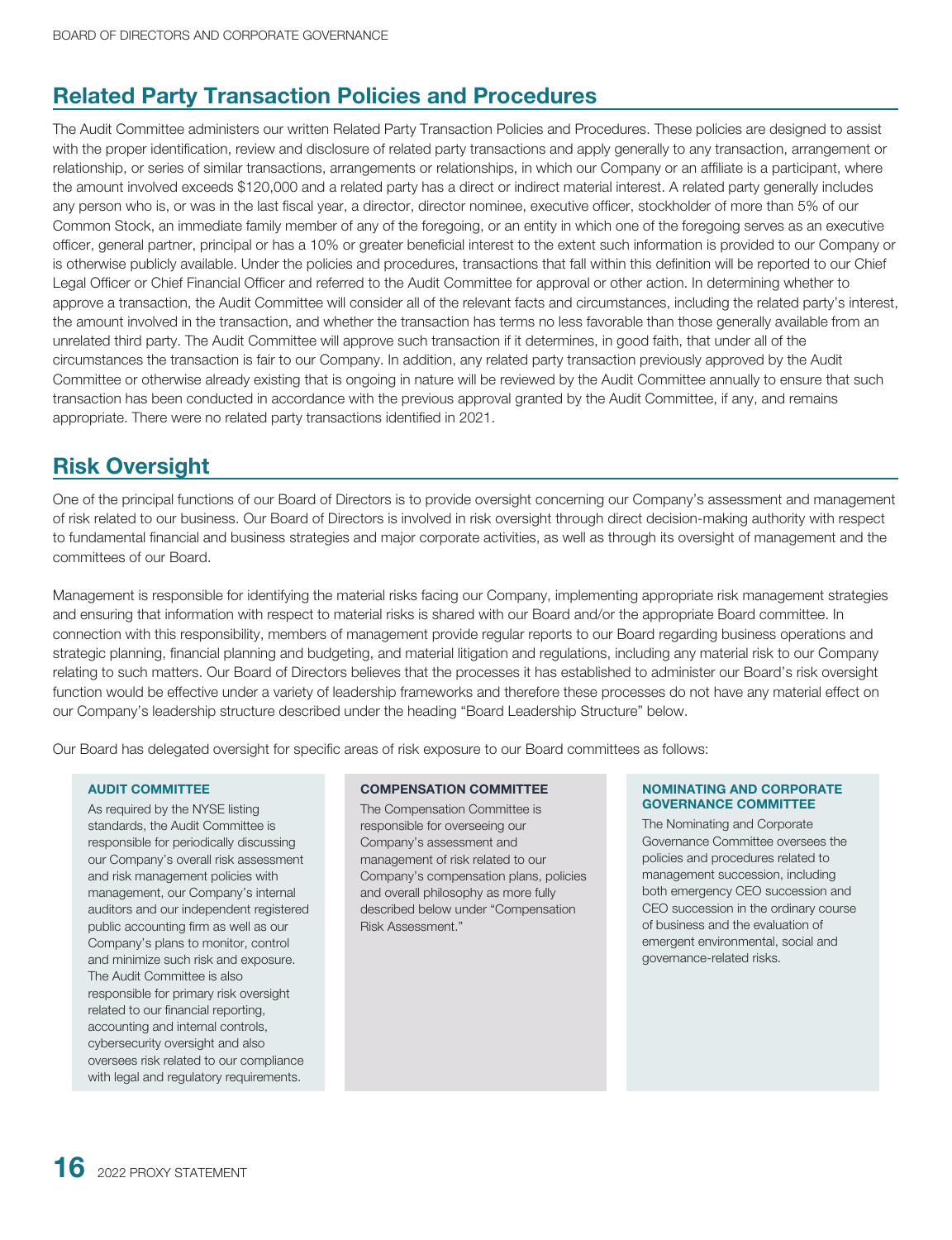At each regular meeting of our Board of Directors, the chairperson of each committee reports to the full Board regarding the matters reported and discussed at any committee meetings, including any risk exposure and risk management policies with respect to such matters. In addition, the Audit Committee receives updates on the Company's cybersecurity, including cybersecurity controls and procedures, at each quarterly meeting and the full Board receives an annual briefing from the Company's Senior Vice President and Chief Information Officer. Our Company conducts mandatory cybersecurity training for employees and has an information security insurance policy in place. Our Chief Executive Officer, Chief Legal Officer and/or Chief Financial Officer regularly attend meetings of our committees when they are not in executive session. In addition, our directors are free to communicate directly with members of management and each committee charter provides that the committee may retain outside advisors at our Company's expense.

*Compensation Risk Assessment*. We believe that our compensation programs do not encourage unnecessary or excessive risk taking that could have a material adverse effect on our Company. The Compensation Committee considers, in establishing and reviewing our executive compensation program, whether the program encourages unnecessary or excessive risk taking and has concluded that it does not. Base salaries are fixed in amount and we believe do not encourage risk taking. While our annual incentive compensation program focuses on short-term or annual performance, our executives' annual bonuses are determined based on the Compensation Committee's consideration of a variety of corporate and individual performance factors as described below under "Compensation Discussion and Analysis." Therefore, the Compensation Committee believes that the annual bonus program appropriately balances risk and the desire to focus executives on short-term goals important to our success and that it does not encourage unnecessary or excessive risk taking.

A significant portion of the compensation provided to our named executive officers is in the form of equity awards that further align executives' interests with those of our stockholders. The Compensation Committee believes that these awards do not encourage unnecessary or excessive risk taking since the ultimate value of the awards is tied to our operational metrics and stock price and since a large percentage of our grants are subject to vesting schedules to help ensure that executives always have significant value tied to our long-term stock price performance. As described in our "Compensation Discussion and Analysis," an important component of our executive compensation program is the grant of performance-based LTIP Unit awards that vest based on our performance over the applicable performance period. The Compensation Committee believes these awards as well as our other LTIP Unit awards provide additional incentives for executives to create value for our stockholders and, together with the executives' equity ownership in our Company pursuant to our Stock Ownership Policies as described below, help further link their interests with those of our stockholders.

*Additional Compensation Committee Matters*. The Compensation Committee charter provides that the Compensation Committee may, in its sole discretion, retain or obtain the advice of any compensation consultant, independent legal counsel or other adviser as it deems necessary to assist in the evaluation of director or executive officer compensation and is directly responsible for the appointment, compensation and oversight of the work of any such compensation consultant, independent legal counsel or other adviser. The Compensation Committee periodically engages independent compensation consultants to assist in the development and review of our director and executive officer compensation programs, including evolving compensation trends and market survey data. The Compensation Committee retains Frederic W. Cook & Co., Inc. ("FW Cook"), a nationally recognized independent compensation consulting firm, to advise on the design and competitive positioning of our executive and non-employee director compensation programs and make recommendations for change, as appropriate. The Compensation Committee considered the independence of FW Cook and determined that its engagement of FW Cook does not raise any conflicts of interest with our Company or any of our directors or executive officers. FW Cook provides no other consulting services to our Company, our executive officers or directors.

Mr. O'Hern generally attended the Compensation Committee meetings in 2021 (excluding any executive sessions) and provided his analysis and recommendations with respect to our executive compensation program, including the compensation for our other executive officers. While Mr. O'Hern's input is viewed by the Compensation Committee as an integral and vital part of the compensation process, the Compensation Committee is solely responsible for making the final decision regarding the form and amount of compensation for our executive officers. The Compensation Committee may also form and delegate authority to subcommittees, when appropriate, with each subcommittee to consist only of independent directors. No such subcommittee has been formed to date.

## **Director Selection Process**

The Nominating and Corporate Governance Committee utilizes a variety of methods for identifying and evaluating nominees for director. The Nominating and Corporate Governance Committee periodically assesses the appropriate size of our Board of Directors, and whether any vacancies are expected due to retirement or otherwise. In the event that vacancies are anticipated, or otherwise arise, the Nominating and Corporate Governance Committee considers various potential candidates for director. Candidates may come to the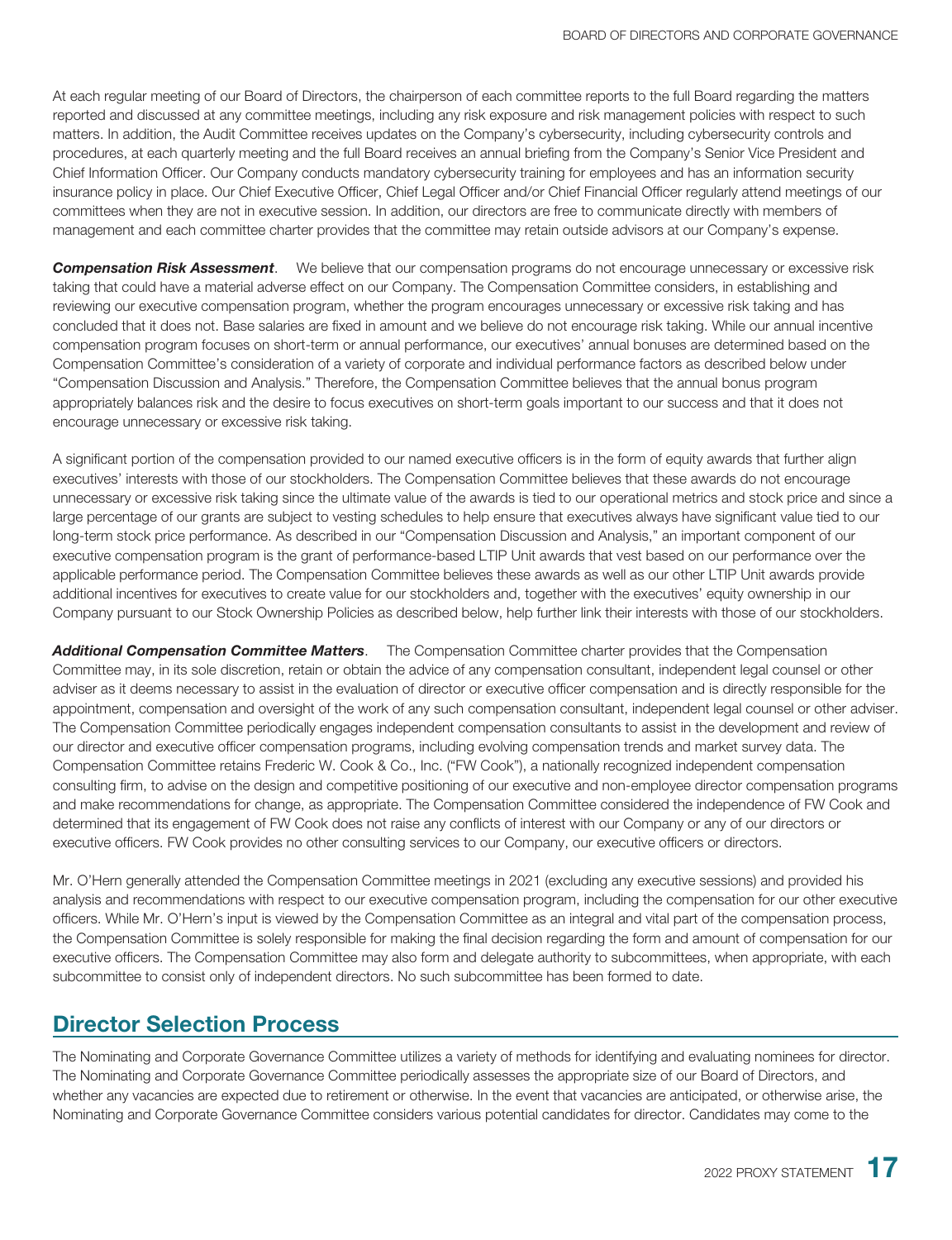attention of the Nominating and Corporate Governance Committee through current Board members, officers, professional search firms or other persons. These candidates are evaluated at regular or special meetings of the Nominating and Corporate Governance Committee and may be considered at any point during the year. The Nominating and Corporate Governance Committee also may review materials provided by professional search firms or other parties in connection with a nominee. In evaluating such nominations, the Nominating and Corporate Governance Committee seeks to achieve a balance of knowledge, experience and capability on our Board. The Nominating and Corporate Governance Committee will make the final recommendations of candidates to our Board for nomination.

Our Board of Directors has a policy that stockholders may recommend a director candidate for consideration by the Nominating and Corporate Governance Committee for election at an annual meeting of stockholders by submitting the names and qualifications of such persons in writing to the Nominating and Corporate Governance Committee, c/o our Secretary, no later than the December 1 prior to the next annual meeting of stockholders, together with information about the stockholder and the candidate otherwise required for director nominations by a stockholder pursuant to Section 1.11 of our Bylaws, a copy of which will be made available upon request. The Nominating and Corporate Governance Committee may request additional information concerning such director candidate as it deems reasonably required to determine the eligibility and qualification of the director candidate to serve as a member of our Board.

Our Nominating and Corporate Governance Committee and our Board of Directors will consider all persons properly recommended as a nominee for election to our Board in the same manner regardless of the source of the recommendation. The Nominating and Corporate Governance Committee does not apply any specific, minimum qualifications in considering a director candidate and does not impose additional qualifications on stockholder-recommended potential nominees. Instead, the Nominating and Corporate Governance Committee reviews the candidates taking into account the current Board membership, and considers a variety of factors, including the specific needs of our Company and our Board, the experience, skills, areas of expertise, independence, productivity, length of service, occupational and other responsibilities (including other public company board memberships and committee memberships) of the candidates, and such other factors as the Nominating and Corporate Governance Committee may determine are appropriate for review. This process is described in our Guidelines on Corporate Governance, which is available at www.macerich.com under "Investors— Corporate Governance." The information contained on, or available through, our website is not incorporated by reference into this Proxy Statement. Stockholders that wish to nominate a person for election as a director in connection with an annual meeting of stockholders (as opposed to making a recommendation to the Nominating and Corporate Governance Committee as described above) must deliver written notice to our Secretary in the manner described in Section 1.11 of our current Bylaws and within the time periods set forth herein under the heading "Stockholder Proposals and Director Nominees."

Our Company's stockholders also possess the right to nominate candidates for election to our Board through the "proxy access" provisions of our Company's Bylaws, pursuant to which an eligible stockholder, or a qualifying group of up to 20 stockholders, owning at least 3% of our outstanding shares of Common Stock continuously for at least three years, may nominate up to the greater of two directors or the largest whole number that does not exceed 20% of the number of directors then serving on our Board, for inclusion in our proxy materials, subject to complying with the requirements contained in Section 1.13 of our Bylaws.

**Diversity**. Our Nominating and Corporate Governance Committee recognizes the benefits associated with a diverse Board and strives to create diversity in our Board as a whole when identifying and selecting nominees. Our Board seeks a mix of backgrounds and experience among its members, including gender, sexual orientation, racial and ethnic diversity or other characteristics that may positively contribute to the diversity of the Board. Under our Guidelines on Corporate Governance, the Nominating and Corporate Governance Committee shall ensure to the greatest extent practicable that the pool of prospective director candidates that it considers to fill any vacancy or additional director position includes one or more female candidates, one or more LGBTQ+ candidates or one or more racially or ethnically diverse candidates, if, at such time, the Board is lacking gender diversity, LGBTQ+ diversity or racial/ethnic diversity, respectively. Over thirty percent of our Board's nominees at our Annual Meeting are female, one is Black/Multiracial, one is Hispanic/Latinx and one is LGBTQ+. Beyond gender diversity, LGBTQ+ diversity and racial/ethnic diversity, our Nominating and Corporate Governance Committee utilizes a broad conception of diversity, including diversity of professional experience, age, background, skills, areas of expertise and perspective. These factors, the additional factors described above under "Director Selection Process" and others that are considered useful by our Nominating and Corporate Governance Committee are reviewed in assessing the perceived needs of our Board at any particular point in time. Our Nominating and Corporate Governance Committee focuses on having a Board which collectively possesses a broad range of talent, skill, expertise and experience useful to the effective oversight of our Company's business and affairs. On an annual basis, as part of our Board's self-evaluation, our Board assesses whether the overall mix of our Board members is appropriate for our Company.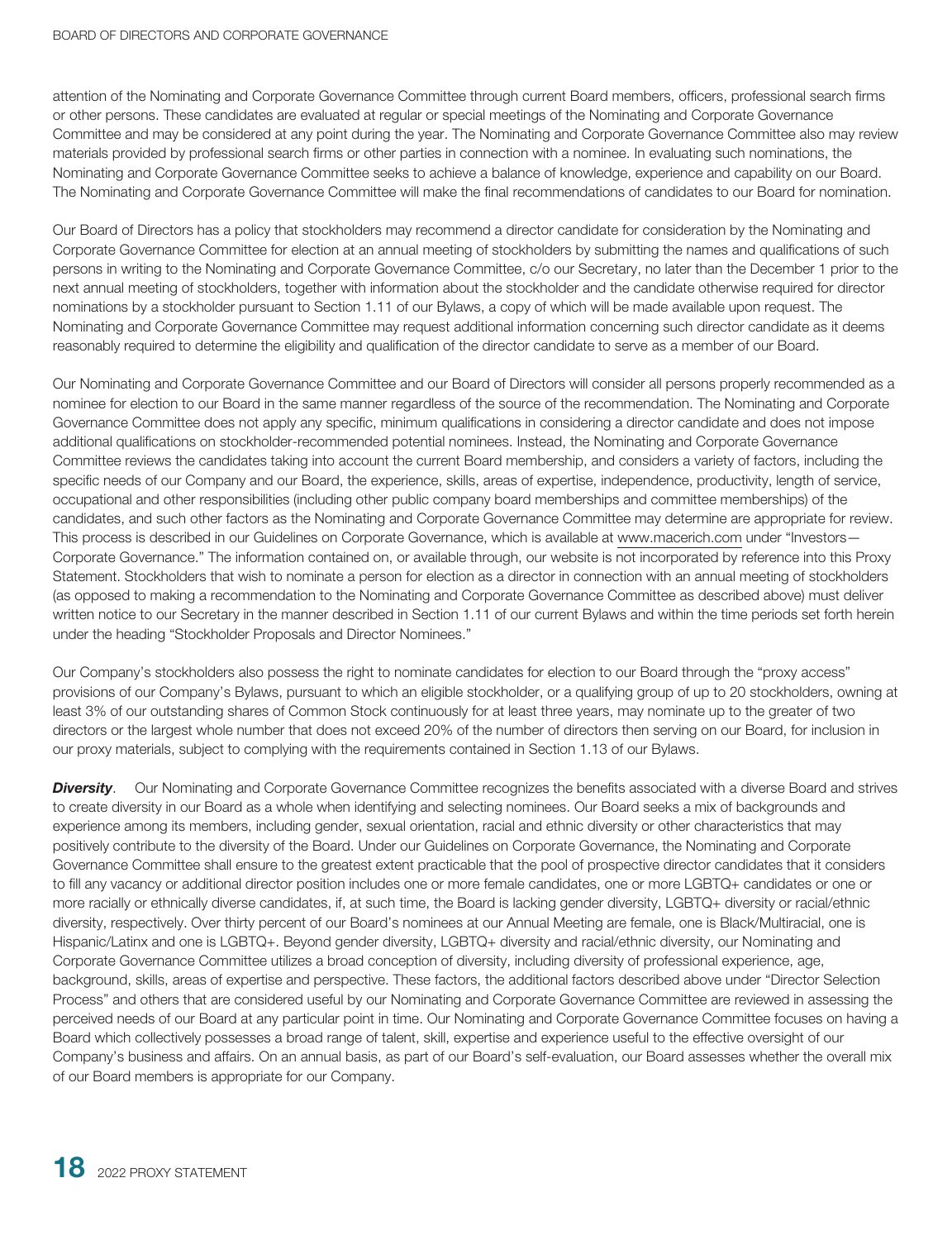## **Board Leadership Structure**

Steven R. Hash, previously our Lead Independent Director, was appointed to serve as Independent Chairman of the Board in June 2018. Mr. Hash actively manages our Board by: working with the CEO, other directors and our management team to set the agenda for our Board meetings; presiding over all meetings of our Board and executive sessions of the independent directors; and other customary duties. The Independent Chairman serves as an information resource for the independent directors and acts as a liaison between directors, committee chairs and management. Our Board believes this structure continues to ensure strong, independent oversight and leadership. The independent directors meet in separate executive sessions after each regularly scheduled non-telephonic Board meeting. The independent directors met four times in 2021.

Our Guidelines on Corporate Governance provide that our Board is free to combine or separate the roles of Chairman of the Board and CEO in any way that our Board considers is best for our Company. Our Board recognizes that no single leadership model is correct at all times and that, depending on the circumstances, another leadership model might be appropriate. Our Board, therefore, believes that it should have the flexibility to decide whether it is best for our Company at any point in time to combine or separate the roles of CEO and Chairman of the Board.

## **Annual Board, Committee and Director Evaluations**

Pursuant to our Guidelines on Corporate Governance and the charter of the Nominating and Corporate Governance Committee, the Nominating and Corporate Governance Committee oversees an annual evaluation of the performance of our Board and its committees in order to assess the overall effectiveness of our Board and its committees. The results of the assessment are reported by the Nominating and Corporate Governance Committee directly to, and are discussed with, our Board following the end of each fiscal year. The evaluation process is designed to facilitate ongoing, systematic examination of our Board's effectiveness and accountability, and to identify opportunities for improving its operations and procedures.

In 2021, in accordance with the requirements of the NYSE listing standards, our Board completed an evaluation process focusing on the effectiveness of the performance of our Board. Our Audit, Compensation and Nominating and Corporate Governance Committees each conducted a separate evaluation of its own performance and of the adequacy of its charter and reported to our Board on the results of its evaluation. In addition to our formal annual Board and committee self-evaluations, our Independent Chairman meets with each director individually to provide an additional forum for feedback and reports any additional feedback from those discussions to our Board as necessary.

## **Succession Planning**

Our Board is focused on ensuring that we have a high-performing management team. Our Board, acting through our Nominating and Corporate Governance Committee, reviews management development and succession planning at least annually to ensure continuity in our Company's management, including policies and principles for executive officer selection. This plan, on which each executive officer reports his recommendations, addresses both emergency succession and succession in the ordinary course of business. In addition, high-potential leaders are given exposure and visibility to Board members through formal presentations at Board and committee meetings, as well as through informal events.

## **Attendance at Stockholders' Meetings**

Our Board does not require director attendance at our stockholders' meetings because our stock is predominately held by institutional stockholders and in-person attendance is traditionally light. Two of our executive officers attended our 2021 annual stockholders' meeting.

## **Codes of Ethics**

Our Company expects that all of our directors, officers and employees maintain a high level of integrity in their dealings with and on behalf of our Company and will act in the best interests of our Company. Our Code of Business Conduct and Ethics provides principles of conduct and ethics for our directors, officers and employees. This Code complies with the requirements of the Sarbanes-Oxley Act of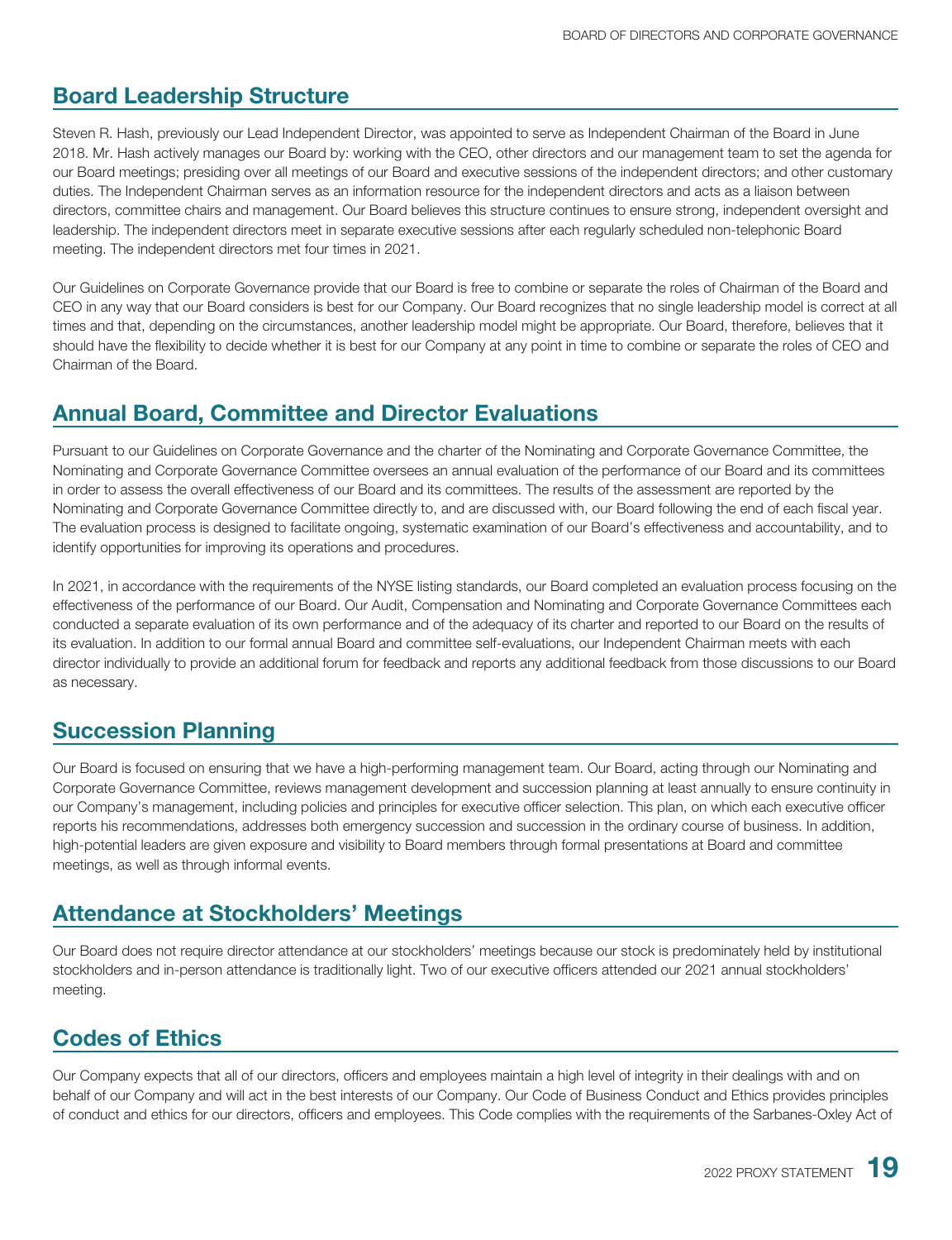2002, applicable SEC rules and the NYSE listing standards. In addition, our Company adopted a Code of Ethics for our CEO and senior financial officers which supplements our Code of Business Conduct and Ethics. To the extent required by applicable SEC rules and NYSE listing standards, we intend to promptly disclose future amendments to certain provisions of these Codes or waivers of such provisions granted to directors and executive officers, including our principal executive officer, principal financial officer, principal accounting officer or persons performing similar functions, on our website at www.macerich.com under "Investors—Corporate Governance—Corporate Governance Policies—Code of Business Conduct and Ethics." Each of these Codes of Conduct is available on our website at www.macerich.com under "Investors—Corporate Governance." The information contained on, or available through, our website is not incorporated by reference into this Proxy Statement.

## <span id="page-28-0"></span>**COMPENSATION OF NON-EMPLOYEE DIRECTORS**

Our non-employee directors are compensated for their services according to an arrangement approved by our Board of Directors upon the recommendation of the Compensation Committee. The Compensation Committee generally reviews director compensation annually. Any Board member who is also an employee of our Company or a subsidiary does not receive compensation for service as a director. Messrs. Coppola and O'Hern are currently the only directors who are also employees of our Company or a subsidiary and therefore do not receive any additional compensation for their service on our Board.

In 2021, FW Cook conducted a competitive review of our non-employee director compensation program, including the review of the director compensation programs of companies within our peer group. Findings from the review were that our non-employee director compensation levels were competitive and our program structure was aligned with best practices. As a result, no changes were made to our director compensation program during 2021.

| Annual Retainer for Service on our Board                                                                                                                             | \$70,000                                                                                                                                                                                                                                                                                                                                                         |
|----------------------------------------------------------------------------------------------------------------------------------------------------------------------|------------------------------------------------------------------------------------------------------------------------------------------------------------------------------------------------------------------------------------------------------------------------------------------------------------------------------------------------------------------|
| Annual Equity Award for Service on our Board                                                                                                                         | \$135,000 of restricted stock units based upon the closing price<br>of our Common Stock on the grant date, which is following our<br>Annual Meeting each year. The restricted stock units are granted<br>under our Amended and Restated 2003 Equity Incentive Plan, as<br>currently in effect (the "2003 Incentive Plan") and have a one-year<br>vesting period. |
| Annual Retainer for Independent Chairman of the Board                                                                                                                | \$125,000 – 50% cash and 50% restricted stock units granted<br>simultaneously with the annual equity award.                                                                                                                                                                                                                                                      |
| Annual Retainers for Chairs of Audit, Capital Allocation,<br>Compensation and Nominating and Corporate Governance<br>Committees (in addition to membership retainer) | Audit: \$20,000<br>Capital Allocation: \$20,000<br>Compensation: \$20,000<br>Nominating & Corp. Governance: \$12,500                                                                                                                                                                                                                                             |
| Annual Retainer for Committee Membership and ex officio<br>attendance of Independent Chairman of the Board                                                           | Audit: \$15,000<br>Capital Allocation: \$12,500<br>Compensation: \$12,500<br>Nominating & Corp. Governance: \$12,500                                                                                                                                                                                                                                             |
| Expenses                                                                                                                                                             | The reasonable expenses incurred by each director (including<br>employee directors) in connection with the performance of their<br>duties are reimbursed.                                                                                                                                                                                                        |

## **NON-EMPLOYEE DIRECTOR EQUITY AWARD PROGRAMS**

In addition, our Director Phantom Stock Plan offers our non-employee directors the opportunity to defer cash compensation otherwise payable and to receive that compensation (to the extent that it is actually earned by service during that period) in cash or in shares of Common Stock as elected by the director, after termination of the director's service or on a specified payment date. Such compensation includes the annual cash retainers payable to our non-employee directors. Several of our non-employee directors serving in 2021 elected to receive all or a portion of their 2021 cash retainers in Common Stock. Deferred amounts are generally credited as stock units at the beginning of the applicable deferral period based on the present value of such deferred compensation divided by the average fair market value of our Common Stock for the preceding 10 trading days. Stock unit balances are credited with additional stock units as dividend equivalents and are ultimately paid out in shares of our Common Stock on a one-for-one basis. A maximum of 500,000 shares of our Common Stock may be issued in total under our Director Phantom Stock Plan, subject to certain customary adjustments for stock splits, stock dividends and similar events. The vesting of the stock units is accelerated in the event of the death or disability of a director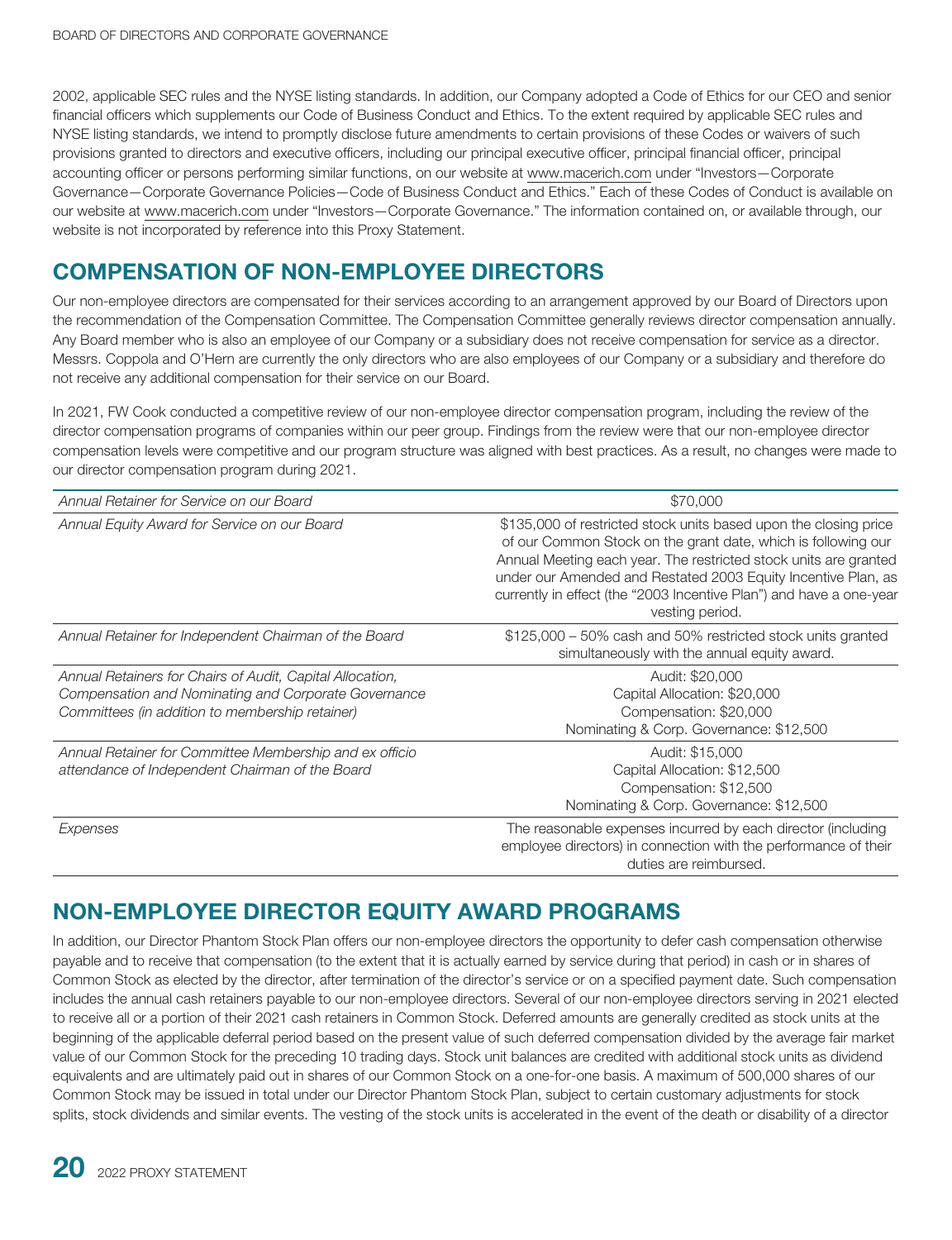or, upon the termination of service as a director at the time of or after a change of control event. Our Company has a deferral program for the equity compensation of our non-employee directors which allows them to defer the receipt of all or a portion of their restricted stock unit awards and receive the underlying shares of Common Stock after termination of service or on a specified payment date. Any dividends payable with respect to those deferred restricted stock units will also be deferred and will be paid in accordance with a non-employee director's payment election. The deferred dividend equivalents may be paid in cash or converted into additional restricted stock units and ultimately paid in shares of our Common Stock on a one-to-one basis. The vesting of the deferred restricted stock units is accelerated in the event of the death or disability of a non-employee director or upon a change of control event.

## **2021 NON-EMPLOYEE DIRECTOR COMPENSATION**

The following table sets forth the compensation paid, awarded or earned with respect to each of our non-employee directors during 2021. We do not provide our non-employee directors with initial inducement awards upon joining our Board other than the regular annual equity award granted to our existing non-employee directors.

| <b>Name</b>               | <b>Fees Earned or</b><br>Paid in Cash<br>$($ \$) <sup>(1)</sup> | <b>Stock</b><br><b>Awards</b><br>$($ \$) <sup>(2)</sup> | Total<br>(\$) |
|---------------------------|-----------------------------------------------------------------|---------------------------------------------------------|---------------|
| <b>Peggy Alford</b>       | 105,000                                                         | 135,000                                                 | 240,000       |
| John H. Alschuler         | 97.500                                                          | 135,000                                                 | 232,500       |
| Eric K. Brandt            | 115,000                                                         | 135,000                                                 | 250,000       |
| Steven R. Hash            | 197,500                                                         | 197,500                                                 | 395,000       |
| Daniel J. Hirsch          | 95,000                                                          | 135,000                                                 | 230,000       |
| Diana M. Laing            | 95,000                                                          | 135,000                                                 | 230,000       |
| <b>Steven L. Soboroff</b> | 122,500                                                         | 135,000                                                 | 257,500       |
| Andrea M. Stephen         | 127,500                                                         | 135,000                                                 | 262,500       |

(1) Pursuant to our Director Phantom Stock Plan, Mr. Hirsch and Mses. Alford, Laing and Stephen, elected to defer part of his or her annual cash retainers for 2021 and to receive such compensation in Common Stock at a future date. Therefore, for 2021 compensation, Mr. Hirsch and Mses. Alford, Laing and Stephen were credited with 4,435, 2,318, 8,870 and 2,344 stock units, respectively, which vested during 2021 as their service was provided.

<sup>(2)</sup> The amounts shown represent the grant date fair value computed in accordance with Statement of Financial Accounting Standards Bulletin ASC Topic 718 referred to as "FASB ASC Topic 718," of restricted stock awards granted under our 2003 Incentive Plan. Any estimated forfeitures were excluded from the determination of these amounts and there were no forfeitures of stock unit awards during 2021 by our directors. Assumptions used in the calculation of these amounts are set forth in footnote 19 to our audited financial statements for the fiscal year ended December 31, 2021 included in our Annual Report on Form 10-K filed with the SEC on February 25, 2022. The amount reported in this column reflects the accounting costs for these restricted stock unit awards and does not correspond to the actual economic value that may be received by the directors upon the vesting of the restricted stock units.

Messrs. Alschuler, Brandt, Hirsch and Soboroff and Mses. Alford, Laing and Stephen each received 8,485 restricted stock units and Mr. Hash received 12,413 restricted stock units on May 28, 2021 under our 2003 Incentive Plan. The closing price per share of our Common Stock on that date was \$15.91.

As of December 31, 2021, our non-employee directors held the following number of unvested restricted stock units:

|                           | <b>Unvested Restricted</b><br><b>Stock Units</b> |
|---------------------------|--------------------------------------------------|
| <b>Name</b>               | $^{(ii)}$                                        |
| <b>Peggy Alford</b>       | 8,485                                            |
| John H. Alschuler         | 8,485                                            |
| Eric K. Brandt            | 8,485                                            |
| Steven R. Hash            | 12,413                                           |
| Daniel J. Hirsch          | 8,485                                            |
| Diana M. Laing            | 8,485                                            |
| <b>Steven L. Soboroff</b> | 8,485                                            |
| Andrea M. Stephen         | 8,485                                            |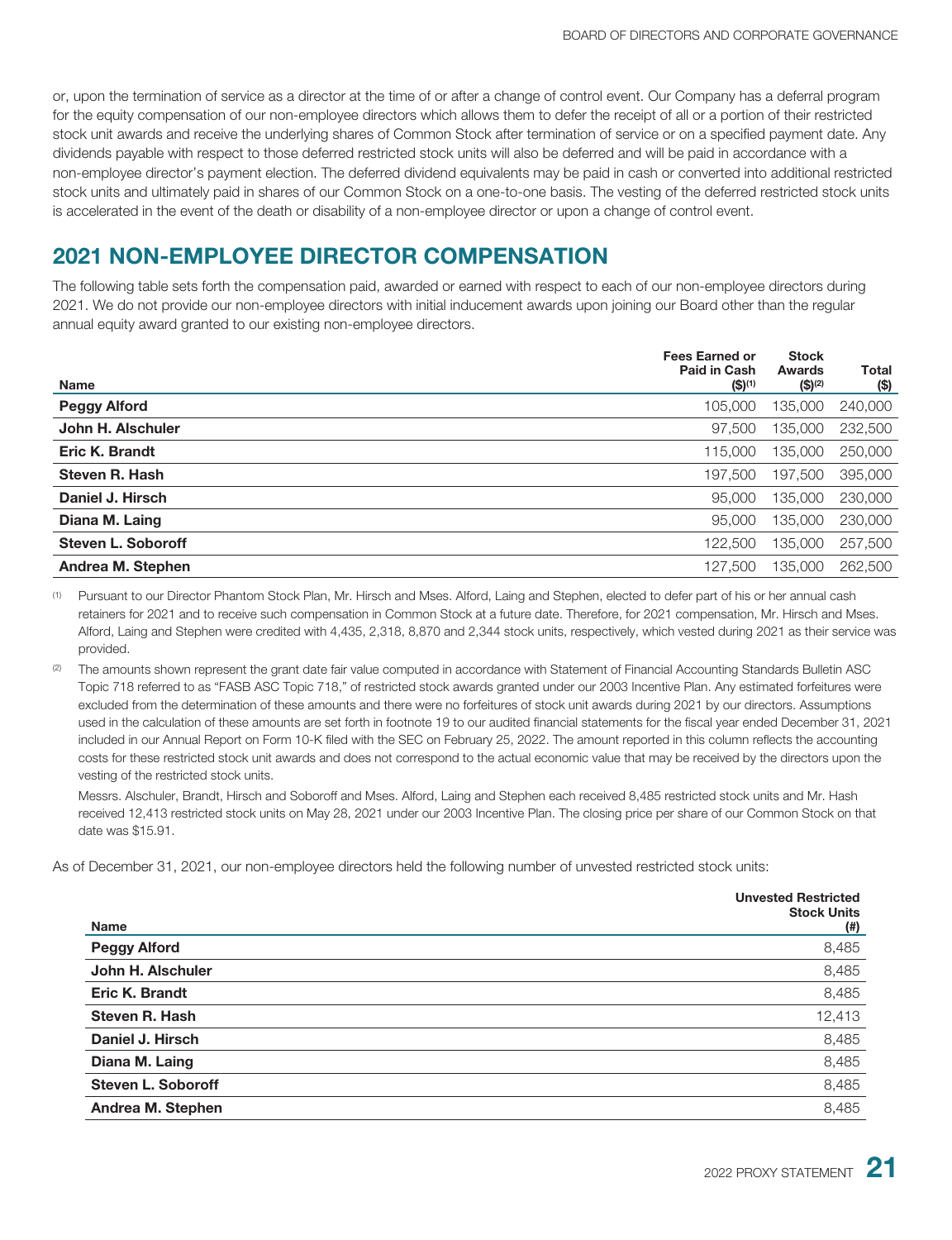## **ENVIRONMENTAL AND SUSTAINABILITY: Properties with Purpose**

At Macerich, we believe that we are not just a collection of buildings, tenants and employees — that we build properties that operate with a purpose, by advancing environmental goals, social good and sound corporate governance. Our sustainability strategy is focused on achieving carbon neutrality, supporting our tenants and other stakeholders as we transition to a net-zero economy, and creating positive experiences and long-lasting impacts.

## **2021 Sustainability Highlights**

| • 47,272 MWh of solar and clean energy     | • 332 electric vehicle charging stations across                                              |
|--------------------------------------------|----------------------------------------------------------------------------------------------|
| produced on-site                           | 38 properties                                                                                |
| • 26% of energy consumption from renewable | • #1 GRESB Ranking for seventh consecutive                                                   |
| and clean sources <sup>(1)</sup>           | year                                                                                         |
| $\cdot$ 51% landfill waste diversion rate  | • Validated Science Based Targets initiative and<br>the Business Ambition for 1.5°C campaign |

(1) Sources include on-site solar generation, fuel cell energy generation, renewable energy credits (RECs) and renewable procurement.

Macerich has implemented an ESG structure that supports focused leadership for the oversight, executive management and program implementation of its fully integrated sustainability and corporate responsibility efforts. Our Board, through the Nominating and Corporate Governance Committee, provides strategic oversight concerning social responsibility, environmental and sustainability matters. The executive leadership team provides management oversight, while the focused sustainability department and an ESG focused action committee are responsible for program implementation. Together, our cross-disciplined stakeholders execute strategic objectives focused on climate-related risk management, sustainability and social impacts.

Macerich is a proponent of establishing a globally-recognized standard by which companies can be measured. As the industry moves toward this standard, we are committed to accurately reporting on our environmental, social and governance performance based on the following standards and frameworks: Global Reporting Initiative (GRI); Task Force on Climate-Related Financial Disclosures (TCFD); Sustainability Accounting Standards Board (SASB); and United Nations Sustainable Development Group (UNSDG). The Macerich Corporate Responsibility Report is available at www.macerich.com under "Investors — Corporate Responsibility." We intend to update this report annually. The information contained on, or available through, our website is not incorporated by reference into this Proxy Statement.

Importantly, in 2021, the Science Based Targets initiative validated our emissions reduction targets set across all relevant scopes, in line with 1.5°C emissions scenarios. Our net-zero energy pathway supports our long-standing goal for carbon neutrality by 2030.

In 2021, Macerich achieved the #1 GRESB Performance Score within Retail/Americas for the seventh consecutive year, as well as earned a spot on CDP's Climate Change "A" List for the sixth year. We are also listed as one of the Environmental Protection Agency's Green Power Partnership Top 30 On-Site Generation Companies.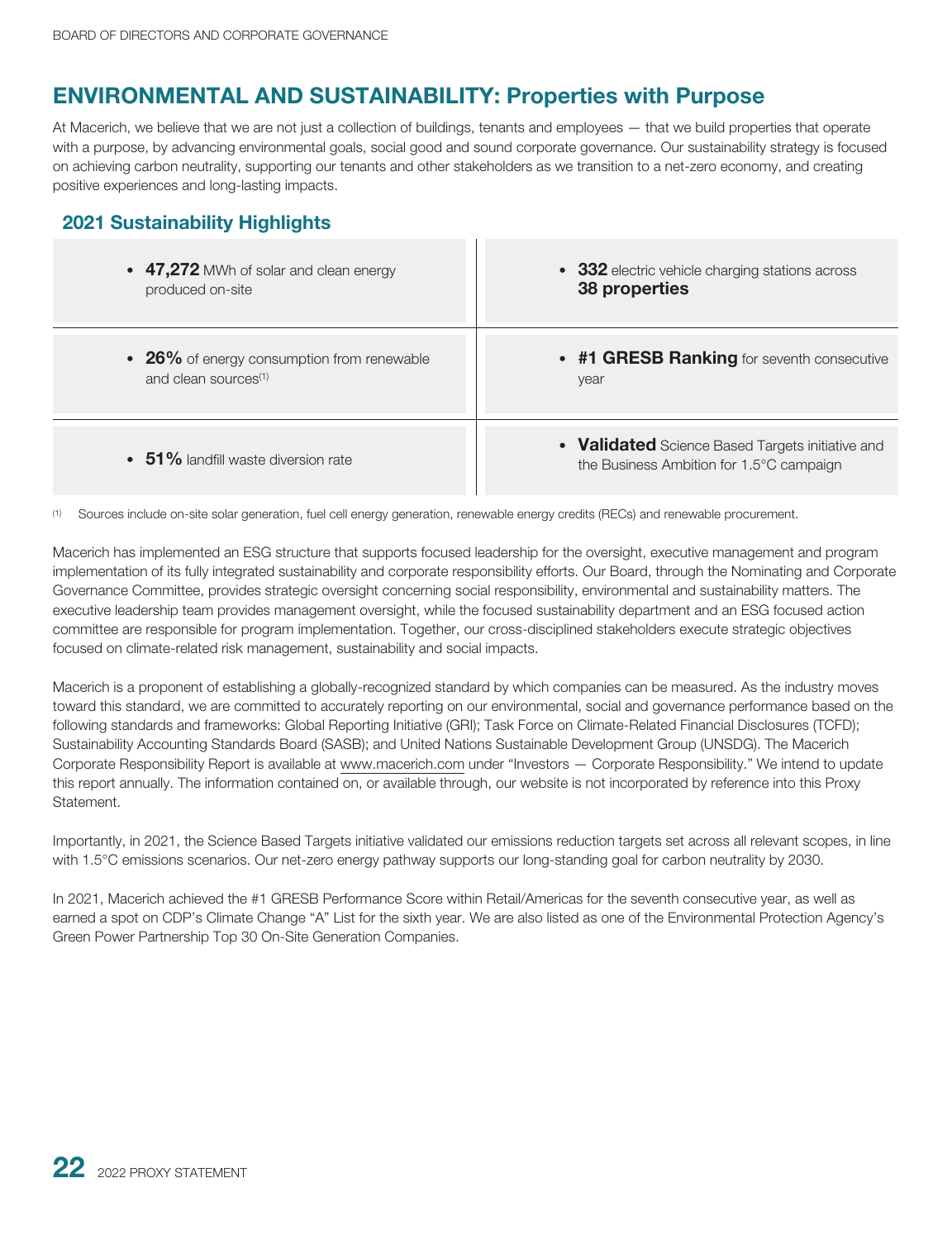Macerich continues to implement and execute on processes and invest in capital projects to minimize the risks of the changing global climate. The four pillars of our fully integrated sustainability program are:

#### **CARBON NEUTRALITY**

**GOAL #1:** Achieve Carbon Neutrality by 2030

#### **ZERO WASTE**

**GOAL #2:** Achieve 70% waste diversion rate by 2030 **GOAL #3:** Achieve 50% reduction in water consumption by 2030

#### **ACTIVE ENGAGEMENT**

**GOAL #4:** Increase Internal and External Stakeholder Engagement in Sustainability

#### **FUNDAMENTAL INTEGRATION**

**GOAL #5:** Fully Integrate Sustainability Practices and **Principles** 

### **Carbon Neutrality**

Macerich is committed to achieving carbon neutrality by 2030 by directly reducing our scope 1 and scope 2 emissions (directlycontrolled emissions) and engaging our stakeholders to reduce our scope 3 emissions (indirectly-controlled emissions). On our journey to neutrality in 2030 we have also set science-based greenhouse gas (GHG) reduction targets consistent with keeping global warming to 1.5°C above preindustrial levels.

#### *Journey to Carbon Neutrality to Date:*

| <b>ON-SITE RENEWABLE &amp; CLEAN ENERGY</b>                                                                        | <b>RENEWABLE ENERGY PROCUREMENT</b>                                          |
|--------------------------------------------------------------------------------------------------------------------|------------------------------------------------------------------------------|
| <b>OBJECTIVE*</b>                                                                                                  | <b>OBJECTIVE*</b>                                                            |
| 10% of energy generated by solar and fuel<br>cell systems by 2020 - Completed                                      | 50% of annual portfolio energy usage<br>supported through utility and direct |
| 15% of energy generated by solar and fuel<br>cell systems by 2030 - On track                                       | renewable energy procurement by 2030 -<br>On track                           |
| <b>STATUS</b>                                                                                                      | <b>STATUS</b>                                                                |
| 9% reduction in grid-tied energy consumption;<br>10% of energy generated by solar and<br>fuel cell systems in 2020 | 9% of energy procured through<br>renewable sources                           |
|                                                                                                                    |                                                                              |

Objectives are relative to a 2015 baseline.

\*\* 2020 energy consumption decrease is largely attributed to reduced portfolio operations from the COVID-19 pandemic.

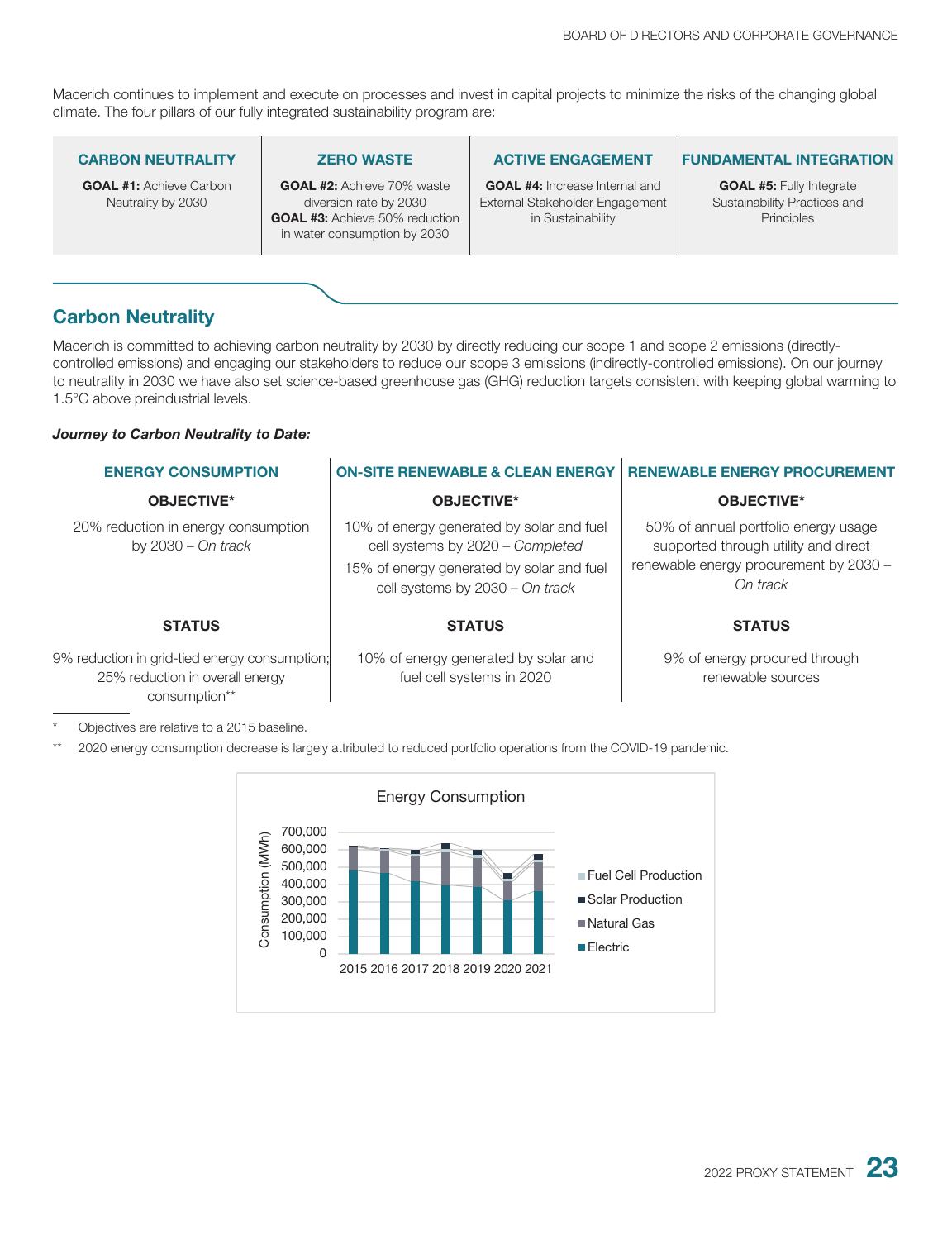### **Zero Waste**

In addition to conserving energy and reducing emissions, we recognize the importance of preserving our natural resources and diminishing the impact of our properties on local landfills. We're building on strong existing programs in waste and water management, heading toward our goal of achieving zero waste by 2030.

Macerich is targeting reduction of net water consumption by 50% from 2015 levels and eliminating 100% of property water effluent by 2030 by focusing on conservation and efficiency, water capture and reuse, stormwater management, and encouraging tenants to use water wisely. Our water reduction practices include tenant engagement, contractor engagement for education and outreach, water leak detection technology, smart irrigation and water-saving fixtures.

Macerich is working to reduce solid waste by 50% from 2015 levels. We achieved our 2025 solid waste reduction and diversion rate objectives five years early and continue to make strides toward our 2030 targets. We will continue to evaluate our objectives and practices to develop ambitious new targets as we hit our existing targets and seek to make a meaningful impact.

Macerich is also working to increase landfill waste diversion rates to over 70% by 2025. In 2021, we maintained our 2020 landfill diversion rate of 51%.

Our waste reduction practices include tenant engagement, contractor engagement for education and outreach, and waste to energy technology (which redirects waste away from landfills to be processed into steam for energy production).





## **EMPLOYEE ENGAGEMENT AND CULTURE: People with Purpose**

We recognize the value in strengthening our workforce with diverse thought, ideas and people, and maintain employment policies that comply with federal, state and local labor laws. As an equal opportunity employer, we are committed to diversity, recognition and inclusion and reward our employees based on merit and their contributions in accordance with the principles and requirements of federal, state and local laws, including the Equal Employment Opportunities Commission and the principles and requirements of the Americans with Disabilities Act. Our Company's policies set forth our commitment to provide equal employment opportunity and to recruit, hire and promote at all levels without regard to race, national origin, religion, age, color, sex, sexual orientation, gender identity, disability, protected veteran status or any other characteristic protected by local, state or federal laws. As of December 31, 2021, approximately 58% of our employees are female, and 28% of our employees are racially and/or ethnically diverse.

Macerich is committed to providing a positive and engaging work environment for our employees and taking an active role in the betterment of the communities in which our employees live and work. We put great effort into cultivating an inclusive company culture that attracts top talent and creates an environment that fosters collaboration, innovation and belonging, while providing professional development opportunities and training.

## **Belonging**

In 2021, the Company's diversity, equity, inclusion and belonging steering committees focused on three areas: training and advocacy, communication, and education and programming. Capitalizing on a robust calendar of engagement events, employee-led discussions, education, and cultural awareness programming attended by hundreds of Macerich employees, the Company furthered our commitment to continued expansion of diversity awareness. This continued support was also reflected in our CEO's signature on the CEO Action Pledge for Diversity & Inclusion to create a more diverse, inclusive and equitable workforce.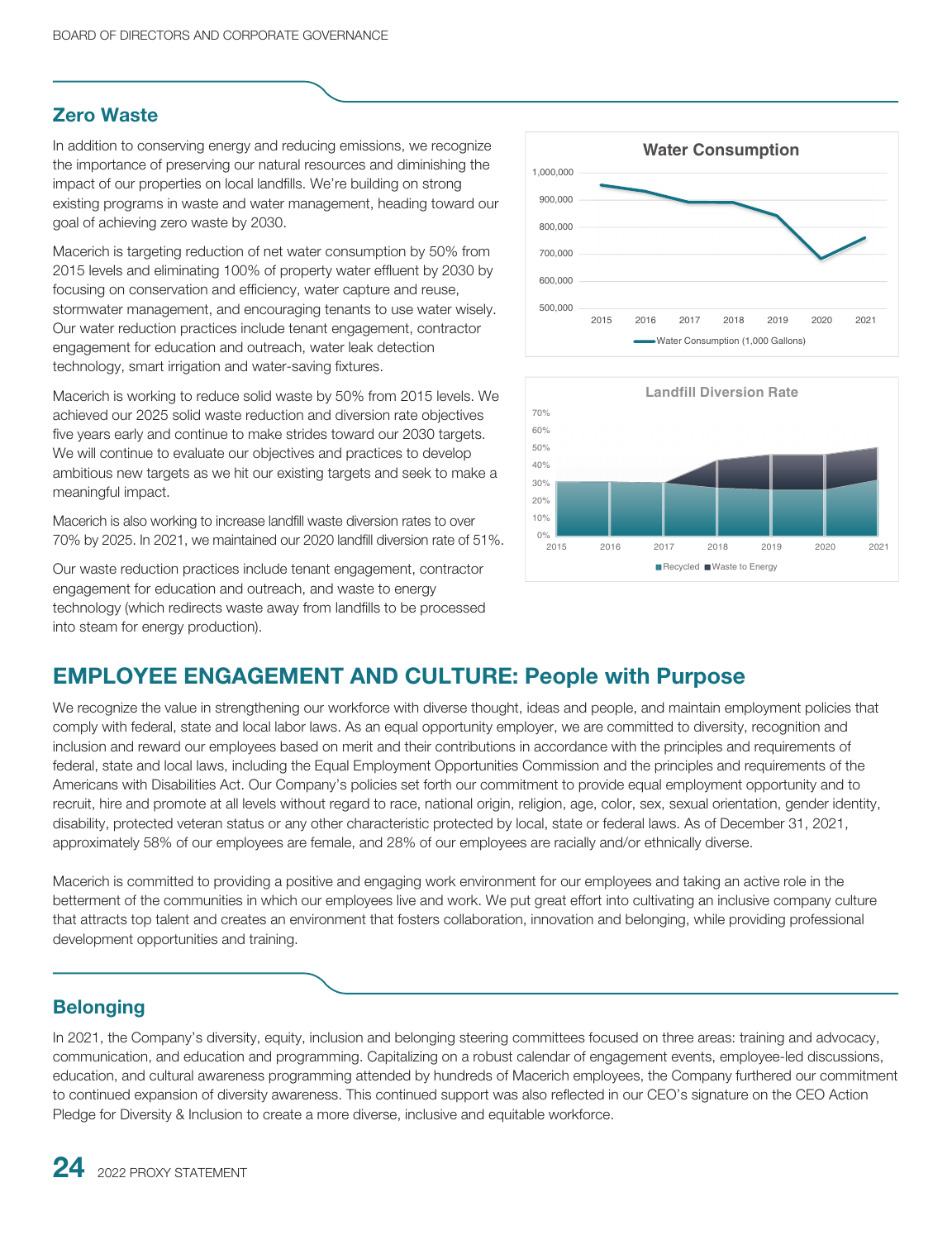In furtherance of strengthening our employee community through diversity of all kinds, Macerich was the largest employer of interns in ICSC Foundation Launch Academy's inaugural program for racially diverse undergraduate students, providing underrepresented college students the opportunity for career exploration in retail real estate management, legal, marketing, and leasing. Through our summer internship programs, nine college-age students were provided the opportunity to explore careers in retail real estate across our portfolio and in our regional offices.

As a professional development opportunity available to all employees, the Company's mentorship program – MAC Mentorship – provides enrichment, partnership and supports professional and personal growth for all participating employees. In 2021, the employeedeveloped program resulted in 83 pairings of team members, each representing diverse backgrounds and experiences, from over 90% of the Company's departments. The Company also launched Macerich 101 (MAC 101) – a central place to learn more about our Company and many departments, shopping centers and the REIT industry, technology, and more – to support all employees' further growth and development and to deepen the understanding of the contributions of our workforce.

Throughout the year we offered regular programming to harmonize engagement at home, on site and in regional offices, including health management, educational content, team building events, employee recognition and the establishment of new employee resource groups. Two new employee resource groups – P-MAC (Parents at Macerich) and MacVets (Veterans at Macerich) launched in 2021 and early 2022. In response to the experiences of our employees during the COVID-19 pandemic, we have also carefully considered the balance of productivity and well-being management throughout our employee community; with this in mind we have offered employees the opportunity to take part in a hybrid or flexible work schedule.

### **Philanthropy**

Our employees have enthusiastically embraced the opportunity to make a difference in the communities where they live and work, by donating their time and financial resources. Through the Macerich Volunteer Program (MVP), we offer all full-time employees 24 hours of paid volunteer time each year. Employees can volunteer individually with nonprofits of their choice, or in a Macerich group at larger events. We believe this strengthens relationships within communities and fosters relationships among employees, as well as provides an opportunity for employees to serve the greater community.

In 2021, we launched another way for employees to contribute to causes they support: the MVP Portal, a donor-advised giving platform that encourages volunteerism and community giving. We also introduced the company's first "employee match" program; the first campaign resulted in employees requesting matched donations for 155 501(c)(3) organizations across the country.

Our Macerich Dependent Scholarship Program assists children of non-management employees who plan to continue education after high school in college or vocational school. This program is administered by Scholarship America®, the nation's largest designer and manager of scholarship, tuition assistance and other education support programs for corporations, foundations, associations and individuals. Awards are granted without regard to race, ethnicity, color, creed, religion, sexual orientation, gender, disability or national origin. For the 2022-23 academic year, we increased our financial scholarships to \$2,000 for two-year colleges or vocational-technical schools and \$4,000 for four-year universities. Since the inception of the program in 2017, 60 scholarships totaling \$147,000 have been awarded.

### **Feedback**

We are always looking to encourage two-way engagement and productive feedback from our employees. Channels for engaging employees include: MacCentral (the company intranet), ongoing communication from the Company, performance reviews and informal conversations with managers, peer mentoring, training, educational and career development opportunities, community events, our ethics hotline and social media.

We believe the continued focus on ensuring that all people are welcome as employees at Macerich, giving back to the communities in which we operate and providing employees several ways in which to give us feedback helped retain key employee talent in a year beset by global labor challenges across all industries and wage categories.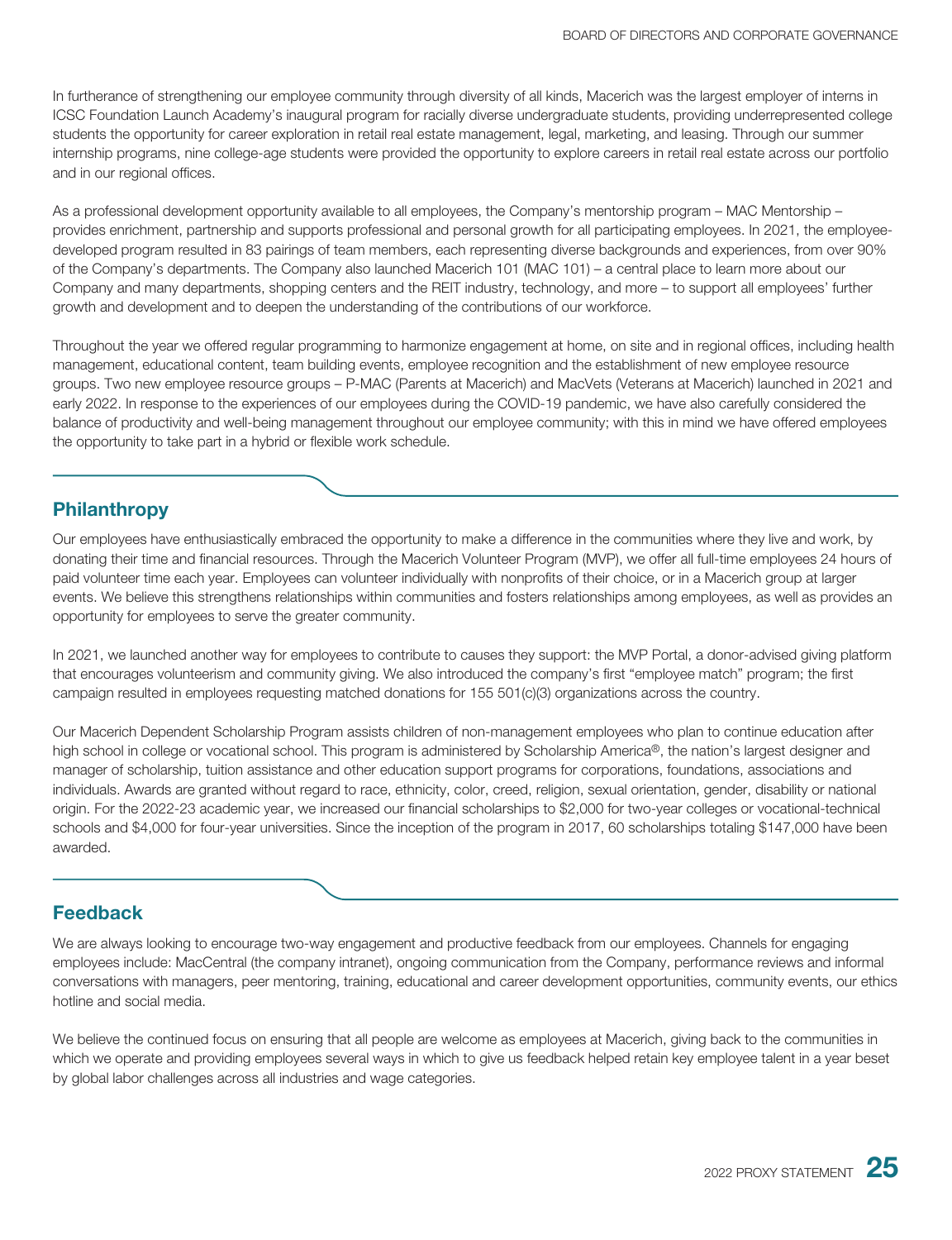## **Community Involvement**

Our Regional Town Centers (the "Centers") are woven into the fabric of each and every one of our communities as essential places for people to gather and connect with one another. We want each property to leave a lasting, positive effect on its community, and we empower our Centers to develop unique engagement programs, reflecting their community's needs and interests. More than 1,800 events and activities were held at our properties to support, celebrate and engage with our communities.

We operate our properties with purpose as highlighted by:

- Demonstrating our ongoing commitment to sustainability across our portfolio, with 41 events held during Earth Month (April) and featured electronic recycling to paper-shredding, on-center displays featuring repurposed or recycled materials, and electric vehicle showcases including:
	- Fashion Outlets of Chicago (IL) invited shoppers to bring in leftover cardboard boxes to be recycled in exchange for retailer gift cards within the Center. Over 400 pounds of recyclable material was collected during the activation
	- Kings Plaza (NY) partnered with BK (Brooklyn) Style Foundation to beautify 22 storefronts throughout the Center and showcase local artists' sustainable creations
	- At the Village of Corte Madera, over 3,000 people turned out to test drive cars from electric car brands such as Polestar and Electra Mechanica
- Cultural events that fit the needs and identities of the local market included:
	- Santa Monica Place (CA) and Scottsdale Fashion Square (AZ) became community centerpieces during Pride Month with retailer activations and engaging displays. As a part of Santa Monica's "Miles of Pride," which connects the Shopping Center with Third Street Promenade and the famed Pier, the property proudly showcased activations and artwork created by LGBTQIA+ artists throughout the Center for the month of June
	- Dia de Los Muertos at Desert Sky Mall (AZ) brought over 750 people together for a musical and dance event and included support from local schools and the Arizona Alzheimer's Association
	- Over 500 people attended the Merkos Chabad Menorah Lighting event at Biltmore Fashion Park (AZ)
	- Along with on-property events, several Centers supported retailer initiatives for Black History Month, Hispanic Heritage Month, and other community-centric cultural celebrations through social media, email and website activations
- We support education initiatives throughout the year, particularly during Back-to-School, an important milestone for families:
	- 17 Centers organized events to support their local Big Brothers, Big Sisters chapters through donation drives, recruitment, and awareness campaigns
	- Kings Plaza (NY) worked with local elected officials to provide over 2,000 backpacks and school supplies for children in area homeless shelters
	- Los Cerritos, Lakewood and Stonewood Centers (CA) School Loyalty Rewards Program School Cents logged over \$5.2 million in sales receipts
	- Macerich continued to donate 130+ laptops to schools and community organizations to support disadvantaged students with online learning based on community needs
- At times of crisis and most need, our Centers rallied together to secure aid to those near and far, including:
	- FlatIron Crossing (CO) converted a vacant department store into an emergency response Center for local fire crews, FEMA, and city support services during one of Colorado's worst wildfires that severely impacted the Center's community
	- South Park (IL) provided a "drive-through" Thanksgiving Dinner, providing over 1,000 meals to the needy families in the community
	- Tysons Corner Center (VA) partnered with the Hyatt to host a two-day event, raising funds and awareness of the Helping Haitian Angels organization following the country's devastating earthquake
	- Our NYC Centers, in partnership with local nonprofit organizations and elected officials from Brooklyn and Queens, helped families in need get ready for Thanksgiving by donating 3,000 frozen turkeys to the community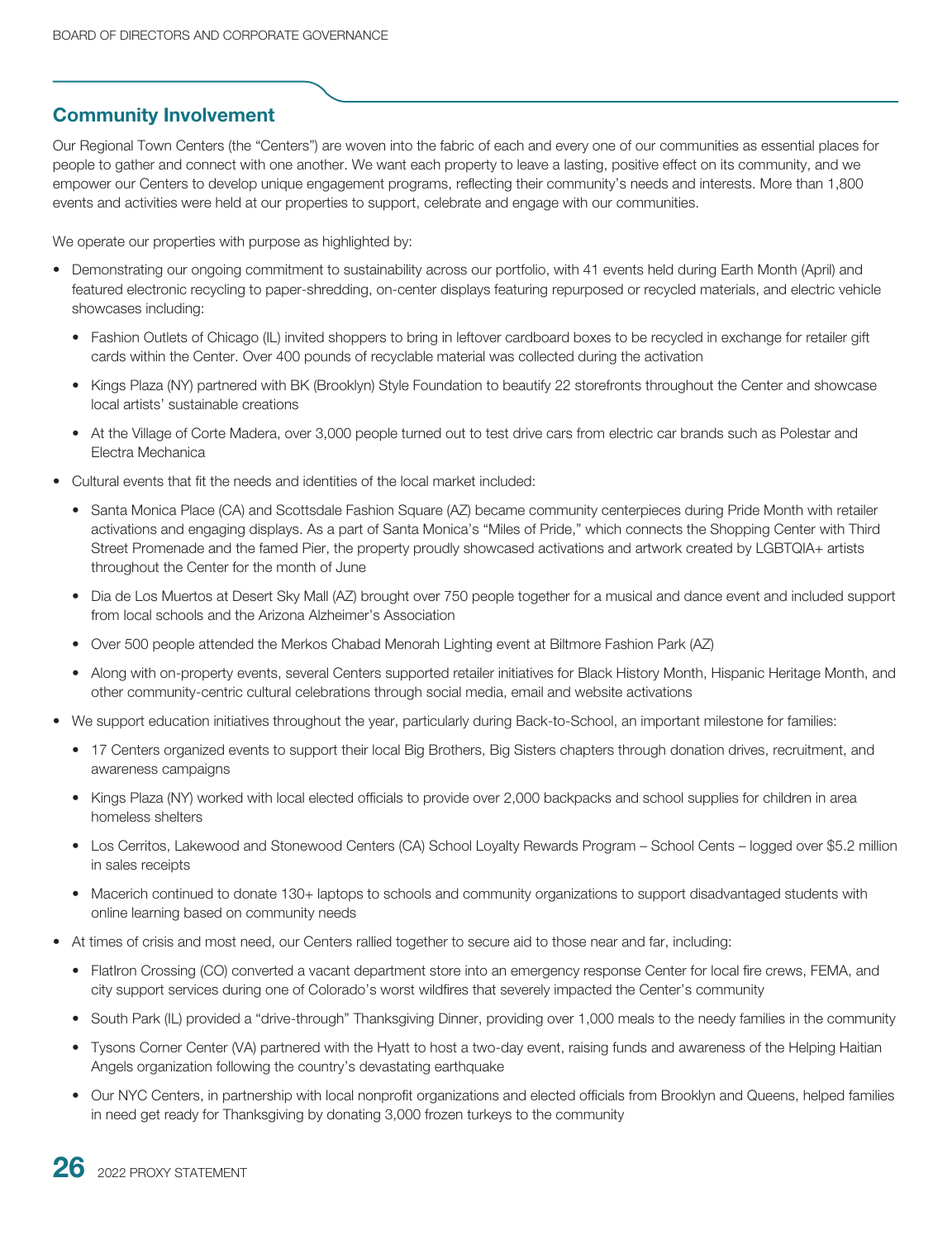- Supporting back-to-school efforts across the country, our Centers hosted backpack drives for low-income families, partnered with Big Brothers, Big Sisters to help recruit new mentors and distributed over 130 laptops to local schools to support disadvantaged students with online learning providing critical relief
- We hosted 285 blood drives across our portfolio, including Atlas Park (NY), which created dedicated space for the New York Blood Center after donations dropped during Covid. This one drive resulted in 5,811 donations – equivalent to 17,433 lives saved, demonstrating the importance of the year-round events
- Using the power of our individual platforms working together, our Centers immediately activate our Red Cross Text Donation Campaigns when communities – such as California during wildfire season – experience natural disasters
- Over 300 Holiday events from school choir performances, holiday character appearances, charity gift wrap centers and other events to make the season magical, including:
	- Using our social platforms and properties to amplify individual retailer events and promotions to support our retailers during peak season
	- The Easter Bunny and Santa host dedicated sensory nights for children with Autism in partnership with local organizations and pet nights benefitting the ASPCA
	- The Angel Tree programs benefiting Salvation Army, Toys for Tots, etc., collected thousands of new toys and gifts for families in need
- In 2021, as our communities were getting back to school, to work, to being together as governmental restrictions lifted:
	- Crowds returned in record numbers for Centers like Broadway Plaza (CA) during the 2021 Summer Concert Series, reinforcing once again that our malls are social connection sites across the country
	- Through our on-property testing sites, we administered over 400,000 Covid tests
	- Centers across the portfolio worked with local workforce agencies and retailers to host on-property job fairs, reigniting the ability for people to get back to work

## <span id="page-35-0"></span>**EXECUTIVE OFFICERS**

The following table sets forth, as of March 31, 2022, the names, ages and positions of our executive officers and the year each became an executive officer.

| Name                      | Age | <b>Position</b>                                                        | <b>Executive</b><br><b>Officer Since</b> |
|---------------------------|-----|------------------------------------------------------------------------|------------------------------------------|
| Thomas E. O'Hern          | 66  | <b>Chief Executive Officer</b>                                         | 1993                                     |
| <b>Edward C. Coppola</b>  | 67  | President                                                              | 1993                                     |
| Ann C. Menard             | 58  | Senior Executive Vice President, Chief Legal Officer and Secretary     | 2018                                     |
| Douglas J. Healey         | 59  | Senior Executive Vice President, Head of Leasing                       | 2018                                     |
| <b>Scott W. Kingsmore</b> | 54  | Senior Executive Vice President, Chief Financial Officer and Treasurer | 2019                                     |
| Kenneth L. Volk           | 59  | Executive Vice President, Business Development                         | 2019                                     |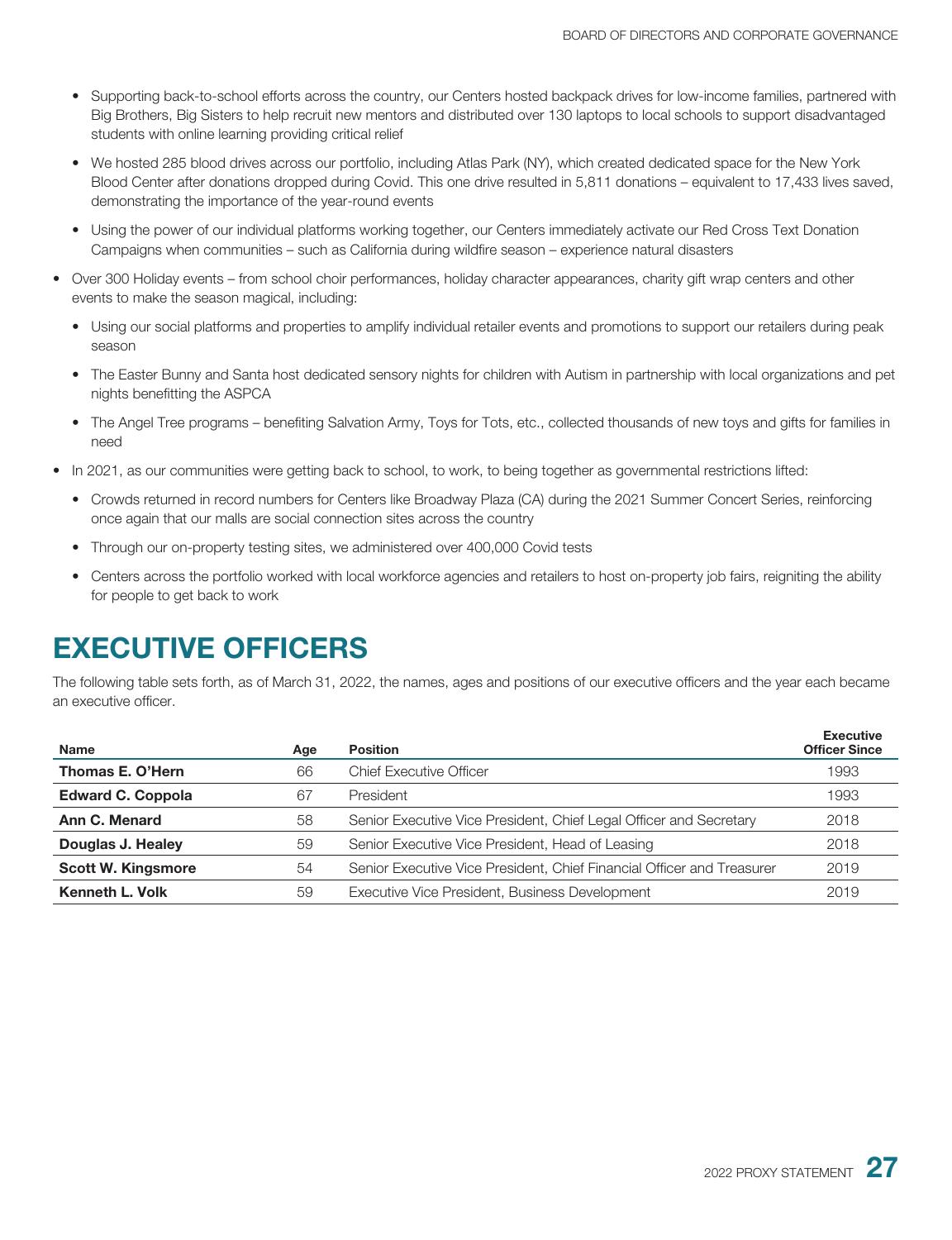# **EQUITY OWNERSHIP OF DIRECTORS, NAMED EXECUTIVE OFFICERS AND PRINCIPAL STOCKHOLDERS**

The following table sets forth the beneficial ownership of our Common Stock and OP Units exchangeable for shares of our Common Stock, as of March 24, 2022, unless otherwise noted, for (i) each of our current directors, (ii) each of our named executive officers who is not a director, (iii) our directors and executive officers as a group and (iv) each person known by our Company to beneficially own more than 5% of our outstanding shares of Common Stock. All information in the following table is based on Schedules 13D, 13G and/or any amendments thereto, filed with the SEC, and on information supplied to us by our directors and officers. Except as otherwise described in the notes below, the following beneficial owners have sole voting power and sole investment power with respect to all shares set forth opposite their respective names. As of March 24, 2022, there were 214,616,505 shares of our Common Stock outstanding.

| Name and Address of Beneficial Owner**                                       | <b>Amount and Nature of</b><br><b>Beneficial Ownership</b><br>of Common Stock <sup>(1)</sup> | Percent of<br>Common<br>Stock <sup>(2)</sup> | <b>Amount and Nature of</b><br><b>Beneficial Ownership</b><br>of OP Units(1)(3) | <b>Percent of</b><br>Common<br><b>Stock</b><br>and OP<br>Units $(4)$ |
|------------------------------------------------------------------------------|----------------------------------------------------------------------------------------------|----------------------------------------------|---------------------------------------------------------------------------------|----------------------------------------------------------------------|
| Peggy Alford                                                                 | 20,513(5)                                                                                    | $\star$                                      |                                                                                 | $\star$                                                              |
| John H. Alschuler                                                            | $8.851^{(6)}$                                                                                | $\star$                                      |                                                                                 | $*$                                                                  |
| Eric K. Brandt                                                               | 19,965(7)                                                                                    | $\star$                                      |                                                                                 | $\star$                                                              |
| Edward C. Coppola                                                            | 505,412(8)                                                                                   | $\star$                                      | 1,896,844(9)                                                                    | 1.11%                                                                |
| Steven R. Hash                                                               | 18.445(10)                                                                                   | $\star$                                      |                                                                                 | $\star$                                                              |
| Enrique Hernandez, Jr.                                                       | O(11)                                                                                        | $\star$                                      |                                                                                 | $\star$                                                              |
| Daniel J. Hirsch                                                             | 4.732(12)                                                                                    | $\star$                                      |                                                                                 | $\star$                                                              |
| Diana M. Laing                                                               | 13.107(13)                                                                                   | $\star$                                      |                                                                                 | $\star$                                                              |
| Marianne Lowenthal                                                           | O(11)                                                                                        | $\star$                                      |                                                                                 | $\star$                                                              |
| Thomas E. O'Hern                                                             | 147,491(14)                                                                                  | $\star$                                      | 594,750(15)                                                                     | $\star$                                                              |
| Steven L. Soboroff                                                           | $22^{(16)}$                                                                                  | $\star$                                      |                                                                                 | $\star$                                                              |
| Andrea M. Stephen                                                            | 71,755(17)                                                                                   | $\star$                                      |                                                                                 | $\star$                                                              |
| Scott W. Kingsmore                                                           | 32,310(18)                                                                                   | $\star$                                      | 104.980(19)                                                                     | $\star$                                                              |
| Douglas J. Healey                                                            | 65.498                                                                                       | $\star$                                      | 100.178(20)                                                                     | $\star$                                                              |
| Ann C. Menard                                                                | 11,368(21)                                                                                   | $\star$                                      | 108,609(22)                                                                     | $\star$                                                              |
| All directors and executive officers as a group (16 persons) <sup>(23)</sup> | 962,253                                                                                      | $\star$                                      | 2,895,721                                                                       | 1.77%                                                                |
| BlackRock, Inc.(24)                                                          | 30,642,473                                                                                   | 14.28%                                       |                                                                                 | 14.28%                                                               |
| State Street Corporation <sup>(25)</sup>                                     | 11,421,422                                                                                   | 5.32%                                        |                                                                                 | 5.32%                                                                |
| The Vanguard Group, Inc.(26)                                                 | 30,839,933                                                                                   | 14.37%                                       |                                                                                 | 14.37%                                                               |

Less than 1%.

Unless otherwise indicated, the business address of each person or entity is c/o The Macerich Company, 401 Wilshire Blvd., Suite 700, Santa Monica, California 90401.

(1) Except as provided under applicable state marital property laws or as otherwise noted, each individual in the table above has sole voting and investment power over the shares of Common Stock and/or OP Units (as defined in Note 3 below) listed.

Assumes that none of our outstanding OP Units or LTIP Units (as defined in Note 3) held by the person are redeemed for shares of Common Stock (assuming, in the case of any LTIP Units, they have first been converted into OP Units).

<sup>(3)</sup> Our Company is the sole general partner of, and owns an aggregate of approximately 96% of the OP Units in, our Operating Partnership. Our Operating Partnership holds directly or indirectly substantially all of our interests in the Centers. Our Company conducts all of its business through our Operating Partnership, the property partnerships, corporations and limited liability companies that own title to our Centers and various management companies. In connection with our formation as well as subsequent acquisitions of certain Centers, OP Units were issued to certain persons in connection with the transfer of their interests in such Centers. The OP Units are redeemable at the election of the holder and our Company may redeem them for cash or shares of Common Stock on a one-for-one basis (subject to anti-dilution provisions), at our Company's election.

Our Long Term Incentive Plan or "LTIP" allows for the issuance of limited partnership units in the form of a class of units of our Operating Partnership referred to as "LTIP Units," as more fully described on pages 54-55 of this Proxy Statement. LTIP Units may be performance-based, service-based or fully-vested. Upon the occurrence of specified events, any vested LTIP Units can over time achieve full parity with the common OP Units of our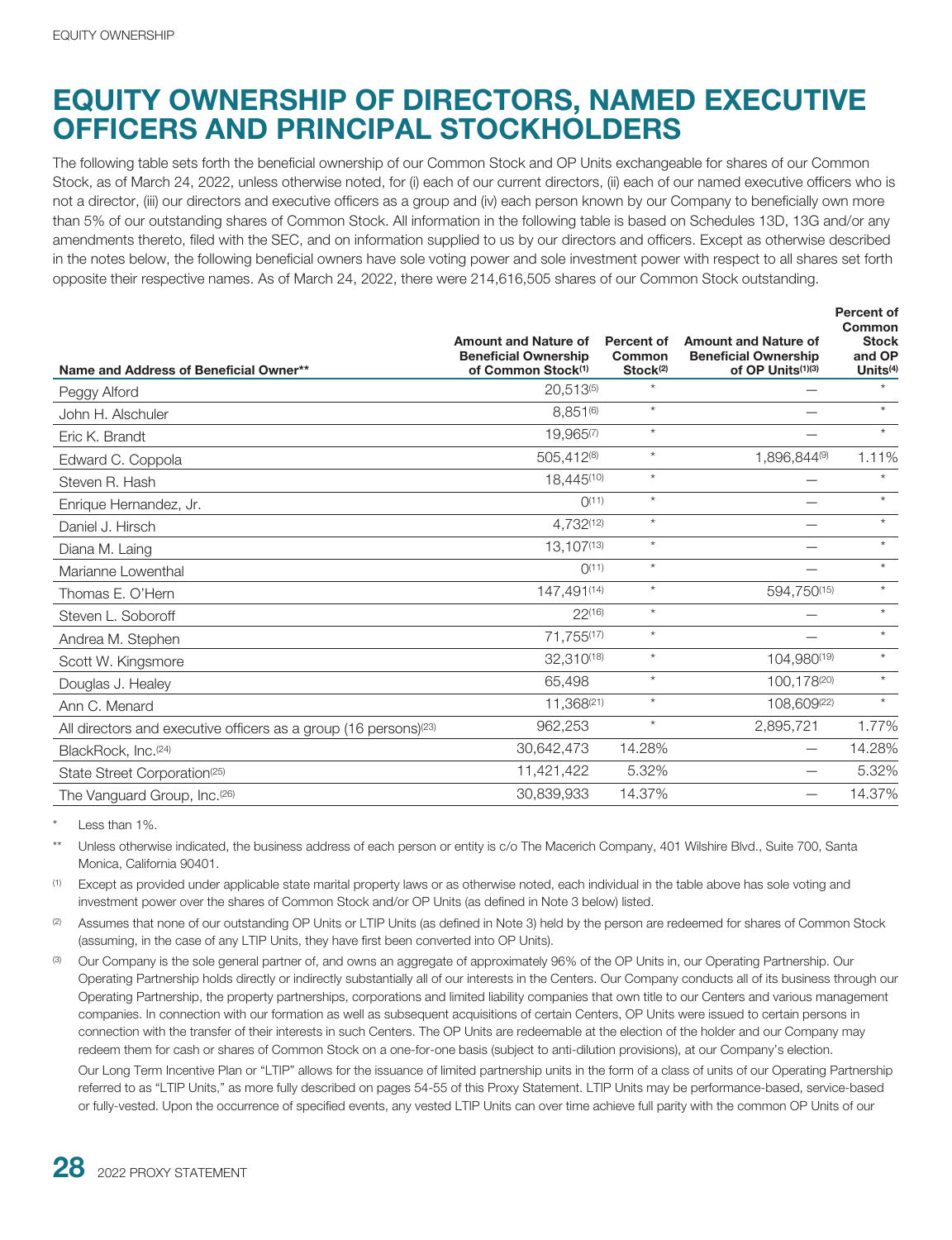Operating Partnership at which time LTIP Units are convertible, subject to the satisfaction of applicable vesting conditions, on a one-for-one basis into common OP Units.

- Assumes that all OP Units or LTIP Units held by the person are redeemed for shares of Common Stock (assuming, in the case of any LTIP Units, they have first been converted into OP Units) and that none of our OP Units or LTIP Units held by other persons are redeemed for or converted into shares of Common Stock.
- <sup>(5)</sup> In addition to the securities disclosed in the above table, Ms. Alford has 8,485 stock units that will vest after May 24, 2022 under our 2003 Incentive Plan and 28,339 phantom stock units credited under the terms of our Eligible Directors' Deferred Compensation/Phantom Stock Plan referred to as our "Director Phantom Stock Plan," the vesting and terms of which are described under "Compensation of Non-Employee Directors" above. Stock units, including the stock units issued under our 2003 Incentive Plan and our Director Phantom Stock Plan, are payable solely in shares of Common Stock, do not represent outstanding shares, do not have voting rights and are non-transferrable.
- $(6)$  In addition to the securities disclosed in the above table, Mr. Alschuler has 24,223 vested stock units, 4,829 stock units credited as dividend equivalents and 8,485 stock units that will vest after May 24, 2022 under our 2003 Incentive Plan and 5,637 phantom stock units credited under our Director Phantom Stock Plan.
- (7) In addition to the securities disclosed in the above table, Mr. Brandt has 8,485 stock units that will vest after May 24, 2022 under our 2003 Incentive Plan.
- (8) Includes 10,985 shares of Common Stock held for Mr. Coppola under our 401(k)/Profit Sharing Plan. Also includes 53,426 shares held by a family limited partnership of which Mr. Coppola has sole beneficial ownership and 29,445 shares held in a family trust of which Mr. Coppola has shared beneficial ownership.
- (9) Includes 163,990 OP Units held in a family trust of which Mr. Coppola has shared beneficial ownership, 114,705 vested LTIP Units, 58,004 servicebased LTIP Units and 52,083 stock units that will vest after May 24, 2022. In addition to the securities disclosed in the above table, Mr. Coppola has 325,548 unvested performance-based LTIP Units and 171,211 unvested performance-based stock units.
- (10) In addition to the securities disclosed in the above table, Mr. Hash has 30,827 vested stock units, 4,963 stock units credited as dividend equivalents and 12,413 stock units that will vest after May 24, 2022 under our 2003 Incentive Plan and 6,771 phantom stock units credited under the terms of our Director Phantom Stock Plan.
- (11) Mr. Hernandez and Ms. Lowenthal are new director nominees.
- (12) In addition to the securities disclosed in the above table, Mr. Hirsch has 19,861 vested stock units, 2,854 stock units credited as dividend equivalents and 8,485 stock units that will vest after May 24, 2022 under our 2003 Incentive Plan and 12,745 phantom stock units credited under the terms of our Director Phantom Stock Plan.
- (13) In addition to the securities disclosed in the above table, Ms. Laing has 26,816 vested stock units, 6,496 stock units credited as dividend equivalents and 8,485 stock units that will vest after May 24, 2022 under our 2003 Incentive Plan and 69,795 phantom stock units credited under the terms of our Director Phantom Stock Plan.
- (14) Includes 7,221 shares of Common Stock held for Mr. O'Hern under our 401(k)/Profit Sharing Plan. Also includes 2,390 shares held by Mr. O'Hern as custodian for his children and 743 shares Mr. O'Hern holds jointly with one of his children.
- (15) Includes 212,877 vested LTIP Units and 175,669 service-based LTIP Units that will vest after May 24, 2022. In addition to the securities disclosed in the above table, Mr. O'Hern has 789,860 unvested performance-based LTIP Units.
- (16) In addition to the securities disclosed in the above table, Mr. Soboroff has 7,294 vested stock units, 6,458 stock units credited as dividend equivalents and 8,485 stock units that will vest after May 24, 2022 under our 2003 Incentive Plan.
- (17) Includes 63,289 shares held by Ms. Stephen's husband. In addition to the securities disclosed in the above table, Ms. Stephen has 22,335 vested stock units, 3,876 stock units credited as dividend equivalents and 8,485 stock units that will vest after May 24, 2022 under our 2003 Incentive Plan and 31,269 phantom stock units credited under the terms of our Director Phantom Stock Plan.
- (18) All shares disclosed in the table are held by a family trust of which Mr. Kingsmore has shared beneficial ownership.
- Includes 31,923 vested LTIP Units and 71,937 service-based LTIP Units that will vest after May 24, 2022. In addition to the securities disclosed in the above table, Mr. Kingsmore has 102,929 unvested performance-based LTIP Units.
- (20) Includes 32,789 vested LTIP Units and 66,150 service-based LTIP Units that will vest after May 24, 2022. In addition to the securities disclosed in the above table, Mr. Healey has 96,588 unvested performance-based LTIP Units.
- $(21)$  All shares disclosed in the table are held by a family trust in which Ms. Menard has shared beneficial ownership.
- (22) Includes 42,331 vested LTIP Units and 64,601 service-based LTIP Units that will vest after May 24, 2022. In addition to the securities disclosed in the above table, Ms. Menard has 92,091 unvested performance-based LTIP Units.
- (23) Includes certain LTIP Units. See footnotes above.
- $(24)$  The Schedule 13G/A filed with the SEC on January 27, 2022 indicates that the reporting entity is a parent holding company and has sole voting power with respect to 28,852,383 shares and sole dispositive power with respect to 30,642,473 shares, reporting on behalf of the following subsidiaries: BlackRock Life Limited, Aperio Group, LLC, BlackRock Advisors, LLC, BlackRock (Netherlands) B.V., BlackRock Fund Advisors, BlackRock Institutional Trust Company, National Association, BlackRock Asset Management Ireland Limited, BlackRock Financial Management, Inc., BlackRock Japan Co., Ltd., BlackRock Asset Management Schweiz AG, BlackRock Investment Management, LLC, BlackRock Investment Management (UK) Limited, BlackRock Asset Management Canada Limited, BlackRock (Luxembourg) S.A., BlackRock Investment Management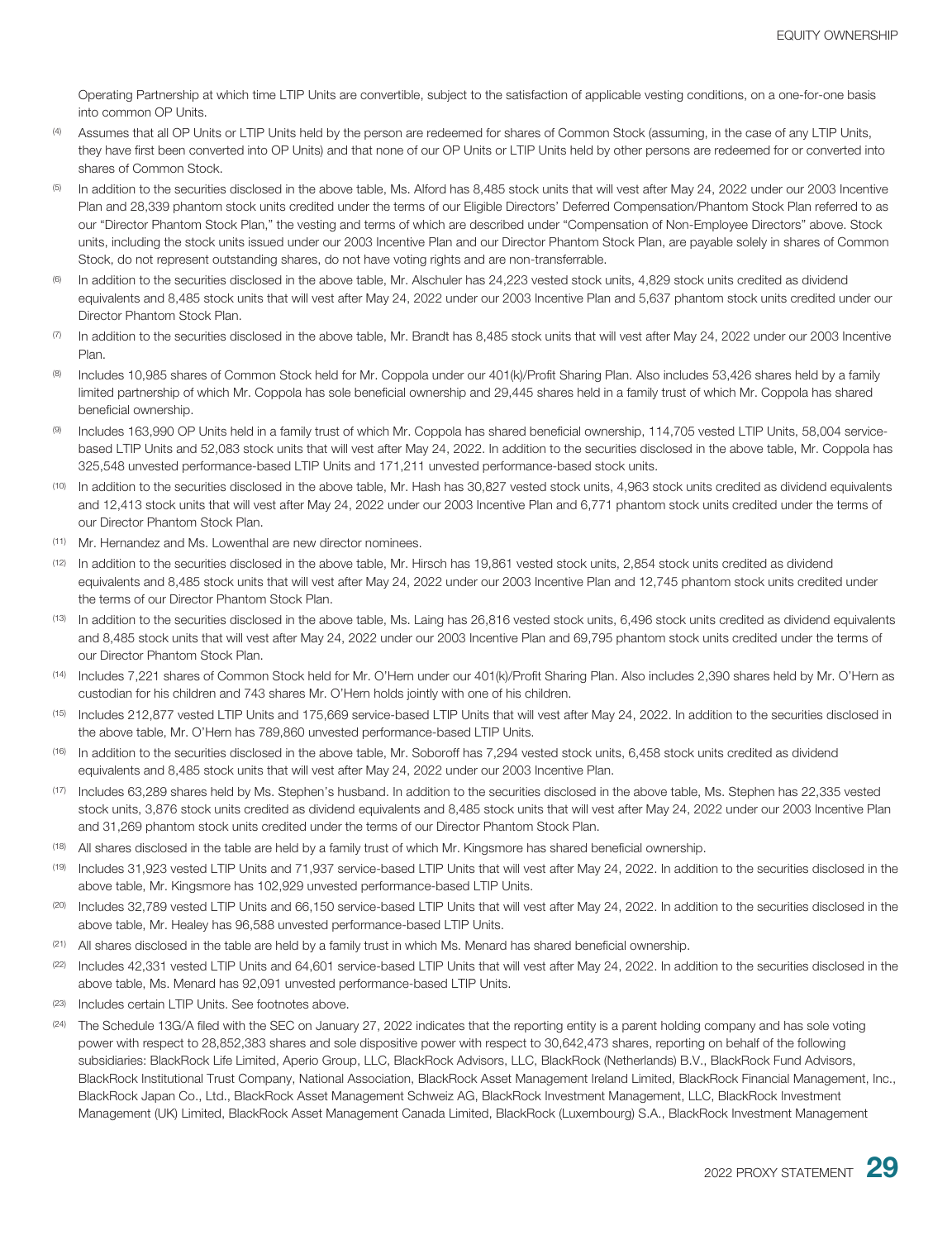(Australia) Limited, BlackRock Advisors (UK) Limited and BlackRock Fund Managers Ltd. The business address of BlackRock is 55 East 52nd Street, New York, New York 10055.

- (25) The Schedule 13G filed with the SEC on February 11, 2022 indicates that the reporting entity is a parent holding company and has shared voting power with respect to 9,586,937 shares and shared dispositive power with respect to 11,421,422 shares, reporting on behalf of the following subsidiaries: SSGA Funds Management, Inc., State Street Global Advisors Limited, State Street Global Advisors, Australia, Limited, State Street Global Advisors (Japan) Co., Ltd., State Street Global Advisors Asia Limited, State Street Global Advisors Europe Limited and State Street Global Advisors Trust Company. The business address of State Street is State Street Financial Center, 1 Lincoln Street, Boston, Massachusetts 02111.
- (26) The Schedule 13G/A filed with the SEC on February 9, 2022 indicates that the reporting entity is a registered investment advisor and has shared voting power with respect to 385,114 shares, sole dispositive power with respect to 30,266,394 shares and shared dispositive power with respect to 573,539 shares. The business address of Vanguard is 100 Vanguard Boulevard, Malvern, Pennsylvania 19355.

## **EXECUTIVE OFFICER BIOGRAPHICAL INFORMATION**

Biographical information concerning Messrs. Coppola and O'Hern is set forth above under the caption "Information Regarding our Director Nominees."

**Douglas J. Healey** was appointed as our Senior Executive Vice President, Head of Leasing in March 2020 and previously served as our Executive Vice President of Leasing from March 2016 until March 2020. Mr. Healey joined our Company in May 2005 as a Senior Vice President of Leasing following our acquisition of the Wilmorite portfolio. Mr. Healey directs strategic leasing for our Company's entire portfolio of regional shopping centers and has over 25 years of expertise in the retail industry, specializing in retail merchandising. Prior to joining our Company, he held various leasing positions with Wilmorite Properties from 1991 until 2005. Mr. Healey is a member of the International Council of Shopping Centers.

**Scott W. Kingsmore** became our Chief Financial Officer and Treasurer on January 1, 2019 and was appointed a Senior Executive Vice President in March 2020. Mr. Kingsmore is responsible for accounting, financial and tax reporting, investor relations, raising capital through debt and equity markets and information technology systems. His tenure at our Company started in 1996 as Vice President and Controller, and since then he has served in key roles in finance for over 20 years, most recently as Senior Vice President of Finance from April 1, 2004 until December 31, 2018. Prior to joining our Company, he worked for Westfield America within its corporate accounting department. Mr. Kingsmore was also a certified public accountant with PricewaterhouseCoopers from 1991 to 1995, and he graduated from University of California at Los Angeles in 1991.

**Ann C. Menard** joined our Company on January 29, 2018 as an Executive Vice President and has been our Chief Legal Officer and Secretary since March 1, 2018. Ms. Menard became one of our Senior Executive Vice Presidents as of March 2020. Prior to joining our Company, Ms. Menard was U.S. General Counsel and Managing Director for Tishman Speyer, a global real estate owner, operator, developer and fund manager from October 2005 through December 2017, where she managed legal activities and risk in connection with operations in major U.S. markets, including Los Angeles, San Francisco, Silicon Valley, Seattle, Chicago and Atlanta. Prior to joining Tishman Speyer, Ms. Menard was a partner in the real estate and corporate finance departments at O'Melveny & Myers, LLP in their Los Angeles and Newport Beach offices. Ms. Menard is a member of the Corporate Governance Council, National Association of Real Estate Investment Trusts and received her JD, magna cum laude, from Loyola Law School of Los Angeles in 1991, after graduating with a Bachelor of Arts degree from the University of California, Los Angeles.

**Kenneth L. Volk** was appointed Executive Vice President of Business Development in January 2019 and directs common area retail, media and sponsorship, brand experiences and alternative revenue, as well as short-term inline leasing. Mr. Volk joined our Company in 2007 as Senior Vice President and Chief Marketing Officer overseeing business development and marketing. He has over 25 years of experience in the retail REIT industry, specializing in marketing and communications. Prior to joining our Company, Mr. Volk served as Senior Vice President of Marketing and Communication for The Mills Corporation from September 2002 to March 2007, where he also oversaw strategic partnerships and the Mills TV digital media network. Mr. Volk also previously served as Senior Vice President of Shopping Center Marketing for Simon Property Group from May 1989 until August 2002.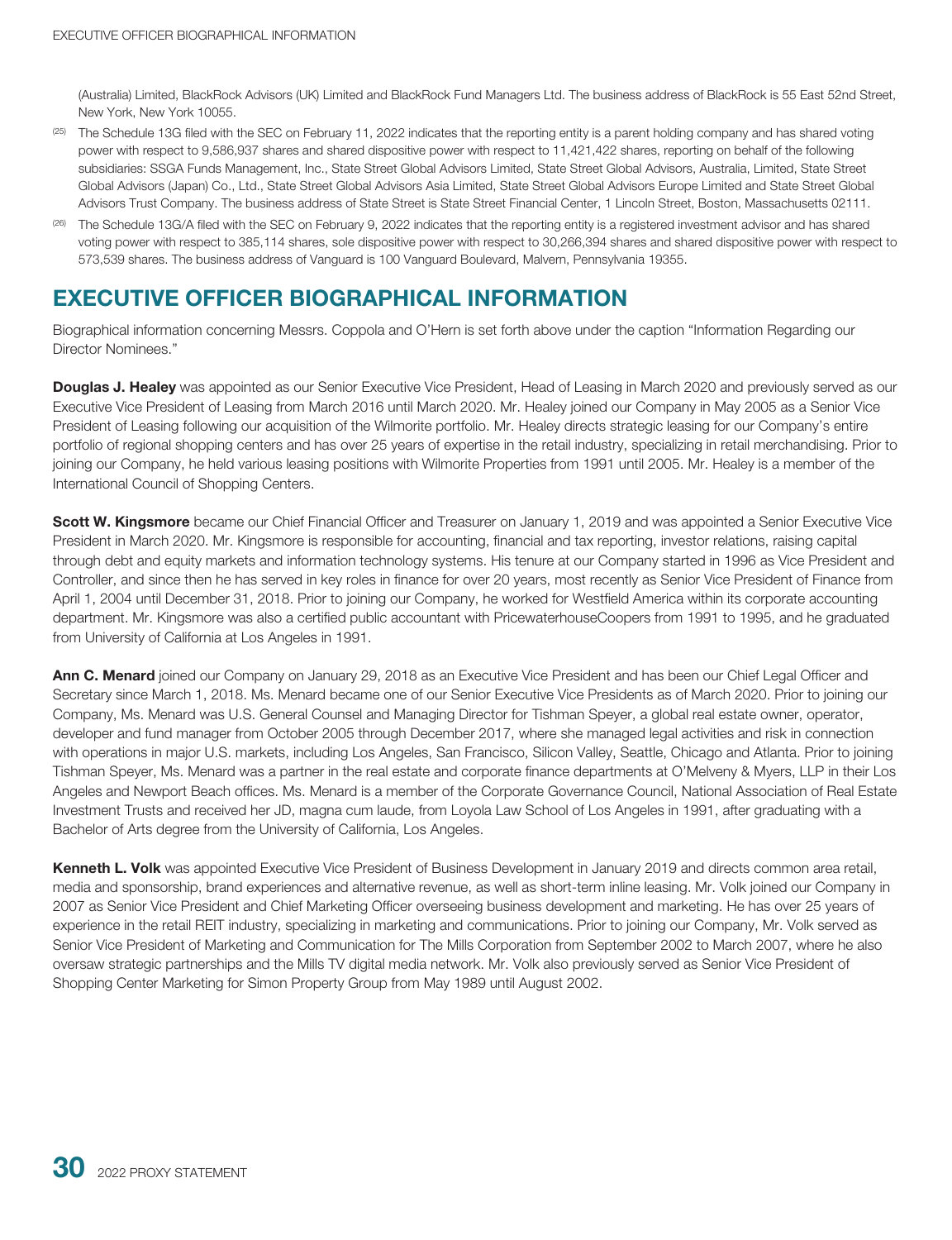### **Contact Our Board**

Individual stockholders or any other interested parties may contact our entire Board of Directors or individual members of our Board of Directors, our non-management directors as a group or the Chairman of the Board, by sending an e-mail as follows:

- Board of Directors *boardofdirectors@macerich.com*
- Non-Management Directors *nonmanagementdirectors@macerich.com*
- Chairman of the Board *chairman@macerich.com*

Such communications may also be submitted in writing in care of:

Attention: Secretary The Macerich Company 401 Wilshire Boulevard, Suite 700 Santa Monica, CA 90401

All communications are distributed to our Board, or to any individual director or directors as appropriate, depending on the facts and circumstances of the communication. Our Board of Directors has requested that certain items that are unrelated to the duties and responsibilities of our Board be excluded, such as spam, junk mail and mass mailings, resumes and other forms of job inquiries, surveys, business solicitations or advertisements.

*The following Report of the Compensation Committee shall not be deemed soliciting material or to be filed under the Securities Act of 1933, as amended (the "Securities Act"), or the Exchange Act, or subject to Regulation 14A or 14C or the liabilities of Section 18 of the Exchange Act, except to the extent our Company specifically requests that this Report be treated as soliciting material or specifically incorporates this Report by reference into a filing under either of such Acts.*

# **COMPENSATION COMMITTEE REPORT**

The Compensation Committee of the Board of Directors of The Macerich Company, a Maryland corporation, has reviewed and discussed the Compensation Discussion and Analysis in this Proxy Statement with management. Based on such review and discussion, the Compensation Committee recommended to our Board of Directors that the Compensation Discussion and Analysis be included in our Annual Report on Form 10-K for the year ended December 31, 2021 and this Proxy Statement for our 2022 Annual Meeting of Stockholders.

#### **The Compensation Committee**

Andrea M. Stephen, Chair Eric K. Brandt Steven R. Hash, *ex officio* Daniel J. Hirsch Steven L. Soboroff

# **COMPENSATION DISCUSSION AND ANALYSIS**

The Compensation Discussion and Analysis ("CD&A") describes the material elements of our executive compensation program, how the program is designed to support the achievement of our key strategic and financial objectives, and the compensation decisions the Compensation Committee made under the program for our named executive officers, who for 2021 were:

| <b>Named Executive Officers</b> | Title                                                                  |
|---------------------------------|------------------------------------------------------------------------|
| Thomas E. O'Hern                | <b>Chief Executive Officer</b>                                         |
| Edward C. Coppola               | President                                                              |
| Scott W. Kingsmore              | Senior Executive Vice President, Chief Financial Officer and Treasurer |
| Douglas J. Healey               | Senior Executive Vice President, Head of Leasing                       |
| Ann C. Menard                   | Senior Executive Vice President, Chief Legal Officer and Secretary     |

For purposes of this CD&A, we refer to the Compensation Committee as the "Committee."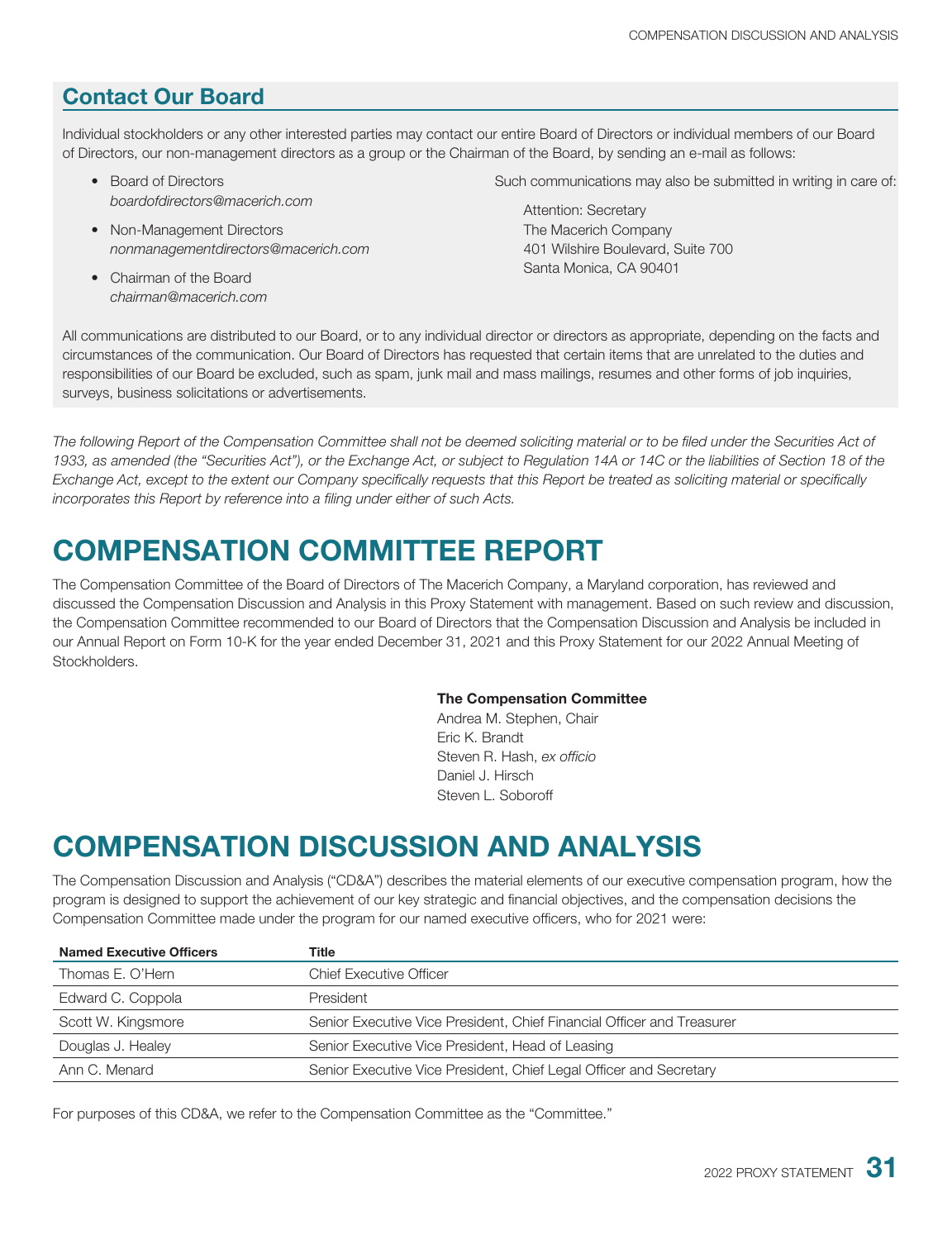# **EXECUTIVE SUMMARY**

## **BUSINESS HIGHLIGHTS**

| <b>OPERATIONAL</b><br><b>ACHIEVEMENTS:</b>                  | Generated 7.3% same-center NOI growth from 2020 to 2021 with 91% of our portfolio NOI<br>generated by regional town centers with sales per square foot of $>$ \$500<br>Restored our collections and net accounts receivable to pre-pandemic levels<br>Small store sales < 10,000 square feet increased 10% in 2021 vs. 2019 prior to the pandemic, and<br>sales year-end 2021 exceeded \$800 per square foot<br>Delivered 584,000 square foot, three-level creative office space to Google at One Westside in Los<br>Angeles ahead of schedule and in line with budget<br>• Gained 3% occupancy over the last three quarters of 2021<br>Reduced debt level by \$1.7 billion (approximately 20%)<br>٠<br>Renewal of the Company's corporate credit facility on the heels of the pandemic<br>٠<br>Secured lucrative entitlements to add residential, offices and additional retail uses at FlatIron Crossing<br>in Broomfield, CO                                                                                                                                                                                                                            |
|-------------------------------------------------------------|------------------------------------------------------------------------------------------------------------------------------------------------------------------------------------------------------------------------------------------------------------------------------------------------------------------------------------------------------------------------------------------------------------------------------------------------------------------------------------------------------------------------------------------------------------------------------------------------------------------------------------------------------------------------------------------------------------------------------------------------------------------------------------------------------------------------------------------------------------------------------------------------------------------------------------------------------------------------------------------------------------------------------------------------------------------------------------------------------------------------------------------------------------|
| <b>LEASING</b><br><b>ACHIEVEMENTS:</b>                      | Executed 833 leases for 3.5 million square feet, representing the strongest volume leasing year since<br>2015, on a same center basis<br>Executed leases with 88 new-to-portfolio brands for over 840,000 square feet across 99 stores<br>$\bullet$<br>Opened 173 new stores, totaling over 900,000 square feet, 2% more than 2019 prior to the<br>pandemic<br>Maintained a strong leasing pipeline for 2022 and 2023, including 2.0 million square feet of signed<br>$\bullet$<br>leases and another 700,000 square feet of leases in process<br>Achieved positive leasing spreads versus the expiring base rent of 4.9% for the trailing 12 months as<br>of December 31, 2021, from a wide range of categories including digitally native and emerging<br>brands, health and fitness, grocery, entertainment, food and beverage, sports and co-working office<br>Executed deals on new stores with numerous prominent retailers and branding, including Scheels All<br>$\bullet$<br>Sports, Target, Primark, LifeTime Athletic, Pinstripes, Lidi, Apple, Lucid Motors and Dior                                                                           |
| <b>COMMUNITY</b><br><b>OUTREACH</b><br><b>ACHIEVEMENTS:</b> | Launched a new Macerich Volunteer and Giving Portal, which includes a donor-advised giving<br>platform that encourages volunteerism and community giving, and introduced our Company's first<br>employee match program. Our first campaign resulted in over 130 employees requesting matched<br>donations for over 150 501(c)(3) organizations across the country<br>Conducted approximately 1,800 events at our centers (the "Centers") from blood drives to movies and<br>$\bullet$<br>concerts, cultural events and farmers' markets<br>During back-to-school season, 17 of our Centers organized events to support their local Big Brothers,<br>$\bullet$<br>Big Sisters chapters through donation drives, recruitment and awareness campaigns<br>Through our on-property testing sites, administered over 400,000 COVID tests<br>Continued our campaign to donate over 130 laptops to schools to support disadvantaged students<br>with online learning<br>Our annual health and wellness challenge event raised contributions to causes linked to our<br>$\bullet$<br>Company's three philanthropic focus areas Education, Environment and Community |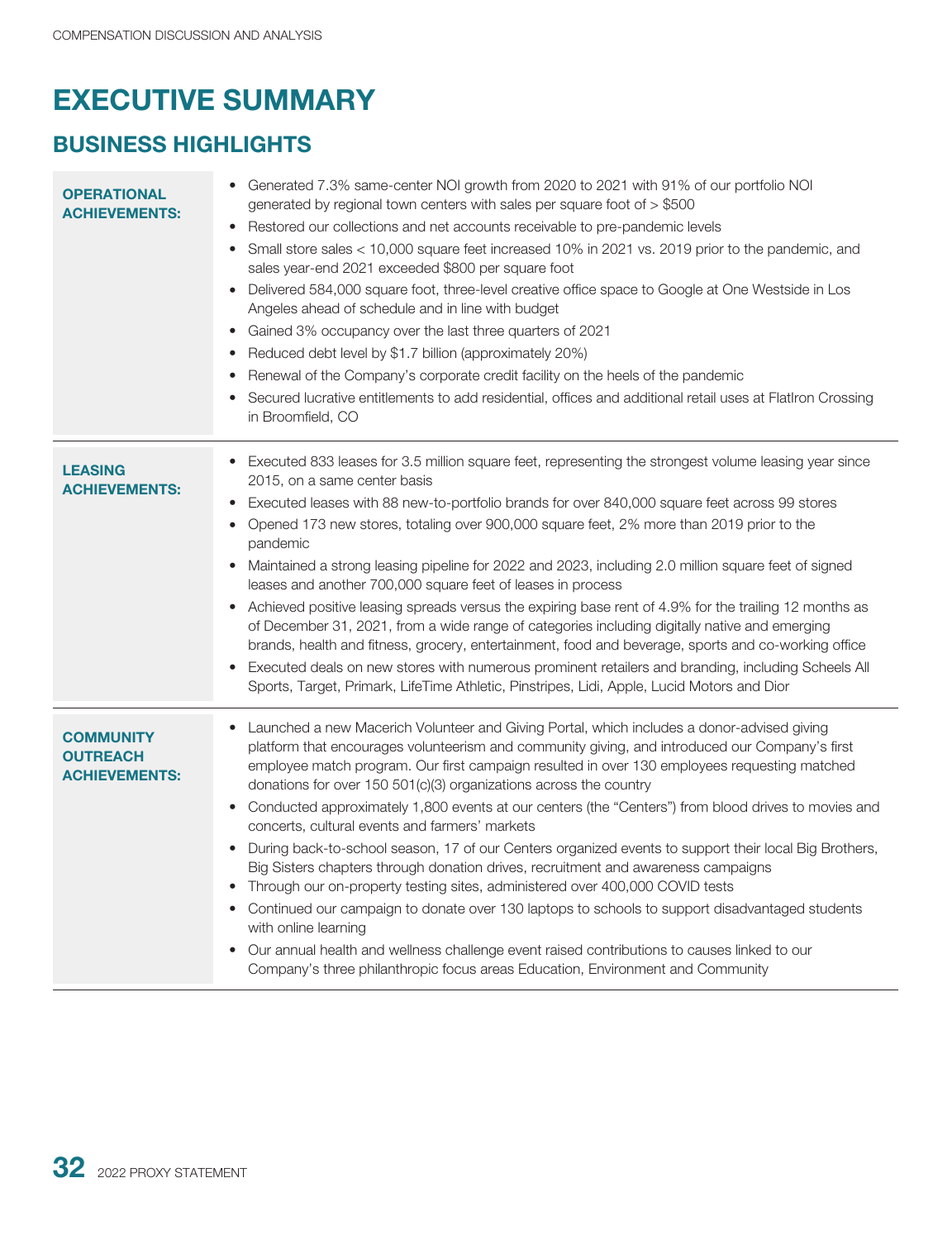| <b>ENVIRONMENTAL/</b><br><b>SUSTAINABILITY</b><br><b>ACHIEVEMENTS:</b>          | • Science Based Targets initiative (SBTi) validated that our Company's emissions reduction targets<br>are on track toward net-zero emissions by 2030, part of the global initiative to halt worldwide<br>temperature rise at 1.5°C over preindustrial levels<br>In Arizona, we partnered with Salt River Project to provide opportunity for utility-scale renewable<br>$\bullet$<br>solar projects, including a new 100-megawatt system. Our Company will purchase 8% of the<br>plant's power, reducing our fossil fuel use in Arizona by almost 20%<br>• Through our innovative public-private partnership with ConEd, in 2021 provided 7 megawatts of<br>grid relief to the Brooklyn, NY community via the Kings Plaza on-site power generation plant,<br>alleviating grid strain and eliminating potential life-threatening community brownouts five times<br>during peak summer usage months<br>#1 Global Real Estate Sustainability Benchmark ("GRESB") ranking within Retail/Americas for the<br>seventh consecutive year<br>Environmental Protection Agency's Green Power Partnership List of Top 30 On-Site Generation<br>٠<br>Companies<br>In the top tier CDP Climate 'A' List for the sixth year<br>Aligned our environmental and sustainability programs with the United Nations Sustainable<br>Development Goals |
|---------------------------------------------------------------------------------|-------------------------------------------------------------------------------------------------------------------------------------------------------------------------------------------------------------------------------------------------------------------------------------------------------------------------------------------------------------------------------------------------------------------------------------------------------------------------------------------------------------------------------------------------------------------------------------------------------------------------------------------------------------------------------------------------------------------------------------------------------------------------------------------------------------------------------------------------------------------------------------------------------------------------------------------------------------------------------------------------------------------------------------------------------------------------------------------------------------------------------------------------------------------------------------------------------------------------------------------------------------------------------------------------------------------------------|
| <b>EMPLOYEE</b><br><b>ENGAGEMENT/</b><br><b>CULTURE</b><br><b>ACHIEVEMENTS:</b> | Expanded our diversity, equity, and inclusion efforts to recognize, celebrate and reflect the many<br>different facets of belonging at our Company, including through employee-led discussions, education,<br>cultural awareness programming, and employee-obtained DEI leadership certification<br>• Our CEO signed the CEO Action Pledge for Diversity & Inclusion, reinforcing our Company's<br>commitment to DEI initiatives<br>• Launched an enhanced, employee-sponsored mentorship program across the Company, in which<br>more than 25% of employees participated<br>In its inaugural year, acted as the largest employer of interns in ICSC Foundation Launch Academy's<br>program for racially diverse undergraduate students, providing underrepresented college students the<br>opportunity for career exploration in retail real estate management and leasing<br>Regular programming to harmonize engagement at home, on site and in regional offices, including<br>$\bullet$<br>health and well-being management, educational content, team building events, employee recognition<br>and the establishment of new employee resource groups<br>Retained key employee talent in a year beset by global labor challenges across all industries and wage<br>categories                                             |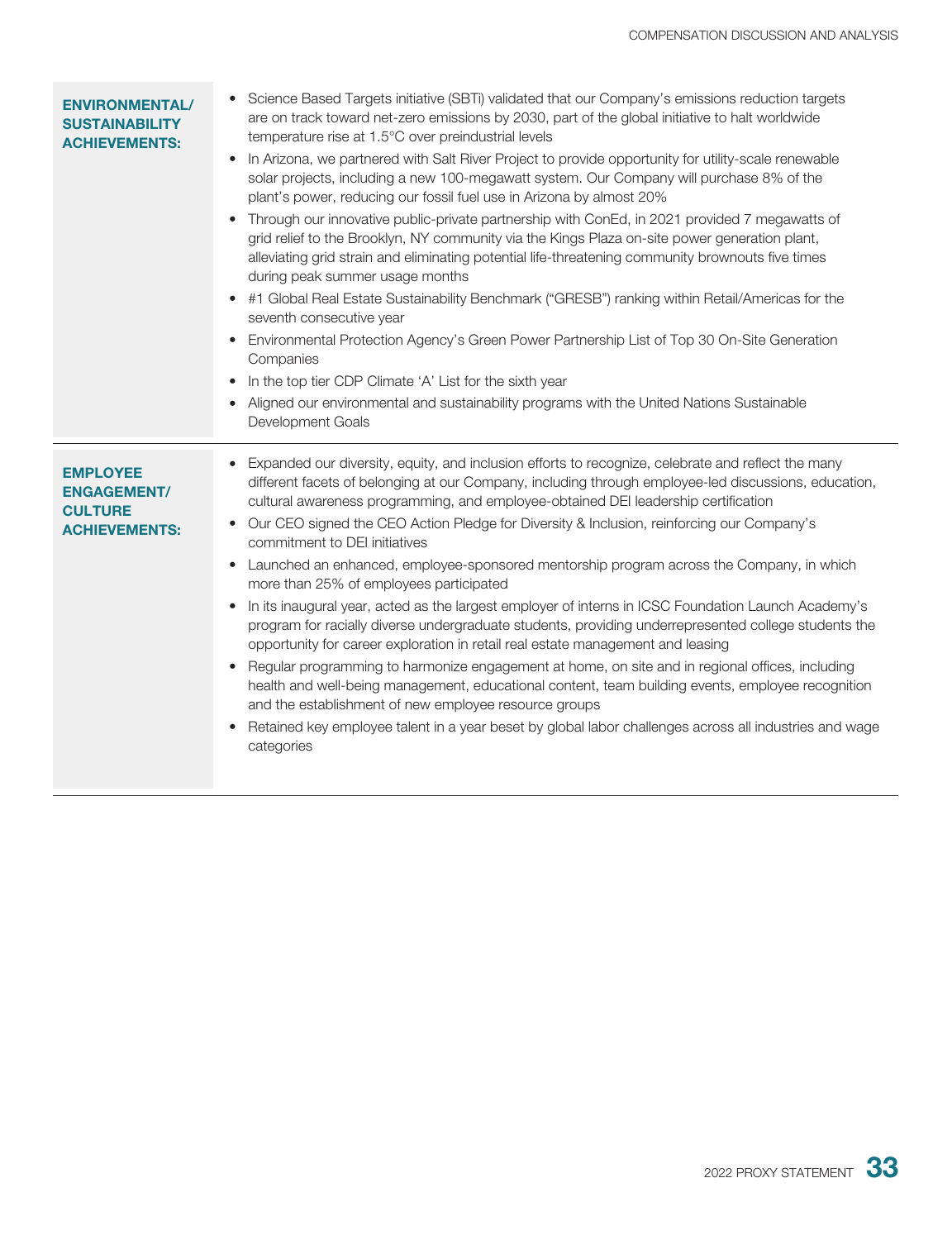## **COMPENSATION HIGHLIGHTS**

*Compensation Elements*. The following chart summarizes, for each component of our ongoing executive compensation program, the objectives and key features and the compensation decisions made by the Committee for our named executive officers:

| <b>Pay Element</b>               | <b>Objectives and Key Features</b>                                                                                                                                                            | 2021 Highlights                                                                                                                                                                                                                                                                                         |  |  |  |
|----------------------------------|-----------------------------------------------------------------------------------------------------------------------------------------------------------------------------------------------|---------------------------------------------------------------------------------------------------------------------------------------------------------------------------------------------------------------------------------------------------------------------------------------------------------|--|--|--|
| <b>Salary</b>                    | Relatively low, fixed cash pay based on the scope and<br>complexity of each position, the officer's experience,<br>competitive pay levels and general economic conditions                     | Base salaries have not increased since 2019 for all<br>named executive officers, except Mr. O'Hern, whose<br>salary was increased in June 2021, in connection with<br>the renewal of his employment agreement, to be more<br>competitive with salaries for similarly-situated peer<br>company REIT CEOs |  |  |  |
| <b>Annual</b>                    | Variable short-term incentive<br>$\bullet$                                                                                                                                                    | At the time the performance objectives for the 2021<br>٠                                                                                                                                                                                                                                                |  |  |  |
| <b>Incentive</b><br><b>Bonus</b> | Rewards achievement of both corporate and individual<br>$\bullet$<br>performance                                                                                                              | annual incentive program were established, they were<br>deemed appropriately challenging and rigorous.                                                                                                                                                                                                  |  |  |  |
|                                  | Measures and goals are established to align with annual<br>$\bullet$<br>strategies and operating plans designed to support our<br>Company's short-term financial and strategic<br>objectives: | Performance objectives were established in the first<br>quarter of 2021 when the pandemic continued to wreak<br>havoc in the U.S. and the outlook for many<br>brick-and-mortar retailers remained bleak                                                                                                 |  |  |  |
|                                  | Corporate scorecard goals common to all<br>executives (weighted at 75%) included:                                                                                                             | Despite the challenges caused by the pandemic, our<br>performance against the corporate scorecard goals                                                                                                                                                                                                 |  |  |  |
|                                  | Liquidity and capital raising<br>$\bullet$                                                                                                                                                    | was strong, with goals in five of the six measurement<br>categories achieved at maximum and goals in the sixth                                                                                                                                                                                          |  |  |  |
|                                  | Adjusted FFO per diluted share<br>٠                                                                                                                                                           | category achieved between target and maximum. The                                                                                                                                                                                                                                                       |  |  |  |
|                                  | Non-core asset sales<br>$\bullet$                                                                                                                                                             | resulting weighted average payout was 146.7% of                                                                                                                                                                                                                                                         |  |  |  |
|                                  | Net debt reduction<br>$\bullet$                                                                                                                                                               | target                                                                                                                                                                                                                                                                                                  |  |  |  |
|                                  | Leasing and Re-development<br>$\bullet$                                                                                                                                                       | Individual performance against pre-established goals                                                                                                                                                                                                                                                    |  |  |  |
|                                  | <b>ESG Platform and Initiatives</b><br>$\bullet$                                                                                                                                              | varied by executive and ranged from target to slightly                                                                                                                                                                                                                                                  |  |  |  |
|                                  | Individual performance against pre-established goals<br>was weighted 25%                                                                                                                      | above target, resulting in payouts between 25% and<br>33% of target on a weighted basis                                                                                                                                                                                                                 |  |  |  |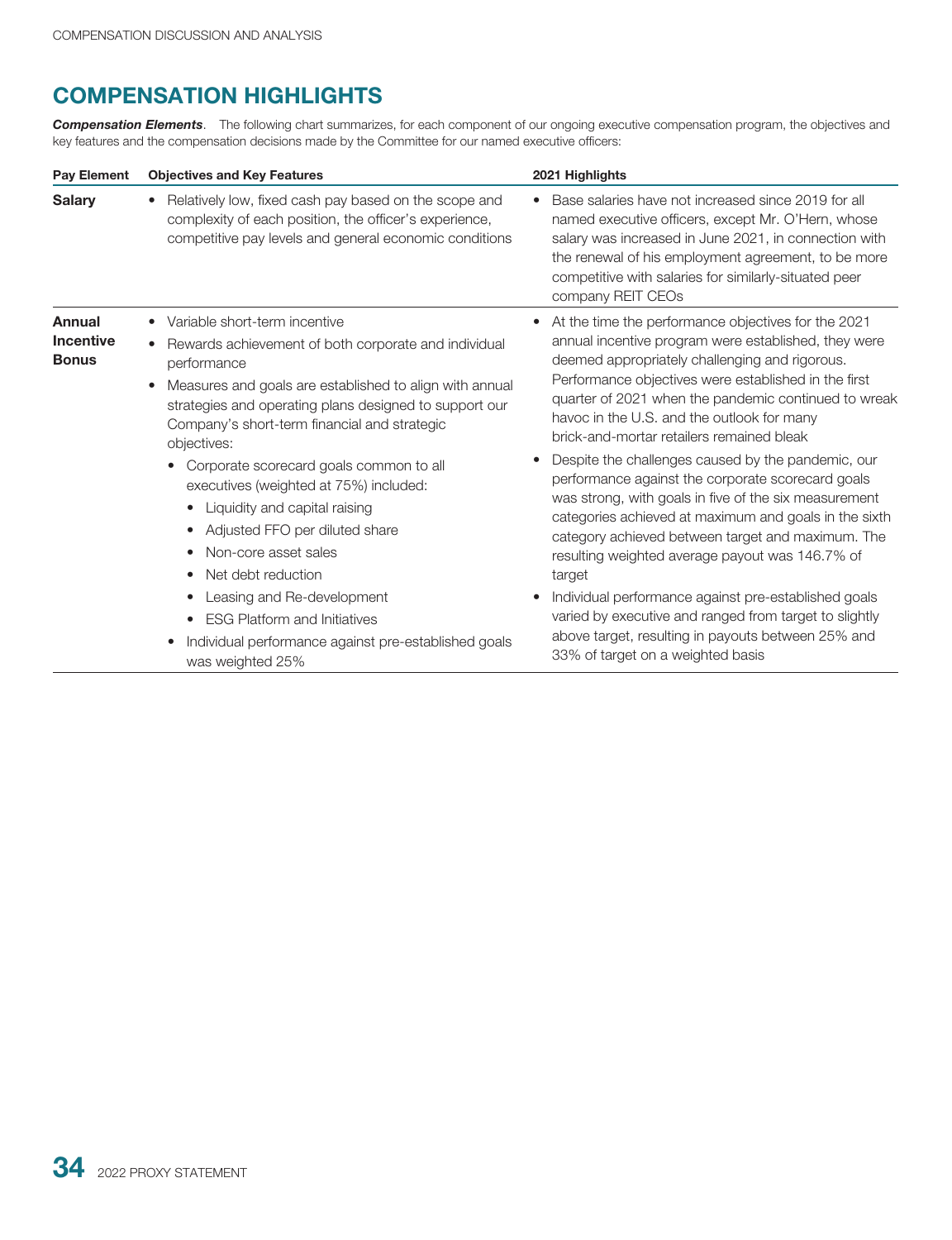| <b>Pay Element</b>             | <b>Objectives and Key Features</b>                                                                                                                                                                                                                                                                                                                                                                                                                                                                                                                                                                                                                                                                                 | 2021 Highlights                                                                                                                                                                                                                                                                                                                                                                                                                                                                                                                                                                                                                                                                                                                                              |
|--------------------------------|--------------------------------------------------------------------------------------------------------------------------------------------------------------------------------------------------------------------------------------------------------------------------------------------------------------------------------------------------------------------------------------------------------------------------------------------------------------------------------------------------------------------------------------------------------------------------------------------------------------------------------------------------------------------------------------------------------------------|--------------------------------------------------------------------------------------------------------------------------------------------------------------------------------------------------------------------------------------------------------------------------------------------------------------------------------------------------------------------------------------------------------------------------------------------------------------------------------------------------------------------------------------------------------------------------------------------------------------------------------------------------------------------------------------------------------------------------------------------------------------|
| Long-Term<br><b>Incentives</b> | <b>2021 Performance-Based LTIP Units</b><br>Variable long-term incentive<br>New design for 2021 to better support our multi-year<br>business strategies and align pay delivery with<br>performance and stockholder value<br>• May be earned from 0% to 150% of target number of<br>units based on performance versus three-year FFO per<br>share goals (weighted 50%) and three-year Year-end<br>Permanent Occupancy goals (weighted 50%), with<br>potential modification +/-20% based on three-year<br>relative total stockholder return ("TSR") versus publicly-<br>traded, US-based equity REITs in the Nareit Index<br>which are categorized as "mall" or "shopping center"<br>REITs (the "Equity Peer REITs") | Target LTIP Unit grant values for the awards made<br>January 1, 2021 for Messrs. O'Hern and Coppola were<br>reduced from the target values granted on January 1,<br>2020<br>Notwithstanding the term of his letter agreement,<br>Mr. O'Hern volunteered to reduce the size of his 2021<br>long-term incentive awards by \$1,500,000. Similarly,<br>Mr. Coppola volunteered to reduce the size of his 2021<br>long-term incentive award grant value by \$600,000<br>from his typical award value. Messrs. O'Hern and<br>Coppola recommended that the Committee utilize<br>those reductions to fund increased grants of LTIP Units<br>for the balance of the management team in recognition<br>of their efforts. The Committee accepted that<br>recommendation |

#### *2021 Service-Based LTIP Units*

- Vest in equal annual installments over a three-year period to promote stockholder alignment, retention and stability of our management team
- Target LTIP grant values for awards made January 1, 2021 for Messrs. Kingsmore and Healey and Ms. Menard were each increased \$200,000 from the target values granted on January 1, 2020 due to their leadership and contributions in 2020 and beyond to preserve stockholder value
- For 2021, the Committee granted the same mix of performance-based and time-based LTIP Units as for our 2020 grants, i.e., 75% performance-based LTIP Units for CEO and President and 50% for other named executive officer. The remaining value was granted in services-based LTIP Units
- None of the performance-based LTIP Units granted in 2019 were earned because our relative TSR for the 2019-2021 performance period was below the 25th percentile, evidencing our pay-for-performance philosophy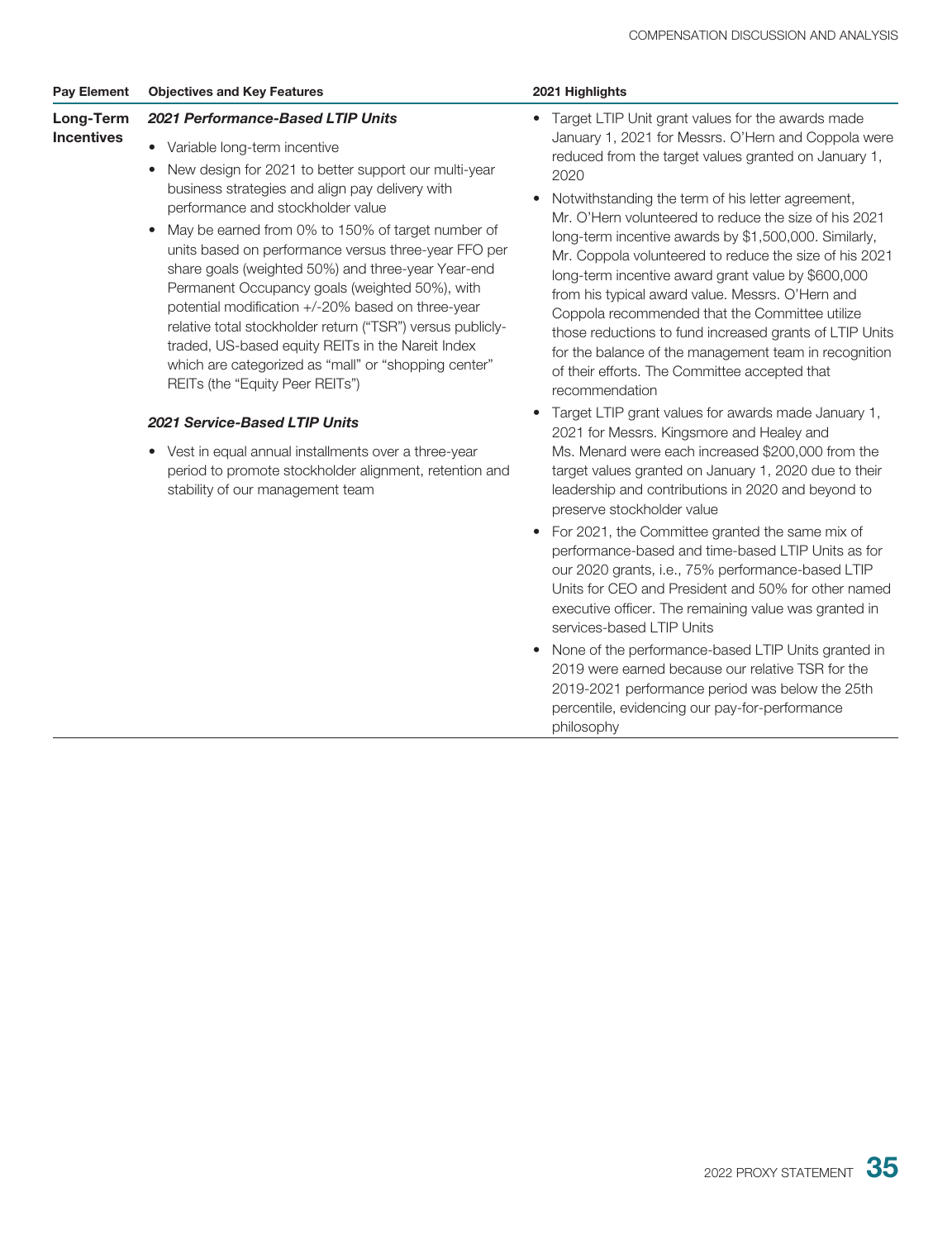## **Target Total Direct Compensation Mix**

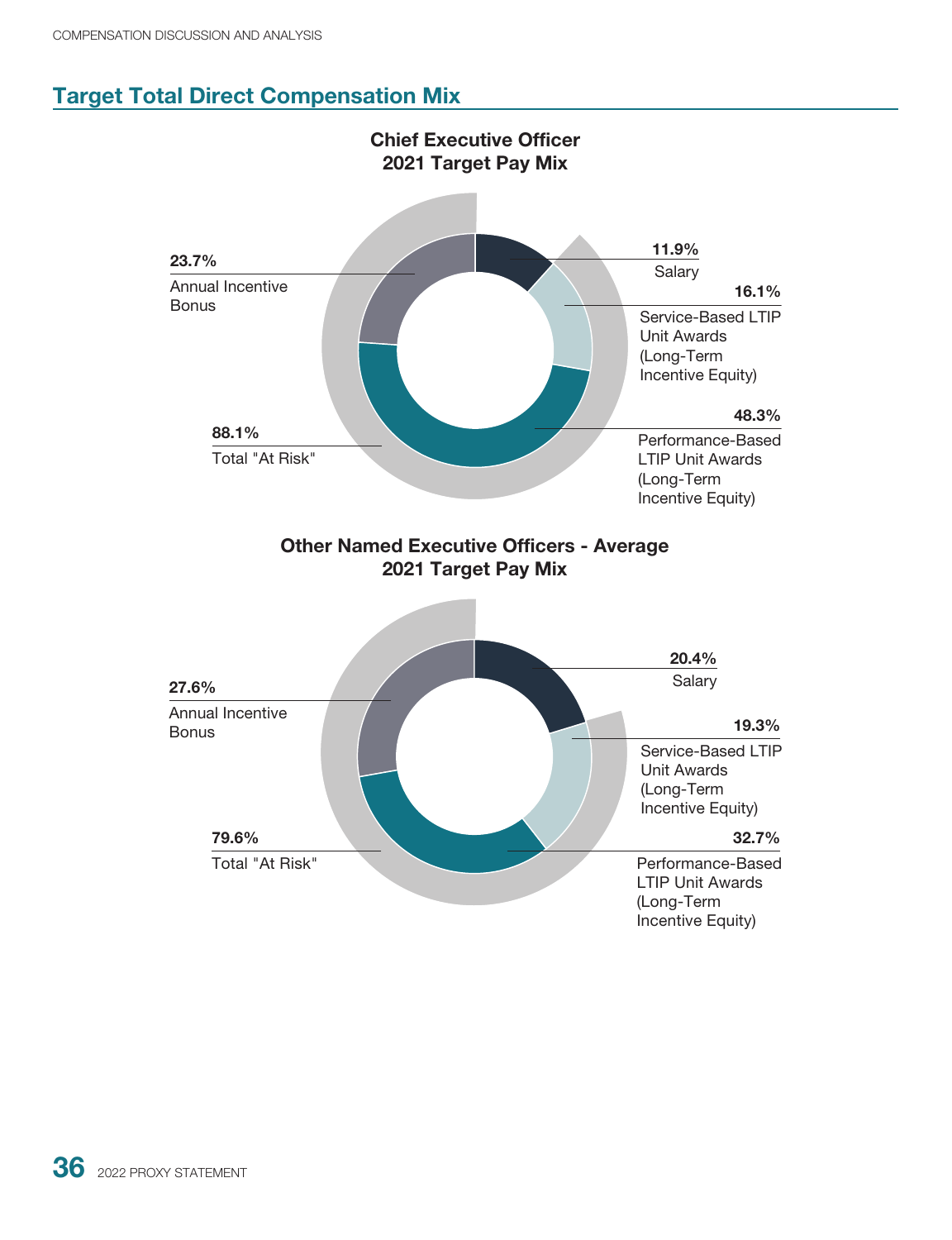*LTIP Pay for Performance Alignment*. The forfeiture, and tracking forfeiture, of the performance-based LTIP Unit awards for 2017 through 2022 reflects strong pay for performance alignment with respect to the applicable performance periods. The graphic below summarizes the performance periods and outcome, or projected outcome, of our performance-based LTIP Unit awards in 2018, 2019, 2020 and 2021, through December 31, 2021.

| <b>LTIP Performance Period</b> | 2018          | 2019          | 2020         | 2021 | 2022                     | 2023 | <b>Status</b>                |                                       | %Payout              |
|--------------------------------|---------------|---------------|--------------|------|--------------------------|------|------------------------------|---------------------------------------|----------------------|
| 2018 3-Year LTIP               | 100% Complete |               | Forfeited    |      | Below Threshold and 100% | 0%   |                              |                                       |                      |
| 2019 3-Year LTIP               |               | 100% Complete |              |      |                          |      |                              | Below Threshold and 100%<br>Forfeited | 0%                   |
| 2020 3-Year LTIP               |               |               | 67% Complete |      |                          |      |                              | <b>Tracking Below Threshold</b>       | $0\%$ <sup>(1)</sup> |
| 2021 3-Year LTIP               |               |               | 33% Complete |      |                          |      | <b>Tracking Below Target</b> | $65\%^{(2)}$                          |                      |

(1) The performance period for these awards remains open and the payout percentage for these awards has not been determined. The payout percentage is reflected as 0% in the table to indicate that, if the performance period applicable to the award had ended as of December 31, 2021, the Company's relative TSR ranking considered for purposes of the awards would have been below the applicable Threshold level and the awards would have been forfeited. We make no prediction as to the future performance of our stock.

Represents our actual performance for the portion of the award (20% of total award opportunity) eligible to be earned based on our financial and operational performance during the period beginning January 1, 2021 and ending December 31, 2021, as modified by our relative TSR ranking as of December 31, 2021, as though the cumulative performance period had ended on such date. We make no estimate as to our financial and operational performance with respect to the remaining 80% of the award eligible to be earned based on our performance during the remaining performance periods under the award and no prediction as to the future performance of our stock for purposes of estimating our relative TSR ranking upon the conclusion of the full performance period.

The three-year performance period for the 2019 performance-based LTIP Unit awards has been completed and the entire award was forfeited because the Company did not achieve the Threshold relative TSR ranking.

#### **2021 Say-on-Pay Vote**

At our 2021 Annual Meeting of Stockholders, more than 89% of the votes cast were in favor of the non-binding, advisory Say-on-Pay resolution. The Committee considered both the results of the 2021 advisory vote on executive compensation, as well as feedback from our ongoing engagement with stockholders on a variety of issues, including executive compensation and corporate governance. Our Company believes that this support level demonstrates a strong alignment among our stockholders and our executive compensation program. Accordingly, the Committee did not make any changes to the Company's executive compensation program in response to the 2021 "Say-on-Pay" vote. As part of our commitment to ongoing transparent communication with our stockholders, we will continue this open dialogue to ensure we understand stockholder views on these important issues.

### **Compensation Governance Highlights**

Our executive compensation and corporate governance programs are designed to closely link pay with operational performance and increases in long-term stockholder value while minimizing excessive risk taking. To help us accomplish these important objectives, we have adopted the following policies and practices:

*No Excessive Risk Taking*. Our compensation program is designed to not incentivize excessive risk taking by participants. We conduct an annual risk assessment of all of our compensation programs.

*No Excise Tax Gross-Ups*. None of our Company's executives are entitled to any excise tax gross-ups.

*Double-Trigger Equity Vesting*. Our equity awards are subject to double-trigger vesting acceleration in connection with a change of control.

*Robust Stock Ownership Guidelines*. We have robust stock ownership policies for our named executive officers and directors, and each individual who is subject to them is in compliance with those policies. See "Stock Ownership Policies" in this Proxy **Statement**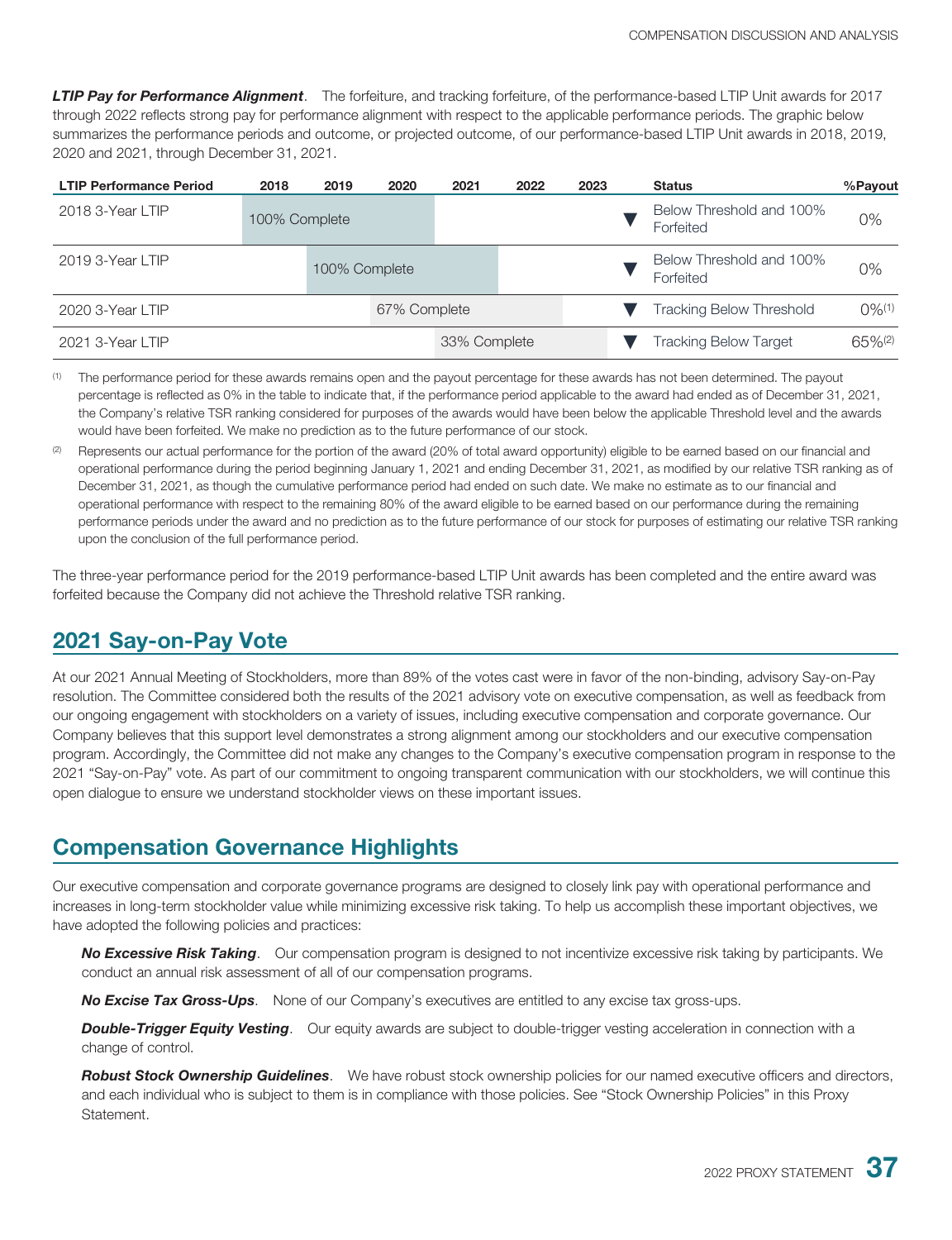*Holding Period*. Until the minimum required stock ownership level is achieved, our named executive officers must retain 50% of the net-after-tax profit shares from vesting of equity compensation awards. See "Stock Ownership Policies" in this Proxy Statement.

*Clawback Policy*. We have a clawback policy that allows us to recover certain cash and equity incentive compensation paid to our executive officers if the compensation was based on achieving financial results that were subsequently restated and the amount of the executive officer's incentive compensation would have been lower had the financial results been properly reported.

*No Repricing*. We do not permit repricing of underwater options or SARs or permit exchange of underwater options or SARs for other awards or cash, without prior stockholder approval.

*Anti-Hedging Policy*. We have a policy prohibiting all of our directors, officers and employees from engaging in any hedging or monetization transactions that are designed to hedge or offset any decrease in the market value of our securities. This policy also prohibits short sales and the purchase and sale of publicly traded options of our Company.

**Anti-Pledging Policy**. In addition, we have a policy (a) prohibiting all our directors and executive officers from pledging our securities if they are unable to meet our stock ownership requirements without reference to such pledged shares and (b) recommending that our directors and executive officers not pledge our Company's securities. Currently, based on information provided by our directors and officers, no shares of our Company are pledged by any of them.

*Independent Compensation Consultant*. The Committee engages an independent compensation consulting firm that provides us with no other services.

*Annual Say-on-Pay*. We annually submit our executive compensation program for our named executive officers to say-on-pay advisory votes for stockholder consideration.

## **Compensation Philosophy and Objectives**

Our executive compensation program is designed to achieve the following objectives:

- Attract, retain and reward experienced, highly-motivated executives who are capable of leading our Company in executing our corporate strategy.
- Link compensation earned to achievement of our Company's short-term and long-term financial and strategic goals.
- Align the interests of management with those of our stockholders by providing a substantial portion of compensation in the form of equity-based incentives and maintaining robust stock ownership requirements.
- Adhere to high standards of corporate governance.

The Committee believes strongly in linking compensation to corporate performance: the annual incentive awards are primarily based on overall corporate performance and vesting of 75% of the long-term incentive equity awards for our CEO and President and 50% for all other named executive officers depends on our three-year financial goals as well as relative TSR compared to our Equity Peer REITs. The Committee also recognizes individual performance in making its executive compensation decisions. The Committee believes this is the best program overall to attract, motivate and retain highly skilled executives whose performance and contributions benefit our Company and our stockholders.

The Committee does not have a strict policy for allocating a specific portion of compensation to our named executive officers between cash and non-cash or short-term and long-term compensation. Instead, the Committee considers how each component promotes retention and/or motivates performance by the executive. The Committee believes it utilizes the right blend of cash and equity to provide appropriate incentives for executives while aligning their interests with those of our stockholders and encouraging the executives' longterm commitment to our Company.

#### **Role of the Compensation Committee**

The Committee reviews and approves the compensation for our executive officers, reviews our overall compensation structure and philosophy and administers certain of our employee benefit and stock plans, with authority to authorize awards under our incentive plans. The Committee currently consists of five independent directors, Ms. Stephen (Chair) and Messrs. Brandt, Hash *(ex officio)*, Hirsch, and Soboroff.

**38** 2022 PROXY STATEMENT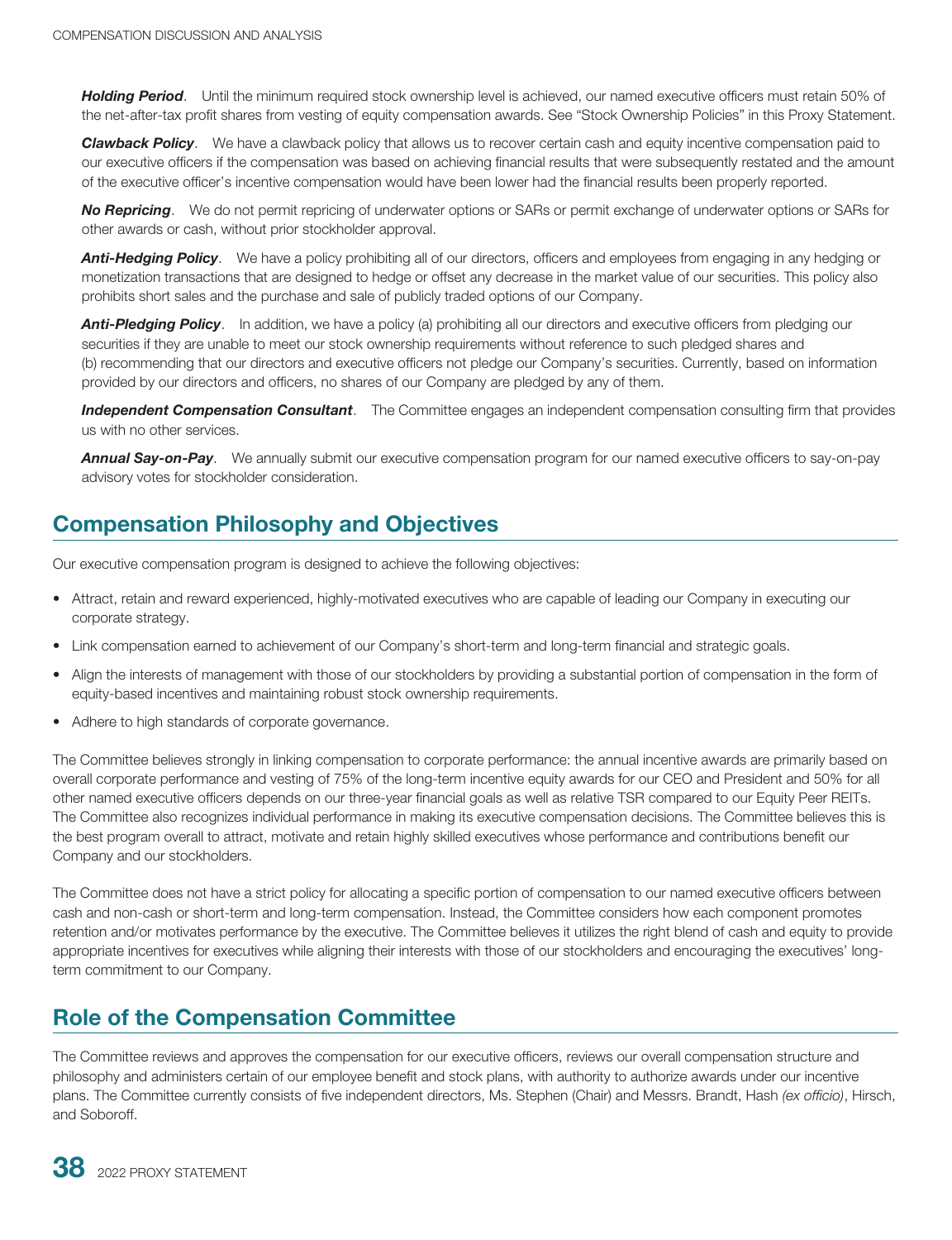### **Role of Management**

Management, under the leadership of our Chief Executive Officer, develops our Company's strategy and corresponding internal business plans, which our executive compensation program is designed to support. Our Chief Executive Officer also provides the Committee with his evaluation of the performance of and his recommendations on compensation for his direct reports, including the other named executive officers.

### **Role of Compensation Consultant**

The Committee may, in its sole discretion, retain or obtain the advice of any compensation consultant as it deems necessary to assist in the evaluation of director or executive officer compensation and is directly responsible for the appointment, compensation and oversight of the work of any such compensation consultant. The Committee retained FW Cook as its independent compensation consultant with respect to our compensation programs. FW Cook's role is to evaluate the existing executive and non-employee director compensation programs, assess the design and competitive positioning of these programs, and make recommendations for change, as appropriate. The Committee considered the independence of FW Cook and determined that its engagement of FW Cook does not raise any conflicts of interest with our Company or any of our directors or executive officers. FW Cook provides no other consulting services to our Company, executive officers or directors.

## **Role of Data for Peer Companies**

FW Cook periodically conducts competitive reviews of our executive compensation program, including a competitive analysis of pay opportunities for our named executive officers as compared to the relevant peer group selected by the Committee. The Committee reviews compensation practices at peer companies to inform itself and aid it in its decision-making process so it can establish compensation programs that it believes are reasonably competitive. At the time the Committee established 2021 target pay opportunities for the named executive officers, the most recent competitive review FW Cook had conducted was from 2019, which included the following U.S.-based, publicly-traded REITs:

| <b>Acadia Realty Trust</b>         | Simon Property Group, Inc.    |
|------------------------------------|-------------------------------|
| Brixmor Property Group, Inc.       | <b>SITE Centers</b>           |
| Douglas Emmett, Inc.               | SL Green Realty Corp.         |
| Federal Realty Investment Trust    | <b>Tanger Factory Outlets</b> |
| <b>JBG Smith Properties</b>        | Taubman Centers, Inc.         |
| <b>Kilroy Realty Corporation</b>   | VEREIT, Inc.                  |
| Kimco Realty Corporation           | Vornado Realty Trust          |
| <b>Regency Centers Corporation</b> | Weingarten Realty             |

The group included our direct mall REIT competitors, both larger and smaller than us, as well as other REITs, primarily selected based on size, headquartered in Southern California, and/or with a meaningful number of retail properties in their portfolio. At the time FW Cook conducted the 2019 competitive review, our twelve-month average total capitalization was in the median range compared to the peer group.

The Committee continues to believe that these REITs best reflect a complexity and breadth of operations, as well as the amount of capital and assets managed, similar to our Company. In July 2021, FW Cook again conducted a competitive analysis of our executive compensation program and used the same peer group, except that Taubman Centers, Inc. was excluded because it was acquired in 2020 by Simon Property Group. This 2021 competitive analysis was used to inform the Committee's decisions on setting 2022 target pay opportunities for the named executive officers.

The Committee does not set compensation components to meet specific benchmarks. Instead, the Committee focuses on a balance of annual and long-term compensation, which is heavily weighted toward "at risk" performance-based compensation. Peer group data is not used as the determining factor in setting compensation because each officer's role and experience is unique. The Committee believes that ultimately the decision as to appropriate compensation for a particular officer should be made based on a full review of that officer's and our Company's performance.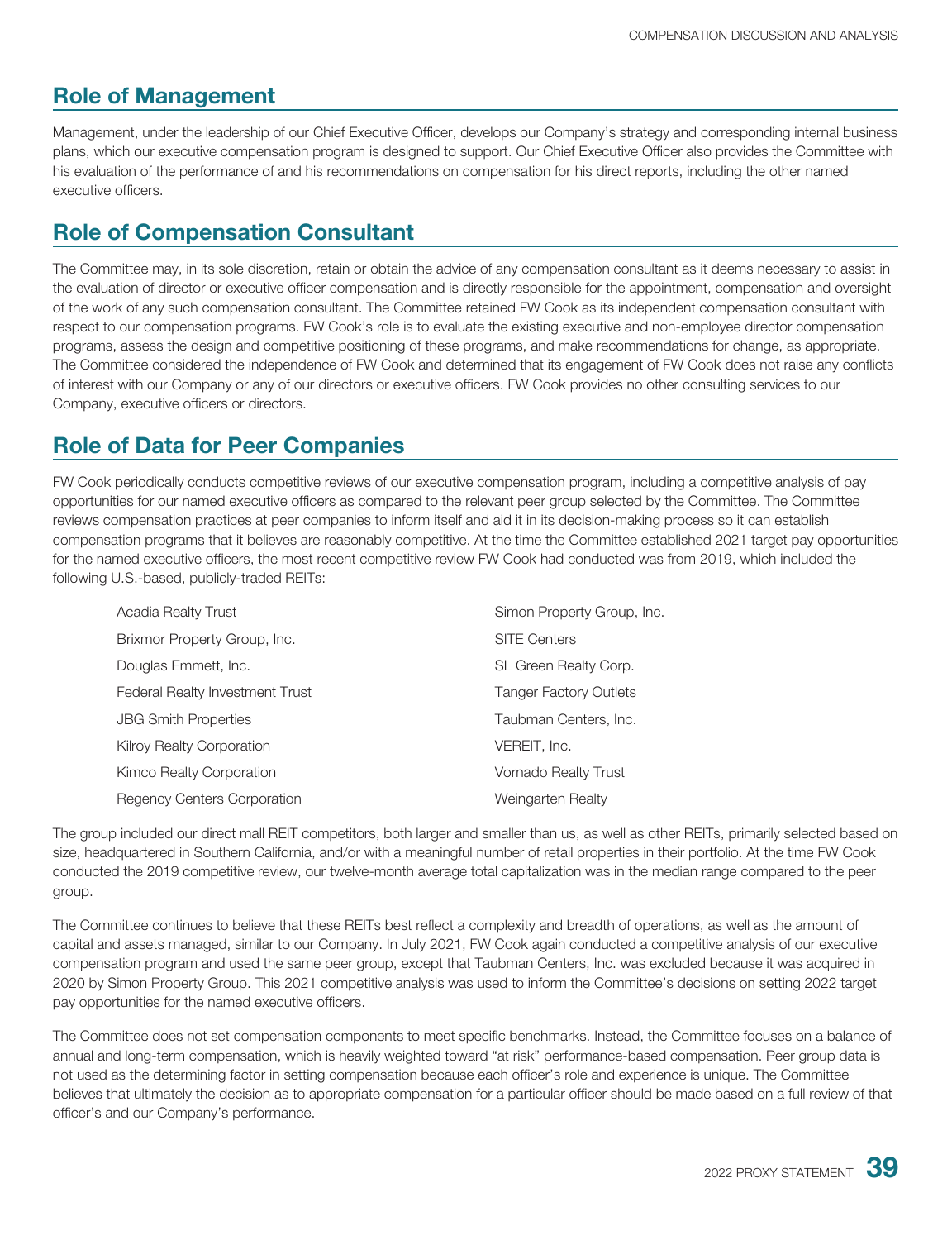# **COMPENSATION FOR 2021 PERFORMANCE**

Compensation opportunities for each named executive officer consisted of a base salary, an annual bonus opportunity, and long-term incentives, each of which is described in more detail below.

### **Base Salary**

As they do annually, the Committee members reviewed base salaries of the named executive officers to determine whether they remain appropriate based on the factors identified above. 2021 salaries remained unchanged from 2020 levels for all named executive officers, except Mr. O'Hern, whose salary was increased from \$800,000 to \$850,000 effective June 8, 2021 in connection with renewal of his employment agreement, to be more competitive with salaries for similarly-situated REIT CEOs.

### **Annual Incentives**

Each executive officer has a target annual incentive opportunity, expressed as a percentage of base salary. Unchanged from 2020, 2021 target bonuses were 200% of base salary for Messrs. O'Hern and Coppola and 100% of base salary for all other named executive officers. Actual bonuses can range from 0% to 200% of each executive's target bonus, based on the Committee's assessment of annual performance against the objectives established for the year. The Committee set target bonuses for Messrs. O'Hern and Coppola at a higher percentage of base salary than the other executives because their positions are those of strategic leaders who manage and direct our other named executive officers.

In early 2021, the Committee developed a "scorecard" of financial and strategic objectives against which performance would be evaluated to determine annual incentives for the named executive officers. The scorecard objectives were designed to reward the successful execution of our strategies and were consistent with our external guidance as initially disclosed in the first quarter of 2021. Six corporate measures would determine 75% of each participating executive's earned bonus and the remaining 25% was based on the Committee's assessment of the executive's individual performance.

#### **2021 Corporate Goals—Weighted 75%**

| <b>Measure</b>                             | Weighting |
|--------------------------------------------|-----------|
| Liquidity and Capital Raising<br>(1)       | 25%       |
| Adjusted FFO per Diluted Share<br>(2)      | 10%       |
| Non-Core Asset Sales<br>(3)                | 10%       |
| Net Debt Reduction<br>(4)                  | 10%       |
| Leasing and Re-Development<br>(5)          | 10%       |
| <b>ESG Platform and Initiatives</b><br>(6) | 10%       |
| <b>TOTAL</b>                               | 75%       |

#### *Liquidity and Capital Raising*

*Why this measure was selected:* The most critical corporate priority for 2021 was to renew our expiring corporate credit facility and to stabilize our liquidity position through various capital raising initiatives, hence the relatively elevated weighting of this goal. Renewing our credit facility would provide us the stability and underpinning to rebound from the pandemic, and improving our liquidity was critical to our business.

*How we set our target:* This goal was set amidst the most-challenging credit environment our sector had ever faced given the uncertainties caused by the pandemic. Having just fully re-opened the portfolio in October of 2020, we anticipated potential challenges in renewing the credit facility and raising capital.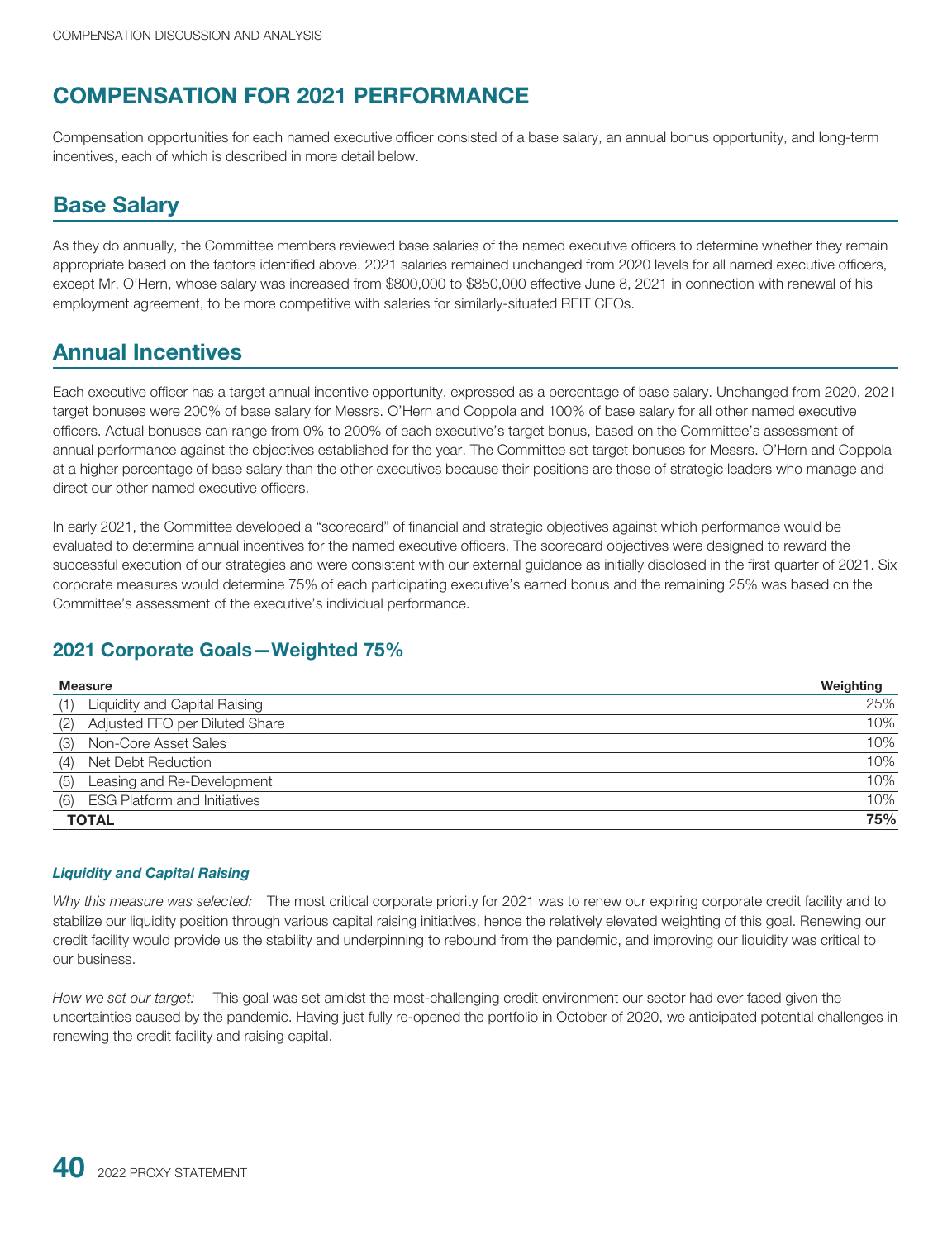*How we performed:* During 2021, we closed a \$700 million credit facility and issued approximately \$850 million of Common Stock through our ATM programs for a total capital raise of \$1.55 billion, which resulted in achievement at the maximum for this measure.

|                               |           |            |            |             |             | % of Target Payout |          |
|-------------------------------|-----------|------------|------------|-------------|-------------|--------------------|----------|
| <b>Measure</b>                | Weiahtina | Threshold  | Target     | <b>Max</b>  | Actual      | <b>Unweighted</b>  | Weighted |
| Liquidity and Capital Raising | 25%       | \$600 mil. | \$800 mil. | bil.<br>\$1 | \$1.55 bil. | 200%               | 50%      |

#### *Adjusted FFO per Diluted Share*

*Why this measure was selected:* Our Company uses FFO in addition to net income to report its operating and financial results and considers FFO and FFO per diluted share as supplemental measures for the real estate industry and a supplement to Generally Accepted Accounting Principles ("GAAP") measures. FFO and FFO on a diluted basis are useful to investors in comparing operating and financial results between periods. This is especially true since FFO excludes real estate depreciation and amortization, as our Company believes real estate values fluctuate based on market conditions rather than depreciating in value ratably on a straight-line basis over time. Our Company believes that such a presentation also provides investors with a more meaningful measure of its operating results in comparison to the operating results of other REITs.

*How we set our goals:* Our FFO per diluted share goals for 2021 were aligned with our February 2021 earnings guidance. The target was equal to the midpoint of our February 2021 guidance range. When the goals were set, the Committee determined that the goals would be adjusted for, among other items, a) unbudgeted acquisitions or dispositions, b) property closures mandated for environmental or health reasons not under the control of management, and c) material changes to our Company's capital structure. As a result, the threshold, target, and maximum FFO per share goals were adjusted for the 62 million shares issued through our ATM programs during the year.

*How we performed:* Our actual FFO per diluted share in 2021 was \$2.03, which exceeded the maximum goal for this measure. Same center net operating income rebounded significantly faster than originally anticipated, increasing by 7.3% in 2021 over 2020 levels. This outperformance was due to increases in occupancy, exceptionally strong tenant sales that drove elevated percentage rents and by a strong recovery from our various common area revenue sources. Our land sale disposition program, which generated over \$50 million of liquidity for the Company across numerous transactions, also resulted in significant transactional gains to FFO.

|                                                       |           |                  |        |        |        | % of Target Payout |          |
|-------------------------------------------------------|-----------|------------------|--------|--------|--------|--------------------|----------|
| <b>Measure</b>                                        | Weighting | <b>Threshold</b> | Target | Max    | Actual | <b>Unweighted</b>  | Weighted |
| Capital-Adiusted FFO per Diluted Share <sup>(1)</sup> | $10\%$    | \$1.65           | \$1.73 | \$1.81 | \$2.03 | 200%               | 20%      |

(1) FFO per diluted share represents funds from operations per share on a diluted basis, excluding financing expenses in connection with Chandler Freehold and loss on extinguishment of debt. For the definition of FFO and a reconciliation of FFO to net operating income attributable to common stockholders, see "Management's Discussion and Analysis of Financial Condition and Results of Operations—Funds from Operations" on pages 55-57 in our Annual Report on Form 10-K for the year ended December 31, 2021.

#### *Non-Core Asset Sales*

*Why this measure was selected:* Another important strategic goal for 2021 was to sell certain non-core assets opportunistically to optimize our portfolio and to generate liquidity that could be retained and/or redeployed to enhance our portfolio and our business.

*How we set our goals:* This goal was set with very limited visibility into the transaction market given the prevailing pandemic-stricken environment. We continue to focus and emphasize the ongoing need to opportunistically sell non-core assets to create liquidity and optimize the portfolio, so this remains an important corporate objective.

*How we performed:* During 2021, we sold Paradise Valley Mall, La Encantada Center, The Shops at North Bridge and Wabash generating over \$215 million of much-needed liquidity for the Company, and improving our balance sheet metrics and leverage.

|                      |           |                  |            |            |           | % of Target Payout |          |  |
|----------------------|-----------|------------------|------------|------------|-----------|--------------------|----------|--|
| <b>Measure</b>       | Weighting | <b>Threshold</b> | Target     | Max        | Actual    | Unweighted         | Weighted |  |
| Non-Core Asset Sales | 10%       | \$50 mil.        | \$100 mil. | \$150 mil. | &395 mil. | 200%               | 20%      |  |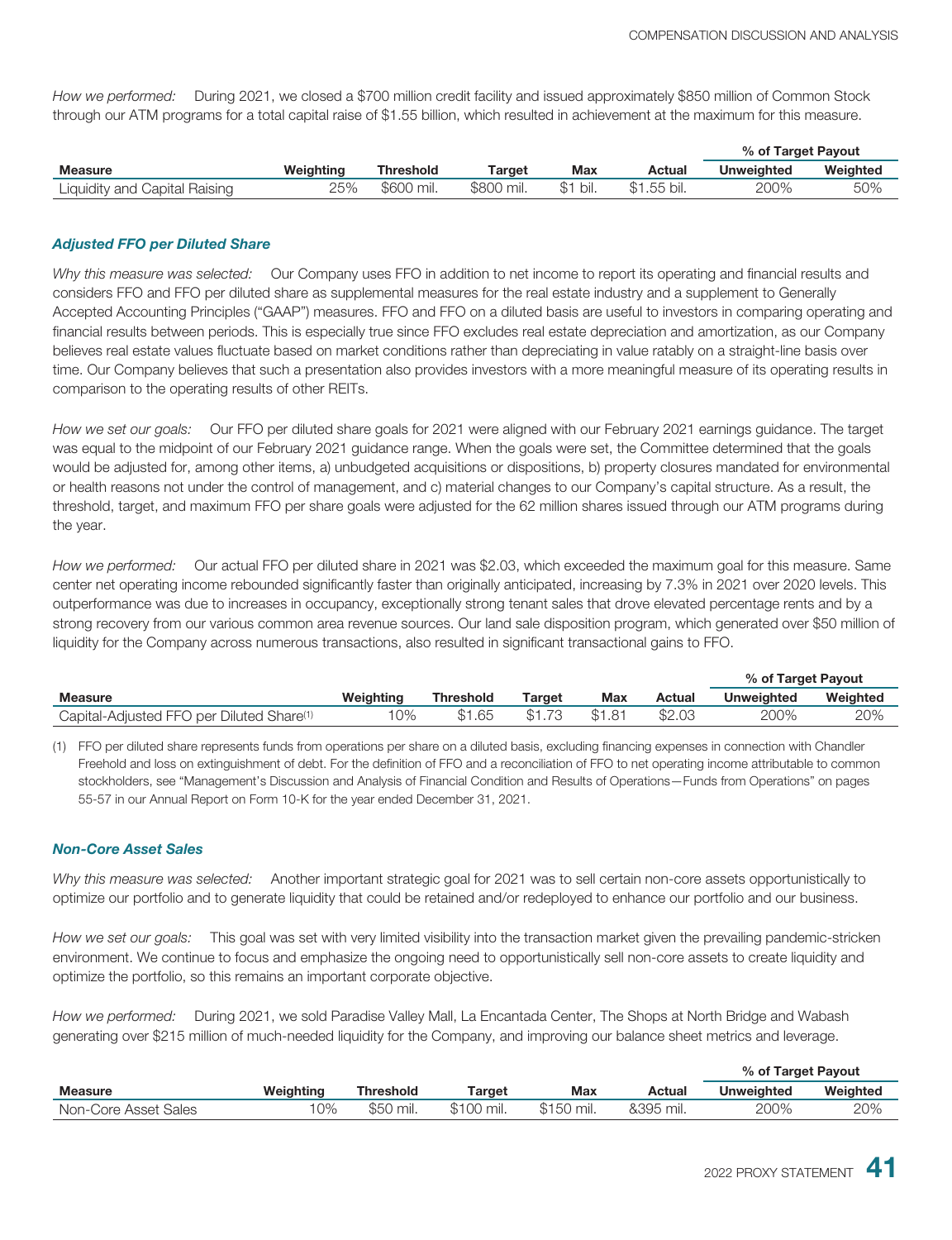#### *Net Debt Reduction*

*Why this measure was selected:* Reduction of our leverage was and continues to be a critical corporate priority that we believe should increase stock price and stockholder return.

*How we set our goals:* We set this goal understanding that reducing leverage was necessary to not only renew our corporate credit facility, but to make progress toward a longer-range goal of achieving Net Debt to Forward EBITDA of 7-7.5x. When we quantified the goal in early 2021, we had limited visibility into how much common equity we could issue, how many assets we could dispose of and how quickly we could restore a healthy cash and liquidity position.

*How we performed:* During 2021, we reduced our net debt (debt, net of cash) by \$1.4 billion, far exceeding the maximum goal. Including debt repaid with cash on hand, we reduced our total debt in 2021 by \$1.7 billion or 20%, and we made progress toward our longer-range goal of achieving Net Debt to Forward EBITDA of 7-7.5x. Given significantly increased daily stock trading volumes during the first several months of the year, we issued \$850 million of common equity through our ATM programs. As well, we exceeded our disposition goals, which further helped us to reduce our debt and leverage levels.

|                    |           |            |            |            |             | % of Target Payout |          |
|--------------------|-----------|------------|------------|------------|-------------|--------------------|----------|
| <b>Measure</b>     | Weighting | Threshold  | Гarget     | Max        | Actual      | <b>Unweighted</b>  | Weighted |
| Net Debt Reduction | 0%        | \$400 mil. | \$500 mil. | \$600 mil. | \$1<br>bil. | 200%               | 20%      |

#### *Leasing and Re-Development*

*Why this measure was selected:* Leasing vacant space to high-quality tenants is how we generate revenue, profit, and cash flow. In addition, investing in capital improvements on our properties enhances the attractiveness of our properties to shoppers, retailers, and the communities in which we operate. Strong leasing and redevelopment progress is a key driver of value creation for our stockholders.

*How we set our goals:* At the beginning of 2021, we outlined six large leasing and re-development projects we aspired to accomplish, subject to capital availability. The Committee set the target goal of achieving three of these six projects, and maximum goal of achieving all six. More detail on each objective is provided below:

*How we performed:* During 2021, we achieved five of the six objectives, resulting in payout between target and maximum for this category.

| <b>Property</b>               |           | Goal                                                                                                                          |        |                                                                                  |                                                                                         | <b>Achievement</b>                                                                        |          |  |
|-------------------------------|-----------|-------------------------------------------------------------------------------------------------------------------------------|--------|----------------------------------------------------------------------------------|-----------------------------------------------------------------------------------------|-------------------------------------------------------------------------------------------|----------|--|
| Fashion District Philadelphia |           | Execute replacement lease or letter of<br>intent for former Century 21 space                                                  |        |                                                                                  | <b>Achieved.</b> Executed lease with<br>Shopper's World, which is open and<br>operating |                                                                                           |          |  |
| Green Acres                   |           | Execute replacement lease or letter of<br><b>Achieved.</b> Executed lease with Primark<br>intent for former JC Penney space   |        |                                                                                  |                                                                                         |                                                                                           |          |  |
| Kings Plaza                   |           | Execute replacement lease or letter of<br><b>Achieved.</b> Executed lease with Target<br>intent for former JC Penney space    |        |                                                                                  |                                                                                         |                                                                                           |          |  |
| Santa Monica Place            | space     | Execute replacement lease or letter of<br>intent for office or non-traditional/<br>alternative retail uses for Bloomingdale's |        | <b>Not Achieved.</b> We are sourcing demand<br>and assessing replacement options |                                                                                         |                                                                                           |          |  |
| Tyson's Corner                | building  | File zoning application for mixed-use<br>expansion of the former Lord & Taylor                                                |        |                                                                                  | prepared and filed                                                                      | <b>Achieved.</b> Zoning application materials                                             |          |  |
| Tyson's Corner                |           | Execute replacement leases or letters of<br>intent for majority of LL Bean space                                              |        |                                                                                  | intent with Old Navy                                                                    | <b>Achieved.</b> Executed leases with Primark<br>and Lululemon, and an executed letter of |          |  |
|                               |           |                                                                                                                               |        |                                                                                  |                                                                                         | % of Target Payout                                                                        |          |  |
| <b>Measure</b>                | Weighting | <b>Threshold</b>                                                                                                              | Target | <b>Max</b>                                                                       | Actual                                                                                  | <b>Unweighted</b>                                                                         | Weighted |  |
| Leasing and Re-Development    | 10%       | $2$ of $6$                                                                                                                    | 3 of 6 | 6 of 6                                                                           | $5$ of $6$                                                                              | 166.7%                                                                                    | 16.7%    |  |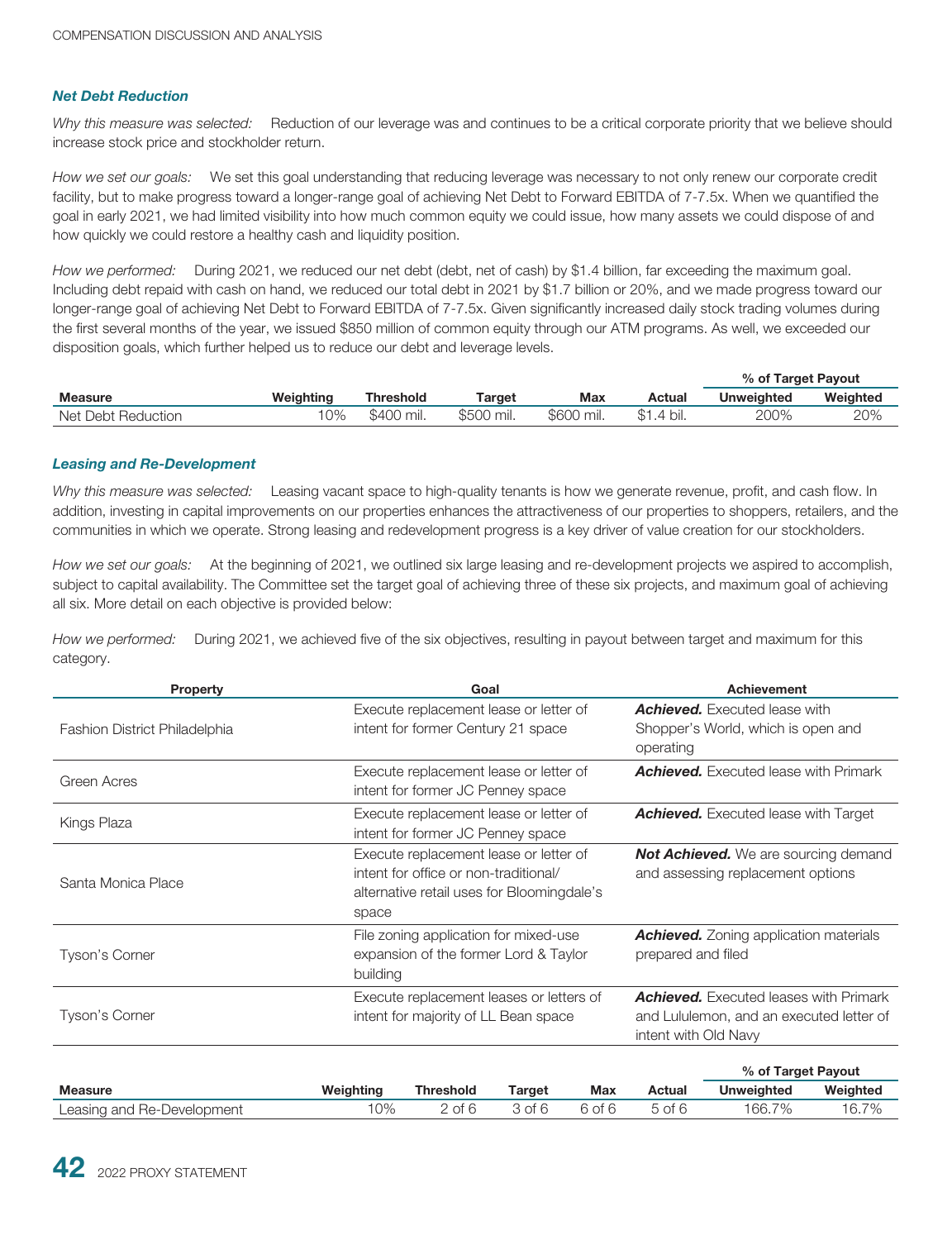#### *ESG Platform and Initiatives*

*Why this measure was selected:* At Macerich, we balance the goal of providing vibrant places for our customers with the need to be responsible stewards of our resources, reflecting the communities we serve and helping make communities more resilient. As such, the Committee believes that executives should be held accountable for progress towards the Company's ESG commitments.

*How we set our goals:* The Committee developed a set of annual goals for 2021 that align with our long-term ESG goals as communicated to stockholders in our Corporate Responsibility Report and which are outlined in the table below. The Committee set the target goal of achieving two of the three objectives, and maximum goal of achieving all three.

*How we performed:* During 2021, we achieved all three objectives, resulting in payout at maximum for this category.

|               | <b>Objective</b>                                                                                                                                      | <b>Achievement</b>                                                                                                                                                                                                                 |
|---------------|-------------------------------------------------------------------------------------------------------------------------------------------------------|------------------------------------------------------------------------------------------------------------------------------------------------------------------------------------------------------------------------------------|
| Environmental | Establish science-based targets to<br>achieve carbon neutrality by 2030                                                                               | <b>Achieved.</b> Established and received<br>approval from the Science Based Targets<br>initiative (SBTi) for 2030 carbon neutrality<br>goals                                                                                      |
| Social        | Engage in a study of advancement within<br>Macerich to analyze whether opportunities<br>are balanced among gender, ethnic and<br>other diverse groups | <b>Achieved.</b> Implemented program to<br>identify and advocate advancement for<br>high potential talent from<br>underrepresented groups; undertook pay<br>equity study as a baseline for race,<br>ethnicity, and gender analyses |
| Governance    | Evaluate proxy advisory firms governance<br>metrics to determine areas where<br>enhancements can/should be achieved                                   | <b>Achieved.</b> Reviewed governance<br>standards against proxy advisory firms<br>metrics to determine whether and to what<br>extent enhancements were warranted                                                                   |
|               |                                                                                                                                                       | % of Target Payout                                                                                                                                                                                                                 |

|                                     |           |           |                 |        |        | % or rarget Payout |          |
|-------------------------------------|-----------|-----------|-----------------|--------|--------|--------------------|----------|
| <b>Measure</b>                      | Weighting | Threshold | Target          | Max    | Actual | <b>Unweighted</b>  | Weighteg |
| <b>ESG Platform and Initiatives</b> | $0\%$     | ot 3      | $\_$ of $\cdot$ | 3 of 3 | 3 of 3 | 200%               | 20%      |

#### *Overall Corporate Results*

The overall payout for the Corporate Goals component, weighted 75%, was 147% of target

|                                     |           | Payout (% of Target) |          |
|-------------------------------------|-----------|----------------------|----------|
| <b>Measure</b>                      | Weighting | <b>Unweighted</b>    | Weighted |
| Liquidity and Capital Raising       | 25%       | 200%                 | 50%      |
| Adjusted FFO per Diluted Share      | 10%       | 200%                 | 20%      |
| Non-Core Asset Sales                | 10%       | 200%                 | 20%      |
| Net Debt Reduction                  | 10%       | 200%                 | 20%      |
| Leasing and Re-Development          | 10%       | 166.7%               | 16.7%    |
| <b>ESG Platform and Initiatives</b> | 10%       | 200%                 | 20%      |
| <b>TOTAL</b>                        | 75%       |                      | 146.7%   |

#### **Individual Performance—Weighted 25%**

A portion of the annual incentive is based on an assessment of individual performance in order to reward individual achievements and contributions. In making the individual determinations, the Committee took into consideration each named executive officer's individual contributions to our operational and financial performance in 2021, as well as their individual accomplishments and performance relative to their objectives for the year. The Committee has the discretion to award between 0% and 200% of the named executive officer's target individual award opportunity.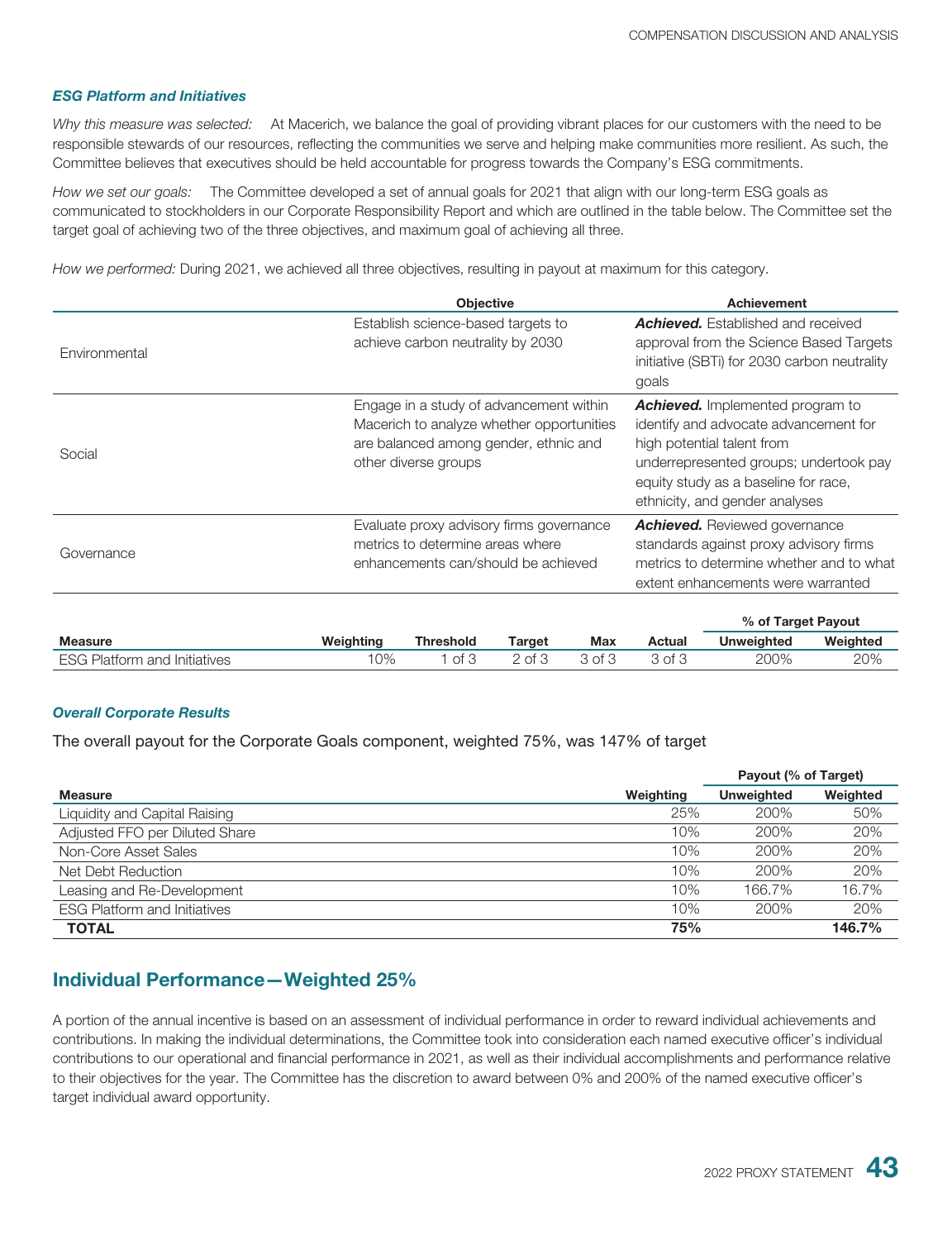*With respect to Mr. O'Hern*: His leadership of the management team and the entire Company through every aspect of our operations during another extraordinary year. Some examples included:

- leading our Company through the pandemic and ensuring the safe opening and operation of our centers and offices;
- facilitating renewal of the Company's credit facility;
- significantly de-levering the Company through debt reduction and pushing EBITDA towards pre-COVID levels;
- increasing overall portfolio occupancy to over 90% by year end;
- overseeing the sale of non-core assets and land holdings;
- reviving development pipeline post-COVID in a capital-friendly manner that promotes and rewards densification and diversification;
- making significant progress on the restructuring/reorganization of more than 1.7 million square feet of vacancies due to 2020 tenant bankruptcies; and
- keeping the leadership team and the Company in general, motivated with good morale and minimal turnover through the end of the COVID-19 crisis and continuing to promote collaborative and collegial corporate environment.

Based on these accomplishments for 2021, the Committee scored the individual performance category at 100% of target for Mr. O'Hern.

With respect to Mr. Coppola: His leadership and achievements included:

- successfully completing the sales of the Paradise Valley and La Encantada Centers;
- leading negotiations in connection anchor replacements, including Scheels at Chandler Fashion Center and LifeTime Fitness at both Broadway Plaza and Scottsdale Fashion Square;
- taking a lead role in critical negotiations on densification and diversification projects at our top-performing properties, as well as land and pad sales; and
- continuing to strengthen relationships with key tenants and non-core asset groups.

Based on these accomplishments for 2021, the Committee scored the individual performance category at 100% of target for Mr. Coppola.

**With respect to Mr. Kingsmore:** His success in his role as Chief Financial Officer, including:

- leading the Company's credit facility renewal;
- reducing debt level by over 20% and restored collections and net accounts receivable to pre-pandemic levels;
- overseeing several financing transactions on the heels of the pandemic;
- working closely with the leasing group, reviewing and approving the remaining of COVID-19 related workouts and related lease renewal packages in the first half of 2021; and
- the successful implementation of Yardi platform and development of other key modules, including digital leasing and tenant recoveries.

Based on these accomplishments for 2021, the Committee scored the individual performance category at 120% of target for Mr. Kingsmore.

#### **With respect to Mr. Healey**: His success in his role as Head of Leasing, including:

- overseeing the negotiation of more than 830 leases, representing the strongest volume leasing year since 2015;
- achieving successful openings of 173 new stores, totaling over 900,000 square feet;
- maintaining a strong leasing pipeline for 2022 and 2023;
- attaining strong re-leasing spreads versus expiring base rent for the twelve months ended December 31, 2021; and
- continued focus on communication and morale throughout the Company.

Based on these accomplishments for 2021, the Committee scored the individual performance category at 133% of target for Mr. Healey.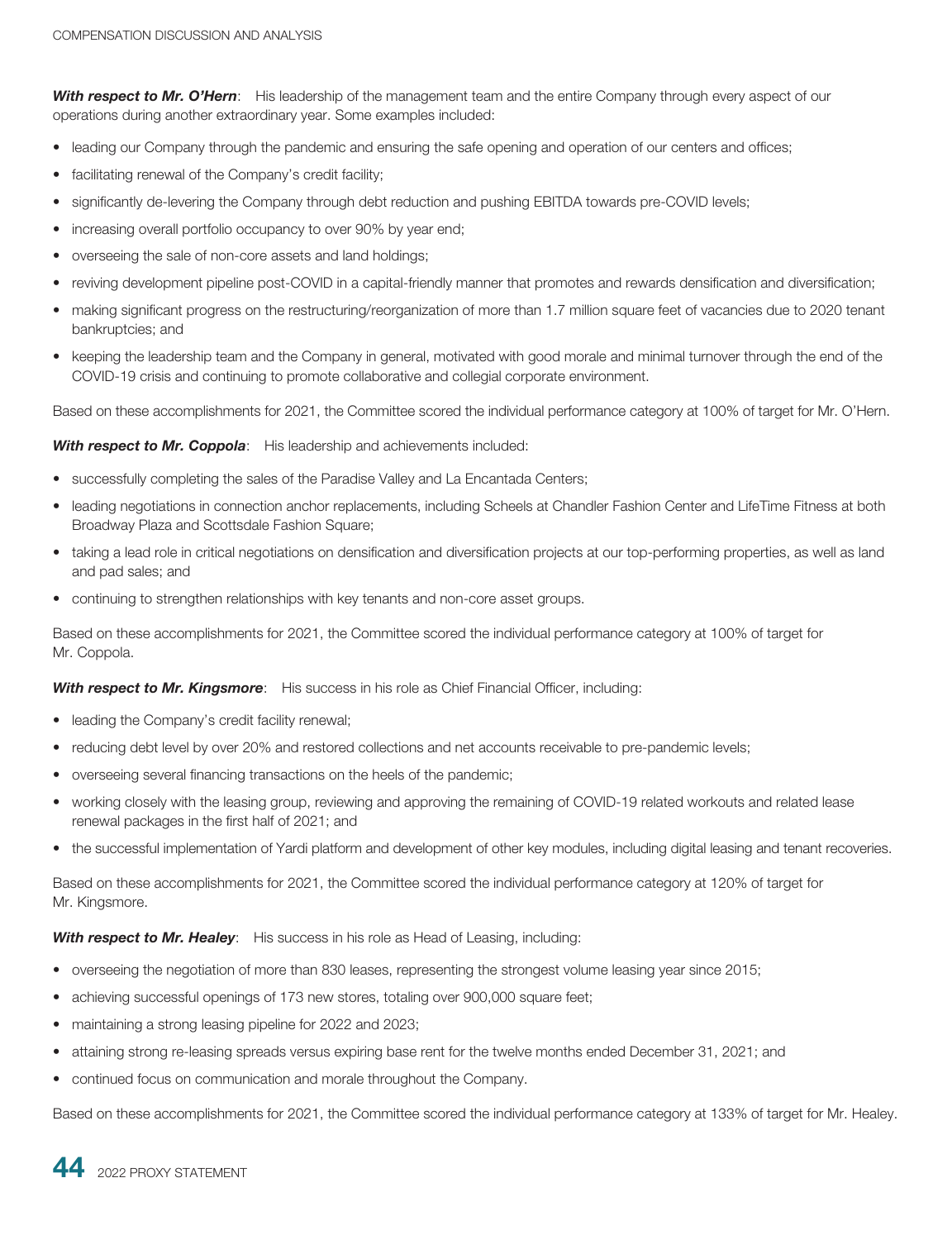*With respect to Ms. Menard*: Her success in her role as Chief Legal Officer and Corporate Secretary, including:

- leadership in the structure and negotiations of various development, redevelopment, leasing and new business opportunities and transactions;
- oversight of human capital, including working closely with EVP of Portfolio Operations and People to foster interdepartmental communication and collaboration, training events, hiring strategies and facilitation of hybrid work model for corporate locations;
- working with the Company's Board and committees with updating the Guidelines on Corporate Governance and committee charters to allocate ESG oversight responsibilities;
- working with the Board and Nominating and Corporate Governance Committee with the search of new Board nominees; and
- activities with respect to ongoing legal matters.

Based on these accomplishments for 2021, the Committee scored the individual performance category at 120% of target for Ms. Menard.

### **Long-Term Incentives**

Our long-term equity-based incentive program is an important means to align the interests of our executives and our stockholders, to encourage our executives to adopt a longer-term perspective and to reward them for creating stockholder value in a pay-for-performance structure.

#### **2021 Long-Term Incentive Program**

For 2021, the Committee approved for each named executive officer an aggregate grant date fair value for these awards, which were granted on January 1, 2021 in the form of LTIP Units.

• Target LTIP Unit grant values for the awards made January 1, 2021 for Messrs. O'Hern and Coppola were reduced from the target values granted on January 1, 2020. Notwithstanding the terms of his letter agreement, Mr. O'Hern volunteered to reduce the size of his 2021 long-term incentive awards by \$1,500,000. Similarly, Mr. Coppola volunteered to reduce the size of his 2021 long-term incentive award grant value by \$600,000 from his typical award. Messrs. O'Hern and Coppola recommended that the Committee utilize those reductions to fund increased grants of LTIP units for the balance of the executive team in recognition of their efforts. The Committee accepted that recommendation.

For 2021, the Committee granted the same mix of performance-based and time-based LTIP Units as for our 2020 grants, i.e., 75% performance-based LTIP units for our CEO and President and 50% for other named executive officers.

*Performance-Based LTIP Units*. For the performance-based LTIP Units granted in 2021, the Committee changed the design to better support our multi-year business strategies and align pay delivery with executive performance. The 2021 performance-based LTIPs may be earned from 0 to 150% of the target number of units awarded based on our performance versus three-year FFO per Share goals (weighted 50%) and three-year Permanent Occupancy goals (weighted 50%), with potential modification based on our relative TSR versus the Equity Peer REITs. The Committee selected FFO per Share and Permanent Occupancy because it believes these are the most important drivers of long-term value creation. The relative TSR modifier ensures that the ultimate payout is aligned with our stockholder return performance relative to other retail REITs. All goals were established prior to the start of the performance period.

*FFO per Share Goals (weighted 50%):* Performance will be measured for each year of the three-year performance period and on a cumulative basis, with weightings and goals as follows:

| FFO per Share goals        |           |                  |               |                |                                 |  |  |
|----------------------------|-----------|------------------|---------------|----------------|---------------------------------|--|--|
| Year                       | Weighting | <b>Threshold</b> | <b>Target</b> | <b>Maximum</b> | Performance as of<br>12/31/2021 |  |  |
| 2021                       | 20%       | \$2.00           | \$2.22        | \$2.44         | \$2.03                          |  |  |
| 2022                       | 20%       | \$2.14           | \$2.38        | \$2.62         | N/A                             |  |  |
| 2023                       | 20%       | \$2.29           | \$2.54        | \$2.79         | N/A                             |  |  |
| Cumulative 2021-2023       | 40%       | \$6.43           | \$7.14        | \$7.85         | N/A                             |  |  |
| Payout (% of Target LTIPs) |           | 50%              | 100%          | 150%           |                                 |  |  |

*No units will be earned for performance below threshold; payout is linearly interpolated for performance between levels*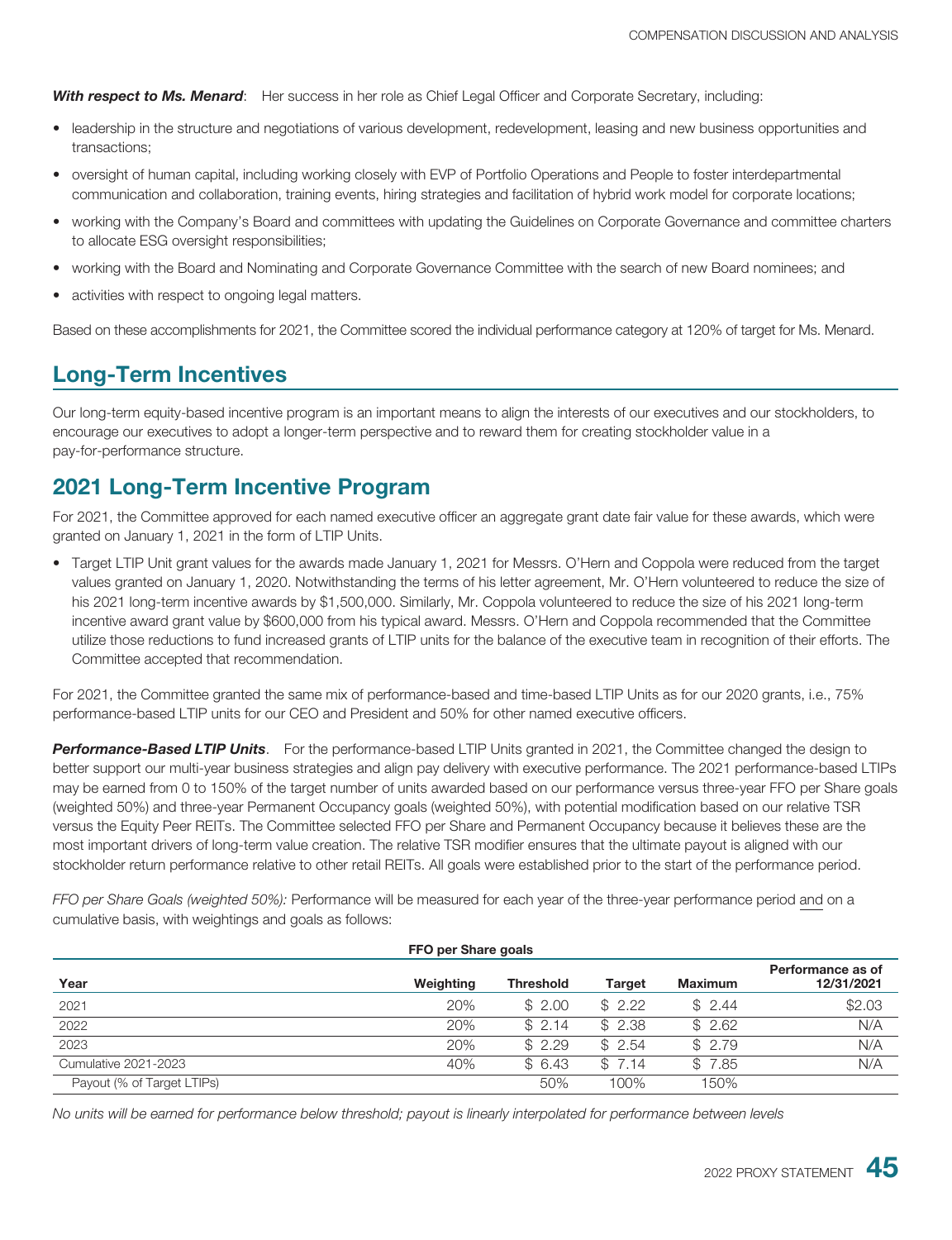*Year-End Permanent Occupancy (weighted 50%):* Performance will be measured for each year of the three-year performance period, with the third year weighted higher to represent the culmination of three years of performance. Weightings and goals are as follows:

| <b>Year-End Permanent Occupancy Goals</b> |           |                  |        |                |                                 |  |  |
|-------------------------------------------|-----------|------------------|--------|----------------|---------------------------------|--|--|
| Year                                      | Weighting | <b>Threshold</b> | Target | <b>Maximum</b> | Performance as of<br>12/31/2021 |  |  |
| Year-End 2021                             | 20%       | 83%              | 86%    | 89%            | 83.8%                           |  |  |
| Year-End 2022                             | 20%       | 85%              | 88%    | 91%            | N/A                             |  |  |
| Year End 2023                             | 60%       | 87%              | 90%    | 93%            | N/A                             |  |  |
| Payout (% of Target LTIPs)                |           | 50%              | 100%   | 150%           | N/A                             |  |  |

*No units will be earned for performance below threshold; payout is linearly interpolated for performance between levels*

*Relative TSR Modifier:* The number of LTIP Units earned, if any, based on FFO per Share and Year-End Permanent Occupancy will be modified up or down by up to 20% based on the Company's relative TSR percentile rank versus the Equity Peer REITs at the conclusion of the full three-year performance period according to the following schedule:

| <b>Macerich Relative TSR Ranking vs. Equity Peer REITs</b> | <b>Earned LTIP</b><br><b>Modifier</b> |
|------------------------------------------------------------|---------------------------------------|
| $\epsilon$ 25th Percentile                                 | $-20\%$                               |
| 50th Percentile                                            | 0% (no modification)                  |
| >=75th Percentile                                          | $+20\%$                               |

#### *Modifier is linearly interpolated for performance between levels*

Based on our performance as of December 31, 2021, approximately 57% of the 2021 LTIP Units eligible to be earned based on FFO Per Share and 63% of the 2021 LTIP Units eligible to be earned based on Year-End Permanent Occupancy were earned and, if our relative performance as of December 31, 2021 were the same at the conclusion of the three-year performance period, such earned LTIP Units would have been modified upwards by 8.8%.

Performance-based LTIP Units earned, if any, will vest at the end of the three-year period, but will be subject to a one-year, post-vesting "no sale" requirement.

**Service-Based LTIP Units**. Vest in equal annual installments over a three-year period to promote retention and further alignment of our executives' interests with those of our stockholders. Twenty-five percent (25%) of the target LTIP grant value for our CEO and President and fifty percent (50%) for the other named executive officers was granted in the form of service-based LTIP Units.

#### **Executive Benefits**

Certain of our named executive officers participate in our deferred compensation plan available to all Vice Presidents and above who earn more than \$120,000 annually. See the "Nonqualified Deferred Compensation" table in this Proxy Statement for more information. We also provide our named executive officers with life insurance, medical and disability insurance, and use of a private aircraft in which our Company owns a fractional interest, to allow them to devote more time to our business. Refer to footnote (6) to the Summary Compensation Table in this Proxy Statement for additional detail.

#### **Employment Agreement with Mr. O'Hern**

In connection with Thomas E. O'Hern's election as Chief Executive Officer effective January 1, 2019, our Company entered into a letter agreement with Mr. O'Hern on April 26, 2018 that provided Mr. O'Hern with certain compensation and benefits during the period commencing April 26, 2018 and ending April 25, 2021 (the "Initial Term"). During the Initial Term, Mr. O'Hern's annual base salary was \$800,000 and his target annual bonus was equal to 200% of his annual base salary. The letter agreement provided that all or a portion of his annual bonuses payable in respect of fiscal years 2018, 2019 and 2020 may be paid in cash, fully vested LTIP Units, fully vested shares or a combination thereof as determined by the Compensation Committee of the Board of Directors, with such allocation subject to Mr. O'Hern's consent. The letter agreement also specified that Mr. O'Hern's target long-term incentive grant value would be \$6,000,000 for each calendar year of the Initial Term, with the allocation between performance-based and time-based awards, vesting provisions, and other terms generally the same as annual grants made to other executive officers, as determined by the Compensation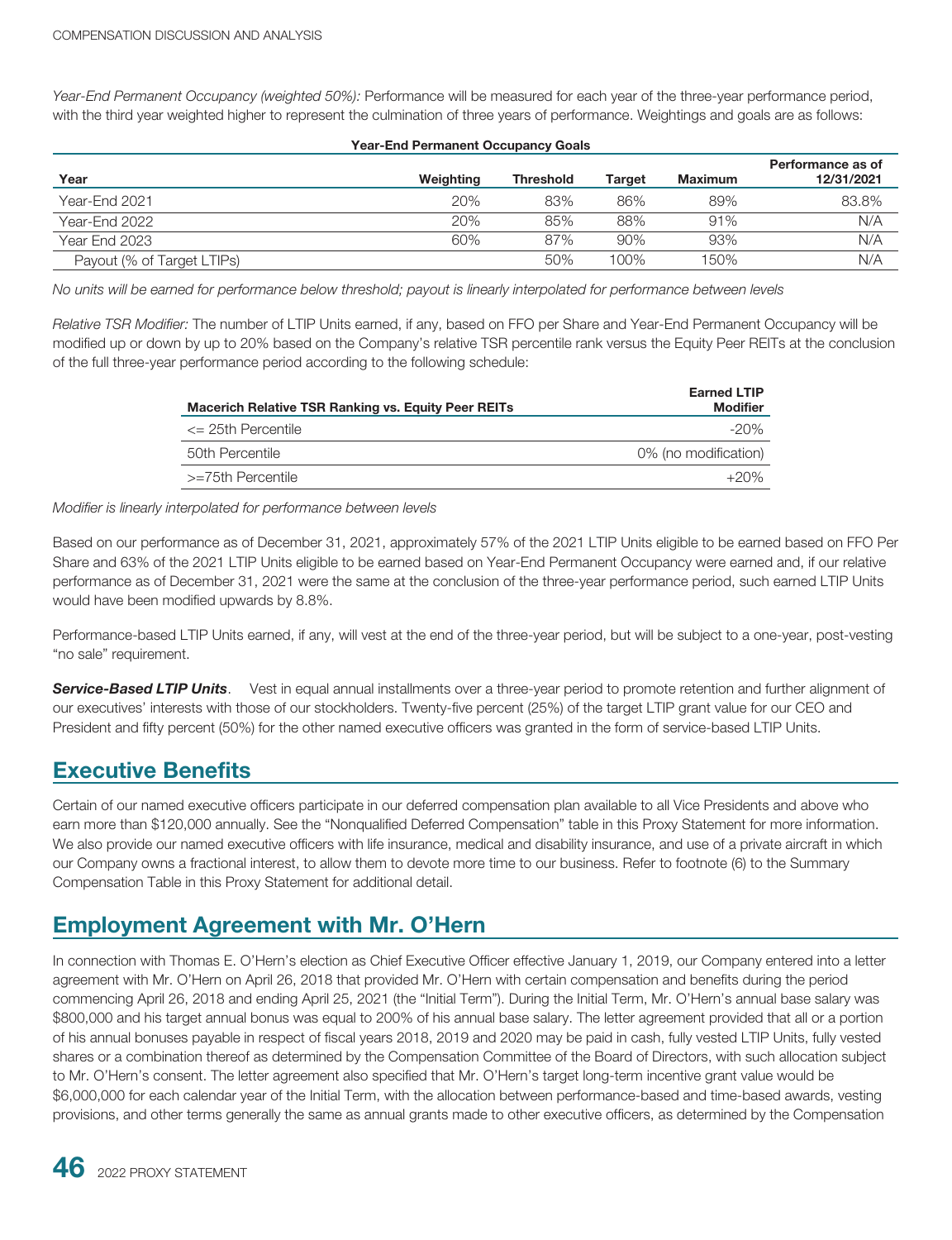Committee. The letter agreement also provided Mr. O'Hern a one-time award of fully vested LTIP Units granted on April 26, 2018 with a grant date value of \$5,000,000, 50% of which was subject to repayment if Mr. O'Hern's employment was terminated by the Company for cause or Mr. O'Hern resigned for any reason other than good reason on or prior to April 25, 2019.

Notwithstanding the terms of his letter agreement, Mr. O'Hern volunteered to reduce the size of his 2019 long-term incentive awards by \$2,000,000 and such amount was instead used to fund an incentive bonus pool of \$2,000,000 for other senior executives tied to same center growth and EBITDA margin growth. His January 1, 2020 grant was at the normal target level of \$6,000,000. Notwithstanding the terms of his letter agreement, Mr. O'Hern volunteered to reduce the size of his January 1, 2021 LTIP Unit grant by \$1,500,000.

On June 8, 2021, Mr. O'Hern entered into a new agreement that provides him with certain compensation and benefits during the period commencing June 8, 2021 and ending December 31, 2023 (the "Term"). During the Term, Mr. O'Hern's annual base salary is \$850,000 and his target annual bonus is equal to 200% of his annual base salary. The letter agreement also specifies that Mr. O'Hern's target long-term incentive grant value would continue to be \$6,000,000 for each calendar year of the Term, with the allocation between performance-based and time-based awards, vesting provisions, and other terms generally the same as annual grants made to other executive officers, as determined by the Compensation Committee.

Mr. O'Hern will also continue to participate in the Change in Control Severance Pay Plan for Senior Executives (as described below) during the Term. Upon a termination of Mr. O'Hern's employment without cause or his resignation with good reason (other than in a circumstance that would entitle him to severance benefits under the Severance Plan for Senior Executives) during the Term, Mr. O'Hern would be entitled to receive: (a) a prorated annual bonus for the year of termination, based on actual performance, (b) an amount equal to (i) the sum of his base salary and the average of the three annual incentive bonuses awarded to him in respect of his service as Chief Executive Officer for the immediately preceding three years multiplied by (ii) the quotient of the number of days between his termination date and December 31, 2023, divided by 365, (c) a lump sum cash payment equal to the monthly COBRA continuation rate multiplied by 36, and (d) outplacement services for 12 months pursuant to our outplacement services for senior executives. In addition, the letter agreement provides that all long-term incentive awards granted to Mr. O'Hern shall vest upon the termination of his employment by the Company for no reason or for any reason other than for cause, termination of his employment for good reason or due to his death or disability on terms no less favorable to those contained in the award agreements for his LTIP Unit awards.

#### **Severance Benefits**

On November 2, 2017, we adopted The Macerich Company Change in Control Severance Pay Plan for Senior Executives, which we refer to as the "Severance Plan for Senior Executives," which covers our Chief Executive Officer, President and other senior executive officers. The Severance Plan for Senior Executives provides specified payments and benefits in connection with a qualifying termination of employment following a "change in control" (as defined in the Severance Plan for Senior Executives). Our goal in providing severance and change in control payments and benefits is to offer sufficient cash continuity protection such that our named executive officers will focus their full time and attention on the requirements of the business rather than potential implications for their respective positions. We prefer to have certainty regarding the potential severance amounts payable to our named executive officers following a change in control, rather than negotiating severance at the time that a named executive officer's employment with us terminates. We have also determined that accelerated vesting provisions with respect to equity awards in connection with a termination related to a change in control of our Company are appropriate because they encourage our named executive officers to stay focused on the business in those circumstances, rather than focusing on the potential implications for them personally. For a description of our severance and change in control agreements with certain of our named executive officers, see "Potential Payments Upon Termination or Change in Control" below.

### **Stock Ownership Policies**

Our Board believes that our directors and executive officers should have a meaningful investment in our Common Stock in order to more closely align their interests with those of our stockholders. Accordingly, our Board has established stock ownership policies for executives and non-employee directors.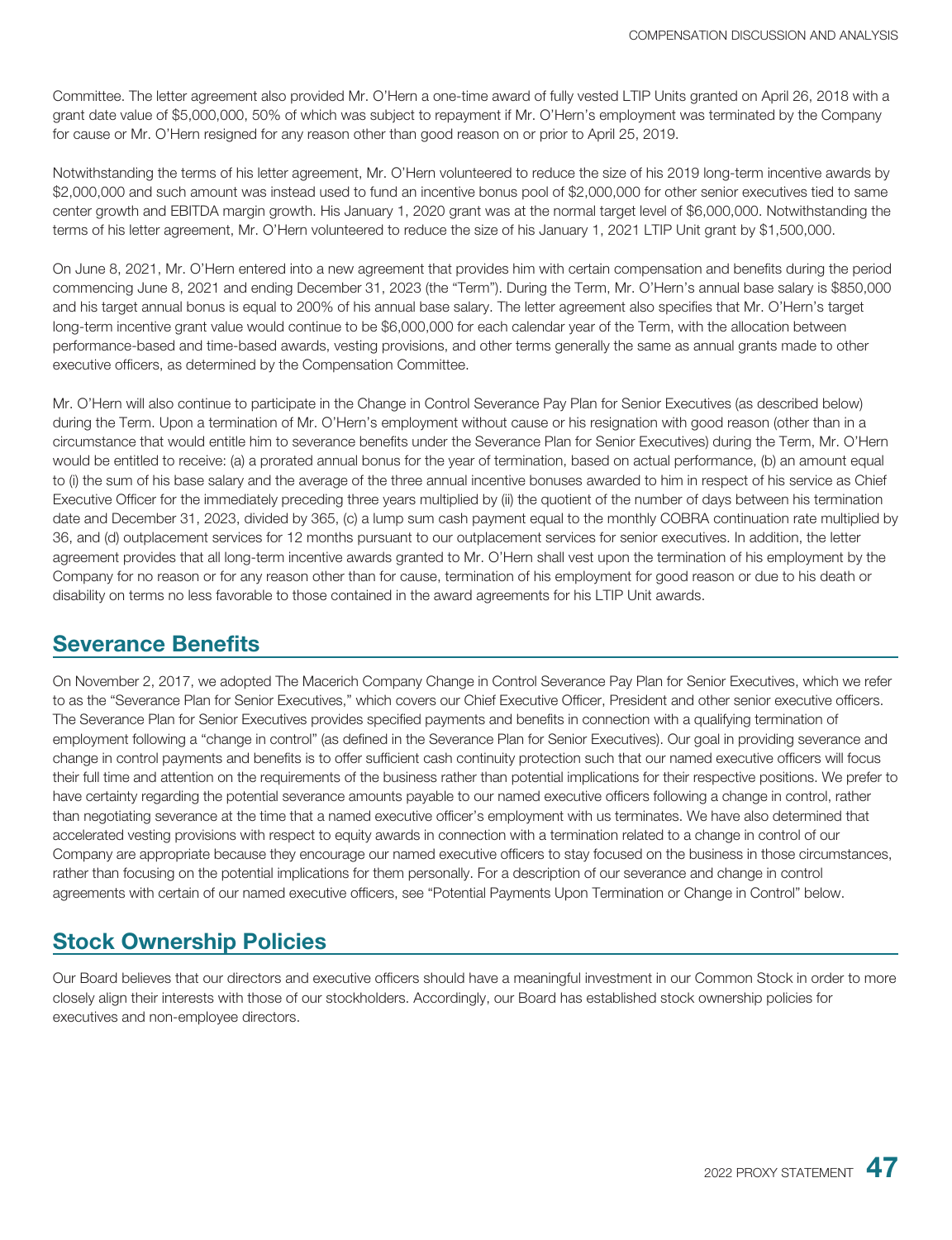*Executive Stock Ownership Requirements*. Executives must own Common Stock (which may be combined with certain of our other equity securities or units of our Operating Partnership as described below) with a value equal to at least the following multiples of their respective base salaries.

| Position                       | <b>Ownership Requirement as</b><br><b>Multiple of Base Salary</b> |
|--------------------------------|-------------------------------------------------------------------|
| <b>Chief Executive Officer</b> | 6x                                                                |
| Other Named Executive Officers | Зx                                                                |

*Non-Employee Director Stock Ownership Requirements*. Non-employee directors must own Common Stock (which may be combined with certain of our other equity securities or units of our Operating Partnership as described below) with a value equal to at least five times the annual cash retainer for Board service.

#### *Equity interests that count toward our stock ownership policies include*:

- Shares owned directly or indirectly by the director or executive officer or by members of their immediate family residing in the same household;
- Shares received pursuant to any of the Company's equity plans, including restricted stock and phantom or other stock units, provided, however that performance-based shares shall not count toward the achievement of the guideline until the end of the applicable performance period, and only to the extent earned;
- Shares held in trust for the benefit of the Director, Named Executive Officer or his or her immediate family residing in the same household;
- Shares issuable upon redemption of units owned in the Company's operating partnership, including service-based LTIP units and fully-vested and earned performance-based LTIP units; and
- Shares held within a 401(k) Plan.

Until the required ownership level is achieved, executives and non-employee directors subject to the guidelines must retain at least 50% of net-after-tax profit shares from equity compensation awards. Net-after-tax profit shares are shares from vesting of equity grants and/ or shares received upon exercise of stock options, net of shares tendered or withheld for payment of the exercise price and net of taxes. This retention requirement will also apply if an executive's or director's ownership falls below the required ownership level due to a reduction in stock price.

These policies also set forth the forms of equity interests in our Company which count toward stock ownership (any pledged securities do not count) and allow our Board to approve exceptions from time to time from this stock ownership policy. Our policy further provides that a non-employee director who is prohibited by law or by the regulations of his or her employer from having an ownership interest in our Company's securities shall be exempt. Refer to our Guidelines on Corporate Governance, which are posted on our website. All of our current directors and named executive officers that are subject to these stock ownership policies are in compliance with them.

#### **Clawback Policy**

We have a clawback policy that allows us to recover certain cash and equity incentive compensation paid to our executive officers if the compensation was based on achieving financial results that were subsequently restated and the amount of the executive officer's incentive compensation would have been lower had the financial results been properly reported.

## **Anti-Hedging/Anti-Pledging Policy**

We have a policy prohibiting all of our directors, officers and employees from engaging in any hedging or monetization transactions that are designed to hedge or offset any decrease in the market value of our securities. This policy also prohibits short sales and the purchase and sale of publicly traded options of our Company. In addition, we have a policy (a) prohibiting all our directors and executive officers from pledging our securities if they are unable to meet our stock ownership requirements without reference to such pledged shares and (b) recommending that our directors and executive officers not pledge our securities. Currently, based on information provided by our directors and officers, no shares of our Company are pledged by any of them.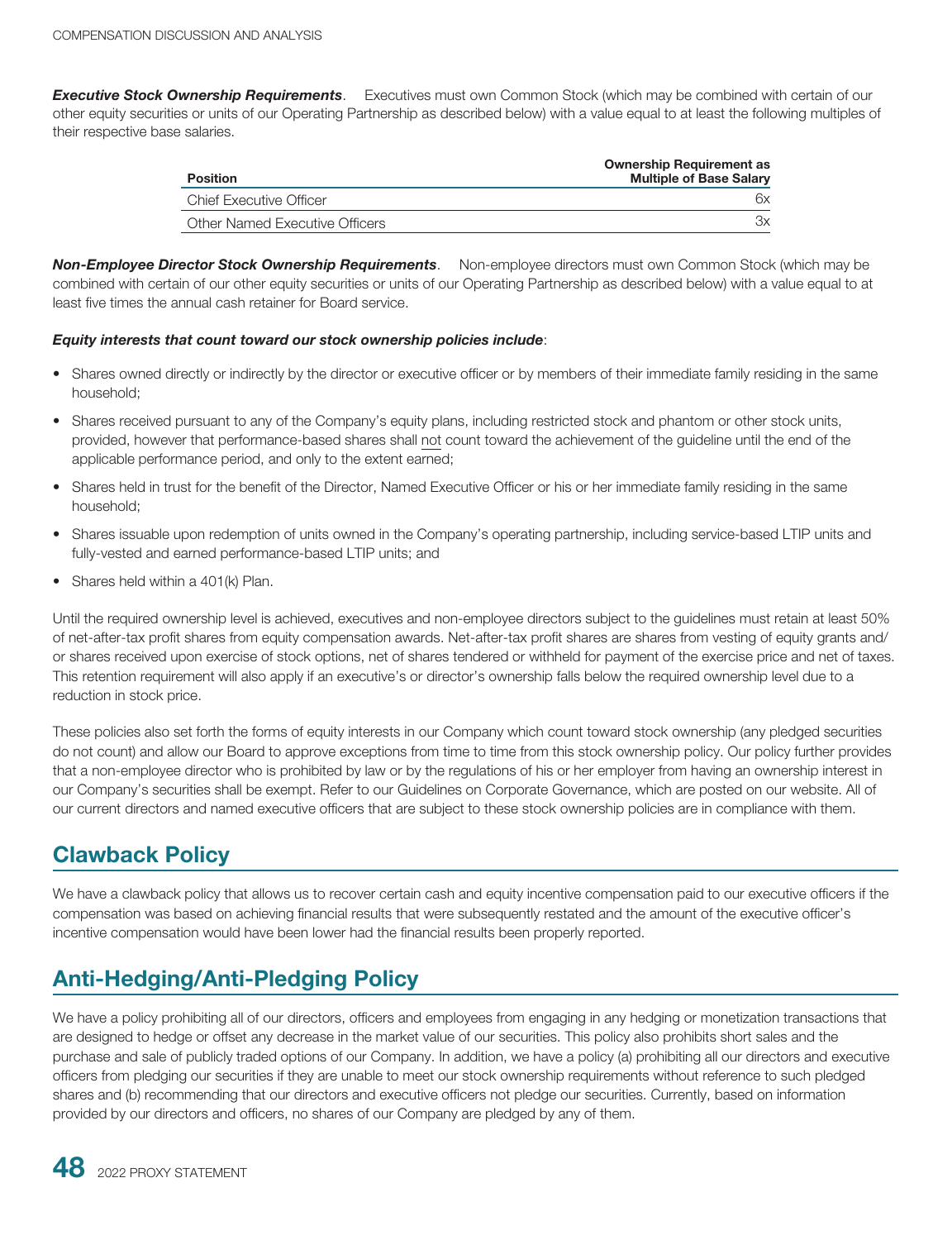### **Accounting and Tax Issues**

The Committee considers both the accounting and tax issues raised by the various compensation elements for our Company and our executives.

**LTIP Units.** As described in this Proxy Statement, LTIP Units of our Operating Partnership are intended to qualify as "profits interests" for federal income tax purposes and as such initially do not have full parity, on a per unit basis, with our common OP Units with respect to liquidating distributions. Such parity can be achieved over time through priority allocations of "book-up gains" attributable to appreciation of the Operating Partnership's assets. LTIP Units, regardless of when they were issued, are eligible to share in allocable "book-up gains" since the most recent book-up or book-down of the limited partners' capital accounts.

*Tax Deductibility of Compensation Expense*. Generally, Section 162(m) of the Internal Revenue Code of 1986, as amended (the "Code"), disallows a federal income tax deduction for public corporations of remuneration in excess of \$1 million paid in any fiscal year to certain specified executive officers or former executive officers. For taxable years beginning before January 1, 2018 (i) these executive officers consisted of a public corporation's chief executive officer and up to three other executive officers (other than the chief financial officer) whose compensation is required to be disclosed to stockholders under the Exchange Act because they are our most highlycompensated executive officers and (ii) qualifying "performance-based compensation" was not subject to this deduction limit if specified requirements are met.

Pursuant to the Tax Cuts and Jobs Act of 2017, which was signed into law on December 22, 2017, for taxable years beginning after December 31, 2017, the remuneration of a public corporation's chief financial officer is also subject to the deduction limit and anyone who was a named executive officer in any year after 2016 will remain a covered employee for as long as he or she (or his or her beneficiaries) receives compensation from the company. In addition, subject to certain transition rules (which apply to remuneration provided pursuant to written binding contracts which were in effect on November 2, 2017 and which are not subsequently modified in any material respect), for taxable years beginning after December 31, 2017, the exemption from the deduction limit for "performancebased compensation" is no longer available. Consequently, for fiscal years beginning after December 31, 2017, all remuneration in excess of \$1 million paid to a specified executive will not be deductible.

In designing our executive compensation program and determining the compensation of our executive officers, including our named executive officers, the Compensation Committee considers a variety of factors, including the potential impact of the Section 162(m) deduction limit. However, the Compensation Committee will not necessarily limit executive compensation to that which is or may be deductible under Section 162(m). The deductibility of some types of compensation depends upon the timing of an executive officer's vesting or exercise of previously granted rights. Further, interpretations of, and changes in, the tax laws, and other factors beyond the Compensation Committee's control also affect the deductibility of compensation. The Compensation Committee will consider various alternatives to preserving the deductibility of compensation payments and benefits to the extent consistent with its compensation goals.

To maintain flexibility to compensate our executive officers in a manner designed to promote our short-term and long-term goals, the Compensation Committee has not adopted a policy that all compensation must be deductible. The Compensation Committee believes that our stockholders' interests are best served if its discretion and flexibility in awarding compensation is not restricted, even though some compensation awards may result in non-deductible compensation expense.

Section 409A of the Code imposes additional significant taxes in the event that an executive officer, director or service provider receives "deferred compensation" that does not satisfy the requirements of Section 409A of the Code. In addition to traditional nonqualified deferred compensation plans, Section 409A of the Code applies to certain severance arrangements, bonus arrangements and equity awards. We structure all our nonqualified deferred compensation plans, severance arrangements, bonus arrangements and equity awards in a manner to either avoid the application of Section 409A or, to the extent doing so is not possible, to comply with the applicable requirements of Section 409A of the Code.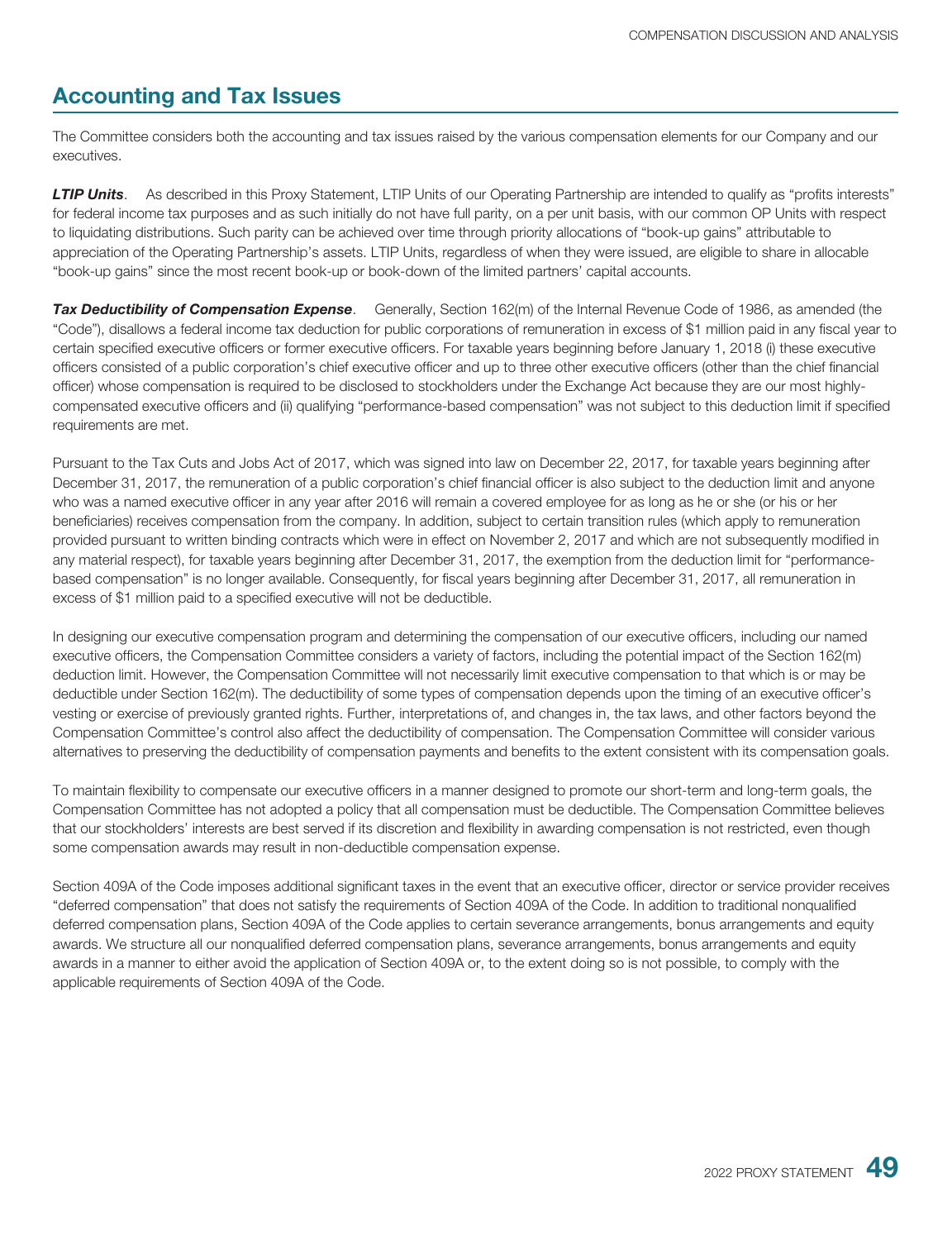# **EXECUTIVE COMPENSATION**

The following table and accompanying notes show for our Chief Executive Officer, our Chief Financial Officer and our three most highly compensated executive officers, as of December 31, 2021, the aggregate compensation paid, awarded or earned with respect to such persons in the years indicated.

# **SUMMARY COMPENSATION TABLE—FISCAL YEARS 2019-2021**

|                                                                                                        |                      |                                  |                                     |                                        | Change in<br><b>Pension</b><br>Value and<br>Nonqualified<br><b>Deferred</b> |                                                |                                     |
|--------------------------------------------------------------------------------------------------------|----------------------|----------------------------------|-------------------------------------|----------------------------------------|-----------------------------------------------------------------------------|------------------------------------------------|-------------------------------------|
| Name and<br><b>Principal Position</b>                                                                  | Year                 | Salary<br>$($ \$) <sup>(1)</sup> | <b>Bonus</b><br>(S)(2)(3)           | <b>Stock</b><br>Awards<br>(S)(2)(3)(4) | Compensation<br><b>Earnings</b><br>$$^{(5)}$$                               | <b>All Other</b><br>Compensation<br>$$^{(6)}$$ | Total<br>(\$)                       |
| Thomas E. O'Hern<br><b>Chief Executive Officer</b>                                                     | 2021<br>2020<br>2019 | 827,692(7)<br>800,000<br>800,000 | 2,844,000<br>1,200,000<br>1,812,000 | 4,499,985<br>5,999,968<br>3,999,981    |                                                                             | 74,702<br>376,030<br>326,068                   | 8,246,379<br>8,375,998<br>6,938,049 |
| <b>Edward C. Coppola</b><br>President                                                                  | 2021<br>2020<br>2019 | 800,000<br>800,000<br>800,000    | 2,740,000<br>1,200,000<br>1,952,000 | 2,999,990<br>3,599,981<br>3,599,944    |                                                                             | 58,559<br>265,909<br>207,454                   | 6,598,549<br>5,865,890<br>6,559,398 |
| <b>Scott W. Kingsmore</b><br>Senior Executive Vice President, Chief<br>Financial Officer and Treasurer | 2021<br>2020<br>2019 | 500,000<br>500,000<br>443,654(8) | 885,000<br>375,000<br>549,000       | 949,993<br>749,990<br>918,710          |                                                                             | 61,264<br>127,165<br>145,381                   | 2,396,257<br>1,752,155<br>2,056,745 |
| Douglas J. Healey<br>Senior Executive Vice President,<br>Head of Leasing                               | 2021<br>2020<br>2019 | 500,000<br>500,000<br>497,885(9) | 900,000<br>375,000<br>610,000       | 949,993<br>749,990<br>1,087,433        |                                                                             | 21,697<br>119,566<br>99,074                    | 2,371,690<br>1,744,556<br>2,294,392 |
| Ann C. Menard<br>Senior Executive Vice President,<br>Chief Legal Officer and Secretary                 | 2021<br>2020<br>2019 | 500,000<br>500,000<br>500,000    | 885,000<br>562,500<br>915,000       | 949,993<br>499,957<br>499,985          |                                                                             | 36,095<br>115,437<br>111,595                   | 2,371,088<br>1,677,894<br>2,026,580 |

(1) Includes any amount of salary deferred under our qualified and nonqualified deferred compensation plans. See the "Nonqualified Deferred Compensation – Fiscal 2021" table below for more information.

(2) *SEC Reporting of Cash and Equity Awards*

In reviewing the Summary Compensation Table, it is important to note that under SEC rules, cash incentive awards are generally reported in the table for the year that they are earned regardless of when they are paid, while equity awards are generally reported in the table for the year that they are granted (as determined in accordance with applicable accounting rules) regardless of when they are earned.

(3) *Bonuses Reported in Year 2021*

As described in the Compensation Discussion and Analysis above, the annual incentive compensation awards for 2021 performance were paid in cash on February 4, 2022. Under SEC rules, cash incentive awards are reported in the Summary Compensation Table for the year that they are earned, regardless of when they are paid. Accordingly, the cash bonuses paid for 2021 performance are reported in the "Bonus" column for 2021. These cash bonuses were paid in 2022 and were the only incentive awards granted in cash or equity to each named executive officer for their 2021 performance.

#### *Bonuses Reported in Year 2020*

The annual incentive compensation awards for 2020 performance were paid in cash in March 2021. These cash bonuses were paid in 2021 and were the only incentive awards granted in cash or equity to each named executive officer for their 2020 performance.

#### *Bonuses Reported in Year 2019*

The annual incentive compensation awards for 2019 performance were paid in cash in March 2020. These cash bonuses were paid in 2020 and were the only incentive awards granted in cash or equity to each named executive officer for their 2019 performance. As described below, the amount in the "Stock Awards" column for 2019 reflects the grant date fair value of a portion of the equity incentive awards granted in March 2019 for Messrs. Kingsmore and Healey's performance in 2018. The equity award was granted to Messrs. Kingsmore and Healey on March 8, 2019 for 2018 performance and was in the form of a stock unit award that vests over three years. See also footnote (4) below.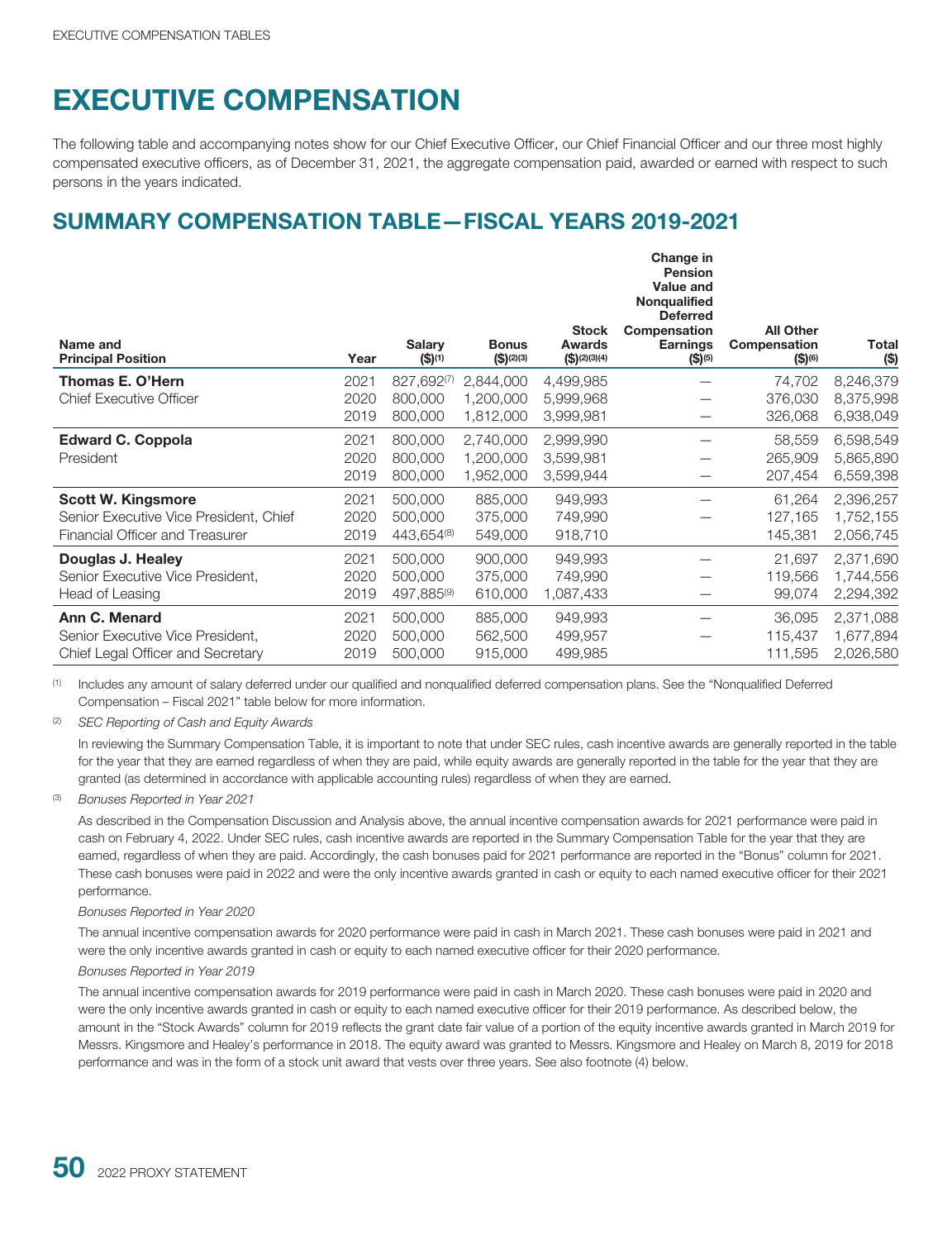#### (4) *Stock Awards Reported in Year 2021*

The amounts reflected in this column for 2021 relate to performance-based LTIP Units and service-based LTIP Units granted in 2021 under our LTIP and 2003 Incentive Plan. These amounts represent the value at the grant date computed in accordance with FASB ASC Topic 718, disregarding for this purpose the estimate of forfeitures related to service-based vesting conditions.

a. *Performance-Based LTIP Units*. The aggregate grant date fair values for performance-based LTIP Unit awards based upon the probable outcome of the performance conditions as of the grant date were as follows:

| Thomas E. O'Hern          | \$3,374,994 |
|---------------------------|-------------|
| <b>Edward C. Coppola</b>  | \$2,249,996 |
| <b>Scott W. Kingsmore</b> | \$474.997   |
| Douglas J. Healey         | \$474.997   |
| Ann C. Menard             | \$474.997   |

The actual value with respect to our 2021 annual performance-based LTIP unit awards is contingent upon operational metrics of FFO per share and permanent occupancy, with a potential modification based on our total stockholder return relative to the total stockholder return of our Peer REITs over a three-year measurement period that will end on December 31, 2023. Assuming that maximum performance is achieved under our 2021 annual performance-based LTIP Units awards, the value at the grant date of the awards would each have been as follows: Mr. O'Hern — \$5,062,491; Mr. Coppola—\$3,374,994; Mr. Kingsmore—\$712,496; Mr. Healey—\$712,496 and Ms. Menard—\$712,496, respectively.

b. *Service-Based LTIP Units*. The grant date fair values for service-based LTIP Unit awards were as follows:

| Thomas E. O'Hern         | \$1,124,991 |
|--------------------------|-------------|
| <b>Edward C. Coppola</b> | \$749.994   |
| Scott W. Kingsmore       | \$474.996   |
| Douglas J. Healey        | \$474.996   |
| Ann C. Menard            | \$474.996   |

Assumptions used in the calculation of these amounts are set forth in footnote 19 to our audited financial statements for the fiscal year ended December 31, 2021 included in our Annual Report on Form 10-K filed with the SEC on February 25, 2022.

#### Stock Awards Reported in Year 2020

The amounts reflected in this column for 2020 relate to performance-based LTIP Units and service-based LTIP Units granted in 2020 under our LTIP and 2003 Incentive Plan. These amounts represent the value at the grant date computed in accordance with FASB ASC Topic 718, disregarding for this purpose the estimate of forfeitures related to service-based vesting conditions.

b. *Performance-Based LTIP Units*. The aggregate grant date fair values for performance-based LTIP Unit awards based upon the probable outcome of the performance conditions as of the grant date were as follows:

| Thomas E. O'Hern         | \$4,499,986 |
|--------------------------|-------------|
| <b>Edward C. Coppola</b> | \$2,699,992 |
| Scott W. Kingsmore       | \$ 374.994  |
| Douglas J. Healey        | \$ 374.994  |
| Ann C. Menard            | \$249,978   |

The actual value with respect to our 2020 annual performance-based LTIP unit awards is contingent upon our total stockholder return relative to the total stockholder return of our Peer REITs over a three-year measurement period that will end on December 31, 2022. Assuming that maximum performance is achieved under our 2020 annual performance-based LTIP Units awards, the value at the grant date of the awards would each have been as follows: Mr. O'Hern —\$6,749,979; Mr. Coppola—\$4,049,988; Mr. Kingsmore—\$562,491; Mr. Healey—\$562,491 and Ms. Menard— \$374,967, respectively.

c. *Service-Based LTIP Units*. The grant date fair values for service-based LTIP Unit awards were as follows:

| \$1,499,982 |
|-------------|
| \$ 899,989  |
| \$ 374,996  |
| \$ 374,996  |
| \$249,979   |
|             |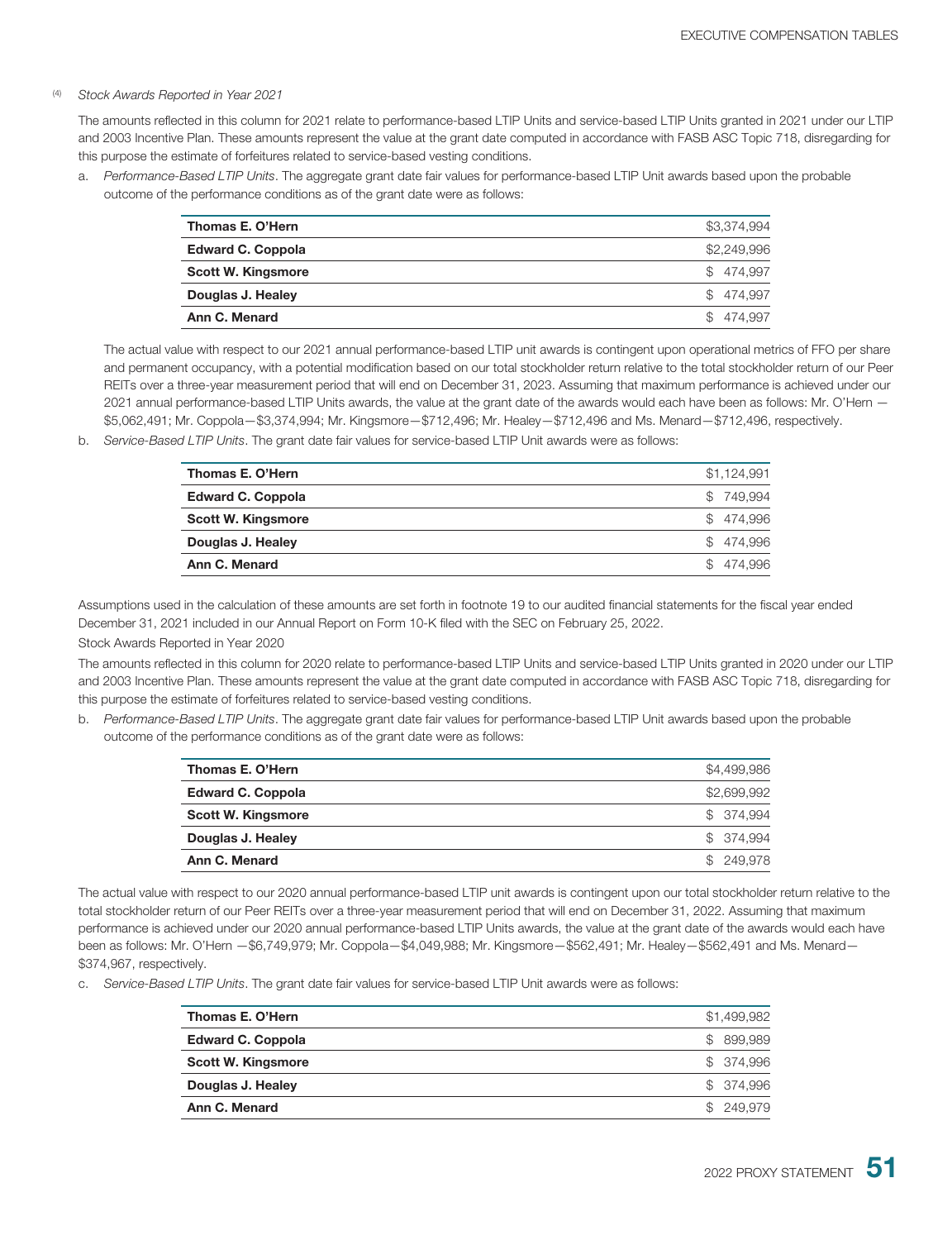Assumptions used in the calculation of these amounts are set forth in footnote 20 to our audited financial statements for the fiscal year ended December 31, 2020 included in our Annual Report on Form 10-K filed with the SEC on February 24, 2021.

#### Stock Awards Reported in Year 2019

The amounts reflected in this column for 2019 relate to performance-based LTIP Units and service-based LTIP Units granted in 2019 under our LTIP and 2003 Incentive Plan. For Messrs. Kingsmore and Healey, the amount reported also reflects the grant date fair value of a portion of the equity annual incentive award granted in March 2019 for their performance in 2018, which was in the form of a stock unit award that vests over three years (see also footnote (3) above). Pursuant to our Restricted Stock/Stock Unit/LTIP Unit Bonus Program, participants, including Messrs. Kingsmore and Healey, were offered the opportunity to elect to receive up to 50% of their cash bonus in the form of an equity award that vests over three years. Subject to certain conditions, if a participant timely elected to receive an equity award instead of cash, he or she received an equity award that has a market value (not considering the effect of vesting restrictions) as of the date of the award equal to 1.5 times the amount he or she would otherwise have received in cash. Messrs. Kingsmore and Healey elected in advance to participate in the Restricted Stock/Stock Unit/LTIP Unit Bonus Program and therefore received equity in lieu of 50% of their incentive cash bonus for 2018 performance. These amounts represent the value at the grant date computed in accordance with FASB ASC Topic 718, disregarding for this purpose the estimate of forfeitures related to service-based vesting conditions.

a. *Performance-Based LTIP Units*. The aggregate grant date fair values for performance-based LTIP Unit awards based upon the probable outcome of the performance conditions as of the grant date were as follows:

| Thomas E. O'Hern          | \$2,999,997 |
|---------------------------|-------------|
| <b>Edward C. Coppola</b>  | \$2,699,980 |
| <b>Scott W. Kingsmore</b> | \$337.487   |
| Douglas J. Healey         | \$ 374,985  |
| Ann C. Menard             | \$250,000   |

b. *Service-Based LTIP Units*. The grant date fair values for service-based LTIP Unit awards were as follows:

| Thomas E. O'Hern          | \$999.984 |
|---------------------------|-----------|
| <b>Edward C. Coppola</b>  | \$899,964 |
| <b>Scott W. Kingsmore</b> | \$337,497 |
| Douglas J. Healey         | \$374.978 |
| Ann C. Menard             | \$249,985 |
|                           |           |

c. *Restricted Stock Units*. The aggregate grant date fair value for restricted stock unit award, which represents 50% of Messrs. Kingsmore and Healey's annual incentive award earned for 2018 performance was as follows:

| <b>Scott W. Kingsmore</b> | \$243.726 |
|---------------------------|-----------|
| Douglas J. Healey         | \$337,470 |

Assumptions used in the calculation of these amounts are set forth in footnote 19 to our audited financial statements for the fiscal year ended December 31, 2019 included in our Annual Report on Form 10-K filed with the SEC on February 25, 2020.

None of the earnings on the deferred compensation of our named executive officers for 2021 were considered above-market or preferential as determined under SEC rules.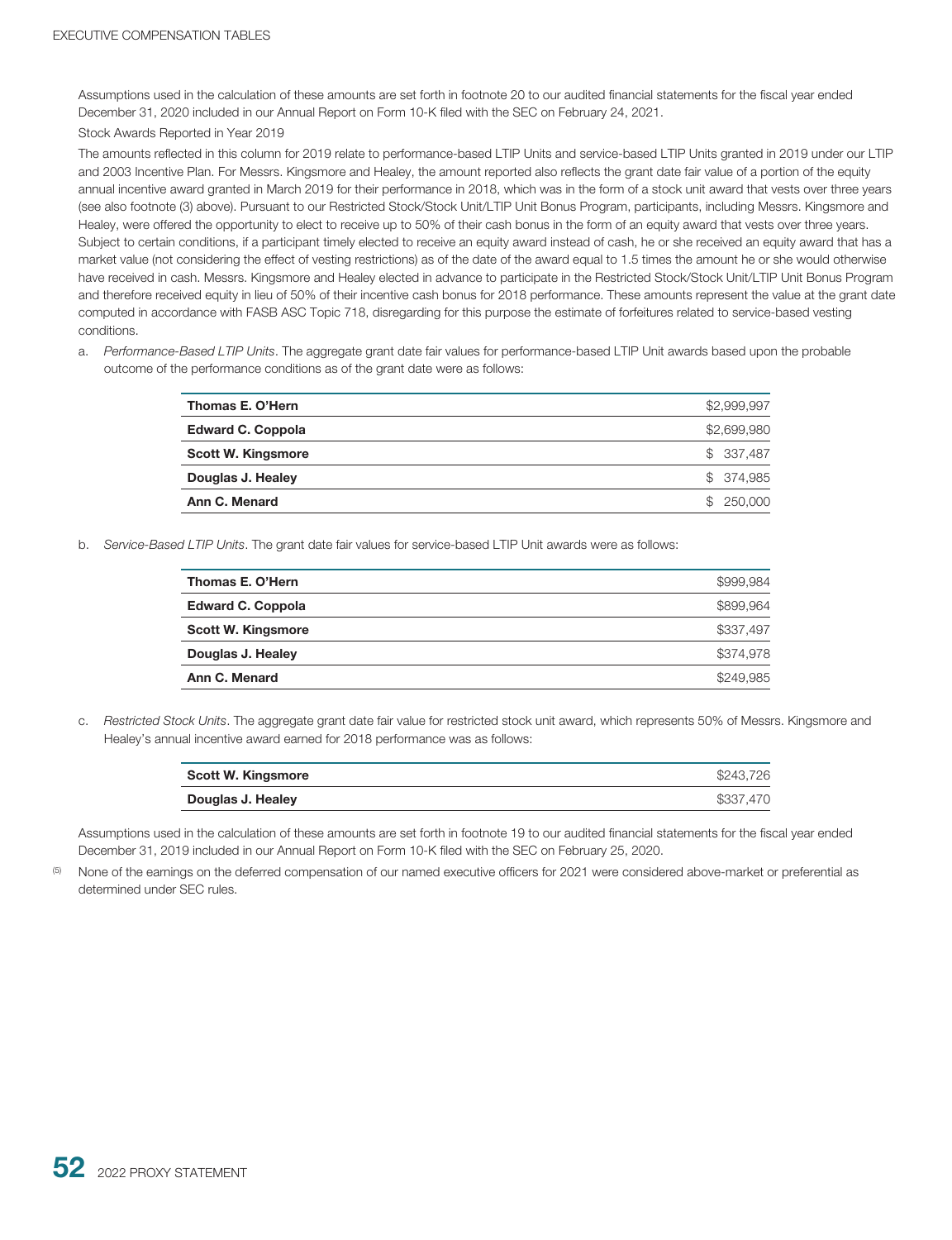(6) "All Other Compensation" includes the following components for 2021:

|                           | <b>Matching</b><br><b>Contributions</b><br>under<br>401(k) Plan<br>S | <b>Matching</b><br><b>Contributions</b><br>under<br>Nongualified<br><b>Deferred</b><br>Compensation<br><b>Plan</b><br>\$ | Life<br>Insurance<br><b>Premiums</b><br>S | Other<br>Welfare<br><b>Benefit</b><br><b>Premiums</b><br>\$ | Use of<br><b>Private</b><br>Aircraft<br>\$ |
|---------------------------|----------------------------------------------------------------------|--------------------------------------------------------------------------------------------------------------------------|-------------------------------------------|-------------------------------------------------------------|--------------------------------------------|
| Thomas E. O'Hern          | 11,600                                                               | 24,831                                                                                                                   | 4,344                                     | 33,927                                                      |                                            |
| <b>Edward C. Coppola</b>  | 11,600                                                               |                                                                                                                          | 5,903                                     | 27,992                                                      | 13,064                                     |
| <b>Scott W. Kingsmore</b> | 11,600                                                               | 26,250                                                                                                                   | 957                                       | 22,457                                                      |                                            |
| Douglas J. Healey         | 11,600                                                               |                                                                                                                          | 1,359                                     | 8,738                                                       |                                            |
| Ann C. Menard             | 11,600                                                               | 7,031                                                                                                                    | 1,367                                     | 16,097                                                      |                                            |

*Matching Contributions*. Amounts shown include matching deferred compensation contributions by our Company as determined by our Board of Directors annually under our nonqualified deferred compensation plan and matching contributions by our Company under our 401(k) Plan. The amount of the matching contributions under these plans is determined in the same manner for all plan participants. See the "Nonqualified Deferred Compensation – Fiscal 2021" table below.

*Other Welfare Benefit Premiums*. Amounts shown reflect the premiums paid by our Company for medical and disability insurance.

*Private Aircraft Use*. Amount shown reflects the incremental cost to our Company of such executive's personal use of a private aircraft in which our Company owns a fractional interest. The incremental cost is determined by using the amount our Company is billed for such use less the portion reimbursed by the executives and such amount may include: landing fees, parking and flight planning expenses; crew travel expenses; supplies and catering; aircraft fuel and oil expenses; maintenance, parts and external labor (inspections and repairs); engine insurance expenses; position flight costs; and passenger ground transportation. Since the aircraft is used primarily for business travel, our Company does not include the fixed costs that do not change based on usage, such as management fees and acquisition costs.

(7) Mr. O'Hern's base salary increased to \$850,000 effective June 8, 2021.

(8) Mr. Kingsmore's base salary increased to \$450,000 effective January 1, 2019.

(9) Mr. Healey's base salary increased to \$500,000 effective January 1, 2019.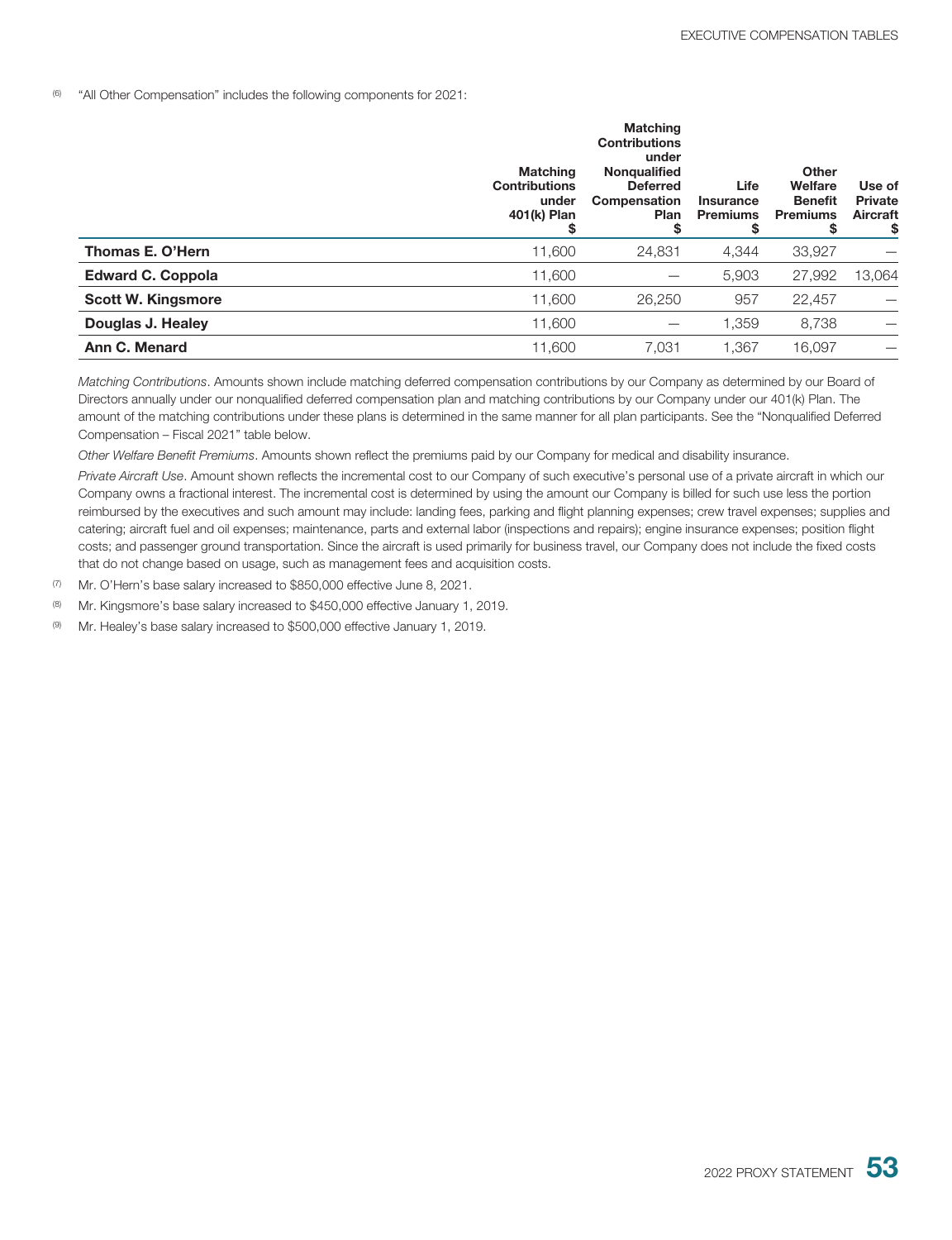# **GRANTS OF PLAN-BASED AWARDS—FISCAL 2021**

The following table provides information regarding performance-based LTIP Units, service-based LTIP Units and stock units granted to our named executive officers in 2021.

|                    |                      |                          | <b>Estimate Future Payouts</b><br><b>Under Equity Incentive</b><br>Plan Awards (1) |                      | <b>All Other Stock</b><br><b>Awards: Number</b><br>of Shares of Stock | <b>Grant Date Fair</b><br><b>Value of Stock</b><br>and Option |                                         |
|--------------------|----------------------|--------------------------|------------------------------------------------------------------------------------|----------------------|-----------------------------------------------------------------------|---------------------------------------------------------------|-----------------------------------------|
| <b>Name</b>        | Grant<br><b>Date</b> | Approval<br>Date         | <b>Threshold</b><br>$^{(ii)}$                                                      | <b>Target</b><br>(#) | <b>Maximum</b><br>$^{(ii)}$                                           | or Units<br>(#)                                               | <b>Awards</b><br>$($ \$) <sup>(2)</sup> |
| Thomas E. O'Hern   | 1/1/2021<br>1/1/2021 | 12/31/2020<br>12/31/2020 | 137,056                                                                            | 342.639              | 616,750                                                               | 105.435(3)                                                    | 3,374,994<br>1,124,991                  |
| Edward C. Coppola  | 1/1/2021<br>1/1/2021 | 12/31/2020<br>12/31/2020 | 91,370                                                                             | 228,426              | 411.167                                                               | 70.290(3)                                                     | 2,249,996<br>749,994                    |
| Scott W. Kingsmore | 1/1/2021<br>1/1/2021 | 12/31/2020<br>12/31/2020 | 19.289                                                                             | 48.223               | 86,801                                                                | 44.517(3)                                                     | 474,997<br>474,996                      |
| Douglas J. Healey  | 1/1/2021<br>1/1/2021 | 12/31/2020<br>12/31/2020 | 19.289                                                                             | 48.223               | 86,801                                                                | 44.517(3)                                                     | 474.997<br>474,996                      |
| Ann C. Menard      | 1/1/2021<br>1/1/2021 | 12/31/2020<br>12/31/2020 | 19,289                                                                             | 48,223               | 86,801                                                                | 44.517(3)                                                     | 474,997<br>474,996                      |

(1) Represents awards of performance-based LTIP Units granted under our LTIP and 2003 Incentive Plan as more fully described on pages 54-55 of this Proxy Statement. Performance will be measured on a cumulative basis at the end of the three-year performance period from January 1, 2021 through December 31, 2023. The number of LTIP Units reported under the "Threshold (#)" subcolumn represents the number of LTIP Units that would be awarded if our financial and operational metrics versus three-year FFO per share goals (weighted at 50%) and three-year year-end Permanent Occupancy goals (weighted at 50%) was at Threshold, which represents the minimum performance that would entitle recipients to awards under the LTIP and reflects the full downward modifier of -20% based on three-year relative TSR versus our Equity Peer REITs. The number of LTIP Units reported under the "Target (#)" subcolumn represents the number of LTIP Units that would be awarded if our financial and operational metrics were at the 50th percentile. The number of LTIP Units reported under the "Maximum (#)" subcolumn represents the number of LTIP Units that would be awarded if our financial and operational metrics were at or above the 75th percentile and reflects the full upward modifier of +20% based on three-year relative TSR versus our Equity Peer REITs.

- <sup>(2)</sup> The amounts reflected in this column represent the grant date fair value of these awards computed in accordance with FASB ASC Topic 718 as described in note (4) to the "Summary Compensation Table" above. Assumptions used in the calculation of these amounts are set forth in footnote 19 to our audited financial statements for the fiscal year ended December 31, 2021 included in our Annual Report on Form 10-K filed with the SEC on February 25, 2022.
- <sup>(3)</sup> Represents awards of service-based LTIP Units granted under our LTIP and 2003 Incentive Plan as more fully described on pages 54-55 of this Proxy Statement.

# **Discussion of Summary Compensation and Grants of Plan-Based Awards Table**

Our executive compensation policies and practices, pursuant to which the compensation set forth in the Summary Compensation Table and the Grants of Plan-Based Awards Table was paid, awarded or earned, are generally described under "Compensation Discussion and Analysis" and in the footnotes to the compensation tables. The material terms of our LTIP, pursuant to which LTIP Units are granted, are described below. For a description of our severance and change of control agreements with certain of our named executive officers, see "Potential Payments Upon Termination or Change of Control" below.

#### **LTIP Unit Awards**

LTIP Units of our Operating Partnership are structured to qualify as "profits interests" for federal income tax purposes. Accordingly, LTIP Units initially do not have full parity, on a per unit basis, with our Operating Partnership's common OP Units with respect to liquidating distributions. Upon the occurrence of specified events, the LTIP Units can over time achieve full parity with the common OP Units, at which time LTIP Units are convertible, subject to the satisfaction of applicable vesting conditions, on a one-for-one basis into common OP Units. LTIP Units that have been converted into common OP Units and have become vested are redeemable by the holder for shares of Common Stock on a one-for-one basis or the cash value of such shares, at our Company's election. LTIP Units generally may be subject to performance-based vesting or service-based vesting.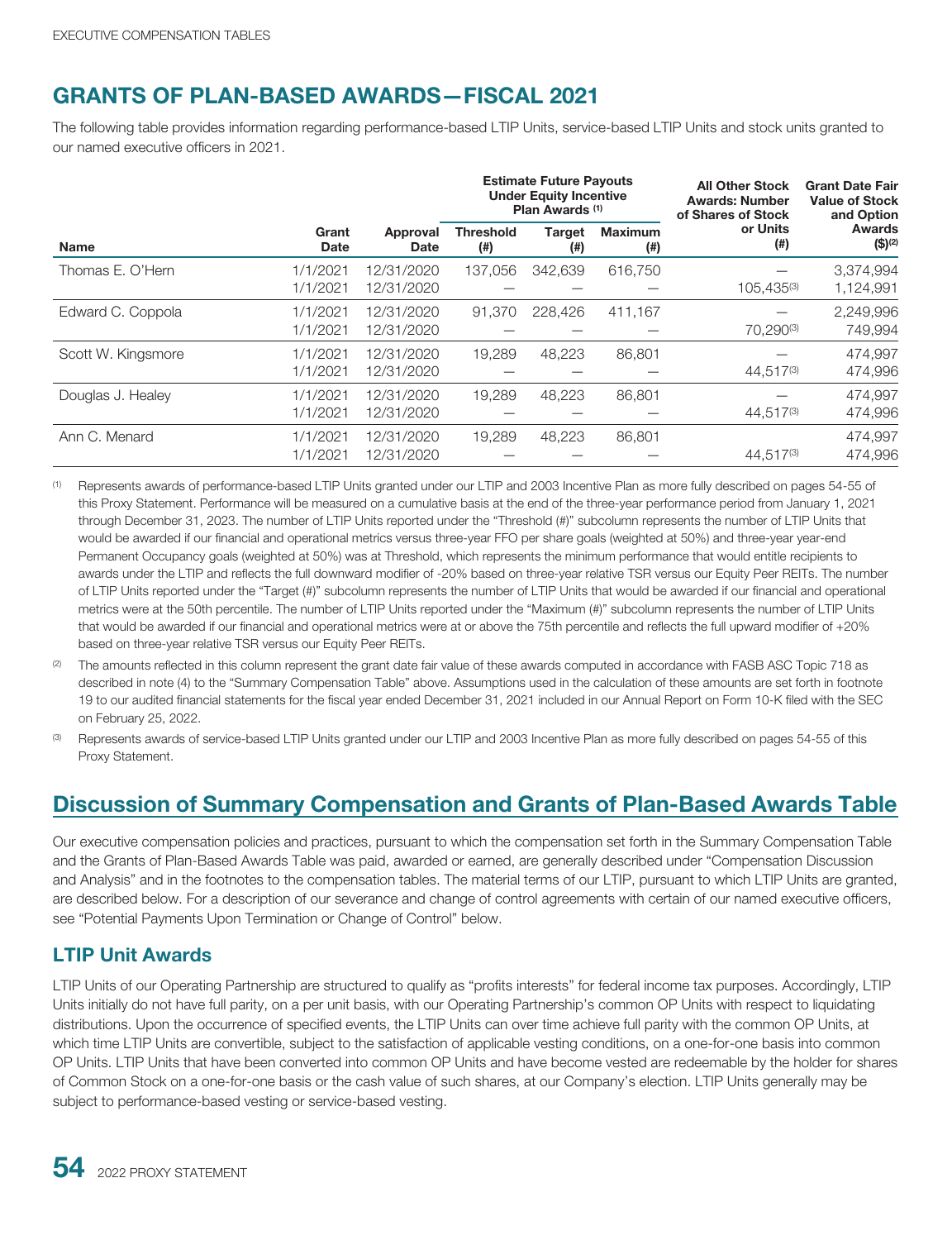*2021 Performance-Based and Service-Based LTIP Units*. Our Chief Executive Officer and President were granted LTIP Units effective January 1, 2021, with 75% of the total award consisting of performance-based LTIP Units and 25% consisting of service-based LTIP Units. Our other named executive officers were granted LTIP Units effective January 1, 2021, with 50% of the total award consisting of performance-based LTIP Units and 50% consisting of service-based LTIP Units.

a. *Performance-Based LTIP Units*. Performance-based awards were granted in 2021 to encourage executives to adopt a longer-term perspective and to reward them for creating stockholder value in a pay-for-performance structure. The 2021 performance-based LTIP Units are subject to performance-based vesting over the three-year period from January 1, 2021 through December 31, 2023, with the number of LTIP Units vesting, if any, depending on our performance relative to financial and operational measures, as modified based on our relative total stockholder return over the performance period as described below. These LTIP Units are subject to forfeiture to the extent the applicable performance requirements are not achieved. Total stockholder return will be measured by the compounded total annual return per share achieved by the shares of Common Stock of our Company or such Equity Peer REIT and assumed reinvestment of all dividends and other distributions.

Depending on our performance versus FFO per share goals (weighted at 50%) and year-end Permanent Occupancy goals (weighted at 50%), in each case over a three-year period, with a potential modification +/-20% based on three-year relative total stockholder return versus our Equity Peer REITs, vesting of these LTIP Units will occur as more fully described on pages 45-46 of this Proxy Statement. Determination of the vesting of our performance-based LTIP Units will occur earlier in the event of a change of control or qualified termination of employment (which generally includes a termination by our Company without cause or by the executive for good reason) based on our performance through the date of such event.

Prior to the vesting of the 2021 performance-based LTIP Units, holders of the 2021 performance-based LTIP Units will be entitled to receive per unit distributions equal to 10% of the regular periodic distributions payable on a common OP Unit, but will not be entitled to receive any special distributions. Distributions on vested LTIP Units are equal in amount to the regular distributions paid on an equal number of common OP Units, which are equal in amount to the dividends paid on an equal number of shares of Common Stock.

b. *Service-Based LTIP Units*. Service-based awards were granted in 2021 to support the long-term retention of our executives. The 2021 service-based LTIP Units vest in equal annual installments over a three-year period. Vesting is conditioned upon the executive remaining an employee of our Company through the applicable vesting dates, and subject to acceleration of vesting in the event of a change of control of our Company followed by certain qualifying terminations or the executive's death or disability. Following the termination of the executive's service relationship with our Company under specified circumstances, including termination by our Company without cause, or by the executive for good reason, his or her service-based LTIP Units will continue to vest in accordance with the vesting schedule.

Regular and other non-liquidating distributions were made with respect to the service-based LTIP Units from the date of their issuance to the executive. Distributions were in the same amount and at the same time as those made with respect to common OP Units. At the end of the vesting period, distributions will continue to be made only to the extent that the service-based LTIP Units have become vested.

*2022 Performance-Based and Service-Based LTI Units*. The Compensation Committee continued the LTI program for 2022 and, in addition, allowed our executive officers to choose LTIP Units or restrict stock units (the "LTI Units") and awarded LTI Units to our Chief Executive Officer and President, with 75% of the total award consisting of performance-based LTI Units and 25% consisting of servicebased LTI Units. The Compensation Committee awarded LTI Units to our other named executive officers, with 50% of the total award consisting of performance-based LTI Units and 50% consisting of service-based LTI Units. The performance period for the 2022 performance-based LTI Unit awards is January 1, 2022 through December 31, 2024. Similar to our 2021 LTI program, the number of 2022 performance-based LTI Units that will vest will depend on our performance versus three-year FFO per share goals (weighted at 50%) and three-year year-end Reported Occupancy goals (weighted at 50%), with a potential modification +/-20% based on three-year relative total stockholder return versus our Equity Peer REITs.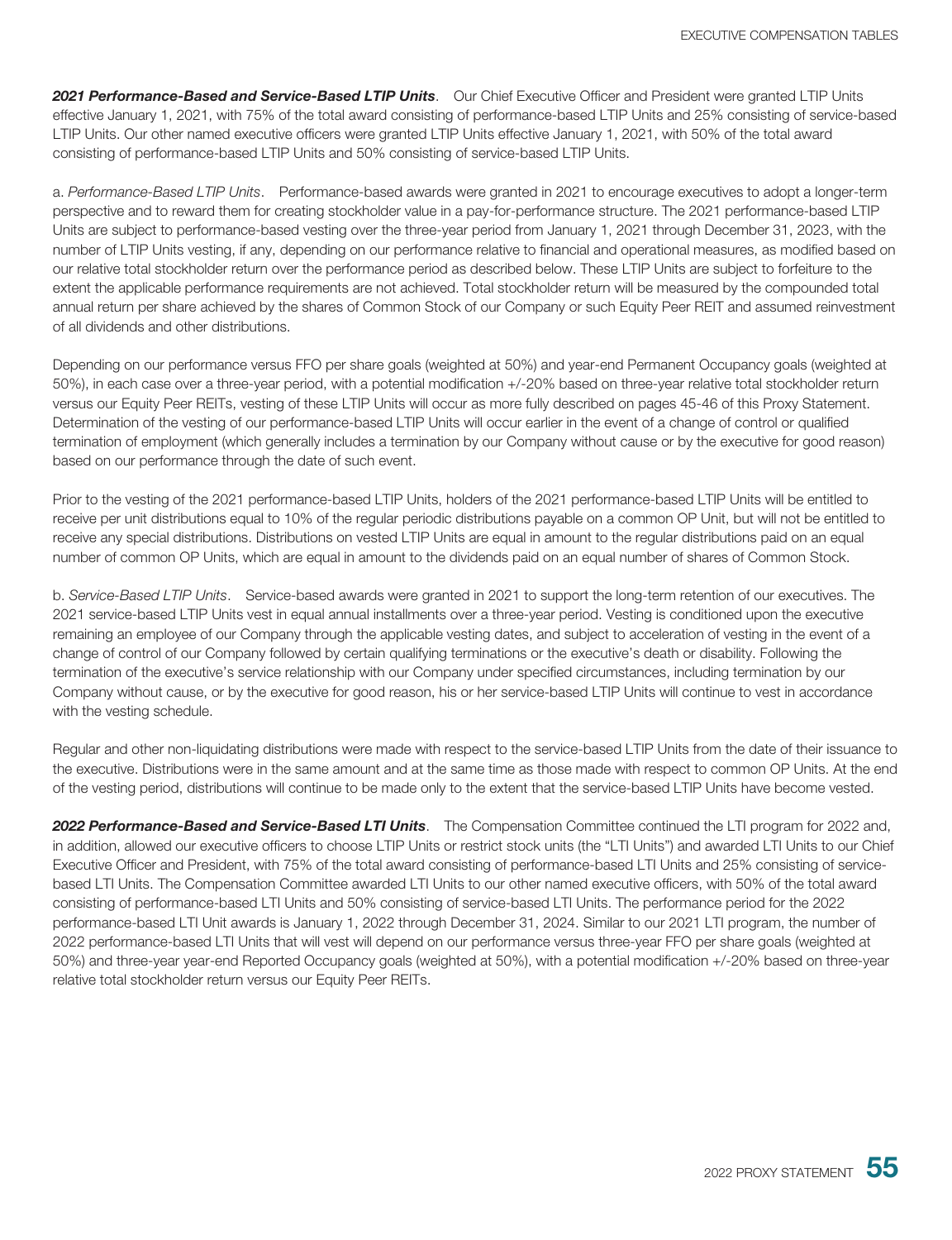## **OUTSTANDING EQUITY AWARDS AT DECEMBER 31, 2021**

The following table provides information on the holdings of certain of our named executive officers of service-based LTIP Units and performance-based LTIP Units as of December 31, 2021.

|                    | <b>Option Awards</b>                                                                                  |                                                                                                                        |                                                                                                                                                                                                    |                                   |                                            |                                                                                                              | <b>Stock Awards</b>                                                                                 |                                                                                                                                                                                                                    |                                                                                                                                                                                                    |
|--------------------|-------------------------------------------------------------------------------------------------------|------------------------------------------------------------------------------------------------------------------------|----------------------------------------------------------------------------------------------------------------------------------------------------------------------------------------------------|-----------------------------------|--------------------------------------------|--------------------------------------------------------------------------------------------------------------|-----------------------------------------------------------------------------------------------------|--------------------------------------------------------------------------------------------------------------------------------------------------------------------------------------------------------------------|----------------------------------------------------------------------------------------------------------------------------------------------------------------------------------------------------|
| <b>Name</b>        | Number of<br><b>Securities</b><br><b>Underlying</b><br><b>Unexercised</b><br><b>Options</b><br>$($ #) | Number of<br><b>Securities</b><br><b>Underlying</b><br><b>Options</b><br>$($ # $)$<br><b>Exercisable Unexercisable</b> | <b>Equity</b><br><b>Incentive</b><br>Plan<br>Awards:<br>Number of<br><b>Securities</b><br><b>Underlying</b><br><b>Unexercised Unexercised</b><br><b>Unearned Exercise</b><br><b>Options</b><br>(#) | Option<br><b>Price</b><br>$($ \$) | <b>Option</b><br><b>Expiration</b><br>Date | Number of<br><b>Shares or</b><br>Units of<br><b>Stock That</b><br><b>Have Not</b><br><b>Vested</b><br>$($ #) | Market<br>Value of<br><b>Shares or</b><br>Units of<br><b>Have Not</b><br><b>Vested</b><br>$(5)$ (5) | <b>Equity</b><br><b>Incentive</b><br>Plan<br>Awards:<br>Number of<br><b>Unearned</b><br>Shares,<br>Units or<br>Other<br><b>Stock That Rights That Rights That</b><br><b>Have Not</b><br><b>Vested</b><br>$($ # $)$ | <b>Equity</b><br><b>Incentive</b><br>Plan<br>Awards:<br><b>Market or</b><br>Payout<br>Value of<br><b>Unearned</b><br>Shares,<br>Units or<br>Other<br><b>Have Not</b><br><b>Vested</b><br>$(5)$ (7) |
| Thomas E. O'Hern   |                                                                                                       |                                                                                                                        |                                                                                                                                                                                                    |                                   | $\overline{\phantom{0}}$                   |                                                                                                              | 121,798(1) 2,104,669                                                                                |                                                                                                                                                                                                                    | 418,102 <sup>(6)</sup> 7,224,803                                                                                                                                                                   |
| Edward C. Coppola  |                                                                                                       |                                                                                                                        |                                                                                                                                                                                                    |                                   | $\overline{\phantom{0}}$                   |                                                                                                              | 79.963(1) 1.381.760                                                                                 |                                                                                                                                                                                                                    | 273,339(6) 4,723,297                                                                                                                                                                               |
| Scott W. Kingsmore |                                                                                                       |                                                                                                                        |                                                                                                                                                                                                    |                                   | —                                          | 40.892(2)                                                                                                    | 706.614                                                                                             | 54.197 <sup>(6)</sup>                                                                                                                                                                                              | 936,530                                                                                                                                                                                            |
| Douglas J. Healey  |                                                                                                       |                                                                                                                        |                                                                                                                                                                                                    |                                   |                                            | 41.636(3)                                                                                                    | 719,470                                                                                             | 54.197 <sup>(6)</sup>                                                                                                                                                                                              | 936,530                                                                                                                                                                                            |
| Ann C. Menard      |                                                                                                       |                                                                                                                        |                                                                                                                                                                                                    |                                   | $\overline{\phantom{0}}$                   | 40.817(4)                                                                                                    | 705.318                                                                                             | 51.949(6)                                                                                                                                                                                                          | 897.676                                                                                                                                                                                            |

(1) Represents the unvested portion of the 2020 service-based LTIP Units that will vest on December 31, 2022 and the unvested portion of the 2021 servicebased LTIP Units that will vest on December 31, 2022 and December 31, 2023. Also includes the portion of the 2021 performance-based LTIP Units granted January 1, 2021 that were earned based on our FFO per share and Permanent Occupancy for the performance period from January 1, 2021 through December 31, 2021, that do not remain subject to forfeiture based on our relative TSR performance for the period beginning January 1, 2021 and ending December 31, 2023.

- (2) Includes the unvested portion of the 2020 service-based LTIP Units that will vest on December 31, 2022, the unvested portion of the 2021 service-based LTIP Units that will vest on December 31, 2022 and December 31, 2023 and 1,935 stock units that vested on March 15, 2022. Also includes the portion of the 2021 performance-based LTIP Units granted January 1, 2021 that were earned based on our FFO per share and Permanent Occupancy for the performance period from January 1, 2021 through December 31, 2021, that do not remain subject to forfeiture based on our relative TSR performance for the period beginning January 1, 2021 and ending December 31, 2023.
- (3) Includes the unvested portion of the 2020 service-based LTIP Units that will vest on December 31, 2022, the unvested portion of the 2021 service-based LTIP Units that will vest on December 31, 2022 and December 31, 2023 and 2,679 stock units that vested on March 15, 2022. Also includes the portion of the 2021 performance-based LTIP Units granted January 1, 2021 that were earned based on our FFO per share and Permanent Occupancy for the performance period from January 1, 2021 through December 31, 2021, that do not remain subject to forfeiture based on our relative TSR performance for the period beginning January 1, 2021 and ending December 31, 2023.
- Includes the unvested portion of the 2020 service-based LTIP Units that will vest on December 31, 2022, the unvested portion of the 2021 service-based LTIP Units that will vest on December 31, 2022 and December 31, 2023 and 3,408 service-based LTIP Units that vested on February 1, 2022. Also includes the portion of the 2021 performance-based LTIP Units granted January 1, 2021 that were earned based on our FFO per share and Permanent Occupancy for the performance period from January 1, 2021 through December 31, 2021, that do not remain subject to forfeiture based on our relative TSR performance for the period beginning January 1, 2021 and ending December 31, 2023.
- Based on a price of \$17.28 per unit, which was the closing price on the NYSE of one share of our Common Stock on December 31, 2021. Assumes that the value of LTIP Units on a per unit basis is equal to the per share value of our Common Stock.
- (6) Represents awards of performance-based LTIP Units granted on January 1, 2020 and January 1, 2021 under our LTIP and 2003 Incentive Plan. The number of LTIP Units reported in this table represents (i) the Threshold number of performance-based LTIP Units granted in 2020, which is based on our performance relative to our Equity Peer REITs as of December 31, 2021 at the 11th percentile and is below the minimum percentile rank that would entitle recipients to awards under the 2020 LTIP and (ii) the number of performance-based LTIP Units granted in 2021 equal to (A) the Target number of LTIP Units that may still be earned based on our FFO per share during the remaining performance periods, because our FFO per share performance exceeded the Threshold performance level for the performance period ended December 31, 2021, (B) the Target number of LTIP Units that may be earned based on our Permanent Occupancy during the remaining performance periods under the awards, because our Permanent Occupancy performance exceeded the Threshold performance level for the performance period ended December 31, 2021 and (C) the Maximum number of LTIP Units that may still be earned based on our relative TSR performance versus our Equity Peer REITs (estimated based on actual performance and the Target levels described in clauses (A) and (B)), because our relative TSR performance was between the Target and Maximum performance levels as of December 31, 2021.
- (7) The vesting of the 2020 performance-based LTIP Units will be measured on a cumulative basis at the end of the three-year performance period from January 1, 2020 through December 31, 2022 and the 2021 performance-based LTIP Units will be measured on a cumulative basis at the end of the three-year performance period from January 1, 2021 through December 31, 2023. Although these LTIP Units have not vested, for purposes of this table, it is assumed that one performance-based LTIP Unit represents the economic equivalent of one share of Common Stock. The market value is based upon the closing price of our Common Stock on the NYSE on December 31, 2021 of \$17.28.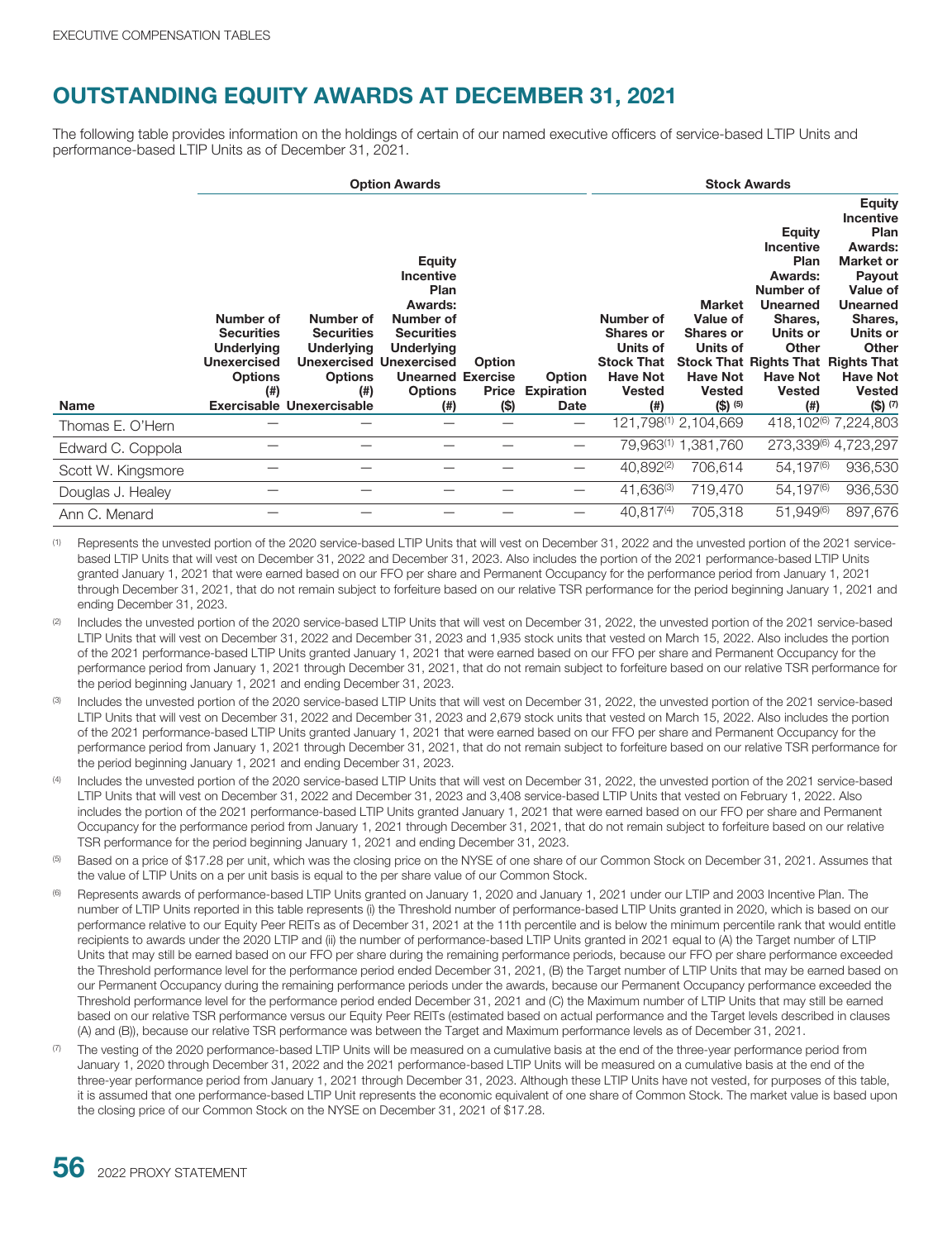## **OPTION EXERCISES AND STOCK VESTED—FISCAL 2021**

The following table presents information regarding the vesting of LTIP Units and stock units during 2021 that were previously granted to certain of our named executive officers.

|                           | <b>Option Awards</b>                                                      |                                              |                                                                   | <b>Stock Awards</b>                              |
|---------------------------|---------------------------------------------------------------------------|----------------------------------------------|-------------------------------------------------------------------|--------------------------------------------------|
| <b>Name</b>               | Number of<br><b>Shares</b><br><b>Acquired</b><br>on Exercise<br>$^{(ii)}$ | <b>Value Realized</b><br>on Exercise<br>(\$) | Number of<br><b>Shares</b><br>Acquired<br>on Vesting<br>$(4)$ (1) | <b>Value Realized</b><br>on Vesting<br>$(5)$ (1) |
| Thomas E. O'Hern          |                                                                           |                                              | 61,420                                                            | 1,061,338                                        |
| <b>Edward C. Coppola</b>  |                                                                           |                                              | 41,505                                                            | 717,206                                          |
| <b>Scott W. Kingsmore</b> |                                                                           |                                              | 24.825(2)                                                         | 420,662                                          |
| Douglas J. Healey         |                                                                           |                                              | $26,668^{(3)}$                                                    | 447,801                                          |
| Ann C. Menard             |                                                                           |                                              | 23,267                                                            | 390,910                                          |

(1) This number includes (a) the vesting of stock units for Messrs. Kingsmore and Healey and (b) the vesting of service-based LTIP Units on December 31, 2021. An individual, upon the vesting of an equity award, does not receive cash equal to the amount contained in the Value Realized on Vesting column of this table. Instead, the amounts contained in the Value Realized on Vesting column reflect the market value of our Common Stock on the applicable vesting date. For purposes of this table, it is assumed one LTIP Unit represents the economic equivalent of one share of Common Stock. The LTIP Units do not realize their full economic value until certain conditions are met, as described on pages 54-55 of this Proxy Statement.

- (2) This number represents the vesting of 22,081 service-based LTIP Units and 2,744 stock units.
- <sup>(3)</sup> This number represents the vesting of 22,370 service-based LTIP Units and 4,298 stock units.

### **NONQUALIFIED DEFERRED COMPENSATION—FISCAL 2021**

Certain of our named executive officers participate or participated in our 2005 Deferred Compensation Plan for Senior Executives, which was amended and restated as our 2013 Deferred Compensation Plan, effective January 1, 2013, referred to as our "Deferred Compensation Plan," which also includes certain amounts deferred prior to 2005 under a predecessor plan. The following table provides information with respect to our named executive officers for the Deferred Compensation Plan for the fiscal year 2021.

| Name                      | <b>Executive</b><br><b>Contributions</b><br>in 2021<br>$(S)$ (1) | Registrant<br><b>Contributions</b><br>in 2021<br>$(S)$ (2) | Aggregate<br><b>Earnings</b><br>in 2021<br>$(S)$ (3) | Aggregate<br>Withdrawals/<br><b>Distributions</b><br>during 2021<br>(S) | Aggregate<br><b>Balance at</b><br>12/31/2021<br>$($ \$) $(4)$ |
|---------------------------|------------------------------------------------------------------|------------------------------------------------------------|------------------------------------------------------|-------------------------------------------------------------------------|---------------------------------------------------------------|
| Thomas E. O'Hern          | 165.538                                                          | 24.831                                                     | 715.101                                              |                                                                         | 5,893,612                                                     |
| <b>Edward C. Coppola</b>  |                                                                  |                                                            | 70.227                                               |                                                                         | 823,096                                                       |
| <b>Scott W. Kingsmore</b> | 175,000                                                          | 26,250                                                     | 443.022                                              | (132, 675)                                                              | 4,752,716                                                     |
| Douglas J. Healey         |                                                                  |                                                            |                                                      |                                                                         |                                                               |
| Ann C. Menard             | 46,875                                                           | 7.031                                                      | 39,859                                               |                                                                         | 437.125                                                       |

(1) The amounts in this column are included in the "Salary" column of the Summary Compensation Table.

(2) Our Company's contributions to the Deferred Compensation Plan are included in the "All Other Compensation" column of the Summary Compensation Table.

(3) None of the earnings set forth in this column are considered above-market or preferential as determined under SEC rules, and, therefore, none of such amounts are reflected in the Summary Compensation Table.

The balances shown represent compensation already reported in the Summary Compensation Table in this and prior-year proxy statements, except for any earnings that were not above-market or preferential as determined under SEC rules.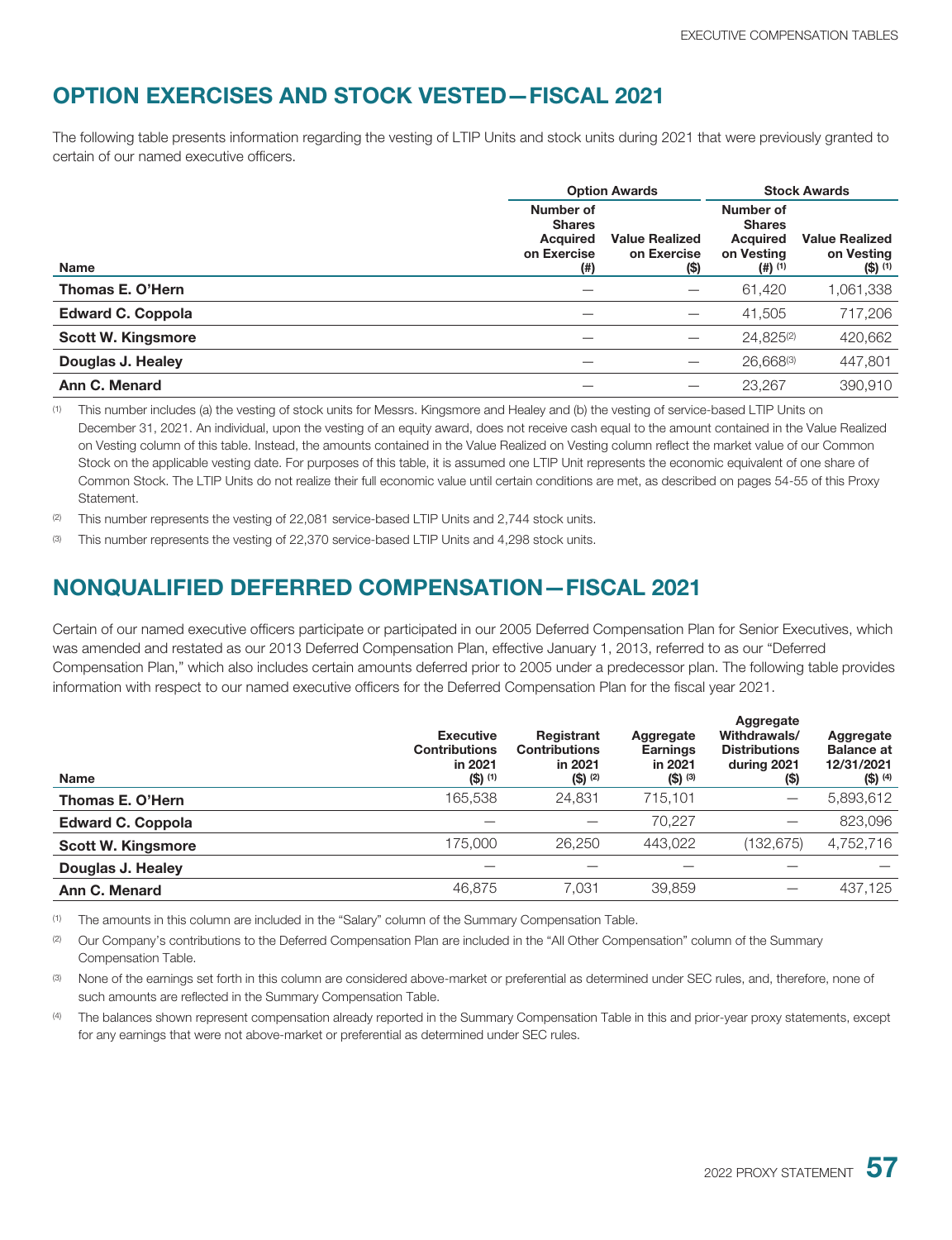### **Description of Our Deferred Compensation Plan**

As of December 31, 2021, Messrs. O'Hern, Coppola and Kingsmore and Ms. Menard had account balances under our Deferred Compensation Plan. Under the Deferred Compensation Plan, our key executives who satisfy certain eligibility requirements may make annual irrevocable elections to defer a specified portion of their base salary and bonus to be earned during the following calendar year. Deferral of amounts earned in 2021 by participants were limited to 85% of base salary and 85% of bonus. Our Company will credit an amount equal to the compensation deferred by a participant to that participant's deferral account under the Deferred Compensation Plan. In addition, our Company may credit matching amounts to an account established for each participant in an amount equal to a percentage, established by our Company in its sole discretion prior to the beginning of the plan year, of the amount of compensation deferred by each participant under the Deferred Compensation Plan. For 2021, our Company matched 15% of the amount of salary and bonus deferred by a participant up to a limit of 3% of the participant's total salary and bonus.

Account balances under the Deferred Compensation Plan will be credited with income, gains and losses based on the performance of investment funds selected by the participant from a list of funds designated by our Company. The amounts credited to participants' deferred accounts and Company matching accounts are at all times 100% vested. Participants will be eligible to receive distributions of the amounts credited to their accounts, at up to six different times that they may specify, in a lump sum or installments pursuant to elections made under the rules of the Deferred Compensation Plan. Changes to these elections may be made under limited circumstances. Under the Deferred Compensation Plan, key employees who have elected a payment at termination of employment must generally wait six months after termination, other than as a result of death, to receive a distribution. Our Company is contributing assets to a trust, which assets remain subject to the claims of our Company's general creditors, to provide a source of funds for payment of our Company's obligations under the Deferred Compensation Plan. Employees who are eligible to participate in the Deferred Compensation Plan may also be eligible for life insurance coverage in an amount equal to two times their annual salaries.

## **Potential Payments Upon Termination or Change in Control**

The following section describes potential payments and benefits to our named executive officers under our current compensation and benefit plans and arrangements had a termination of employment or a change in control of our Company occurred on December 31, 2021.

On November 2, 2017, we adopted the Change in Control Severance Pay Plan for Senior Executives (the "Severance Plan") which provide for the payment and benefits set forth below upon a qualifying termination of employment following a change in control. In addition, our 2003 Incentive Plan contains provisions regarding the acceleration of vesting and modification of equity awards. The Compensation Committee is authorized to accelerate the vesting of and modify outstanding awards as well as authorize discretionary severance payments to our named executive officers upon termination.

Regardless of the manner in which a named executive officer's employment terminates, they are entitled to receive all accrued, vested or earned but deferred compensation and benefits during their term of employment. The information below sets forth the additional payments and/or benefits to our named executive officers under the specified circumstances.

#### **Change in Control Severance Pay Plans**

Under the Severance Plan, in the event that the employment of any of the named executive officers is terminated by us other than for "cause" (as defined in the Severance Plan) or due to the executive's death or "total disability" (as defined in the Severance Plan) or by the executive for "good reason" (as defined in the Severance Plan), in each case upon or within 24 months following a change in control, the named executive officer will be entitled to the following: (i) a lump sum payment equal to three times the sum of (A) the higher of the executive's annual base salary as of the date of termination or the date of the change in control and (B) the average annual incentive bonus award to the executive in respect of the immediately preceding three fiscal years, (ii) a pro-rated portion of the executive's target annual incentive bonus for the year of termination, payable in a lump sum, outplacement services pursuant to our Company's outplacement services plan for a period of twelve months following termination and (iii) a lump sum payment equal to the product of (A) the total amount of COBRA continuation monthly premium rate that would have otherwise been payable by the executive for COBRA continuation for medical, vision and dental coverage for the executive and his eligible dependents and (B) 36. The Severance Plans do not provide for an excise tax gross-up payment to any eligible participant. Instead, if any payment by our Company would subject an executive to the excise tax under Section 4999 of the Code, such payments shall be reduced or the full amount of such payments shall be made, whichever leaves the executive in the best net after-tax position. Receipt of the payments and benefits set forth above is subject to the execution and effectiveness of a general release of claims in favor of our Company and its affiliates.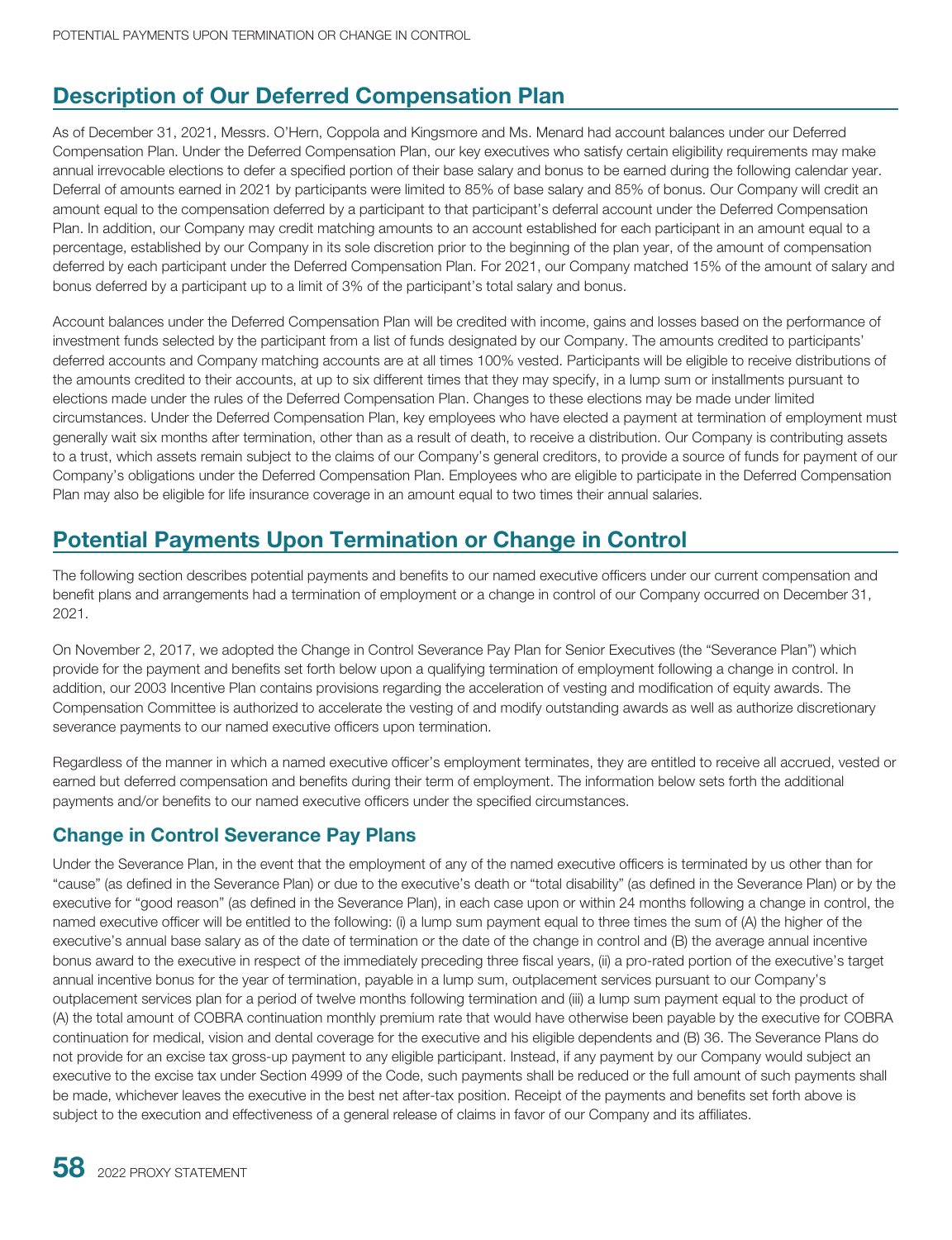#### **Employment Agreement with Mr. O'Hern**

Our Company extended its Employment Agreement with Mr. O'Hern on June 8, 2021 which provides for certain benefits upon a qualifying termination of employment, which are described above in the Compensation Discussion and Analysis under "Employment Agreement with Mr. O'Hern."

### **Treatment of Equity Awards Upon Termination or Change in Control**

#### **Upon a Termination of Employment by our Company for Cause**

If a named executive officer's employment is terminated with cause, the executive will forfeit all unvested equity awards as of the termination date.

#### **Upon a Termination of Employment by our Company Without Cause**

If a named executive officer's employment is terminated for any reason, other than (i) by death, disability, resignation or retirement of such officer or (ii) by termination with cause,

- except as provided below, the executive's equity awards that have not vested as of such termination date will be forfeited,
- the executive will have three months (or such other period in the Compensation Committee's discretion) from the termination date to exercise vested options and SARs, subject to specified limitations,
- the executive's unvested performance-based LTI Units will be eligible to vest in accordance with the partial service factor under the award agreement and based on performance through the executive's termination date (this will also occur if the executive terminates the executive's employment for good reason), and
- the executive's unvested service-based LTI Units will vest in accordance with the partial service factor under the award agreement (this will also occur if the executive terminates the executive's employment for good reason).

#### **Upon Resignation by the Named Executive Officer**

In the event of the resignation of a named executive officer for good reason,

- the executive's equity awards that have not vested as of such qualified termination date will receive a partial service factor, and
- the executive will have three months (or such other period in the Compensation Committee's discretion) from the termination date to exercise vested options and SARs, subject to specified limitations.

#### **Upon Retirement**

In the event of the retirement of a named executive officer,

- under our current retirement policy and except as provided below, all outstanding equity awards will continue to vest in accordance with the vesting schedule originally set forth in the executive's award agreement provided the named executive officer retires at age 55 or older, has at least ten years of service with our Company and has not been directly or indirectly employed by a competitor at any time after the executive's retirement,
- if a named executive officer does not meet the requirements for retirement under our current retirement policy, and the Compensation Committee does not otherwise provide,
	- the executive's equity awards that have not vested as of the executive's retirement date will be forfeited,
	- the executive will have twelve months from the executive's retirement date to exercise vested options and SARs, subject to specified limitations, and
	- all unvested performance-based and service-based LTI Units will receive a partial service factor.

#### **Upon Death or Disability**

In the event of death or disability of a named executive officer while employed,

• the executive's benefits under our long-term disability plan or payments under our life insurance plan(s), as appropriate, will be distributed,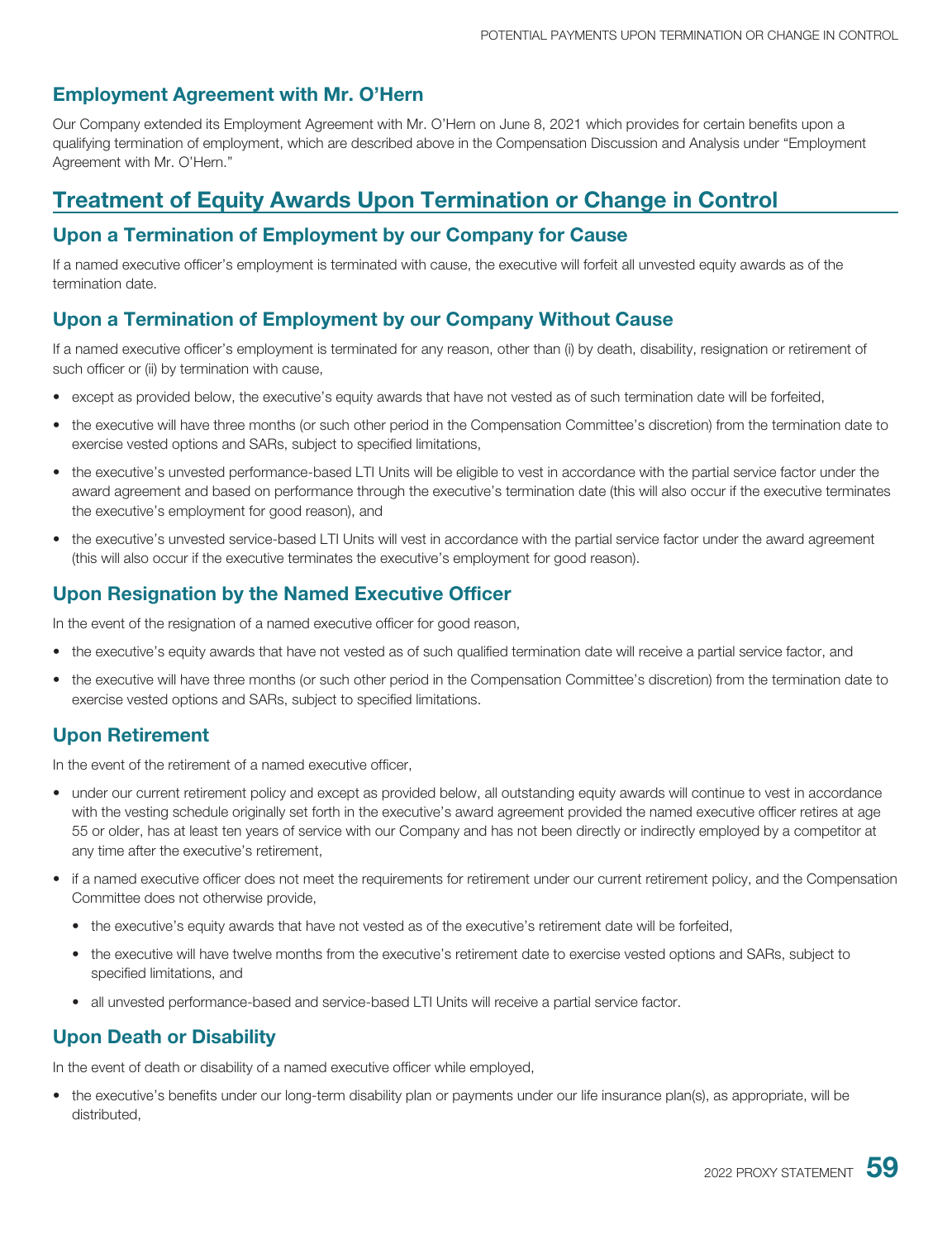- except as provided below, the executive's unvested equity awards will immediately vest,
- the executive's unvested performance-based LTI Units will be eligible to vest based on performance through the executive's date of death or disability, and
- the executive's vested stock options or SARs may be exercised for twelve months after the date of the executive's disability or death.

### **Termination/Change in Control Payments Table**

The following table provides the potential payments and benefits to the named executive officers, upon termination of employment or a change in control, assuming such event occurred on December 31, 2021. These numbers do not reflect the actual amounts that may be paid to such persons, which will only be known at the time that they become eligible for payment and will only be payable if the specified event occurs.

#### **Items Not Reflected in Table**

The following items are not reflected in the table set forth below:

- Accrued salary, bonus and personal time.
- Costs of COBRA or any other mandated governmental assistance program to former employees.
- Welfare benefits, including life insurance, provided to all salaried employees.
- Amounts outstanding under our 401(k) plan or any deferred compensation plan. There are no special or enhanced benefits under these plans for our named executive officers, and all of such participating officers are fully vested in these plans. See "Nonqualified Deferred Compensation – Fiscal 2021" table above.

#### **Other Notes Applicable to the Table**

- For the accelerated vesting of the unvested service-based LTIP Units, the table reflects the intrinsic value of such acceleration. The value for each unvested LTIP Unit is \$17.28, which represents the closing price of our Common Stock on the NYSE on December 31, 2021.
- Life insurance amounts only reflect policies paid for by our Company and in effect on December 31, 2021.
- The table assumes that a "disability" is of a long-term nature, which triggers vesting of unvested equity awards and the accelerated vesting determination of any unvested performance-based LTIP Units.
- Mr. Coppola also has death benefit coverage under a split-dollar life insurance policy. No premiums have been paid by our Company under this policy since July 30, 2002. At the time of his death, the total premiums our Company previously paid for the policy will be recovered and the remaining death benefits will be paid to his designated beneficiaries.
- The "Termination without cause" and "Change in control/Termination" rows in the following table include a termination by our Company without cause and a termination for good reason by the named executive officer.
- The amounts shown are only estimates of the amounts that would be payable to the executives upon termination of employment and do not reflect tax positions we may take or the accounting treatment of such payments. Actual amounts to be paid can only be determined at the time of separation.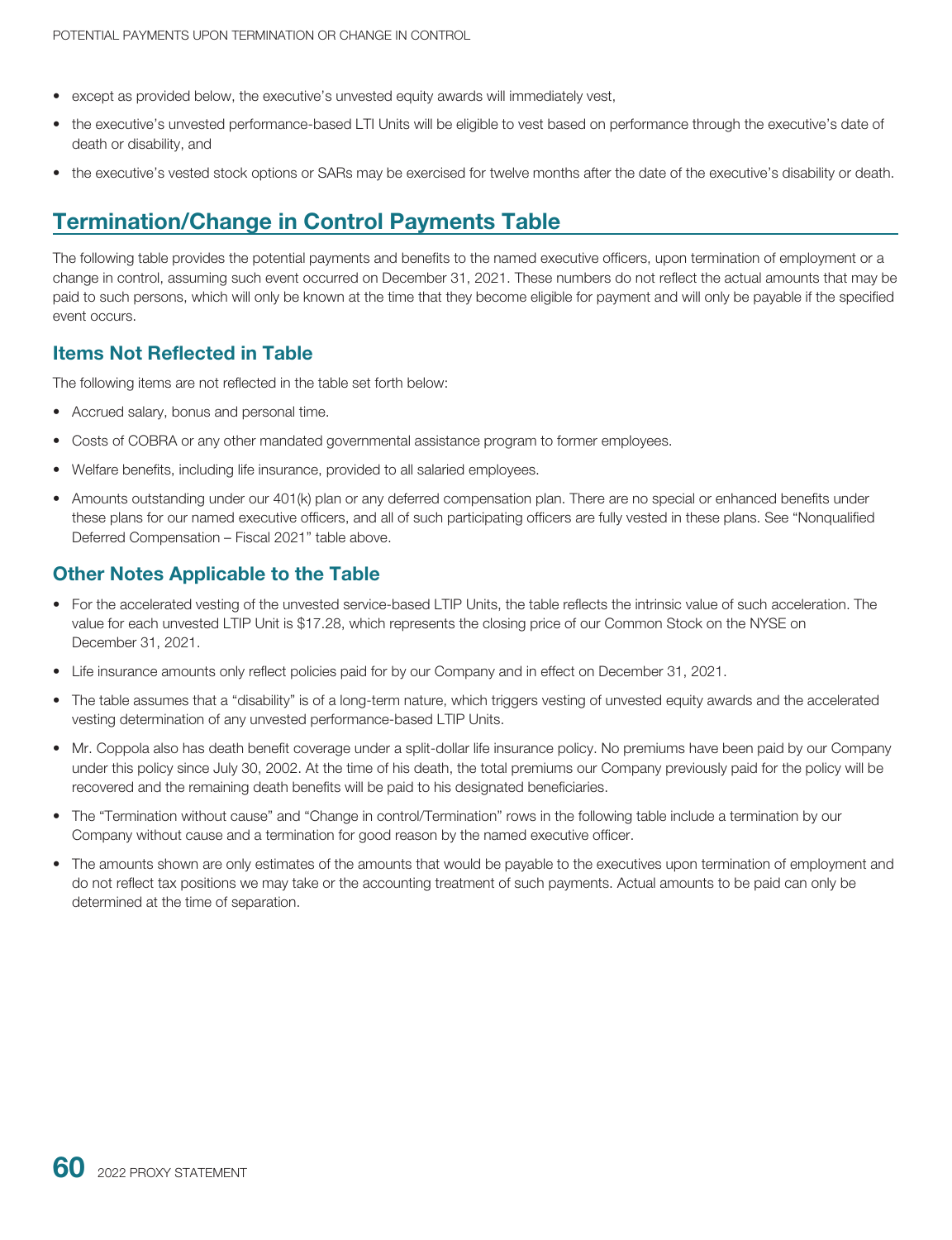## **TERMINATION/CHANGE IN CONTROL PAYMENTS**

| $($ \$)<br>( \$)<br>$($ \$)<br>(\$)<br>Thomas E. O'Hern<br>Termination with cause<br>1,535,570(2)<br>7,562,455<br>101,781(5)<br>9,199,806<br>Termination without cause<br>Resignation<br>1,535,570(3)<br>1,535,570<br>Retirement<br>3,235,570<br>1,535,570(3)<br>1,700,000<br>Death<br>(1)<br>1,535,570(3)<br>1,535,570<br>Disability<br>16,714,153<br>9,156,000<br>101,781(5)<br>7,456,372(6)<br>Change in control/Termination<br><b>Edward C. Coppola</b><br>Termination with cause<br>1,002,361(2)<br>Termination without cause<br>Resignation<br>1,002,361(3)<br>Retirement<br>1,002,361(3)<br>1,600,000<br>Death<br>(1)<br>1,002,361(3)<br>Disability<br>7,902,001<br>83,976(5)<br>4,949,562(6)<br>Change in control/Termination<br><b>Scott W. Kingsmore</b><br>Termination with cause<br>626,521(4)<br>Termination without cause<br>Resignation<br>Retirement<br>626,521(4)<br>1,000,000<br>Death<br>(1)<br>626,521(4)<br>Disability<br>3,473,687<br>67,374(5)<br>1,459,814(7)<br>Change in control/Termination<br>Douglas J. Healey<br>Termination with cause<br>639,377(4)<br>Termination without cause<br>Resignation<br>639,377(4)<br>Retirement<br>639,377(4)<br>1,000,000<br>1,639,377<br>Death<br>(1)<br>639,377(4)<br>639,377<br>Disability<br>26,214(5)<br>5,333,260<br>3,834,375<br>1,472,670(7)<br>Change in control/Termination<br>Ann C. Menard<br>Termination with cause<br>625,225(4)<br>625,225<br>Termination without cause<br>Resignation<br>625,225<br>625,225(4)<br>Retirement<br>625,225(4)<br>1,000,000<br>1,625,225<br>Death<br>(1)<br>625,225(4)<br>625,225<br>Disability<br>4,227,500<br>48,288(5)<br>1,458,518(6)<br>5,734,306<br>Change in control/Termination<br>$\qquad \qquad -$ | Cash<br><b>Severance</b> | <b>Miscellaneous</b><br><b>Benefits</b> | <b>Awards</b> | Life<br><b>Insurance</b><br><b>Proceeds</b> | <b>Total</b> |
|-----------------------------------------------------------------------------------------------------------------------------------------------------------------------------------------------------------------------------------------------------------------------------------------------------------------------------------------------------------------------------------------------------------------------------------------------------------------------------------------------------------------------------------------------------------------------------------------------------------------------------------------------------------------------------------------------------------------------------------------------------------------------------------------------------------------------------------------------------------------------------------------------------------------------------------------------------------------------------------------------------------------------------------------------------------------------------------------------------------------------------------------------------------------------------------------------------------------------------------------------------------------------------------------------------------------------------------------------------------------------------------------------------------------------------------------------------------------------------------------------------------------------------------------------------------------------------------------------------------------------------------------------------------------------------------------------------------------------|--------------------------|-----------------------------------------|---------------|---------------------------------------------|--------------|
|                                                                                                                                                                                                                                                                                                                                                                                                                                                                                                                                                                                                                                                                                                                                                                                                                                                                                                                                                                                                                                                                                                                                                                                                                                                                                                                                                                                                                                                                                                                                                                                                                                                                                                                       |                          |                                         |               |                                             | ( \$)        |
|                                                                                                                                                                                                                                                                                                                                                                                                                                                                                                                                                                                                                                                                                                                                                                                                                                                                                                                                                                                                                                                                                                                                                                                                                                                                                                                                                                                                                                                                                                                                                                                                                                                                                                                       |                          |                                         |               |                                             |              |
|                                                                                                                                                                                                                                                                                                                                                                                                                                                                                                                                                                                                                                                                                                                                                                                                                                                                                                                                                                                                                                                                                                                                                                                                                                                                                                                                                                                                                                                                                                                                                                                                                                                                                                                       |                          |                                         |               |                                             |              |
|                                                                                                                                                                                                                                                                                                                                                                                                                                                                                                                                                                                                                                                                                                                                                                                                                                                                                                                                                                                                                                                                                                                                                                                                                                                                                                                                                                                                                                                                                                                                                                                                                                                                                                                       |                          |                                         |               |                                             |              |
|                                                                                                                                                                                                                                                                                                                                                                                                                                                                                                                                                                                                                                                                                                                                                                                                                                                                                                                                                                                                                                                                                                                                                                                                                                                                                                                                                                                                                                                                                                                                                                                                                                                                                                                       |                          |                                         |               |                                             |              |
|                                                                                                                                                                                                                                                                                                                                                                                                                                                                                                                                                                                                                                                                                                                                                                                                                                                                                                                                                                                                                                                                                                                                                                                                                                                                                                                                                                                                                                                                                                                                                                                                                                                                                                                       |                          |                                         |               |                                             |              |
|                                                                                                                                                                                                                                                                                                                                                                                                                                                                                                                                                                                                                                                                                                                                                                                                                                                                                                                                                                                                                                                                                                                                                                                                                                                                                                                                                                                                                                                                                                                                                                                                                                                                                                                       |                          |                                         |               |                                             |              |
|                                                                                                                                                                                                                                                                                                                                                                                                                                                                                                                                                                                                                                                                                                                                                                                                                                                                                                                                                                                                                                                                                                                                                                                                                                                                                                                                                                                                                                                                                                                                                                                                                                                                                                                       |                          |                                         |               |                                             |              |
|                                                                                                                                                                                                                                                                                                                                                                                                                                                                                                                                                                                                                                                                                                                                                                                                                                                                                                                                                                                                                                                                                                                                                                                                                                                                                                                                                                                                                                                                                                                                                                                                                                                                                                                       |                          |                                         |               |                                             |              |
|                                                                                                                                                                                                                                                                                                                                                                                                                                                                                                                                                                                                                                                                                                                                                                                                                                                                                                                                                                                                                                                                                                                                                                                                                                                                                                                                                                                                                                                                                                                                                                                                                                                                                                                       |                          |                                         |               |                                             |              |
|                                                                                                                                                                                                                                                                                                                                                                                                                                                                                                                                                                                                                                                                                                                                                                                                                                                                                                                                                                                                                                                                                                                                                                                                                                                                                                                                                                                                                                                                                                                                                                                                                                                                                                                       |                          |                                         |               |                                             |              |
|                                                                                                                                                                                                                                                                                                                                                                                                                                                                                                                                                                                                                                                                                                                                                                                                                                                                                                                                                                                                                                                                                                                                                                                                                                                                                                                                                                                                                                                                                                                                                                                                                                                                                                                       |                          |                                         |               |                                             | 1,002,361    |
|                                                                                                                                                                                                                                                                                                                                                                                                                                                                                                                                                                                                                                                                                                                                                                                                                                                                                                                                                                                                                                                                                                                                                                                                                                                                                                                                                                                                                                                                                                                                                                                                                                                                                                                       |                          |                                         |               |                                             |              |
|                                                                                                                                                                                                                                                                                                                                                                                                                                                                                                                                                                                                                                                                                                                                                                                                                                                                                                                                                                                                                                                                                                                                                                                                                                                                                                                                                                                                                                                                                                                                                                                                                                                                                                                       |                          |                                         |               |                                             | 1,002,361    |
|                                                                                                                                                                                                                                                                                                                                                                                                                                                                                                                                                                                                                                                                                                                                                                                                                                                                                                                                                                                                                                                                                                                                                                                                                                                                                                                                                                                                                                                                                                                                                                                                                                                                                                                       |                          |                                         |               |                                             | 2,602,361    |
|                                                                                                                                                                                                                                                                                                                                                                                                                                                                                                                                                                                                                                                                                                                                                                                                                                                                                                                                                                                                                                                                                                                                                                                                                                                                                                                                                                                                                                                                                                                                                                                                                                                                                                                       |                          |                                         |               |                                             | 1,002,361    |
|                                                                                                                                                                                                                                                                                                                                                                                                                                                                                                                                                                                                                                                                                                                                                                                                                                                                                                                                                                                                                                                                                                                                                                                                                                                                                                                                                                                                                                                                                                                                                                                                                                                                                                                       |                          |                                         |               |                                             | 12,935,539   |
|                                                                                                                                                                                                                                                                                                                                                                                                                                                                                                                                                                                                                                                                                                                                                                                                                                                                                                                                                                                                                                                                                                                                                                                                                                                                                                                                                                                                                                                                                                                                                                                                                                                                                                                       |                          |                                         |               |                                             |              |
|                                                                                                                                                                                                                                                                                                                                                                                                                                                                                                                                                                                                                                                                                                                                                                                                                                                                                                                                                                                                                                                                                                                                                                                                                                                                                                                                                                                                                                                                                                                                                                                                                                                                                                                       |                          |                                         |               |                                             |              |
|                                                                                                                                                                                                                                                                                                                                                                                                                                                                                                                                                                                                                                                                                                                                                                                                                                                                                                                                                                                                                                                                                                                                                                                                                                                                                                                                                                                                                                                                                                                                                                                                                                                                                                                       |                          |                                         |               |                                             | 626,521      |
|                                                                                                                                                                                                                                                                                                                                                                                                                                                                                                                                                                                                                                                                                                                                                                                                                                                                                                                                                                                                                                                                                                                                                                                                                                                                                                                                                                                                                                                                                                                                                                                                                                                                                                                       |                          |                                         |               |                                             |              |
|                                                                                                                                                                                                                                                                                                                                                                                                                                                                                                                                                                                                                                                                                                                                                                                                                                                                                                                                                                                                                                                                                                                                                                                                                                                                                                                                                                                                                                                                                                                                                                                                                                                                                                                       |                          |                                         |               |                                             |              |
|                                                                                                                                                                                                                                                                                                                                                                                                                                                                                                                                                                                                                                                                                                                                                                                                                                                                                                                                                                                                                                                                                                                                                                                                                                                                                                                                                                                                                                                                                                                                                                                                                                                                                                                       |                          |                                         |               |                                             | 1,626,521    |
|                                                                                                                                                                                                                                                                                                                                                                                                                                                                                                                                                                                                                                                                                                                                                                                                                                                                                                                                                                                                                                                                                                                                                                                                                                                                                                                                                                                                                                                                                                                                                                                                                                                                                                                       |                          |                                         |               |                                             | 626,521      |
|                                                                                                                                                                                                                                                                                                                                                                                                                                                                                                                                                                                                                                                                                                                                                                                                                                                                                                                                                                                                                                                                                                                                                                                                                                                                                                                                                                                                                                                                                                                                                                                                                                                                                                                       |                          |                                         |               |                                             | 5,000,875    |
|                                                                                                                                                                                                                                                                                                                                                                                                                                                                                                                                                                                                                                                                                                                                                                                                                                                                                                                                                                                                                                                                                                                                                                                                                                                                                                                                                                                                                                                                                                                                                                                                                                                                                                                       |                          |                                         |               |                                             |              |
|                                                                                                                                                                                                                                                                                                                                                                                                                                                                                                                                                                                                                                                                                                                                                                                                                                                                                                                                                                                                                                                                                                                                                                                                                                                                                                                                                                                                                                                                                                                                                                                                                                                                                                                       |                          |                                         |               |                                             |              |
|                                                                                                                                                                                                                                                                                                                                                                                                                                                                                                                                                                                                                                                                                                                                                                                                                                                                                                                                                                                                                                                                                                                                                                                                                                                                                                                                                                                                                                                                                                                                                                                                                                                                                                                       |                          |                                         |               |                                             | 639,377      |
|                                                                                                                                                                                                                                                                                                                                                                                                                                                                                                                                                                                                                                                                                                                                                                                                                                                                                                                                                                                                                                                                                                                                                                                                                                                                                                                                                                                                                                                                                                                                                                                                                                                                                                                       |                          |                                         |               |                                             |              |
|                                                                                                                                                                                                                                                                                                                                                                                                                                                                                                                                                                                                                                                                                                                                                                                                                                                                                                                                                                                                                                                                                                                                                                                                                                                                                                                                                                                                                                                                                                                                                                                                                                                                                                                       |                          |                                         |               |                                             | 639,377      |
|                                                                                                                                                                                                                                                                                                                                                                                                                                                                                                                                                                                                                                                                                                                                                                                                                                                                                                                                                                                                                                                                                                                                                                                                                                                                                                                                                                                                                                                                                                                                                                                                                                                                                                                       |                          |                                         |               |                                             |              |
|                                                                                                                                                                                                                                                                                                                                                                                                                                                                                                                                                                                                                                                                                                                                                                                                                                                                                                                                                                                                                                                                                                                                                                                                                                                                                                                                                                                                                                                                                                                                                                                                                                                                                                                       |                          |                                         |               |                                             |              |
|                                                                                                                                                                                                                                                                                                                                                                                                                                                                                                                                                                                                                                                                                                                                                                                                                                                                                                                                                                                                                                                                                                                                                                                                                                                                                                                                                                                                                                                                                                                                                                                                                                                                                                                       |                          |                                         |               |                                             |              |
|                                                                                                                                                                                                                                                                                                                                                                                                                                                                                                                                                                                                                                                                                                                                                                                                                                                                                                                                                                                                                                                                                                                                                                                                                                                                                                                                                                                                                                                                                                                                                                                                                                                                                                                       |                          |                                         |               |                                             |              |
|                                                                                                                                                                                                                                                                                                                                                                                                                                                                                                                                                                                                                                                                                                                                                                                                                                                                                                                                                                                                                                                                                                                                                                                                                                                                                                                                                                                                                                                                                                                                                                                                                                                                                                                       |                          |                                         |               |                                             |              |
|                                                                                                                                                                                                                                                                                                                                                                                                                                                                                                                                                                                                                                                                                                                                                                                                                                                                                                                                                                                                                                                                                                                                                                                                                                                                                                                                                                                                                                                                                                                                                                                                                                                                                                                       |                          |                                         |               |                                             |              |
|                                                                                                                                                                                                                                                                                                                                                                                                                                                                                                                                                                                                                                                                                                                                                                                                                                                                                                                                                                                                                                                                                                                                                                                                                                                                                                                                                                                                                                                                                                                                                                                                                                                                                                                       |                          |                                         |               |                                             |              |
|                                                                                                                                                                                                                                                                                                                                                                                                                                                                                                                                                                                                                                                                                                                                                                                                                                                                                                                                                                                                                                                                                                                                                                                                                                                                                                                                                                                                                                                                                                                                                                                                                                                                                                                       |                          |                                         |               |                                             |              |
|                                                                                                                                                                                                                                                                                                                                                                                                                                                                                                                                                                                                                                                                                                                                                                                                                                                                                                                                                                                                                                                                                                                                                                                                                                                                                                                                                                                                                                                                                                                                                                                                                                                                                                                       |                          |                                         |               |                                             |              |
|                                                                                                                                                                                                                                                                                                                                                                                                                                                                                                                                                                                                                                                                                                                                                                                                                                                                                                                                                                                                                                                                                                                                                                                                                                                                                                                                                                                                                                                                                                                                                                                                                                                                                                                       |                          |                                         |               |                                             |              |
|                                                                                                                                                                                                                                                                                                                                                                                                                                                                                                                                                                                                                                                                                                                                                                                                                                                                                                                                                                                                                                                                                                                                                                                                                                                                                                                                                                                                                                                                                                                                                                                                                                                                                                                       |                          |                                         |               |                                             |              |

(1) Upon disability, the executive officer will generally receive up to \$25,000 monthly until his return to employment.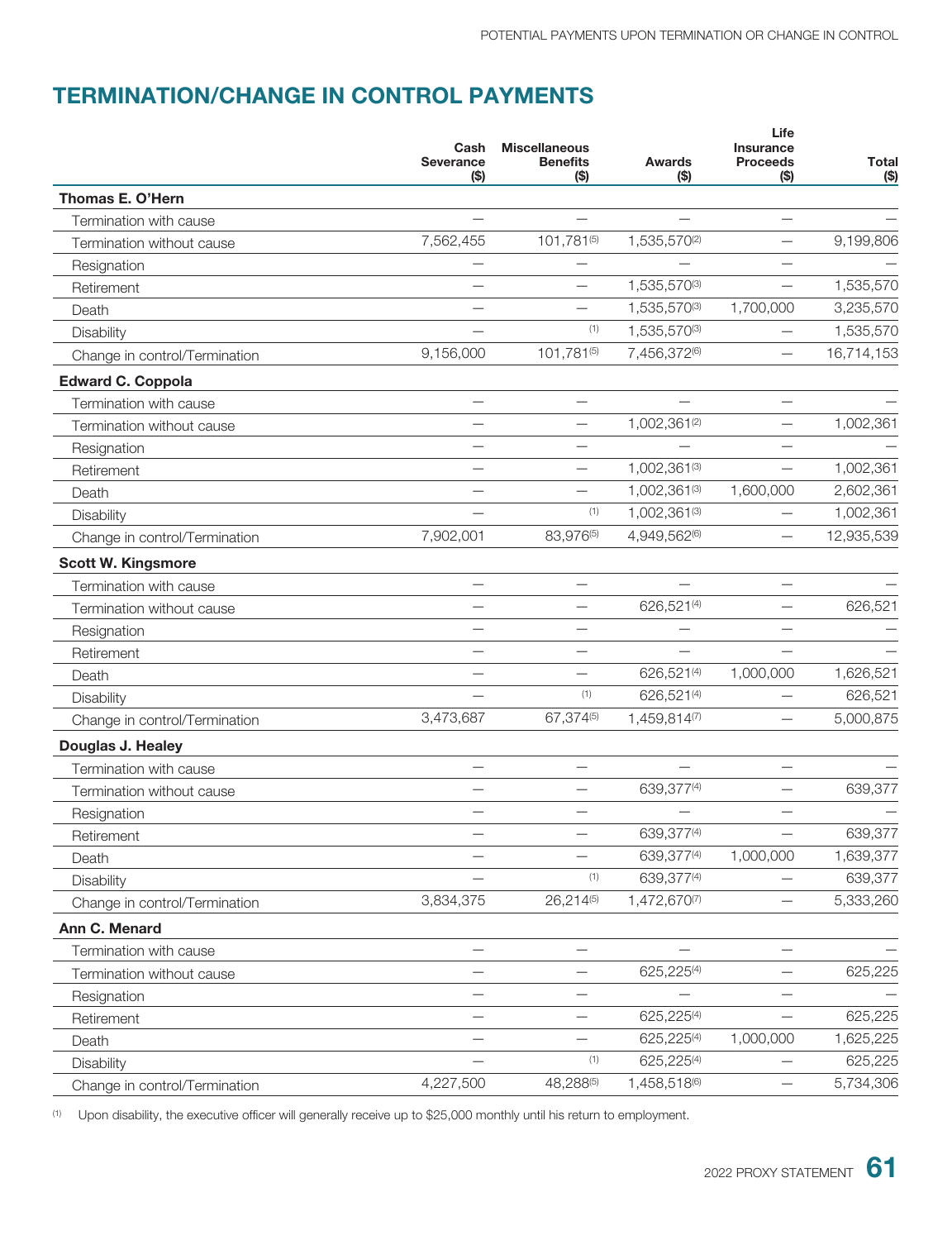- (2) Amount reflects the vesting of service-based LTIP Units. The executive officer's unvested service-based LTIP Units will continue to vest in accordance with the vesting schedule upon a termination without cause or if the executive officer terminates his employment for good reason.
- (3) Amount reflects the vesting of service-based LTIP Units.
- (4) Amount represents the vesting of service-based LTIP Units and restricted stock units. The executive officer's unvested equity will continue to vest in accordance with the vesting schedule upon a termination without cause or if the executive officer terminates his or her employment for good reason.
- (5) Amount represents the estimated value of continuing welfare benefits for 36 months after December 31, 2021.
- <sup>(6)</sup> Amount reflects the vesting of service-based LTIP Units and the value of 2021 performance-based LTIP Units for which performance would have been deemed to have been achieved at target levels upon a change in control and for which vesting would have accelerated upon termination.
- (7) Amount reflects the vesting of service-based LTIP Units, restricted stock units and the value of 2021 performance-based LTIP Units for which performance would have been deemed to have been achieved at target levels upon a change in control and for which vesting would have accelerated upon termination.

# **CEO COMPENSATION PAY RATIO**

In August 2015, pursuant to a mandate of the Dodd-Frank Wall Street Reform and Consumer Protection Act (the "Dodd-Frank Act"), the SEC adopted a rule requiring annual disclosure of the ratio of the median employee's annual total compensation to the total annual compensation of the CEO. We believe that executive pay should be internally consistent and equitable to motivate our employees to create stockholder value. The annual total compensation for 2021 for Mr. O'Hern, who became our CEO on January 1, 2019, was \$8,246,379 as reported under the heading "Summary Compensation Table." Our median employee's total compensation for 2021 was \$92,618. As a result, we estimate that Mr. O'Hern's 2021 total compensation was approximately 89 times that of our median employee.

Our CEO to median employee pay ratio was calculated in accordance with Item 402(u) of Regulation S-K. We identified the median employee by examining 2021 total compensation consisting of base salary, annual bonus amounts, stock-based compensation (based on the grant date fair value of awards during 2021) and other incentive payments for all full-time, part-time, seasonal and hourly employees who were employed by our Company on December 31, 2021, other than our CEO. After identifying the median employee based on 2021 total compensation, we calculated annual total compensation for such employee using the same methodology we use for our named executive officers as set forth in the "Total" column in the Summary Compensation Table.

The pay ratio reported above is a reasonable estimate calculated in a manner consistent with SEC rules, based on our internal records and the methodology described above. The SEC rules for identifying the median compensated employee allow companies to adopt a variety of methodologies, to apply certain exclusions and to make reasonable estimates and assumptions that reflect their employee populations and compensation practices. Accordingly, the pay ratio reported by other companies may not be comparable to the pay ratio reported above, as other companies have different employee populations and compensation practices and may use different methodologies, exclusions, estimates and assumptions in calculating their own pay ratios.

# **EQUITY COMPENSATION PLAN INFORMATION**

Our Company currently maintains two equity compensation plans for the granting of equity awards to directors, officers and employees: our 2003 Incentive Plan and our Director Phantom Stock Plan. Our Company also maintains our Employee Stock Purchase Program ("ESPP"). Except as described in footnote (4) to the table, each of these plans has been approved by our Company's stockholders.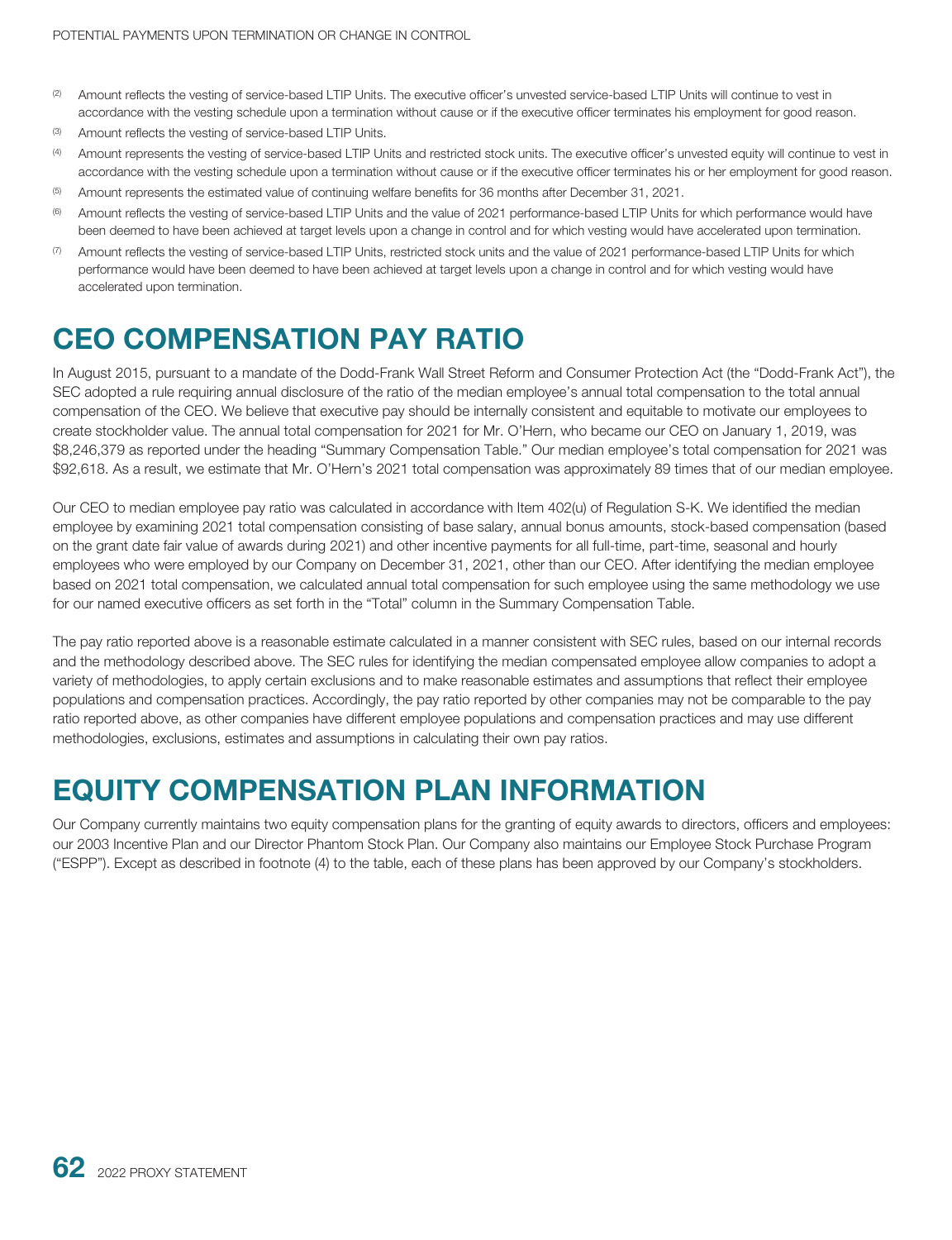The following table sets forth, for each of our Company's equity compensation plans, the number of shares of Common Stock subject to outstanding awards, the weighted-average exercise price of outstanding options, and the number of shares remaining available for future award grants as of December 31, 2021.

| Plan category                                                 | Number of shares of<br><b>Common Stock to be</b><br>issued upon exercise<br>of outstanding<br>options, warrants<br>and rights | Weighted average<br>exercise price of<br>outstanding options<br>warrants and<br>rights <sup>(1)</sup> | Number of shares of Common<br>Stock remaining available for<br>future issuance under equity<br>compensation plans (excluding<br>shares reflected in the first<br>column) |
|---------------------------------------------------------------|-------------------------------------------------------------------------------------------------------------------------------|-------------------------------------------------------------------------------------------------------|--------------------------------------------------------------------------------------------------------------------------------------------------------------------------|
| Equity compensation plans approved by stockholders            | $5.290.044^{(2)}$                                                                                                             | \$54.34                                                                                               | 5,602,193(3)                                                                                                                                                             |
| Equity compensation plans not approved by<br>stockholders (4) | 118,826                                                                                                                       |                                                                                                       | 92,508(5)                                                                                                                                                                |
| Total                                                         | 5,408,870                                                                                                                     | \$54.34                                                                                               | 5,694,701                                                                                                                                                                |

(1) These weighted-average exercise prices do not reflect the shares that will be issued upon the payment of outstanding stock units, OP Units or LTIP Units.

- (2) Includes (a) 37,515 outstanding options with a weighted average exercise price of \$54.34 and a weighted average term to expiration of 4.02 years and (b) 266,505 unvested restricted stock units. Also includes 4,986,024 LTIP Units (of which 1,837,691 were unvested and 3,148,333 were vested) which may be redeemed for shares under our 2003 Incentive Plan. This number of shares is presented before giving effect to the shares that will be purchased under our ESPP for the purchase period ending May 31, 2022.
- <sup>(3)</sup> Of these shares, 5,112,831 were available for options, SARs, restricted stock, stock units, stock bonuses, performance-based awards, dividend equivalent rights and OP Units or other units convertible into or exchangeable for Common Stock under our 2003 Incentive Plan and 489,362 were available for issuance under our ESPP.
- (4) In February 2010, our Board of Directors approved an amendment to our Director Phantom Stock Plan to increase the number of shares of Common Stock that may be issued pursuant to the plan. In accordance with applicable NYSE rules, this share increase was not required to be approved by our stockholders because the shares of Common Stock issued under the plan are issued solely in payment of deferred compensation in accordance with the terms of the plan.
- (5) These shares were available for the issuance of stock units under our Director Phantom Stock Plan. See "Compensation of Non-Employee Directors" of this Proxy Statement for a description of our Director Phantom Stock Plan.

# **COMPENSATION COMMITTEE INTERLOCKS AND INSIDER PARTICIPATION**

Messrs. Brandt, Hirsch and Soboroff and Ms. Stephen each served as a member of the Compensation Committee during 2021. No member of the Compensation Committee is a past or present officer or employee of our Company or had any relationship with us requiring disclosure under SEC rules requiring disclosure of certain transactions with related persons. In addition, none of our executive officers served as a director or a member of a compensation committee (or other committee serving an equivalent function) of any other entity, the executive officer of which served as a director or member of the Compensation Committee during 2021.

# **AUDIT COMMITTEE MATTERS**

The Audit Committee presently is comprised of Ms. Alford (Chair) and Messrs. Alschuler and Soboroff. Ms. Alford was appointed to the Audit Committee on March 29, 2018 and became the Committee's Chair on January 30, 2019. The Audit Committee met eight times in 2021. The principal responsibilities of and functions to be performed by the Audit Committee are established by the Audit Committee charter. The Audit Committee and our Board of Directors amended and restated the Audit Committee charter in April 2019 and such charter complies with the requirements of the Sarbanes-Oxley Act of 2002 and the NYSE listing standards. The Committee reviews and reassesses the adequacy of its charter annually. Our Board of Directors has determined that each Committee member is an independent director as defined by the NYSE listing standards for audit committee members and meets the financial literacy requirements of the NYSE listing standards. Our Board of Directors also has determined that Ms. Alford and Mr. Alschuler are audit committee financial experts as defined by the Exchange Act. (See "The Board of Directors and its Committees—Director Independence" and "—Committee Charters.")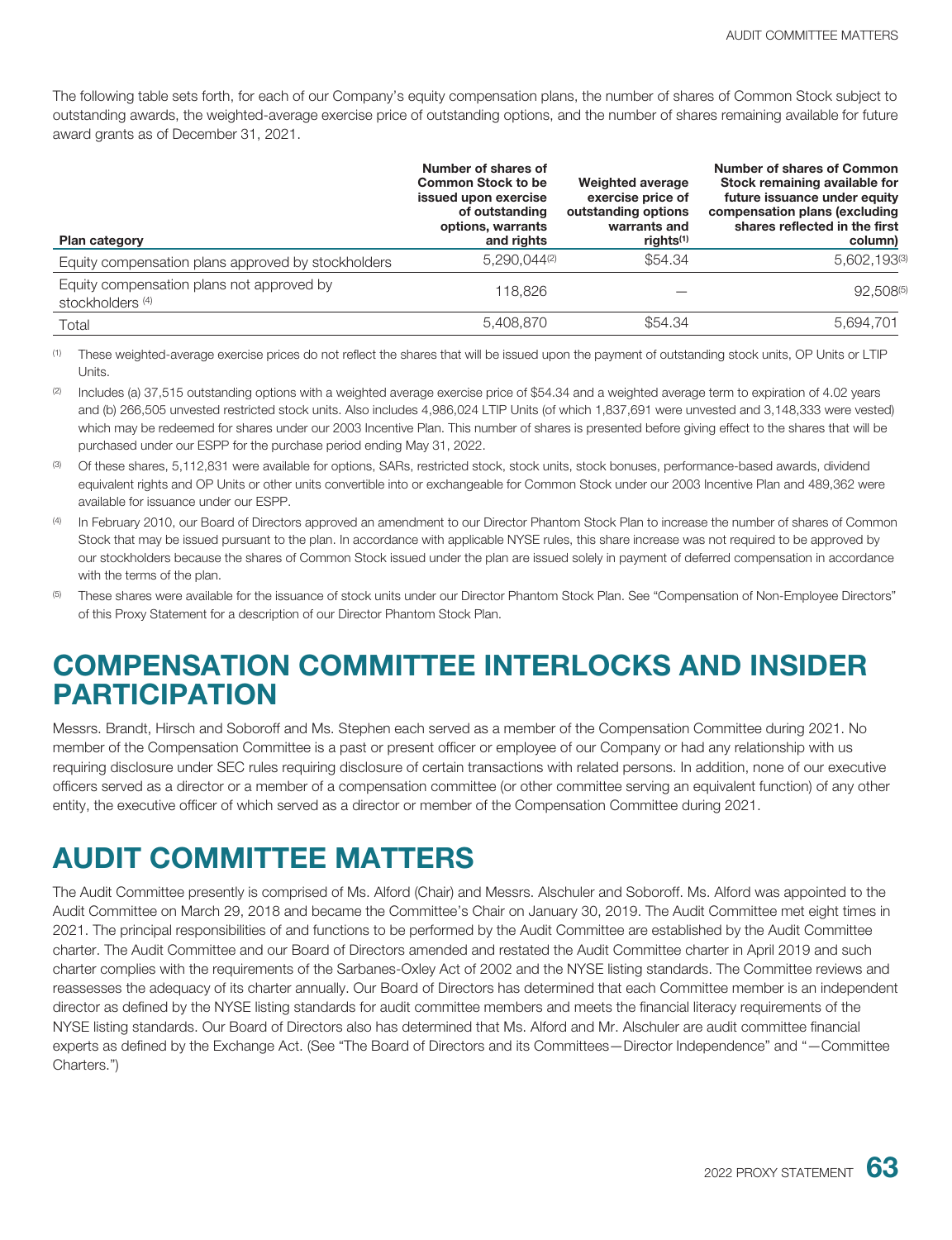*The following Report of the Audit Committee shall not be deemed soliciting material or to be filed under the Securities Act or the Exchange Act, or subject to Regulation 14A or 14C or the liabilities of Section 18 of the Exchange Act, except to the extent our Company specifically requests that this Report be treated as soliciting material or specifically incorporates this Report by reference into a filing under either of such Acts. The Audit Committee members whose names appear on the Audit Committee Report were committee members during 2021.*

### **REPORT OF THE AUDIT COMMITTEE**

The Audit Committee of the Board of Directors of The Macerich Company, a Maryland corporation, assists our Board of Directors in performing its oversight responsibilities for our financial reporting process, audit process and internal controls, as more fully described in the Audit Committee's charter. Management has the primary responsibility for the financial statements and the reporting process, including the systems of internal controls. Our independent registered public accounting firm is responsible for auditing our financial statements and expressing an opinion as to their conformity to accounting principles generally accepted in the United States.

In the performance of its oversight function, the Audit Committee reviewed and discussed our audited financial statements for the year ended December 31, 2021 with management. In addition, the Audit Committee discussed with representatives of our independent registered public accounting firm the matters required to be discussed with the Audit Committee by the applicable requirements of the Public Company Accounting Oversight Board and the SEC. The Committee has also received and reviewed the written disclosures and the letter from our independent registered public accounting firm required by the applicable requirements of the Public Company Accounting Oversight Board regarding the independent registered public accounting firm's communications with the Audit Committee concerning independence and has discussed with the independent registered public accounting firm their independence from our Company.

Based on the review and discussions with management and our independent registered public accounting firm described above, the Audit Committee recommended to our Board of Directors that the audited financial statements be included in our Annual Report on Form 10-K for the year ended December 31, 2021 for filing with the SEC.

> **The Audit Committee** Peggy Alford John Alschuler Steven R. Hash, ex officio Steven L. Soboroff

#### **PRINCIPAL ACCOUNTANT FEES AND SERVICES**

For the years ended December 31, 2021 and 2020, our Company was billed by KPMG LLP for services in the following categories:

*Audit Fees*. Fees for audit services totaled \$4,120,000 in 2021 and \$4,027,000 in 2020, including fees associated with the annual audit of our Company and its subsidiaries and affiliates, audit of internal control over financial reporting, the performance of interim reviews of our quarterly unaudited financial information and review of our registration statement and offering documents, including comfort letters and consents.

*Audit-Related Fees*. No fees for audit-related services were paid to KPMG LLP in 2021 or 2020.

**Tax Fees**. No fees for tax services were paid to KPMG LLP in 2021 or 2020.

*All Other Fees*. All other fees consist of an annual license fee of \$2,000 in each of 2021 and 2020 for use of accounting research software.

Our Company has been advised by KPMG LLP that neither the firm, nor any member of the firm, has any financial interest, direct or indirect, in any capacity in our Company or its subsidiaries.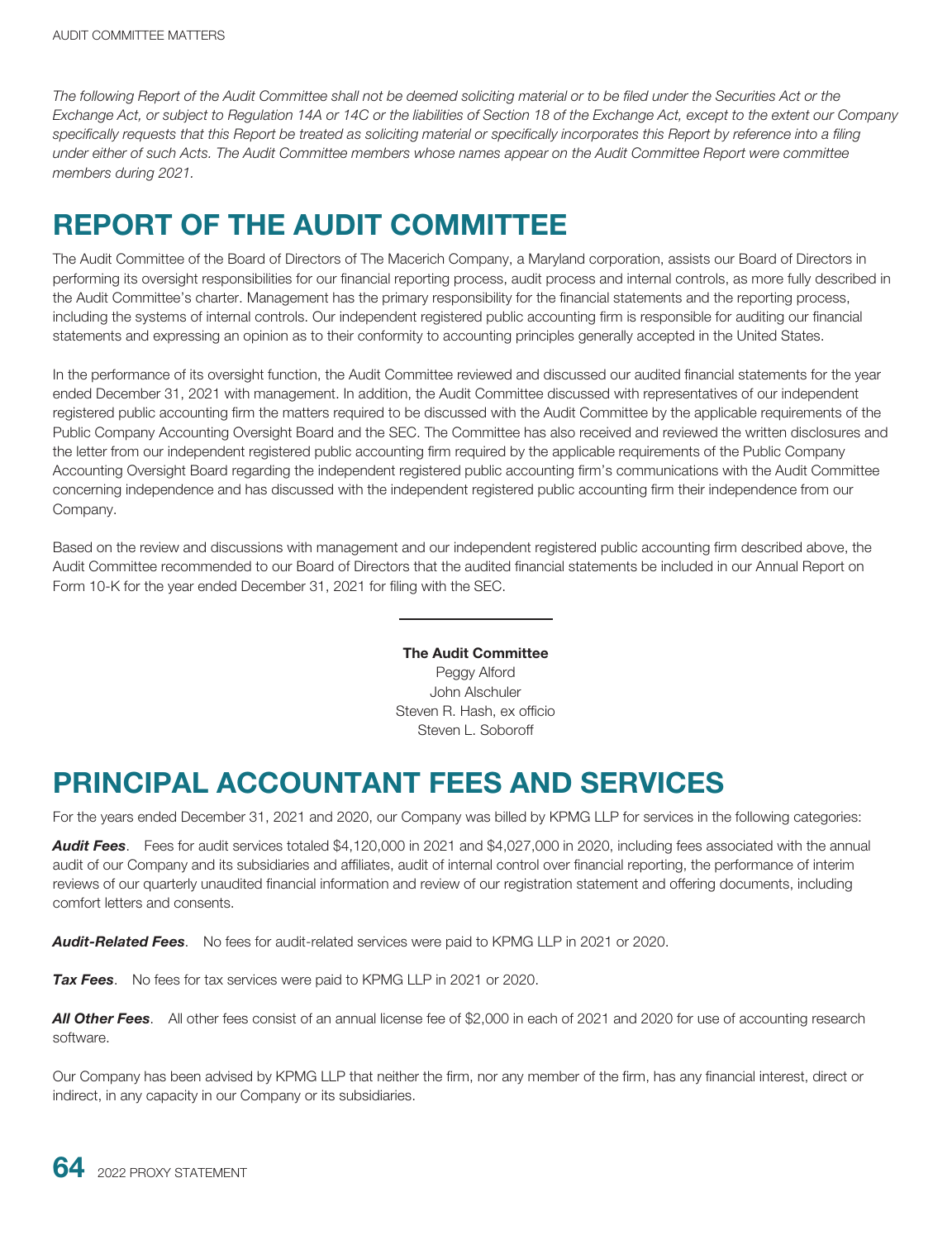#### **AUDIT COMMITTEE PRE-APPROVAL POLICY**

Consistent with the SEC rules regarding independence, the Audit Committee has responsibility for appointing, setting compensation and overseeing the work of our independent registered public accounting firm. In recognition of this responsibility, the Audit Committee has established a policy to pre-approve all audit and permissible non-audit services provided by our independent registered public accounting firm. The Audit Committee approves a list of services and related fees expected to be rendered during any fiscal-year period within each of four categories of service:

*Audit Services* include audit work performed on the financial statements, including audit of the effectiveness of internal controls over financial reporting pursuant to Section 404 of the Sarbanes-Oxley Act of 2002, as well as work that generally only our independent registered public accounting firm can reasonably be expected to provide, including work associated with registration statements under the Securities Act, periodic reports and other SEC documents, including comfort letters and consents, statutory or other financial audit work for subsidiaries and consultations surrounding the proper application of financial accounting and/or reporting standards.

*Audit-Related Services* include assurance and related services that are reasonably related to performance of an audit or traditionally performed by our independent registered public accounting firm, including due diligence or agreed-upon procedures related to mergers, acquisitions, dispositions or refinancings, special procedures required to meet certain financial, accounting or regulatory requirements and accounting, regulatory or disclosure consultations.

*Tax Services* include tax return preparation, tax planning and related tax services, tax advice, tax compliance, tax reporting, year-end estimated taxable income and distribution projections and tax due diligence for REIT compliance and other tax issues.

*Other Services* include those permissible non-audit services that do not fall within the above categories and are routine and recurring services that would not impair the independence of our accountants.

The Audit Committee pre-approves our independent registered public accounting firm's services within each category. In 2021, the Audit Committee pre-approved the retention of KPMG LLP to perform various audit and audit-related services for our Company as described above. For each proposed service, our independent registered public accounting firm is generally required to provide documentation at the time of approval to permit the Audit Committee to make a determination whether the provision of such services would impair our independent registered public accounting firm's independence. The fees are budgeted and the Audit Committee requires our independent registered public accounting firm and management to report actual fees versus the budget periodically throughout the year by category of service. During the year, circumstances may arise when it may become necessary to engage our independent registered public accounting firm for additional services not contemplated in the original pre-approval categories. In those instances, the Audit Committee requires specific pre-approval before engaging our independent registered public accounting firm. The Audit Committee may delegate pre-approval authority to one or more of its members. The member to whom such authority is delegated must report any pre-approval decisions to the Audit Committee at its next scheduled meeting.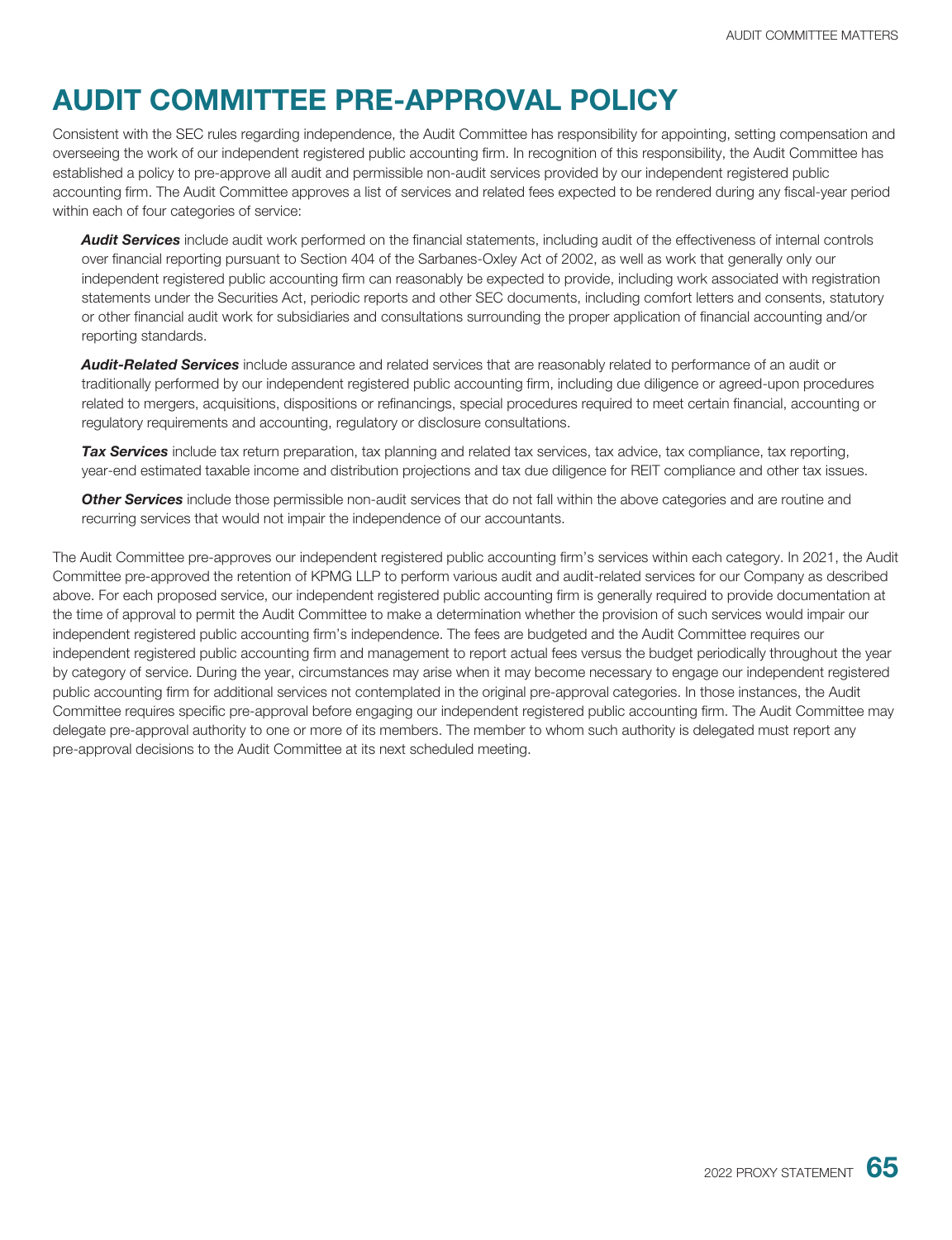## PROPOSAL 2: NON-BINDING ADVISORY VOTE TO APPROVE THE COMPENSATION OF OUR COMPANY'S NAMED EXECUTIVE OFFICERS

We are providing our stockholders with the opportunity to cast a non-binding, advisory vote on the compensation of our named executive officers as disclosed pursuant to the SEC's executive compensation disclosure rules and set forth in this Proxy Statement (including in the compensation tables and the narrative discussion accompanying those tables as well as in the Compensation Discussion and Analysis).

As described more fully under the Compensation Discussion and Analysis section, beginning on page 31 of this Proxy Statement, our executive compensation program is guided by the following philosophy and objectives:

- Our objective is to closely align executive compensation with the creation of stockholder value, with a balanced focus on both shortterm and long-term performance and a substantial emphasis on total stockholder return. We believe our executive compensation policies and practices appropriately align the interests of our executives with those of our stockholders through a combination of base salary, annual incentive compensation awards and long-term incentive equity awards.
- Our executive compensation program is designed to attract, retain and reward experienced, highly motivated executives who are capable of leading our Company effectively. The Compensation Committee believes strongly in linking compensation to performance and has designed our compensation program to deliver total pay that is primarily linked to overall business results while also recognizing individual performance. The Compensation Committee utilizes a combination of cash and equity-based compensation to provide appropriate incentives for executives to achieve our business objectives as well as further align their interests with our stockholders and encourage their long-term commitment to our Company.

We urge our stockholders to read the Compensation Discussion and Analysis section of this Proxy Statement, which describes in more detail how our executive compensation policies and practices are designed to achieve our compensation objectives, as well as the Summary Compensation Table and related compensation tables and narrative discussion that accompanies the compensation tables which provide detailed information on the compensation of our named executive officers. The Compensation Committee and our Board believe that the policies and procedures described in the Compensation Discussion and Analysis have enabled our Company to attract, motivate and retain highly skilled executives whose performance and contributions have contributed to our Company's success.

In accordance with the requirements of Section 14A of the Exchange Act (which was added by the Dodd-Frank Act) and the related rules of the SEC, our Board will request your non-binding, advisory vote on the following resolution at our Annual Meeting:

RESOLVED, that the compensation paid to our named executive officers, as disclosed in this Proxy Statement pursuant to Item 402 of Regulation S-K (which disclosure includes the Compensation Discussion and Analysis, the compensation tables and the narrative discussion that accompanies the compensation tables), is hereby approved.

This proposal to approve the compensation paid to our named executive officers is advisory in nature and, therefore, not binding on our Company, our Board or our Compensation Committee and will not be construed as overruling a decision by, or creating or implying any additional duty for, our Company, our Board or our Compensation Committee. However, the Compensation Committee, which is responsible for reviewing and approving the compensation for our executive officers and reviewing our overall compensation structure and philosophy, values input from our stockholders and will consider the result of the vote when making future compensation decisions for our named executive officers. Our Company's current policy is to hold a non-binding, advisory vote on the compensation of our named executive officers every year. It is expected that the next such vote will occur at our 2023 annual meeting of stockholders.

**OUR BOARD OF DIRECTORS UNANIMOUSLY RECOMMENDS A VOTE "FOR" THE APPROVAL, ON A NON-BINDING, ADVISORY BASIS, OF THE COMPENSATION OF OUR NAMED EXECUTIVE OFFICERS, AS DISCLOSED IN THIS PROXY STATEMENT PURSUANT TO THE SEC'S EXECUTIVE COMPENSATION DISCLOSURE RULES. PROXIES RECEIVED WILL BE VOTED "FOR" APPROVAL OF THE COMPENSATION OF OUR NAMED EXECUTIVE OFFICERS UNLESS STOCKHOLDERS SPECIFY OTHERWISE IN THE PROXY.**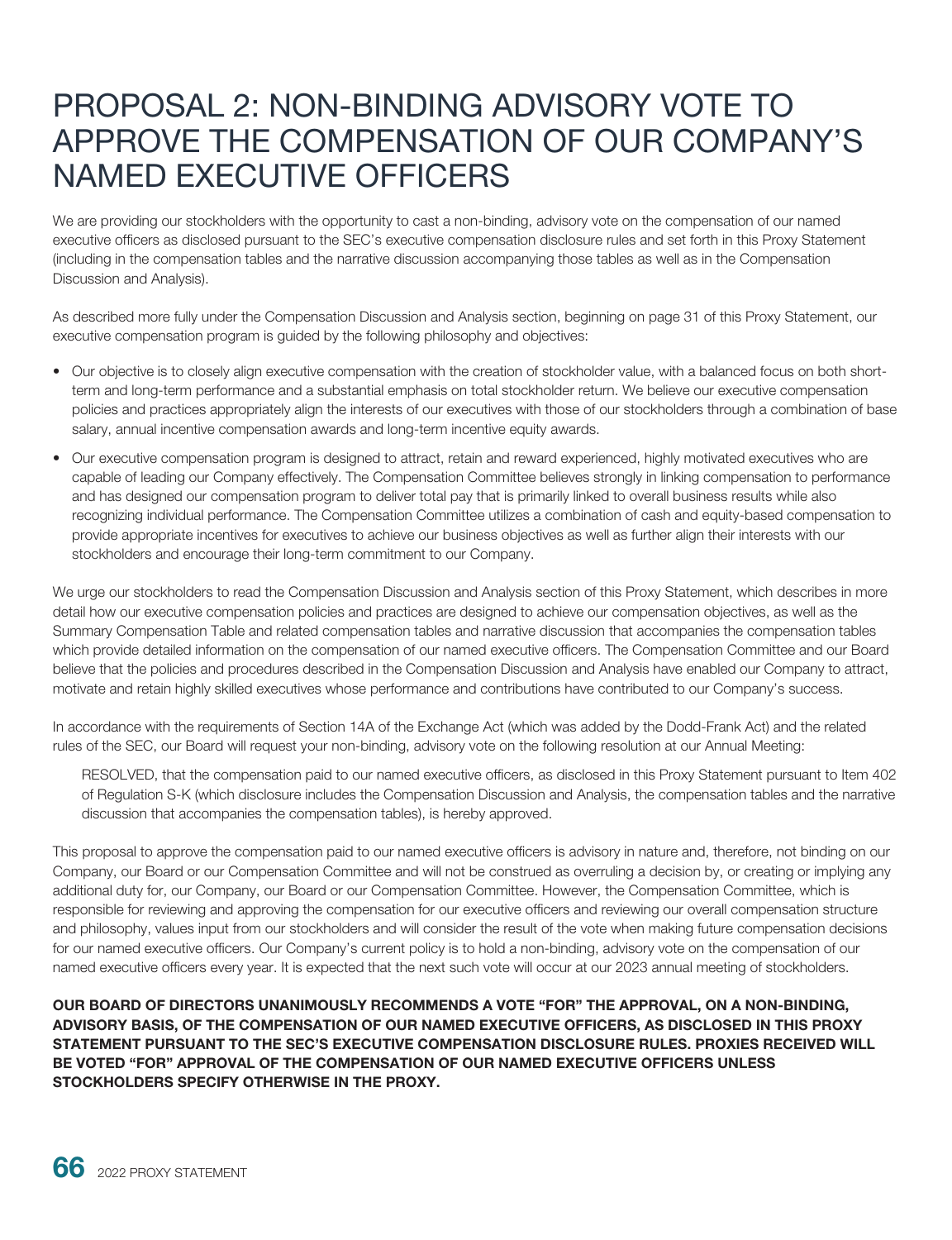## PROPOSAL 3: RATIFICATION OF THE APPOINTMENT OF KPMG LLP AS OUR COMPANY'S INDEPENDENT REGISTERED PUBLIC ACCOUNTING FIRM

#### **INDEPENDENT REGISTERED PUBLIC ACCOUNTING FIRM**

The Audit Committee has appointed KPMG LLP as our independent registered public accounting firm to audit our financial statements for the fiscal year ending December 31, 2022.

The Audit Committee is directly responsible for the appointment, compensation, retention and oversight of the independent registered public accounting firm. KPMG LLP has served as our independent registered public accounting firm continuously since 2010. In order to assure continuing external auditor independence, the Audit Committee periodically considers whether it is appropriate to adopt a policy of rotating the independent registered public accounting firm. Further, in conjunction with the mandated rotation of the independent registered public accounting firm's lead engagement partner, the Audit Committee and its Chairperson are directly involved in the selection of KPMG LLP's new lead engagement partner. Based on its most recent evaluation of KPMG LLP, the members of the Audit Committee believe that the continued retention of KPMG LLP as our independent registered public accounting firm is in the best interests of our Company and its stockholders and has recommended that the stockholders ratify the appointment of KPMG LLP as our Company's independent registered public accounting firm for the fiscal year ending December 31, 2022.

Although ratification by stockholders is not required by law, our Board has determined that it is desirable to request approval of this appointment by our stockholders. If our stockholders do not ratify the appointment, the Audit Committee will reconsider whether to retain KPMG LLP, and may decide to retain the firm notwithstanding the vote. Even if the appointment is ratified, the Audit Committee, in its discretion, may change the appointment at any time during the year if it determines that such a change would be in the best interests of our Company. In addition, if KPMG LLP should decline to act or otherwise become incapable of acting, or if the appointment should be discontinued, the Audit Committee will appoint substitute independent public accountants. A representative of KPMG LLP will be present at our Annual Meeting, will be given the opportunity to make a statement if he or she so desires and will be available to respond to appropriate questions.

**OUR BOARD OF DIRECTORS UNANIMOUSLY RECOMMENDS A VOTE "FOR" THE PROPOSAL TO RATIFY THE APPOINTMENT OF KPMG LLP AS OUR INDEPENDENT REGISTERED PUBLIC ACCOUNTING FIRM FOR THE FISCAL YEAR ENDING DECEMBER 31, 2022. PROXIES RECEIVED WILL BE VOTED "FOR" RATIFICATION UNLESS STOCKHOLDERS SPECIFY OTHERWISE IN THE PROXY.**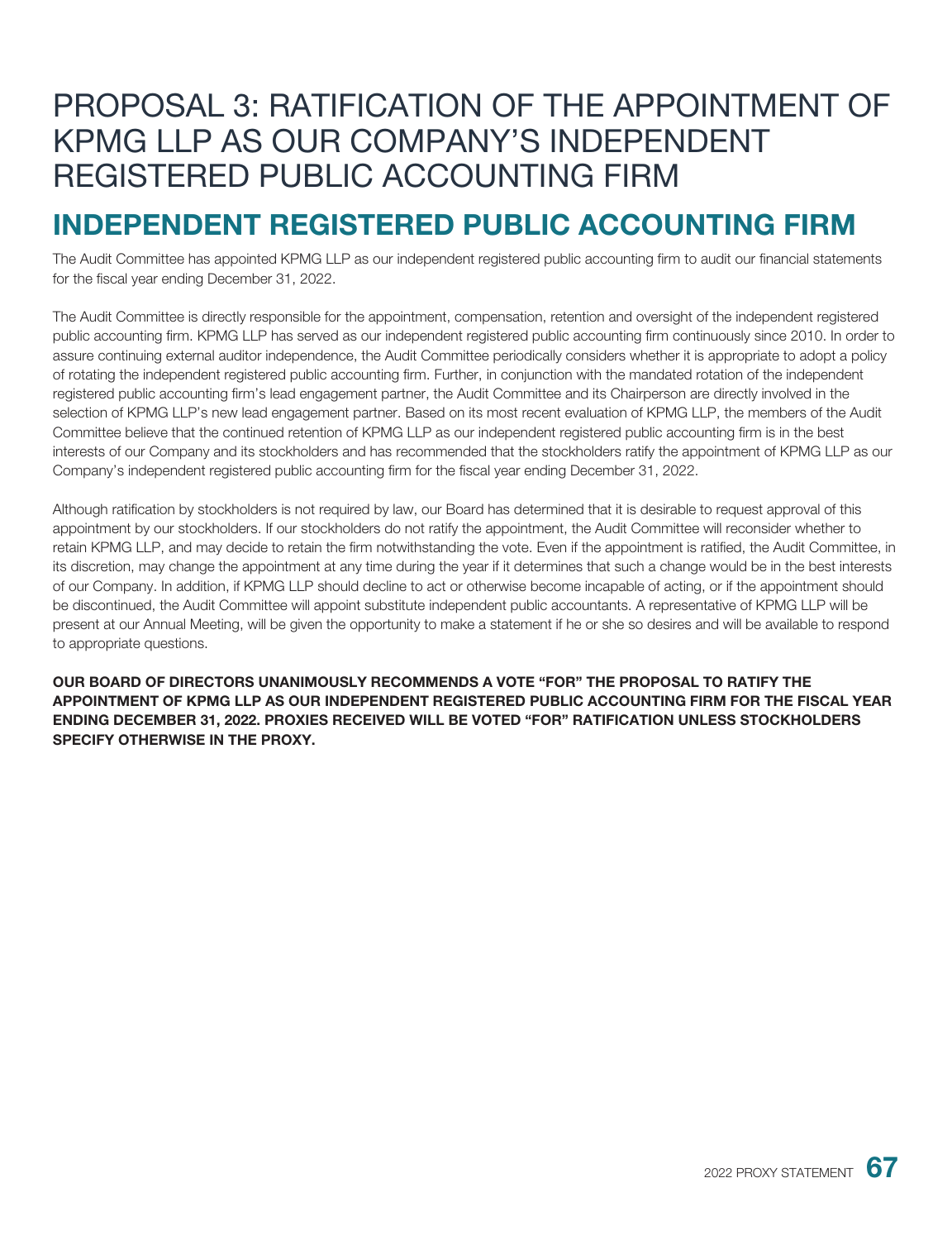# ADDITIONAL MATTERS

### **SOLICITATION OF PROXIES**

The cost of solicitation of Proxies for our Annual Meeting will be paid by our Company. Solicitation will be made primarily by mail, but our regular employees, without additional remuneration, may solicit Proxies by telephone, e-mail, facsimile and personal interviews. In addition, Innisfree M&A Incorporated will assist in the solicitation of Proxies and our Company anticipates a fee for proxy solicitation services of approximately \$20,000 plus out-of-pocket costs. We will also request persons, firms and corporations holding shares in their names or in the names of their nominees, which are beneficially owned by others, to send Proxy materials to and obtain Proxies from such beneficial owners. We will reimburse such holders for their reasonable expenses.

#### **STOCKHOLDER PROPOSALS AND DIRECTOR NOMINEES**

For a stockholder to present a matter at our Annual Meeting other than pursuant to Rule 14a-8 under the Exchange Act, including nominations for persons for election to our Board of Directors, our Secretary must have received written notice thereof on or after February 27, 2022 and on or before 5:00 p.m., Pacific Time, on March 29, 2022 (60 to 90 days prior to the first anniversary of our 2021 annual meeting of stockholders) as specified in our charter and Bylaws, and such notice must have satisfied the additional requirements set forth in our Bylaws. Our Secretary did not receive any such notice.

For a stockholder to submit a proposal pursuant to Rule 14a-8 under the Exchange Act for inclusion in our proxy statement and form of proxy for our annual meeting of stockholders in 2023, it must be received by our Company by December 16, 2022. Such a proposal must also comply with the requirements as to form and substance established by the SEC for such proposals. For an eligible stockholder or group of stockholders to nominate a director nominee for election at our 2023 annual meeting of stockholders pursuant to the proxy access provision of our Bylaws, such eligible stockholder or group of stockholders must comply with the then current advance notice requirements in our Bylaws and deliver the proposal to our principal executive offices on or after February 26, 2023 and on or before 5:00 p.m., Pacific Time, on March 28, 2023 (60 to 90 days prior to the first anniversary of our Annual Meeting) in order for such proposal to be considered timely. In addition, our Bylaws require the eligible stockholder or group of stockholders to update and supplement such information as of specified dates. Any such proposal should be mailed to: The Macerich Company, 401 Wilshire Boulevard, Suite 700, Santa Monica, California 90401, Attn: Secretary.

A stockholder otherwise desiring to bring a proposal before the 2023 annual meeting of stockholders (including generally any proposal relating to the nomination of a director to be elected to our Board of Directors) other than through the proxy access provisions of our Bylaws must comply with the then current advance notice and information requirements in our Bylaws and deliver the proposal to our principal executive offices on or after February 26, 2023 and on or before 5:00 p.m., Pacific Time, on March 28, 2023 (60 to 90 days prior to the first anniversary of our Annual Meeting) in order for such proposal to be considered timely. Any such proposal should be mailed to: The Macerich Company, 401 Wilshire Boulevard, Suite 700, Santa Monica, California 90401, Attn: Secretary. Copies of our charter and Bylaws may be obtained without charge by providing a written request to our Secretary at that address.

In addition to satisfying the foregoing requirements under our Bylaws, to comply with the SEC's universal proxy rules (once effective), stockholders who intend to solicit their proxies in support of director nominees other than our Company's nominees must provide notice that sets forth the information required by Rule 14a-19 under the Exchange Act no later than March 28, 2023.

### **HOUSEHOLDING OF PROXY MATERIALS**

The SEC has adopted rules that permit companies and intermediaries (such as banks and brokers) to satisfy the delivery requirements for proxy statements and annual reports with respect to two or more stockholders sharing the same address by delivering a single set of proxy materials addressed to those stockholders. This process, which is commonly referred to as "householding" potentially means extra convenience for stockholders and cost savings for companies.

A number of banks and brokers with account holders that are beneficial holders of our Common Stock will be householding our Company's proxy materials. If you hold your shares through a bank or broker and have received notice from your bank or broker that it will be householding communications to your address, householding will continue until you are notified otherwise or until you revoke your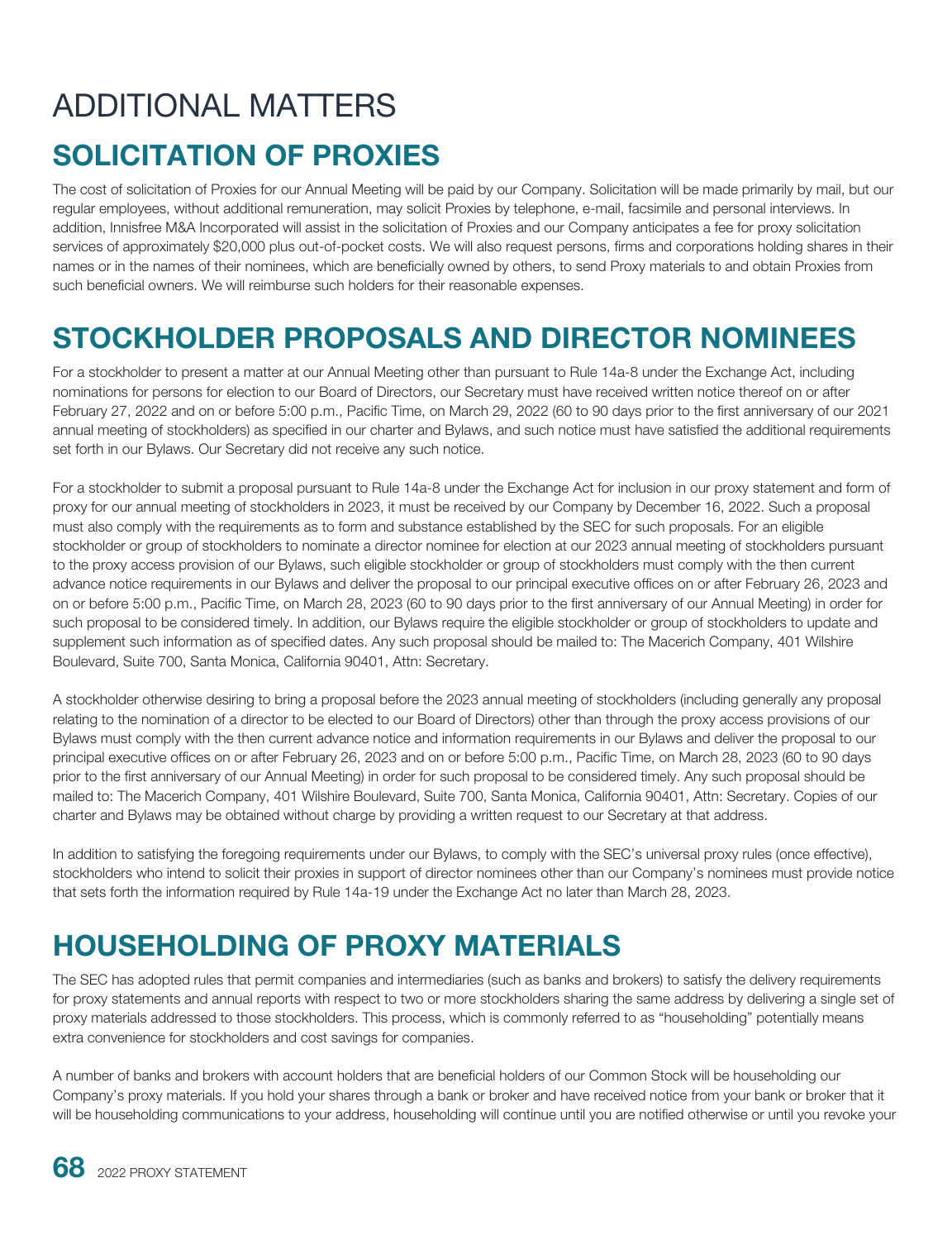consent. If, at any time, you no longer wish to participate in householding and would prefer to receive separate proxy materials, please notify your bank or broker, or contact Broadridge Financial Solutions, Inc., toll-free at 1-800-542-1061 or at Broadridge Financial Solutions, Inc., Attn: Householding Department, 51 Mercedes Way, Edgewood, New York 11717. Our Company undertakes, upon oral or written request, to deliver promptly a second copy of our Company's proxy materials to a stockholder at a shared address to which a single copy of the document was delivered. Stockholders that currently receive multiple copies of the proxy materials at their address and would like to request householding of the communications should contact their bank or broker or The Macerich Company, Attn: Investor Relations, 401 Wilshire Boulevard, Suite 700, Santa Monica, California 90401.

### **DELINQUENT SECTION 16(A) REPORTS**

Section 16(a) of the Exchange Act requires our executive officers and directors, and persons who own more than 10% of a registered class of our equity securities, to file reports of ownership and changes in ownership with the SEC and the NYSE. Officers, directors and greater than 10% stockholders are required by the SEC's regulations to furnish our Company with copies of all Section 16(a) forms they file. To our knowledge, based solely on our review of the copies of such reports furnished to our Company during and with respect to the fiscal year ended December 31, 2021, all Section 16(a) filing requirements applicable to our executive officers, directors and greater than 10% beneficial owners were satisfied on a timely basis.

#### **OTHER MATTERS**

Our Board of Directors does not know of any matter other than those described in this Proxy Statement which will be presented for action at our Annual Meeting. If other matters are presented, Proxies will be voted in accordance with the discretion of the Proxy holders.

**REGARDLESS OF THE NUMBER OF SHARES YOU OWN, YOUR VOTE IS IMPORTANT TO OUR COMPANY.**

#### **FORWARD-LOOKING INFORMATION**

Information set forth in our Proxy Statement and the accompanying materials contains "forward-looking statements" (within the meaning of the federal securities laws, Section 27A of the Securities Act and Section 21E of the Exchange Act), which reflect the Company's expectations regarding future events and plans. Generally, the words "expects," "anticipates," "assumes," "targets," "goals," "projects," "intends," "plans," "believes," "seeks," "estimates," "may," "will," "should," "could," "continues," variations of such words and similar expressions identify forward-looking statements. The forward-looking statements speak only as of the date of our Proxy Statement and involve a number of known and unknown assumptions, risks, uncertainties and other factors, which may be difficult to predict and beyond the control of the Company, which could cause actual results to differ materially from those contained in the forward-looking statements. The following factors, among others, could cause actual results to differ from those set forth in the forward-looking statements: the impact of COVID-19 on our business and the business of our tenants and the economy generally and other risks and uncertainties detailed in the risks identified in Part I, Item 1A. Risk Factors within our Annual Report on Form 10-K filed with the SEC on February 25, 2022 and in our other filings made with the SEC. The Company disclaims any obligation to publicly update or revise any forward-looking statements, whether as a result of changes in underlying assumptions or factors, new information, future events or otherwise, except as may be required by law.